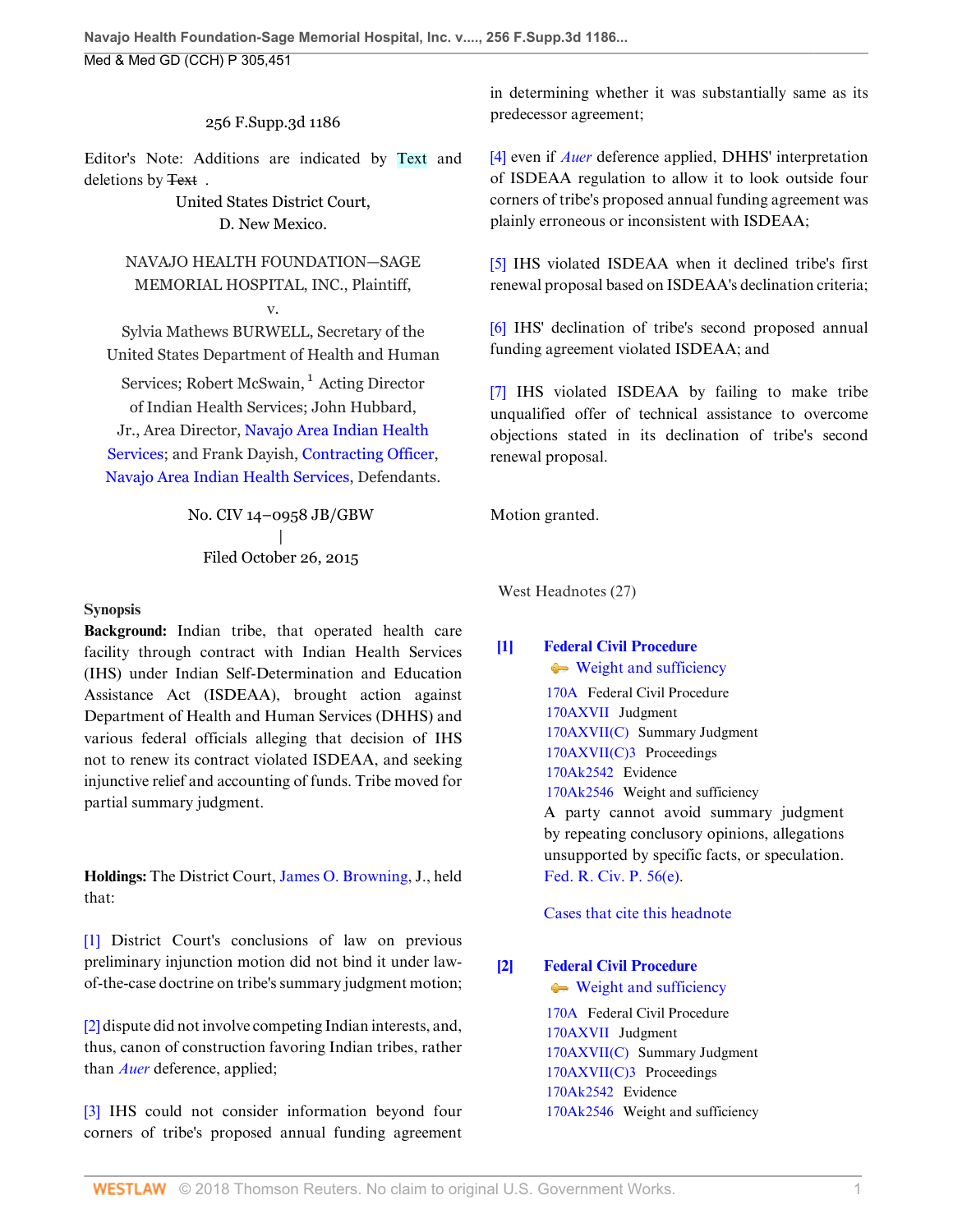In responding to a motion for summary judgment, a party cannot rest on ignorance of facts, on speculation, or on suspicion and may not escape summary judgment in the mere hope that something will turn up at trial. [Fed.](http://www.westlaw.com/Link/Document/FullText?findType=L&pubNum=1000600&cite=USFRCPR56&originatingDoc=I02a50c30bb1011e5be74e186f6bc2536&refType=LQ&originationContext=document&vr=3.0&rs=cblt1.0&transitionType=DocumentItem&contextData=(sc.UserEnteredCitation)) [R. Civ. P. 56\(e\).](http://www.westlaw.com/Link/Document/FullText?findType=L&pubNum=1000600&cite=USFRCPR56&originatingDoc=I02a50c30bb1011e5be74e186f6bc2536&refType=LQ&originationContext=document&vr=3.0&rs=cblt1.0&transitionType=DocumentItem&contextData=(sc.UserEnteredCitation))

### [Cases that cite this headnote](http://www.westlaw.com/Link/RelatedInformation/DocHeadnoteLink?docGuid=I02a50c30bb1011e5be74e186f6bc2536&headnoteId=203807982500120171226035147&originationContext=document&vr=3.0&rs=cblt1.0&transitionType=CitingReferences&contextData=(sc.UserEnteredCitation))

### <span id="page-1-0"></span>**[\[3\]](#page-23-0) [Federal Civil Procedure](http://www.westlaw.com/Browse/Home/KeyNumber/170A/View.html?docGuid=I02a50c30bb1011e5be74e186f6bc2536&originationContext=document&vr=3.0&rs=cblt1.0&transitionType=DocumentItem&contextData=(sc.UserEnteredCitation))**

#### [Weight and sufficiency](http://www.westlaw.com/Browse/Home/KeyNumber/170Ak2546/View.html?docGuid=I02a50c30bb1011e5be74e186f6bc2536&originationContext=document&vr=3.0&rs=cblt1.0&transitionType=DocumentItem&contextData=(sc.UserEnteredCitation))

[170A](http://www.westlaw.com/Browse/Home/KeyNumber/170A/View.html?docGuid=I02a50c30bb1011e5be74e186f6bc2536&originationContext=document&vr=3.0&rs=cblt1.0&transitionType=DocumentItem&contextData=(sc.UserEnteredCitation)) Federal Civil Procedure [170AXVII](http://www.westlaw.com/Browse/Home/KeyNumber/170AXVII/View.html?docGuid=I02a50c30bb1011e5be74e186f6bc2536&originationContext=document&vr=3.0&rs=cblt1.0&transitionType=DocumentItem&contextData=(sc.UserEnteredCitation)) Judgment [170AXVII\(C\)](http://www.westlaw.com/Browse/Home/KeyNumber/170AXVII(C)/View.html?docGuid=I02a50c30bb1011e5be74e186f6bc2536&originationContext=document&vr=3.0&rs=cblt1.0&transitionType=DocumentItem&contextData=(sc.UserEnteredCitation)) Summary Judgment [170AXVII\(C\)3](http://www.westlaw.com/Browse/Home/KeyNumber/170AXVII(C)3/View.html?docGuid=I02a50c30bb1011e5be74e186f6bc2536&originationContext=document&vr=3.0&rs=cblt1.0&transitionType=DocumentItem&contextData=(sc.UserEnteredCitation)) Proceedings [170Ak2542](http://www.westlaw.com/Browse/Home/KeyNumber/170Ak2542/View.html?docGuid=I02a50c30bb1011e5be74e186f6bc2536&originationContext=document&vr=3.0&rs=cblt1.0&transitionType=DocumentItem&contextData=(sc.UserEnteredCitation)) Evidence [170Ak2546](http://www.westlaw.com/Browse/Home/KeyNumber/170Ak2546/View.html?docGuid=I02a50c30bb1011e5be74e186f6bc2536&originationContext=document&vr=3.0&rs=cblt1.0&transitionType=DocumentItem&contextData=(sc.UserEnteredCitation)) Weight and sufficiency

As with any motion for summary judgment, when opposing parties tell two different stories, one of which is blatantly contradicted by the record, so that no reasonable jury could believe it, a court should not adopt that version of the facts.

### [Cases that cite this headnote](http://www.westlaw.com/Link/RelatedInformation/DocHeadnoteLink?docGuid=I02a50c30bb1011e5be74e186f6bc2536&headnoteId=203807982500320171226035147&originationContext=document&vr=3.0&rs=cblt1.0&transitionType=CitingReferences&contextData=(sc.UserEnteredCitation))

### <span id="page-1-1"></span>**[\[4\]](#page-26-0) [Indians](http://www.westlaw.com/Browse/Home/KeyNumber/209/View.html?docGuid=I02a50c30bb1011e5be74e186f6bc2536&originationContext=document&vr=3.0&rs=cblt1.0&transitionType=DocumentItem&contextData=(sc.UserEnteredCitation))**

[Financial assistance, support, and](http://www.westlaw.com/Browse/Home/KeyNumber/209k139/View.html?docGuid=I02a50c30bb1011e5be74e186f6bc2536&originationContext=document&vr=3.0&rs=cblt1.0&transitionType=DocumentItem&contextData=(sc.UserEnteredCitation)) [supplies](http://www.westlaw.com/Browse/Home/KeyNumber/209k139/View.html?docGuid=I02a50c30bb1011e5be74e186f6bc2536&originationContext=document&vr=3.0&rs=cblt1.0&transitionType=DocumentItem&contextData=(sc.UserEnteredCitation)) [209](http://www.westlaw.com/Browse/Home/KeyNumber/209/View.html?docGuid=I02a50c30bb1011e5be74e186f6bc2536&originationContext=document&vr=3.0&rs=cblt1.0&transitionType=DocumentItem&contextData=(sc.UserEnteredCitation)) Indians [209III](http://www.westlaw.com/Browse/Home/KeyNumber/209III/View.html?docGuid=I02a50c30bb1011e5be74e186f6bc2536&originationContext=document&vr=3.0&rs=cblt1.0&transitionType=DocumentItem&contextData=(sc.UserEnteredCitation)) Protection of Persons and Personal

Rights; Domestic Relations

[209k139](http://www.westlaw.com/Browse/Home/KeyNumber/209k139/View.html?docGuid=I02a50c30bb1011e5be74e186f6bc2536&originationContext=document&vr=3.0&rs=cblt1.0&transitionType=DocumentItem&contextData=(sc.UserEnteredCitation)) Financial assistance, support, and supplies

The specific mandamus relief authorized by the ISDEAA relieves the plaintiff of proving the usual equitable elements including irreparable injury and absence of an adequate remedy at law. Indian Self-Determination and Education Assistance Act § 110, [25 U.S.C.A.](http://www.westlaw.com/Link/Document/FullText?findType=L&pubNum=1000546&cite=25USCAS450M-1&originatingDoc=I02a50c30bb1011e5be74e186f6bc2536&refType=LQ&originationContext=document&vr=3.0&rs=cblt1.0&transitionType=DocumentItem&contextData=(sc.UserEnteredCitation))  $§$  450m-1(a).

[Cases that cite this headnote](http://www.westlaw.com/Link/RelatedInformation/DocHeadnoteLink?docGuid=I02a50c30bb1011e5be74e186f6bc2536&headnoteId=203807982500420171226035147&originationContext=document&vr=3.0&rs=cblt1.0&transitionType=CitingReferences&contextData=(sc.UserEnteredCitation))

### <span id="page-1-2"></span>**[\[5\]](#page-26-1) [Administrative Law and Procedure](http://www.westlaw.com/Browse/Home/KeyNumber/15A/View.html?docGuid=I02a50c30bb1011e5be74e186f6bc2536&originationContext=document&vr=3.0&rs=cblt1.0&transitionType=DocumentItem&contextData=(sc.UserEnteredCitation))**

• Plain, literal, or clear meaning;  [ambiguity](http://www.westlaw.com/Browse/Home/KeyNumber/15Ak432/View.html?docGuid=I02a50c30bb1011e5be74e186f6bc2536&originationContext=document&vr=3.0&rs=cblt1.0&transitionType=DocumentItem&contextData=(sc.UserEnteredCitation))

[15A](http://www.westlaw.com/Browse/Home/KeyNumber/15A/View.html?docGuid=I02a50c30bb1011e5be74e186f6bc2536&originationContext=document&vr=3.0&rs=cblt1.0&transitionType=DocumentItem&contextData=(sc.UserEnteredCitation)) Administrative Law and Procedure

[15AIV](http://www.westlaw.com/Browse/Home/KeyNumber/15AIV/View.html?docGuid=I02a50c30bb1011e5be74e186f6bc2536&originationContext=document&vr=3.0&rs=cblt1.0&transitionType=DocumentItem&contextData=(sc.UserEnteredCitation)) Powers and Proceedings of Administrative Agencies, Officers and Agents [15AIV\(C\)](http://www.westlaw.com/Browse/Home/KeyNumber/15AIV(C)/View.html?docGuid=I02a50c30bb1011e5be74e186f6bc2536&originationContext=document&vr=3.0&rs=cblt1.0&transitionType=DocumentItem&contextData=(sc.UserEnteredCitation)) Rules, Regulations, and Other Policymaking [15Ak428](http://www.westlaw.com/Browse/Home/KeyNumber/15Ak428/View.html?docGuid=I02a50c30bb1011e5be74e186f6bc2536&originationContext=document&vr=3.0&rs=cblt1.0&transitionType=DocumentItem&contextData=(sc.UserEnteredCitation)) Administrative Construction of Statutes [15Ak432](http://www.westlaw.com/Browse/Home/KeyNumber/15Ak432/View.html?docGuid=I02a50c30bb1011e5be74e186f6bc2536&originationContext=document&vr=3.0&rs=cblt1.0&transitionType=DocumentItem&contextData=(sc.UserEnteredCitation)) Plain, literal, or clear meaning; ambiguity When faced with an ambiguous federal statute, a federal court typically defers to the administering agency's interpretation.

[Cases that cite this headnote](http://www.westlaw.com/Link/RelatedInformation/DocHeadnoteLink?docGuid=I02a50c30bb1011e5be74e186f6bc2536&headnoteId=203807982500520171226035147&originationContext=document&vr=3.0&rs=cblt1.0&transitionType=CitingReferences&contextData=(sc.UserEnteredCitation))

### <span id="page-1-3"></span>**[\[6\]](#page-26-2) [Indians](http://www.westlaw.com/Browse/Home/KeyNumber/209/View.html?docGuid=I02a50c30bb1011e5be74e186f6bc2536&originationContext=document&vr=3.0&rs=cblt1.0&transitionType=DocumentItem&contextData=(sc.UserEnteredCitation))**

**[Purpose and construction](http://www.westlaw.com/Browse/Home/KeyNumber/209k109/View.html?docGuid=I02a50c30bb1011e5be74e186f6bc2536&originationContext=document&vr=3.0&rs=cblt1.0&transitionType=DocumentItem&contextData=(sc.UserEnteredCitation)) [Indians](http://www.westlaw.com/Browse/Home/KeyNumber/209/View.html?docGuid=I02a50c30bb1011e5be74e186f6bc2536&originationContext=document&vr=3.0&rs=cblt1.0&transitionType=DocumentItem&contextData=(sc.UserEnteredCitation)) [Construction and operation](http://www.westlaw.com/Browse/Home/KeyNumber/209k124/View.html?docGuid=I02a50c30bb1011e5be74e186f6bc2536&originationContext=document&vr=3.0&rs=cblt1.0&transitionType=DocumentItem&contextData=(sc.UserEnteredCitation))** [209](http://www.westlaw.com/Browse/Home/KeyNumber/209/View.html?docGuid=I02a50c30bb1011e5be74e186f6bc2536&originationContext=document&vr=3.0&rs=cblt1.0&transitionType=DocumentItem&contextData=(sc.UserEnteredCitation)) Indians [209I](http://www.westlaw.com/Browse/Home/KeyNumber/209I/View.html?docGuid=I02a50c30bb1011e5be74e186f6bc2536&originationContext=document&vr=3.0&rs=cblt1.0&transitionType=DocumentItem&contextData=(sc.UserEnteredCitation)) In General [209k107](http://www.westlaw.com/Browse/Home/KeyNumber/209k107/View.html?docGuid=I02a50c30bb1011e5be74e186f6bc2536&originationContext=document&vr=3.0&rs=cblt1.0&transitionType=DocumentItem&contextData=(sc.UserEnteredCitation)) Constitutional and Statutory Provisions [209k109](http://www.westlaw.com/Browse/Home/KeyNumber/209k109/View.html?docGuid=I02a50c30bb1011e5be74e186f6bc2536&originationContext=document&vr=3.0&rs=cblt1.0&transitionType=DocumentItem&contextData=(sc.UserEnteredCitation)) Purpose and construction [209](http://www.westlaw.com/Browse/Home/KeyNumber/209/View.html?docGuid=I02a50c30bb1011e5be74e186f6bc2536&originationContext=document&vr=3.0&rs=cblt1.0&transitionType=DocumentItem&contextData=(sc.UserEnteredCitation)) Indians [209II](http://www.westlaw.com/Browse/Home/KeyNumber/209II/View.html?docGuid=I02a50c30bb1011e5be74e186f6bc2536&originationContext=document&vr=3.0&rs=cblt1.0&transitionType=DocumentItem&contextData=(sc.UserEnteredCitation)) Treaties in General [209k124](http://www.westlaw.com/Browse/Home/KeyNumber/209k124/View.html?docGuid=I02a50c30bb1011e5be74e186f6bc2536&originationContext=document&vr=3.0&rs=cblt1.0&transitionType=DocumentItem&contextData=(sc.UserEnteredCitation)) Construction and operation The normal rules of statutory construction do not apply when Indian treaty rights, or even non-treaty matters involving Indians, are at issue.

[Cases that cite this headnote](http://www.westlaw.com/Link/RelatedInformation/DocHeadnoteLink?docGuid=I02a50c30bb1011e5be74e186f6bc2536&headnoteId=203807982500620171226035147&originationContext=document&vr=3.0&rs=cblt1.0&transitionType=CitingReferences&contextData=(sc.UserEnteredCitation))

### <span id="page-1-4"></span>**[\[7\]](#page-26-3) [Indians](http://www.westlaw.com/Browse/Home/KeyNumber/209/View.html?docGuid=I02a50c30bb1011e5be74e186f6bc2536&originationContext=document&vr=3.0&rs=cblt1.0&transitionType=DocumentItem&contextData=(sc.UserEnteredCitation))**

[Financial assistance, support, and](http://www.westlaw.com/Browse/Home/KeyNumber/209k139/View.html?docGuid=I02a50c30bb1011e5be74e186f6bc2536&originationContext=document&vr=3.0&rs=cblt1.0&transitionType=DocumentItem&contextData=(sc.UserEnteredCitation)) [supplies](http://www.westlaw.com/Browse/Home/KeyNumber/209k139/View.html?docGuid=I02a50c30bb1011e5be74e186f6bc2536&originationContext=document&vr=3.0&rs=cblt1.0&transitionType=DocumentItem&contextData=(sc.UserEnteredCitation))

[209](http://www.westlaw.com/Browse/Home/KeyNumber/209/View.html?docGuid=I02a50c30bb1011e5be74e186f6bc2536&originationContext=document&vr=3.0&rs=cblt1.0&transitionType=DocumentItem&contextData=(sc.UserEnteredCitation)) Indians

[209III](http://www.westlaw.com/Browse/Home/KeyNumber/209III/View.html?docGuid=I02a50c30bb1011e5be74e186f6bc2536&originationContext=document&vr=3.0&rs=cblt1.0&transitionType=DocumentItem&contextData=(sc.UserEnteredCitation)) Protection of Persons and Personal Rights; Domestic Relations [209k139](http://www.westlaw.com/Browse/Home/KeyNumber/209k139/View.html?docGuid=I02a50c30bb1011e5be74e186f6bc2536&originationContext=document&vr=3.0&rs=cblt1.0&transitionType=DocumentItem&contextData=(sc.UserEnteredCitation)) Financial assistance, support, and

supplies

The ISDEAA is designed to circumscribe as tightly as possible the discretion of the Secretary of the Department of the Interior and the Secretary of the Department of Health and Human Services. Indian Self-Determination and Education Assistance Act, § 2 et seq., [25 U.S.C.A. § 5301 et seq.](http://www.westlaw.com/Link/Document/FullText?findType=L&pubNum=1000546&cite=25USCAS5301&originatingDoc=I02a50c30bb1011e5be74e186f6bc2536&refType=LQ&originationContext=document&vr=3.0&rs=cblt1.0&transitionType=DocumentItem&contextData=(sc.UserEnteredCitation))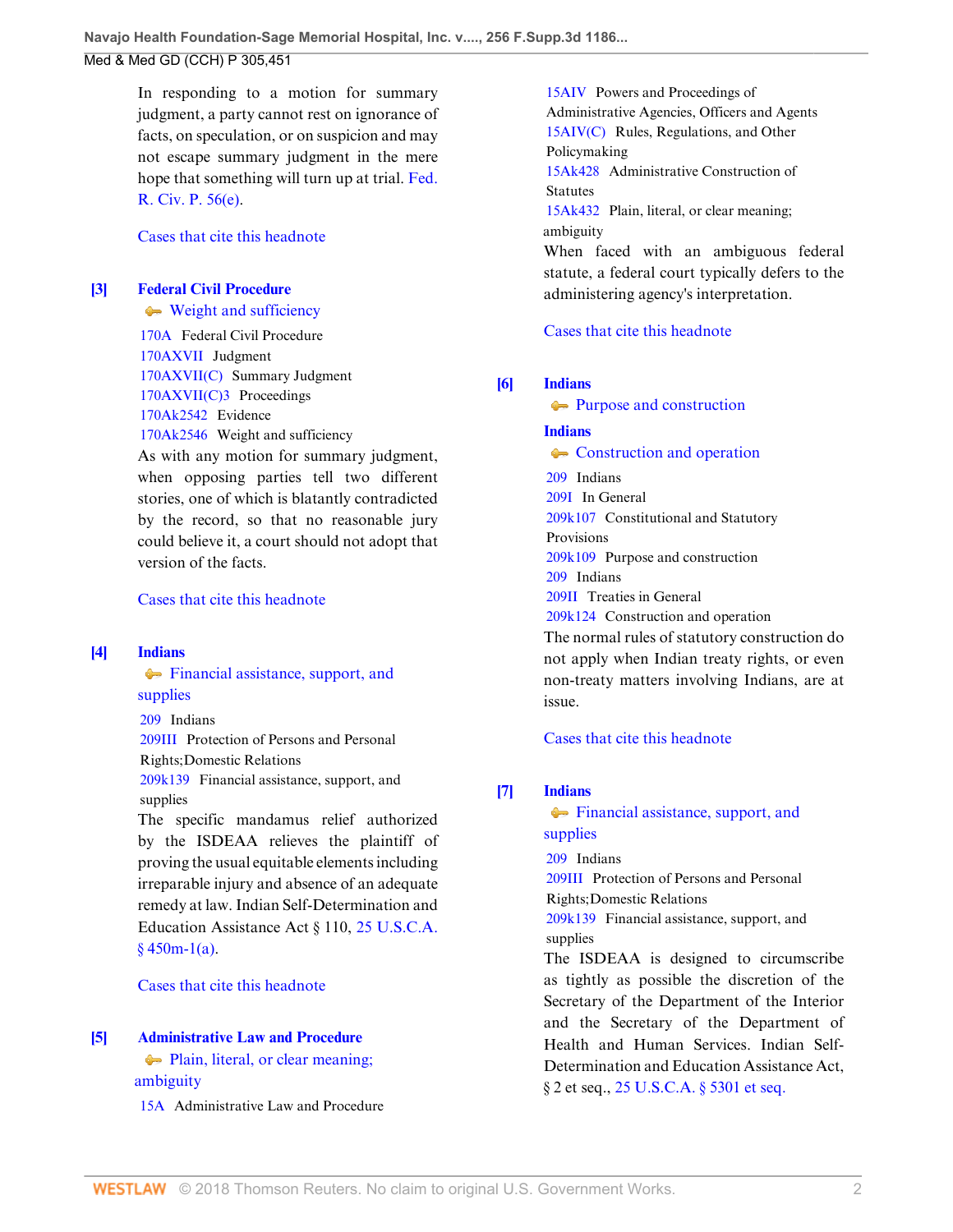[Cases that cite this headnote](http://www.westlaw.com/Link/RelatedInformation/DocHeadnoteLink?docGuid=I02a50c30bb1011e5be74e186f6bc2536&headnoteId=203807982500720171226035147&originationContext=document&vr=3.0&rs=cblt1.0&transitionType=CitingReferences&contextData=(sc.UserEnteredCitation))

#### <span id="page-2-2"></span>**[\[8\]](#page-26-4) [Indians](http://www.westlaw.com/Browse/Home/KeyNumber/209/View.html?docGuid=I02a50c30bb1011e5be74e186f6bc2536&originationContext=document&vr=3.0&rs=cblt1.0&transitionType=DocumentItem&contextData=(sc.UserEnteredCitation))**

[Financial assistance, support, and](http://www.westlaw.com/Browse/Home/KeyNumber/209k139/View.html?docGuid=I02a50c30bb1011e5be74e186f6bc2536&originationContext=document&vr=3.0&rs=cblt1.0&transitionType=DocumentItem&contextData=(sc.UserEnteredCitation)) [supplies](http://www.westlaw.com/Browse/Home/KeyNumber/209k139/View.html?docGuid=I02a50c30bb1011e5be74e186f6bc2536&originationContext=document&vr=3.0&rs=cblt1.0&transitionType=DocumentItem&contextData=(sc.UserEnteredCitation))

[209](http://www.westlaw.com/Browse/Home/KeyNumber/209/View.html?docGuid=I02a50c30bb1011e5be74e186f6bc2536&originationContext=document&vr=3.0&rs=cblt1.0&transitionType=DocumentItem&contextData=(sc.UserEnteredCitation)) Indians

[209III](http://www.westlaw.com/Browse/Home/KeyNumber/209III/View.html?docGuid=I02a50c30bb1011e5be74e186f6bc2536&originationContext=document&vr=3.0&rs=cblt1.0&transitionType=DocumentItem&contextData=(sc.UserEnteredCitation)) Protection of Persons and Personal Rights; Domestic Relations [209k139](http://www.westlaw.com/Browse/Home/KeyNumber/209k139/View.html?docGuid=I02a50c30bb1011e5be74e186f6bc2536&originationContext=document&vr=3.0&rs=cblt1.0&transitionType=DocumentItem&contextData=(sc.UserEnteredCitation)) Financial assistance, support, and

supplies

Under the canon of construction favoring Indian tribes, a federal court must not afford *[Chevron](http://www.westlaw.com/Link/Document/FullText?findType=Y&serNum=1984130736&pubNum=0000708&originatingDoc=I02a50c30bb1011e5be74e186f6bc2536&refType=RP&originationContext=document&vr=3.0&rs=cblt1.0&transitionType=DocumentItem&contextData=(sc.UserEnteredCitation))* deference to the interpretation of the ISDEAA's ambiguous provisions by the Secretary of the Department of the Interior or the Department of Health and Human Services. Indian Self-Determination and Education Assistance Act, § 2 et seq., [25](http://www.westlaw.com/Link/Document/FullText?findType=L&pubNum=1000546&cite=25USCAS5301&originatingDoc=I02a50c30bb1011e5be74e186f6bc2536&refType=LQ&originationContext=document&vr=3.0&rs=cblt1.0&transitionType=DocumentItem&contextData=(sc.UserEnteredCitation)) [U.S.C.A. § 5301 et seq.](http://www.westlaw.com/Link/Document/FullText?findType=L&pubNum=1000546&cite=25USCAS5301&originatingDoc=I02a50c30bb1011e5be74e186f6bc2536&refType=LQ&originationContext=document&vr=3.0&rs=cblt1.0&transitionType=DocumentItem&contextData=(sc.UserEnteredCitation)); [25 C.F.R. § 900.3\(a\)](http://www.westlaw.com/Link/Document/FullText?findType=L&pubNum=1000547&cite=25CFRS900.3&originatingDoc=I02a50c30bb1011e5be74e186f6bc2536&refType=LQ&originationContext=document&vr=3.0&rs=cblt1.0&transitionType=DocumentItem&contextData=(sc.UserEnteredCitation)) [\(5\)](http://www.westlaw.com/Link/Document/FullText?findType=L&pubNum=1000547&cite=25CFRS900.3&originatingDoc=I02a50c30bb1011e5be74e186f6bc2536&refType=LQ&originationContext=document&vr=3.0&rs=cblt1.0&transitionType=DocumentItem&contextData=(sc.UserEnteredCitation)).

[Cases that cite this headnote](http://www.westlaw.com/Link/RelatedInformation/DocHeadnoteLink?docGuid=I02a50c30bb1011e5be74e186f6bc2536&headnoteId=203807982500820171226035147&originationContext=document&vr=3.0&rs=cblt1.0&transitionType=CitingReferences&contextData=(sc.UserEnteredCitation))

### <span id="page-2-0"></span>**[\[9\]](#page-27-0) [Courts](http://www.westlaw.com/Browse/Home/KeyNumber/106/View.html?docGuid=I02a50c30bb1011e5be74e186f6bc2536&originationContext=document&vr=3.0&rs=cblt1.0&transitionType=DocumentItem&contextData=(sc.UserEnteredCitation))**

[Interim relief, rulings relating to](http://www.westlaw.com/Browse/Home/KeyNumber/106k99(4)/View.html?docGuid=I02a50c30bb1011e5be74e186f6bc2536&originationContext=document&vr=3.0&rs=cblt1.0&transitionType=DocumentItem&contextData=(sc.UserEnteredCitation))

[106](http://www.westlaw.com/Browse/Home/KeyNumber/106/View.html?docGuid=I02a50c30bb1011e5be74e186f6bc2536&originationContext=document&vr=3.0&rs=cblt1.0&transitionType=DocumentItem&contextData=(sc.UserEnteredCitation)) Courts [106II](http://www.westlaw.com/Browse/Home/KeyNumber/106II/View.html?docGuid=I02a50c30bb1011e5be74e186f6bc2536&originationContext=document&vr=3.0&rs=cblt1.0&transitionType=DocumentItem&contextData=(sc.UserEnteredCitation)) Establishment, Organization, and Procedure [106II\(G\)](http://www.westlaw.com/Browse/Home/KeyNumber/106II(G)/View.html?docGuid=I02a50c30bb1011e5be74e186f6bc2536&originationContext=document&vr=3.0&rs=cblt1.0&transitionType=DocumentItem&contextData=(sc.UserEnteredCitation)) Rules of Decision [106k99](http://www.westlaw.com/Browse/Home/KeyNumber/106k99/View.html?docGuid=I02a50c30bb1011e5be74e186f6bc2536&originationContext=document&vr=3.0&rs=cblt1.0&transitionType=DocumentItem&contextData=(sc.UserEnteredCitation)) Previous Decisions in Same Case as Law of the Case

[106k99\(4\)](http://www.westlaw.com/Browse/Home/KeyNumber/106k99(4)/View.html?docGuid=I02a50c30bb1011e5be74e186f6bc2536&originationContext=document&vr=3.0&rs=cblt1.0&transitionType=DocumentItem&contextData=(sc.UserEnteredCitation)) Interim relief, rulings relating to

District Court's conclusions of law on previous preliminary injunction motion did not bind it under law-of-the-case doctrine on Indian tribe's summary judgment motion, in tribe's action alleging that decision by Indian Health Services (IHS) not to renew its selfdetermination contract to operate healthcare facility violated ISDEAA, since findings of fact and conclusions of law for a preliminary injunction were not binding at trial, and there was no reason to bind court at summaryjudgment stage. Indian Self-Determination and Education Assistance Act, § 2 et seq., [25](http://www.westlaw.com/Link/Document/FullText?findType=L&pubNum=1000546&cite=25USCAS5301&originatingDoc=I02a50c30bb1011e5be74e186f6bc2536&refType=LQ&originationContext=document&vr=3.0&rs=cblt1.0&transitionType=DocumentItem&contextData=(sc.UserEnteredCitation)) [U.S.C.A. § 5301 et seq.](http://www.westlaw.com/Link/Document/FullText?findType=L&pubNum=1000546&cite=25USCAS5301&originatingDoc=I02a50c30bb1011e5be74e186f6bc2536&refType=LQ&originationContext=document&vr=3.0&rs=cblt1.0&transitionType=DocumentItem&contextData=(sc.UserEnteredCitation))

[Cases that cite this headnote](http://www.westlaw.com/Link/RelatedInformation/DocHeadnoteLink?docGuid=I02a50c30bb1011e5be74e186f6bc2536&headnoteId=203807982500920171226035147&originationContext=document&vr=3.0&rs=cblt1.0&transitionType=CitingReferences&contextData=(sc.UserEnteredCitation))

# <span id="page-2-3"></span>**[\[10\]](#page-29-0) [Administrative Law and Procedure](http://www.westlaw.com/Browse/Home/KeyNumber/15A/View.html?docGuid=I02a50c30bb1011e5be74e186f6bc2536&originationContext=document&vr=3.0&rs=cblt1.0&transitionType=DocumentItem&contextData=(sc.UserEnteredCitation))**

**[Administrative construction](http://www.westlaw.com/Browse/Home/KeyNumber/15Ak413/View.html?docGuid=I02a50c30bb1011e5be74e186f6bc2536&originationContext=document&vr=3.0&rs=cblt1.0&transitionType=DocumentItem&contextData=(sc.UserEnteredCitation))** 

[15A](http://www.westlaw.com/Browse/Home/KeyNumber/15A/View.html?docGuid=I02a50c30bb1011e5be74e186f6bc2536&originationContext=document&vr=3.0&rs=cblt1.0&transitionType=DocumentItem&contextData=(sc.UserEnteredCitation)) Administrative Law and Procedure [15AIV](http://www.westlaw.com/Browse/Home/KeyNumber/15AIV/View.html?docGuid=I02a50c30bb1011e5be74e186f6bc2536&originationContext=document&vr=3.0&rs=cblt1.0&transitionType=DocumentItem&contextData=(sc.UserEnteredCitation)) Powers and Proceedings of Administrative Agencies, Officers and Agents [15AIV\(C\)](http://www.westlaw.com/Browse/Home/KeyNumber/15AIV(C)/View.html?docGuid=I02a50c30bb1011e5be74e186f6bc2536&originationContext=document&vr=3.0&rs=cblt1.0&transitionType=DocumentItem&contextData=(sc.UserEnteredCitation)) Rules, Regulations, and Other Policymaking [15Ak412](http://www.westlaw.com/Browse/Home/KeyNumber/15Ak412/View.html?docGuid=I02a50c30bb1011e5be74e186f6bc2536&originationContext=document&vr=3.0&rs=cblt1.0&transitionType=DocumentItem&contextData=(sc.UserEnteredCitation)) Construction

[15Ak413](http://www.westlaw.com/Browse/Home/KeyNumber/15Ak413/View.html?docGuid=I02a50c30bb1011e5be74e186f6bc2536&originationContext=document&vr=3.0&rs=cblt1.0&transitionType=DocumentItem&contextData=(sc.UserEnteredCitation)) Administrative construction When an agency interprets its own regulations, a court typically affords its

interpretation *[Auer](http://www.westlaw.com/Link/Document/FullText?findType=Y&serNum=1997053629&pubNum=0000708&originatingDoc=I02a50c30bb1011e5be74e186f6bc2536&refType=RP&originationContext=document&vr=3.0&rs=cblt1.0&transitionType=DocumentItem&contextData=(sc.UserEnteredCitation))* deference.

[Cases that cite this headnote](http://www.westlaw.com/Link/RelatedInformation/DocHeadnoteLink?docGuid=I02a50c30bb1011e5be74e186f6bc2536&headnoteId=203807982501120171226035147&originationContext=document&vr=3.0&rs=cblt1.0&transitionType=CitingReferences&contextData=(sc.UserEnteredCitation))

### <span id="page-2-4"></span>**[\[11\]](#page-29-1) [Administrative Law and Procedure](http://www.westlaw.com/Browse/Home/KeyNumber/15A/View.html?docGuid=I02a50c30bb1011e5be74e186f6bc2536&originationContext=document&vr=3.0&rs=cblt1.0&transitionType=DocumentItem&contextData=(sc.UserEnteredCitation))**

[Administrative construction](http://www.westlaw.com/Browse/Home/KeyNumber/15Ak413/View.html?docGuid=I02a50c30bb1011e5be74e186f6bc2536&originationContext=document&vr=3.0&rs=cblt1.0&transitionType=DocumentItem&contextData=(sc.UserEnteredCitation))

[15A](http://www.westlaw.com/Browse/Home/KeyNumber/15A/View.html?docGuid=I02a50c30bb1011e5be74e186f6bc2536&originationContext=document&vr=3.0&rs=cblt1.0&transitionType=DocumentItem&contextData=(sc.UserEnteredCitation)) Administrative Law and Procedure [15AIV](http://www.westlaw.com/Browse/Home/KeyNumber/15AIV/View.html?docGuid=I02a50c30bb1011e5be74e186f6bc2536&originationContext=document&vr=3.0&rs=cblt1.0&transitionType=DocumentItem&contextData=(sc.UserEnteredCitation)) Powers and Proceedings of Administrative Agencies, Officers and Agents [15AIV\(C\)](http://www.westlaw.com/Browse/Home/KeyNumber/15AIV(C)/View.html?docGuid=I02a50c30bb1011e5be74e186f6bc2536&originationContext=document&vr=3.0&rs=cblt1.0&transitionType=DocumentItem&contextData=(sc.UserEnteredCitation)) Rules, Regulations, and Other Policymaking [15Ak412](http://www.westlaw.com/Browse/Home/KeyNumber/15Ak412/View.html?docGuid=I02a50c30bb1011e5be74e186f6bc2536&originationContext=document&vr=3.0&rs=cblt1.0&transitionType=DocumentItem&contextData=(sc.UserEnteredCitation)) Construction [15Ak413](http://www.westlaw.com/Browse/Home/KeyNumber/15Ak413/View.html?docGuid=I02a50c30bb1011e5be74e186f6bc2536&originationContext=document&vr=3.0&rs=cblt1.0&transitionType=DocumentItem&contextData=(sc.UserEnteredCitation)) Administrative construction Under *[Auer](http://www.westlaw.com/Link/Document/FullText?findType=Y&serNum=1997053629&pubNum=0000708&originatingDoc=I02a50c30bb1011e5be74e186f6bc2536&refType=RP&originationContext=document&vr=3.0&rs=cblt1.0&transitionType=DocumentItem&contextData=(sc.UserEnteredCitation))* deference, a court accepts an agency's interpretation of its ambiguous regulation unless the interpretation is plainly erroneous or inconsistent with the regulation.

[Cases that cite this headnote](http://www.westlaw.com/Link/RelatedInformation/DocHeadnoteLink?docGuid=I02a50c30bb1011e5be74e186f6bc2536&headnoteId=203807982501220171226035147&originationContext=document&vr=3.0&rs=cblt1.0&transitionType=CitingReferences&contextData=(sc.UserEnteredCitation))

# <span id="page-2-1"></span>**[\[12\]](#page-29-2) [Indians](http://www.westlaw.com/Browse/Home/KeyNumber/209/View.html?docGuid=I02a50c30bb1011e5be74e186f6bc2536&originationContext=document&vr=3.0&rs=cblt1.0&transitionType=DocumentItem&contextData=(sc.UserEnteredCitation))**

[Financial assistance, support, and](http://www.westlaw.com/Browse/Home/KeyNumber/209k139/View.html?docGuid=I02a50c30bb1011e5be74e186f6bc2536&originationContext=document&vr=3.0&rs=cblt1.0&transitionType=DocumentItem&contextData=(sc.UserEnteredCitation)) [supplies](http://www.westlaw.com/Browse/Home/KeyNumber/209k139/View.html?docGuid=I02a50c30bb1011e5be74e186f6bc2536&originationContext=document&vr=3.0&rs=cblt1.0&transitionType=DocumentItem&contextData=(sc.UserEnteredCitation))

[209](http://www.westlaw.com/Browse/Home/KeyNumber/209/View.html?docGuid=I02a50c30bb1011e5be74e186f6bc2536&originationContext=document&vr=3.0&rs=cblt1.0&transitionType=DocumentItem&contextData=(sc.UserEnteredCitation)) Indians

[209III](http://www.westlaw.com/Browse/Home/KeyNumber/209III/View.html?docGuid=I02a50c30bb1011e5be74e186f6bc2536&originationContext=document&vr=3.0&rs=cblt1.0&transitionType=DocumentItem&contextData=(sc.UserEnteredCitation)) Protection of Persons and Personal Rights; Domestic Relations [209k139](http://www.westlaw.com/Browse/Home/KeyNumber/209k139/View.html?docGuid=I02a50c30bb1011e5be74e186f6bc2536&originationContext=document&vr=3.0&rs=cblt1.0&transitionType=DocumentItem&contextData=(sc.UserEnteredCitation)) Financial assistance, support, and

supplies

Dispute between Indian tribe and Indian Health Services (IHS), with respect to whether tribe's proposed annual funding agreement for its self-determination contract to operate healthcare facility was properly declined by IHS under ISDEAA regulation, did not involve competing Indian interests, and, thus, canon of construction favoring Indian tribes, rather than *[Auer](http://www.westlaw.com/Link/Document/FullText?findType=Y&serNum=1997053629&pubNum=0000708&originatingDoc=I02a50c30bb1011e5be74e186f6bc2536&refType=RP&originationContext=document&vr=3.0&rs=cblt1.0&transitionType=DocumentItem&contextData=(sc.UserEnteredCitation))* deference, applied, since fact that ISDEAA funding involved Indian tribes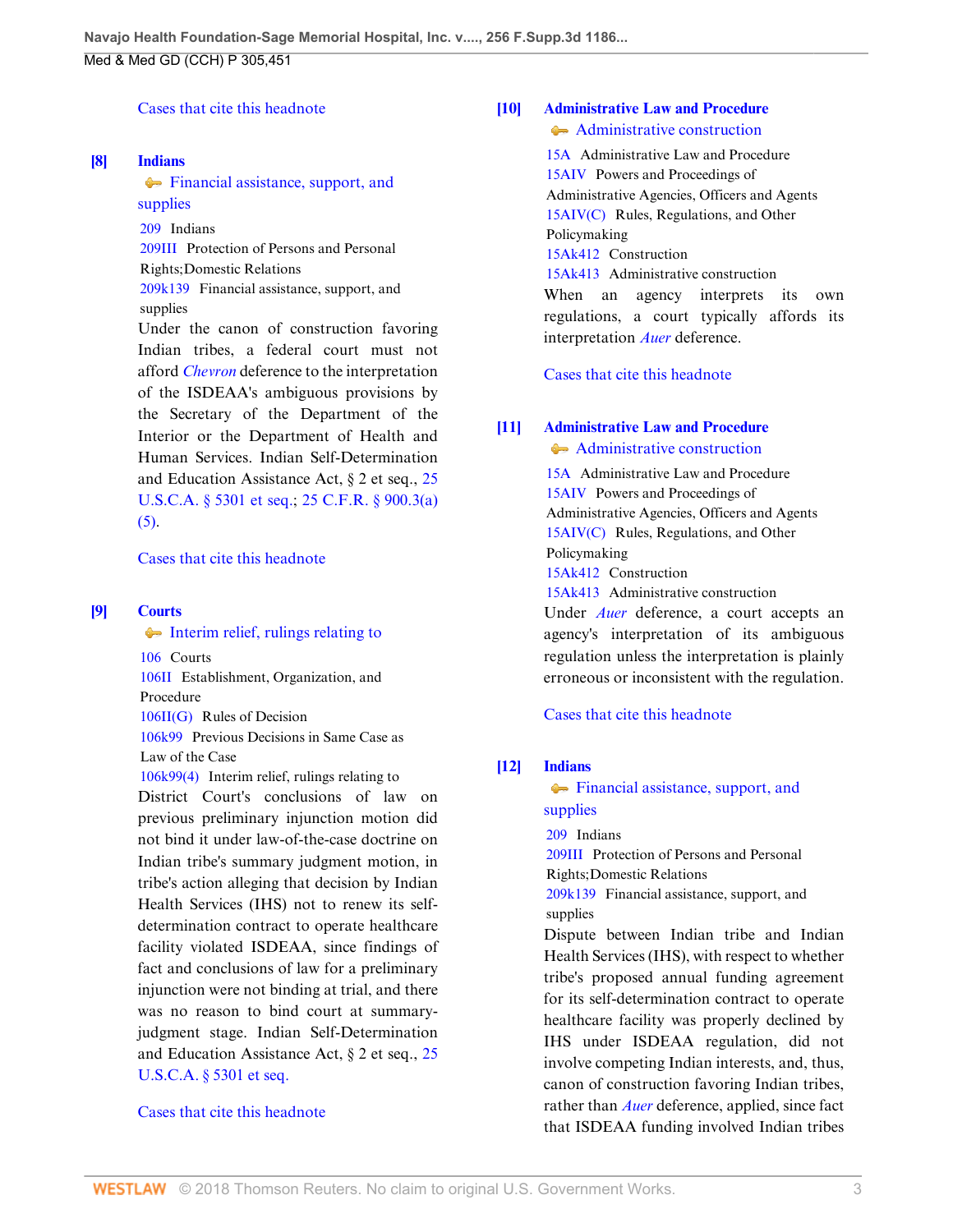did not establish competing Indian interests, given that ISDEAA regulations required deference to tribes, previously expressed concern by tribal members about facility were not ongoing, and no tribal member had stated that they opposed renewal of contract. Indian Self-Determination and Education Assistance Act, § 2 et seq., [25 U.S.C.A. § 5301 et seq.](http://www.westlaw.com/Link/Document/FullText?findType=L&pubNum=1000546&cite=25USCAS5301&originatingDoc=I02a50c30bb1011e5be74e186f6bc2536&refType=LQ&originationContext=document&vr=3.0&rs=cblt1.0&transitionType=DocumentItem&contextData=(sc.UserEnteredCitation)); [25](http://www.westlaw.com/Link/Document/FullText?findType=L&pubNum=1000547&cite=25CFRS900.3&originatingDoc=I02a50c30bb1011e5be74e186f6bc2536&refType=LQ&originationContext=document&vr=3.0&rs=cblt1.0&transitionType=DocumentItem&contextData=(sc.UserEnteredCitation)) [C.F.R. §§ 900.3\(a\)\(5\), 900.3\(b\)\(11\),](http://www.westlaw.com/Link/Document/FullText?findType=L&pubNum=1000547&cite=25CFRS900.3&originatingDoc=I02a50c30bb1011e5be74e186f6bc2536&refType=LQ&originationContext=document&vr=3.0&rs=cblt1.0&transitionType=DocumentItem&contextData=(sc.UserEnteredCitation)) [900.32.](http://www.westlaw.com/Link/Document/FullText?findType=L&pubNum=1000547&cite=25CFRS900.32&originatingDoc=I02a50c30bb1011e5be74e186f6bc2536&refType=LQ&originationContext=document&vr=3.0&rs=cblt1.0&transitionType=DocumentItem&contextData=(sc.UserEnteredCitation))

### [Cases that cite this headnote](http://www.westlaw.com/Link/RelatedInformation/DocHeadnoteLink?docGuid=I02a50c30bb1011e5be74e186f6bc2536&headnoteId=203807982501320171226035147&originationContext=document&vr=3.0&rs=cblt1.0&transitionType=CitingReferences&contextData=(sc.UserEnteredCitation))

### <span id="page-3-0"></span>**[\[13\]](#page-31-0) [Indians](http://www.westlaw.com/Browse/Home/KeyNumber/209/View.html?docGuid=I02a50c30bb1011e5be74e186f6bc2536&originationContext=document&vr=3.0&rs=cblt1.0&transitionType=DocumentItem&contextData=(sc.UserEnteredCitation))**

[Financial assistance, support, and](http://www.westlaw.com/Browse/Home/KeyNumber/209k139/View.html?docGuid=I02a50c30bb1011e5be74e186f6bc2536&originationContext=document&vr=3.0&rs=cblt1.0&transitionType=DocumentItem&contextData=(sc.UserEnteredCitation)) [supplies](http://www.westlaw.com/Browse/Home/KeyNumber/209k139/View.html?docGuid=I02a50c30bb1011e5be74e186f6bc2536&originationContext=document&vr=3.0&rs=cblt1.0&transitionType=DocumentItem&contextData=(sc.UserEnteredCitation))

[209](http://www.westlaw.com/Browse/Home/KeyNumber/209/View.html?docGuid=I02a50c30bb1011e5be74e186f6bc2536&originationContext=document&vr=3.0&rs=cblt1.0&transitionType=DocumentItem&contextData=(sc.UserEnteredCitation)) Indians

[209III](http://www.westlaw.com/Browse/Home/KeyNumber/209III/View.html?docGuid=I02a50c30bb1011e5be74e186f6bc2536&originationContext=document&vr=3.0&rs=cblt1.0&transitionType=DocumentItem&contextData=(sc.UserEnteredCitation)) Protection of Persons and Personal Rights; Domestic Relations

[209k139](http://www.westlaw.com/Browse/Home/KeyNumber/209k139/View.html?docGuid=I02a50c30bb1011e5be74e186f6bc2536&originationContext=document&vr=3.0&rs=cblt1.0&transitionType=DocumentItem&contextData=(sc.UserEnteredCitation)) Financial assistance, support, and supplies

Under canon of construction favoring Indian tribes, to extent that phrase "substantially the same" was ambiguous in ISDEAA regulation prohibiting Department of Health and Human Services (DHHS) from declining a proposed annual funding agreement that was substantially same as predecessor agreement, Indian Health Services (IHS) could not consider information beyond proposal's four corners in determining whether proposed agreement by Indian tribe, that operated health care facility through contract with IHS under ISDEAA, was substantially same as its predecessor agreement. Indian Self-Determination and Education Assistance Act, § 2 et seq., [25 U.S.C.A. § 5301 et seq.](http://www.westlaw.com/Link/Document/FullText?findType=L&pubNum=1000546&cite=25USCAS5301&originatingDoc=I02a50c30bb1011e5be74e186f6bc2536&refType=LQ&originationContext=document&vr=3.0&rs=cblt1.0&transitionType=DocumentItem&contextData=(sc.UserEnteredCitation)); [25](http://www.westlaw.com/Link/Document/FullText?findType=L&pubNum=1000547&cite=25CFRS900.32&originatingDoc=I02a50c30bb1011e5be74e186f6bc2536&refType=LQ&originationContext=document&vr=3.0&rs=cblt1.0&transitionType=DocumentItem&contextData=(sc.UserEnteredCitation)) [C.F.R. § 900.32.](http://www.westlaw.com/Link/Document/FullText?findType=L&pubNum=1000547&cite=25CFRS900.32&originatingDoc=I02a50c30bb1011e5be74e186f6bc2536&refType=LQ&originationContext=document&vr=3.0&rs=cblt1.0&transitionType=DocumentItem&contextData=(sc.UserEnteredCitation))

### [Cases that cite this headnote](http://www.westlaw.com/Link/RelatedInformation/DocHeadnoteLink?docGuid=I02a50c30bb1011e5be74e186f6bc2536&headnoteId=203807982501420171226035147&originationContext=document&vr=3.0&rs=cblt1.0&transitionType=CitingReferences&contextData=(sc.UserEnteredCitation))

### <span id="page-3-1"></span>**[\[14\]](#page-31-1) [Indians](http://www.westlaw.com/Browse/Home/KeyNumber/209/View.html?docGuid=I02a50c30bb1011e5be74e186f6bc2536&originationContext=document&vr=3.0&rs=cblt1.0&transitionType=DocumentItem&contextData=(sc.UserEnteredCitation))**

[Financial assistance, support, and](http://www.westlaw.com/Browse/Home/KeyNumber/209k139/View.html?docGuid=I02a50c30bb1011e5be74e186f6bc2536&originationContext=document&vr=3.0&rs=cblt1.0&transitionType=DocumentItem&contextData=(sc.UserEnteredCitation)) [supplies](http://www.westlaw.com/Browse/Home/KeyNumber/209k139/View.html?docGuid=I02a50c30bb1011e5be74e186f6bc2536&originationContext=document&vr=3.0&rs=cblt1.0&transitionType=DocumentItem&contextData=(sc.UserEnteredCitation)) [209](http://www.westlaw.com/Browse/Home/KeyNumber/209/View.html?docGuid=I02a50c30bb1011e5be74e186f6bc2536&originationContext=document&vr=3.0&rs=cblt1.0&transitionType=DocumentItem&contextData=(sc.UserEnteredCitation)) Indians [209III](http://www.westlaw.com/Browse/Home/KeyNumber/209III/View.html?docGuid=I02a50c30bb1011e5be74e186f6bc2536&originationContext=document&vr=3.0&rs=cblt1.0&transitionType=DocumentItem&contextData=(sc.UserEnteredCitation)) Protection of Persons and Personal Rights; Domestic Relations [209k139](http://www.westlaw.com/Browse/Home/KeyNumber/209k139/View.html?docGuid=I02a50c30bb1011e5be74e186f6bc2536&originationContext=document&vr=3.0&rs=cblt1.0&transitionType=DocumentItem&contextData=(sc.UserEnteredCitation)) Financial assistance, support, and supplies

Even if *[Auer](http://www.westlaw.com/Link/Document/FullText?findType=Y&serNum=1997053629&pubNum=0000708&originatingDoc=I02a50c30bb1011e5be74e186f6bc2536&refType=RP&originationContext=document&vr=3.0&rs=cblt1.0&transitionType=DocumentItem&contextData=(sc.UserEnteredCitation))* deference applied, Department of Health and Human Services' (DHHS) interpretation of ISDEAA regulation, that prohibited it from declining a proposed annual funding agreement that was substantially same as predecessor agreement, to allow it to look outside four corners of proposal was plainly erroneous or inconsistent with ISDEAA; whether ISDEAA's declination criteria applied to proposal by Indian tribe, that operated health care facility through contract with Indian Health Services (IHS) under ISDEAA, turned on proposal's contents, rather than on holistic assessment of tribe's performance of predecessor contract, and use of outside sources was not necessary, given that IHS could cancel contract under separate provision for gross negligence or mismanagement of ISDEAA funds. Indian Self-Determination and Education Assistance Act, § 2 et seq., [25 U.S.C.A. § 5301 et seq.](http://www.westlaw.com/Link/Document/FullText?findType=L&pubNum=1000546&cite=25USCAS5301&originatingDoc=I02a50c30bb1011e5be74e186f6bc2536&refType=LQ&originationContext=document&vr=3.0&rs=cblt1.0&transitionType=DocumentItem&contextData=(sc.UserEnteredCitation)); [25](http://www.westlaw.com/Link/Document/FullText?findType=L&pubNum=1000547&cite=25CFRS900.6&originatingDoc=I02a50c30bb1011e5be74e186f6bc2536&refType=LQ&originationContext=document&vr=3.0&rs=cblt1.0&transitionType=DocumentItem&contextData=(sc.UserEnteredCitation)) [C.F.R. §§ 900.6,](http://www.westlaw.com/Link/Document/FullText?findType=L&pubNum=1000547&cite=25CFRS900.6&originatingDoc=I02a50c30bb1011e5be74e186f6bc2536&refType=LQ&originationContext=document&vr=3.0&rs=cblt1.0&transitionType=DocumentItem&contextData=(sc.UserEnteredCitation)) [900.32,](http://www.westlaw.com/Link/Document/FullText?findType=L&pubNum=1000547&cite=25CFRS900.32&originatingDoc=I02a50c30bb1011e5be74e186f6bc2536&refType=LQ&originationContext=document&vr=3.0&rs=cblt1.0&transitionType=DocumentItem&contextData=(sc.UserEnteredCitation)) [900.246](http://www.westlaw.com/Link/Document/FullText?findType=L&pubNum=1000547&cite=25CFRS900.246&originatingDoc=I02a50c30bb1011e5be74e186f6bc2536&refType=LQ&originationContext=document&vr=3.0&rs=cblt1.0&transitionType=DocumentItem&contextData=(sc.UserEnteredCitation)), [900.247](http://www.westlaw.com/Link/Document/FullText?findType=L&pubNum=1000547&cite=25CFRS900.247&originatingDoc=I02a50c30bb1011e5be74e186f6bc2536&refType=LQ&originationContext=document&vr=3.0&rs=cblt1.0&transitionType=DocumentItem&contextData=(sc.UserEnteredCitation)).

[Cases that cite this headnote](http://www.westlaw.com/Link/RelatedInformation/DocHeadnoteLink?docGuid=I02a50c30bb1011e5be74e186f6bc2536&headnoteId=203807982501520171226035147&originationContext=document&vr=3.0&rs=cblt1.0&transitionType=CitingReferences&contextData=(sc.UserEnteredCitation))

### <span id="page-3-2"></span>**[\[15\]](#page-32-0) [Indians](http://www.westlaw.com/Browse/Home/KeyNumber/209/View.html?docGuid=I02a50c30bb1011e5be74e186f6bc2536&originationContext=document&vr=3.0&rs=cblt1.0&transitionType=DocumentItem&contextData=(sc.UserEnteredCitation))**

[Financial assistance, support, and](http://www.westlaw.com/Browse/Home/KeyNumber/209k139/View.html?docGuid=I02a50c30bb1011e5be74e186f6bc2536&originationContext=document&vr=3.0&rs=cblt1.0&transitionType=DocumentItem&contextData=(sc.UserEnteredCitation)) [supplies](http://www.westlaw.com/Browse/Home/KeyNumber/209k139/View.html?docGuid=I02a50c30bb1011e5be74e186f6bc2536&originationContext=document&vr=3.0&rs=cblt1.0&transitionType=DocumentItem&contextData=(sc.UserEnteredCitation))

[209](http://www.westlaw.com/Browse/Home/KeyNumber/209/View.html?docGuid=I02a50c30bb1011e5be74e186f6bc2536&originationContext=document&vr=3.0&rs=cblt1.0&transitionType=DocumentItem&contextData=(sc.UserEnteredCitation)) Indians

[209III](http://www.westlaw.com/Browse/Home/KeyNumber/209III/View.html?docGuid=I02a50c30bb1011e5be74e186f6bc2536&originationContext=document&vr=3.0&rs=cblt1.0&transitionType=DocumentItem&contextData=(sc.UserEnteredCitation)) Protection of Persons and Personal Rights; Domestic Relations

[209k139](http://www.westlaw.com/Browse/Home/KeyNumber/209k139/View.html?docGuid=I02a50c30bb1011e5be74e186f6bc2536&originationContext=document&vr=3.0&rs=cblt1.0&transitionType=DocumentItem&contextData=(sc.UserEnteredCitation)) Financial assistance, support, and supplies

Indian tribe's first proposal for three-year renewal of its self-determination contract with Indian Health Services (IHS) to operate healthcare facility did not contain material and substantial change to scope or funding of facility's programs, functions, services, and activities (PFSAs) under predecessor contract, and, thus, IHS violated ISDEAA when it declined first proposal based on ISDEAA's declination criteria, since first proposal contained only minor amendments to update contract for new three-year term and to fix a few typographical errors, and absent any material and substantial change, proposal was not subject to declination criteria under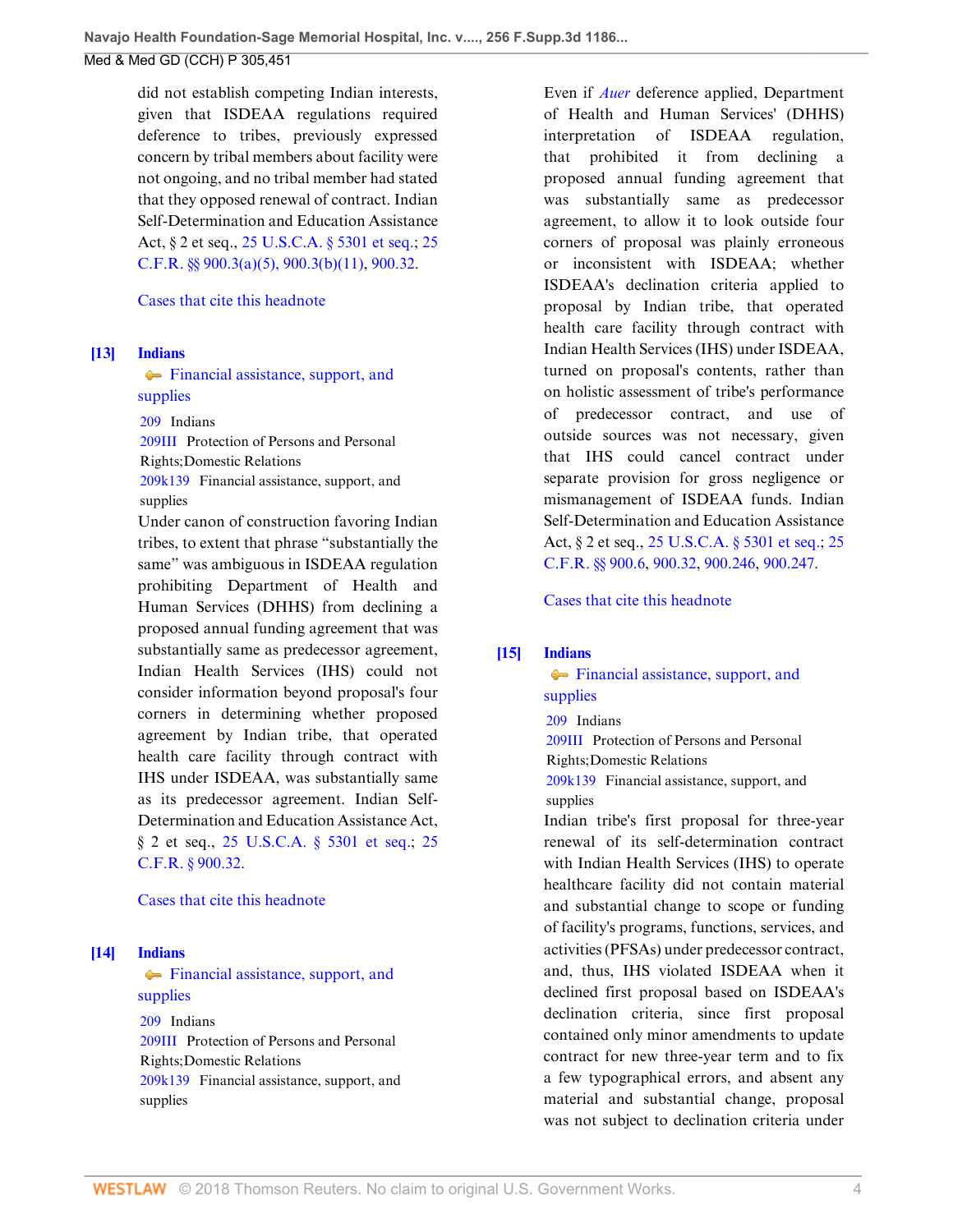ISDEAA. Indian Self-Determination and Education Assistance Act, § 2 et seq., [25](http://www.westlaw.com/Link/Document/FullText?findType=L&pubNum=1000546&cite=25USCAS5301&originatingDoc=I02a50c30bb1011e5be74e186f6bc2536&refType=LQ&originationContext=document&vr=3.0&rs=cblt1.0&transitionType=DocumentItem&contextData=(sc.UserEnteredCitation)) [U.S.C.A. § 5301 et seq.](http://www.westlaw.com/Link/Document/FullText?findType=L&pubNum=1000546&cite=25USCAS5301&originatingDoc=I02a50c30bb1011e5be74e186f6bc2536&refType=LQ&originationContext=document&vr=3.0&rs=cblt1.0&transitionType=DocumentItem&contextData=(sc.UserEnteredCitation)); [25 C.F.R. § 900.33.](http://www.westlaw.com/Link/Document/FullText?findType=L&pubNum=1000547&cite=25CFRS900.33&originatingDoc=I02a50c30bb1011e5be74e186f6bc2536&refType=LQ&originationContext=document&vr=3.0&rs=cblt1.0&transitionType=DocumentItem&contextData=(sc.UserEnteredCitation))

[Cases that cite this headnote](http://www.westlaw.com/Link/RelatedInformation/DocHeadnoteLink?docGuid=I02a50c30bb1011e5be74e186f6bc2536&headnoteId=203807982501020171226035147&originationContext=document&vr=3.0&rs=cblt1.0&transitionType=CitingReferences&contextData=(sc.UserEnteredCitation))

#### <span id="page-4-0"></span>**[\[16\]](#page-34-0) [Indians](http://www.westlaw.com/Browse/Home/KeyNumber/209/View.html?docGuid=I02a50c30bb1011e5be74e186f6bc2536&originationContext=document&vr=3.0&rs=cblt1.0&transitionType=DocumentItem&contextData=(sc.UserEnteredCitation))**

[Financial assistance, support, and](http://www.westlaw.com/Browse/Home/KeyNumber/209k139/View.html?docGuid=I02a50c30bb1011e5be74e186f6bc2536&originationContext=document&vr=3.0&rs=cblt1.0&transitionType=DocumentItem&contextData=(sc.UserEnteredCitation)) [supplies](http://www.westlaw.com/Browse/Home/KeyNumber/209k139/View.html?docGuid=I02a50c30bb1011e5be74e186f6bc2536&originationContext=document&vr=3.0&rs=cblt1.0&transitionType=DocumentItem&contextData=(sc.UserEnteredCitation))

[209](http://www.westlaw.com/Browse/Home/KeyNumber/209/View.html?docGuid=I02a50c30bb1011e5be74e186f6bc2536&originationContext=document&vr=3.0&rs=cblt1.0&transitionType=DocumentItem&contextData=(sc.UserEnteredCitation)) Indians

supplies

[209III](http://www.westlaw.com/Browse/Home/KeyNumber/209III/View.html?docGuid=I02a50c30bb1011e5be74e186f6bc2536&originationContext=document&vr=3.0&rs=cblt1.0&transitionType=DocumentItem&contextData=(sc.UserEnteredCitation)) Protection of Persons and Personal Rights; Domestic Relations [209k139](http://www.westlaw.com/Browse/Home/KeyNumber/209k139/View.html?docGuid=I02a50c30bb1011e5be74e186f6bc2536&originationContext=document&vr=3.0&rs=cblt1.0&transitionType=DocumentItem&contextData=(sc.UserEnteredCitation)) Financial assistance, support, and

Indian tribe's first proposal for three-year renewal of its self-determination contract with Indian Health Services (IHS) to operate healthcare facility automatically became part of parties' contract when IHS unlawfully declined tribe's first proposal based on ISDEAA's declination criteria that did not apply to proposal, since sole remedy for unlawful declination was full funding of proposal. Indian Self-Determination and Education Assistance Act, § 2 et seq., [25](http://www.westlaw.com/Link/Document/FullText?findType=L&pubNum=1000546&cite=25USCAS5301&originatingDoc=I02a50c30bb1011e5be74e186f6bc2536&refType=LQ&originationContext=document&vr=3.0&rs=cblt1.0&transitionType=DocumentItem&contextData=(sc.UserEnteredCitation)) [U.S.C.A. § 5301 et seq.](http://www.westlaw.com/Link/Document/FullText?findType=L&pubNum=1000546&cite=25USCAS5301&originatingDoc=I02a50c30bb1011e5be74e186f6bc2536&refType=LQ&originationContext=document&vr=3.0&rs=cblt1.0&transitionType=DocumentItem&contextData=(sc.UserEnteredCitation)); [25 C.F.R. § 900.18.](http://www.westlaw.com/Link/Document/FullText?findType=L&pubNum=1000547&cite=25CFRS900.18&originatingDoc=I02a50c30bb1011e5be74e186f6bc2536&refType=LQ&originationContext=document&vr=3.0&rs=cblt1.0&transitionType=DocumentItem&contextData=(sc.UserEnteredCitation))

### [Cases that cite this headnote](http://www.westlaw.com/Link/RelatedInformation/DocHeadnoteLink?docGuid=I02a50c30bb1011e5be74e186f6bc2536&headnoteId=203807982501620171226035147&originationContext=document&vr=3.0&rs=cblt1.0&transitionType=CitingReferences&contextData=(sc.UserEnteredCitation))

#### <span id="page-4-1"></span>**[\[17\]](#page-34-1) [Indians](http://www.westlaw.com/Browse/Home/KeyNumber/209/View.html?docGuid=I02a50c30bb1011e5be74e186f6bc2536&originationContext=document&vr=3.0&rs=cblt1.0&transitionType=DocumentItem&contextData=(sc.UserEnteredCitation))**

[Financial assistance, support, and](http://www.westlaw.com/Browse/Home/KeyNumber/209k139/View.html?docGuid=I02a50c30bb1011e5be74e186f6bc2536&originationContext=document&vr=3.0&rs=cblt1.0&transitionType=DocumentItem&contextData=(sc.UserEnteredCitation)) [supplies](http://www.westlaw.com/Browse/Home/KeyNumber/209k139/View.html?docGuid=I02a50c30bb1011e5be74e186f6bc2536&originationContext=document&vr=3.0&rs=cblt1.0&transitionType=DocumentItem&contextData=(sc.UserEnteredCitation))

[209](http://www.westlaw.com/Browse/Home/KeyNumber/209/View.html?docGuid=I02a50c30bb1011e5be74e186f6bc2536&originationContext=document&vr=3.0&rs=cblt1.0&transitionType=DocumentItem&contextData=(sc.UserEnteredCitation)) Indians [209III](http://www.westlaw.com/Browse/Home/KeyNumber/209III/View.html?docGuid=I02a50c30bb1011e5be74e186f6bc2536&originationContext=document&vr=3.0&rs=cblt1.0&transitionType=DocumentItem&contextData=(sc.UserEnteredCitation)) Protection of Persons and Personal Rights; Domestic Relations [209k139](http://www.westlaw.com/Browse/Home/KeyNumber/209k139/View.html?docGuid=I02a50c30bb1011e5be74e186f6bc2536&originationContext=document&vr=3.0&rs=cblt1.0&transitionType=DocumentItem&contextData=(sc.UserEnteredCitation)) Financial assistance, support, and supplies

A court's sole remedy when a federal agency unlawfully declines an Indian tribe's contract proposal under the ISDEAA is to order the agency to fully fund the proposal. Indian Self-Determination and Education Assistance Act, § 2 et seq., [25 U.S.C.A. § 5301 et seq.](http://www.westlaw.com/Link/Document/FullText?findType=L&pubNum=1000546&cite=25USCAS5301&originatingDoc=I02a50c30bb1011e5be74e186f6bc2536&refType=LQ&originationContext=document&vr=3.0&rs=cblt1.0&transitionType=DocumentItem&contextData=(sc.UserEnteredCitation))

### [Cases that cite this headnote](http://www.westlaw.com/Link/RelatedInformation/DocHeadnoteLink?docGuid=I02a50c30bb1011e5be74e186f6bc2536&headnoteId=203807982501920171226035147&originationContext=document&vr=3.0&rs=cblt1.0&transitionType=CitingReferences&contextData=(sc.UserEnteredCitation))

#### <span id="page-4-2"></span>**[\[18\]](#page-35-0) [Federal Courts](http://www.westlaw.com/Browse/Home/KeyNumber/170B/View.html?docGuid=I02a50c30bb1011e5be74e186f6bc2536&originationContext=document&vr=3.0&rs=cblt1.0&transitionType=DocumentItem&contextData=(sc.UserEnteredCitation))**

 $\rightarrow$  [Indians and Indian lands](http://www.westlaw.com/Browse/Home/KeyNumber/170Bk2182/View.html?docGuid=I02a50c30bb1011e5be74e186f6bc2536&originationContext=document&vr=3.0&rs=cblt1.0&transitionType=DocumentItem&contextData=(sc.UserEnteredCitation)) [170B](http://www.westlaw.com/Browse/Home/KeyNumber/170B/View.html?docGuid=I02a50c30bb1011e5be74e186f6bc2536&originationContext=document&vr=3.0&rs=cblt1.0&transitionType=DocumentItem&contextData=(sc.UserEnteredCitation)) Federal Courts

### [170BIII](http://www.westlaw.com/Browse/Home/KeyNumber/170BIII/View.html?docGuid=I02a50c30bb1011e5be74e186f6bc2536&originationContext=document&vr=3.0&rs=cblt1.0&transitionType=DocumentItem&contextData=(sc.UserEnteredCitation)) Case or Controversy Requirement [170BIII\(B\)](http://www.westlaw.com/Browse/Home/KeyNumber/170BIII(B)/View.html?docGuid=I02a50c30bb1011e5be74e186f6bc2536&originationContext=document&vr=3.0&rs=cblt1.0&transitionType=DocumentItem&contextData=(sc.UserEnteredCitation)) Particular Cases, Contexts, and **Ouestions**

[170Bk2182](http://www.westlaw.com/Browse/Home/KeyNumber/170Bk2182/View.html?docGuid=I02a50c30bb1011e5be74e186f6bc2536&originationContext=document&vr=3.0&rs=cblt1.0&transitionType=DocumentItem&contextData=(sc.UserEnteredCitation)) Indians and Indian lands

Granting summary judgment in favor of Indian tribe on its claim that Indian Health Services (IHS) violated ISDEAA when it declined tribe's first proposal for three-year renewal of its self-determination contract to operate healthcare facility did not moot tribe's separate claim that IHS again violated ISDEAA when it declined tribe's second proposal for three-year renewal of contract, even if three-year terms of proposals overlapped for two years, since if second proposal was approved, resulting contracts would be read together, and if there were inconsistencies between proposals, second proposal prevailed. Indian Self-Determination and Education Assistance Act, § 2 et seq., [25 U.S.C.A. § 5301 et seq.](http://www.westlaw.com/Link/Document/FullText?findType=L&pubNum=1000546&cite=25USCAS5301&originatingDoc=I02a50c30bb1011e5be74e186f6bc2536&refType=LQ&originationContext=document&vr=3.0&rs=cblt1.0&transitionType=DocumentItem&contextData=(sc.UserEnteredCitation))

[Cases that cite this headnote](http://www.westlaw.com/Link/RelatedInformation/DocHeadnoteLink?docGuid=I02a50c30bb1011e5be74e186f6bc2536&headnoteId=203807982501720171226035147&originationContext=document&vr=3.0&rs=cblt1.0&transitionType=CitingReferences&contextData=(sc.UserEnteredCitation))

#### <span id="page-4-3"></span>**[\[19\]](#page-35-1) [Contracts](http://www.westlaw.com/Browse/Home/KeyNumber/95/View.html?docGuid=I02a50c30bb1011e5be74e186f6bc2536&originationContext=document&vr=3.0&rs=cblt1.0&transitionType=DocumentItem&contextData=(sc.UserEnteredCitation))**

### [Construing instruments together](http://www.westlaw.com/Browse/Home/KeyNumber/95k164/View.html?docGuid=I02a50c30bb1011e5be74e186f6bc2536&originationContext=document&vr=3.0&rs=cblt1.0&transitionType=DocumentItem&contextData=(sc.UserEnteredCitation))

[95](http://www.westlaw.com/Browse/Home/KeyNumber/95/View.html?docGuid=I02a50c30bb1011e5be74e186f6bc2536&originationContext=document&vr=3.0&rs=cblt1.0&transitionType=DocumentItem&contextData=(sc.UserEnteredCitation)) Contracts [95II](http://www.westlaw.com/Browse/Home/KeyNumber/95II/View.html?docGuid=I02a50c30bb1011e5be74e186f6bc2536&originationContext=document&vr=3.0&rs=cblt1.0&transitionType=DocumentItem&contextData=(sc.UserEnteredCitation)) Construction and Operation [95II\(A\)](http://www.westlaw.com/Browse/Home/KeyNumber/95II(A)/View.html?docGuid=I02a50c30bb1011e5be74e186f6bc2536&originationContext=document&vr=3.0&rs=cblt1.0&transitionType=DocumentItem&contextData=(sc.UserEnteredCitation)) General Rules of Construction [95k164](http://www.westlaw.com/Browse/Home/KeyNumber/95k164/View.html?docGuid=I02a50c30bb1011e5be74e186f6bc2536&originationContext=document&vr=3.0&rs=cblt1.0&transitionType=DocumentItem&contextData=(sc.UserEnteredCitation)) Construing instruments together When two parties execute a second contract that deals with the same subject matter as the first, the two contracts must be interpreted together, and insofar as the contracts are inconsistent, the latter one prevails.

[Cases that cite this headnote](http://www.westlaw.com/Link/RelatedInformation/DocHeadnoteLink?docGuid=I02a50c30bb1011e5be74e186f6bc2536&headnoteId=203807982501820171226035147&originationContext=document&vr=3.0&rs=cblt1.0&transitionType=CitingReferences&contextData=(sc.UserEnteredCitation))

#### <span id="page-4-4"></span>**[\[20\]](#page-35-2) [Indians](http://www.westlaw.com/Browse/Home/KeyNumber/209/View.html?docGuid=I02a50c30bb1011e5be74e186f6bc2536&originationContext=document&vr=3.0&rs=cblt1.0&transitionType=DocumentItem&contextData=(sc.UserEnteredCitation))**

**[Financial assistance, support, and](http://www.westlaw.com/Browse/Home/KeyNumber/209k139/View.html?docGuid=I02a50c30bb1011e5be74e186f6bc2536&originationContext=document&vr=3.0&rs=cblt1.0&transitionType=DocumentItem&contextData=(sc.UserEnteredCitation))** [supplies](http://www.westlaw.com/Browse/Home/KeyNumber/209k139/View.html?docGuid=I02a50c30bb1011e5be74e186f6bc2536&originationContext=document&vr=3.0&rs=cblt1.0&transitionType=DocumentItem&contextData=(sc.UserEnteredCitation))

[209](http://www.westlaw.com/Browse/Home/KeyNumber/209/View.html?docGuid=I02a50c30bb1011e5be74e186f6bc2536&originationContext=document&vr=3.0&rs=cblt1.0&transitionType=DocumentItem&contextData=(sc.UserEnteredCitation)) Indians

[209III](http://www.westlaw.com/Browse/Home/KeyNumber/209III/View.html?docGuid=I02a50c30bb1011e5be74e186f6bc2536&originationContext=document&vr=3.0&rs=cblt1.0&transitionType=DocumentItem&contextData=(sc.UserEnteredCitation)) Protection of Persons and Personal Rights; Domestic Relations [209k139](http://www.westlaw.com/Browse/Home/KeyNumber/209k139/View.html?docGuid=I02a50c30bb1011e5be74e186f6bc2536&originationContext=document&vr=3.0&rs=cblt1.0&transitionType=DocumentItem&contextData=(sc.UserEnteredCitation)) Financial assistance, support, and supplies

Indian tribe's second proposed annual funding agreement for its self-determination contract with Indian Health Services (IHS)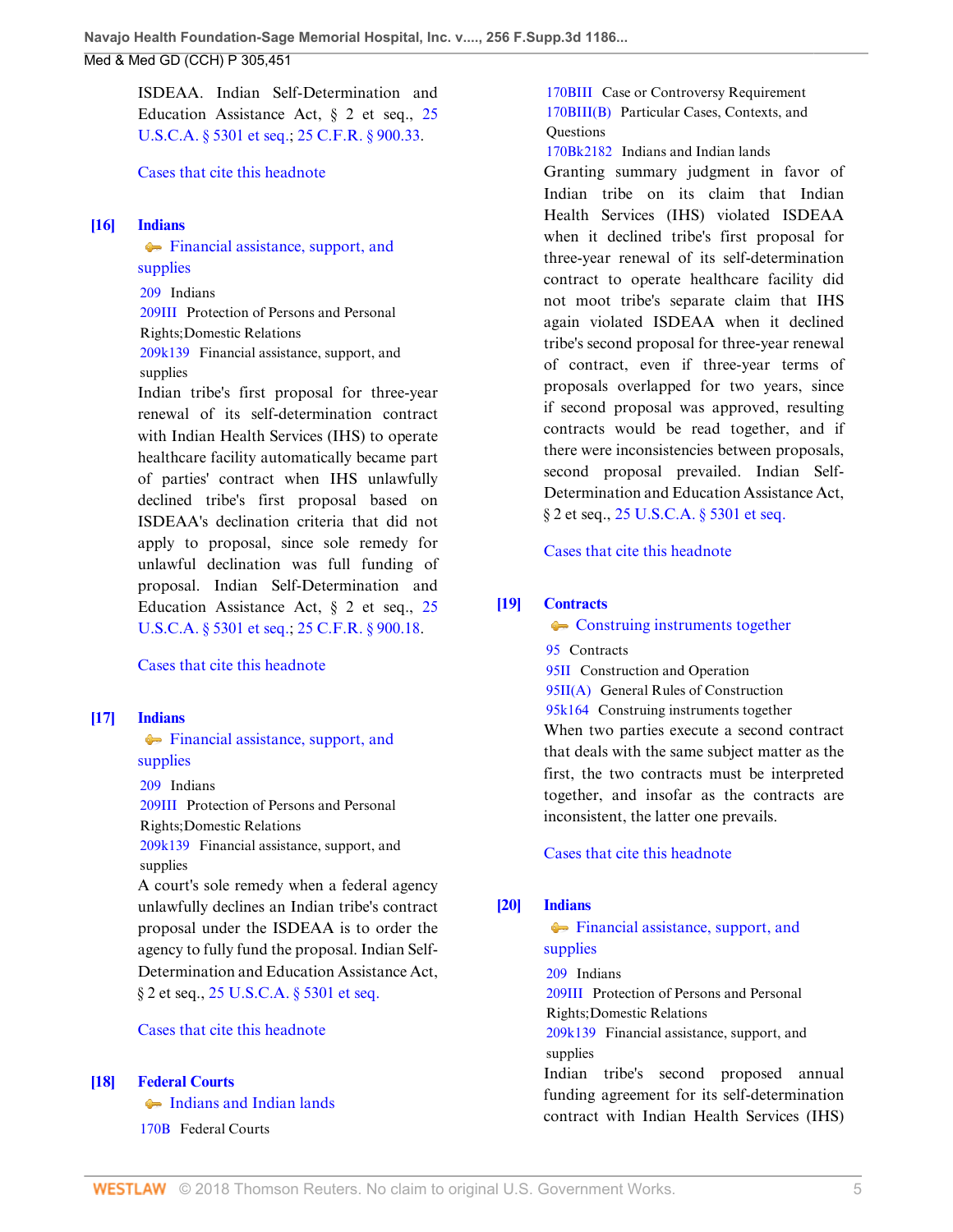to operate healthcare facility was not substantially same as predecessor agreement, and, thus, IHS could consider declination criteria under ISDEAA when deciding whether to decline or approve proposed agreement, where proposed agreement provided for 55% increase in funding. Indian Self-Determination and Education Assistance Act, § 2 et seq., [25 U.S.C.A. § 5301 et seq.](http://www.westlaw.com/Link/Document/FullText?findType=L&pubNum=1000546&cite=25USCAS5301&originatingDoc=I02a50c30bb1011e5be74e186f6bc2536&refType=LQ&originationContext=document&vr=3.0&rs=cblt1.0&transitionType=DocumentItem&contextData=(sc.UserEnteredCitation)); [25](http://www.westlaw.com/Link/Document/FullText?findType=L&pubNum=1000547&cite=25CFRS900.32&originatingDoc=I02a50c30bb1011e5be74e186f6bc2536&refType=LQ&originationContext=document&vr=3.0&rs=cblt1.0&transitionType=DocumentItem&contextData=(sc.UserEnteredCitation)) [C.F.R. § 900.32.](http://www.westlaw.com/Link/Document/FullText?findType=L&pubNum=1000547&cite=25CFRS900.32&originatingDoc=I02a50c30bb1011e5be74e186f6bc2536&refType=LQ&originationContext=document&vr=3.0&rs=cblt1.0&transitionType=DocumentItem&contextData=(sc.UserEnteredCitation))

[Cases that cite this headnote](http://www.westlaw.com/Link/RelatedInformation/DocHeadnoteLink?docGuid=I02a50c30bb1011e5be74e186f6bc2536&headnoteId=203807982502020171226035147&originationContext=document&vr=3.0&rs=cblt1.0&transitionType=CitingReferences&contextData=(sc.UserEnteredCitation))

#### <span id="page-5-0"></span>**[\[21\]](#page-36-0) [Indians](http://www.westlaw.com/Browse/Home/KeyNumber/209/View.html?docGuid=I02a50c30bb1011e5be74e186f6bc2536&originationContext=document&vr=3.0&rs=cblt1.0&transitionType=DocumentItem&contextData=(sc.UserEnteredCitation))**

[Financial assistance, support, and](http://www.westlaw.com/Browse/Home/KeyNumber/209k139/View.html?docGuid=I02a50c30bb1011e5be74e186f6bc2536&originationContext=document&vr=3.0&rs=cblt1.0&transitionType=DocumentItem&contextData=(sc.UserEnteredCitation)) [supplies](http://www.westlaw.com/Browse/Home/KeyNumber/209k139/View.html?docGuid=I02a50c30bb1011e5be74e186f6bc2536&originationContext=document&vr=3.0&rs=cblt1.0&transitionType=DocumentItem&contextData=(sc.UserEnteredCitation))

[209](http://www.westlaw.com/Browse/Home/KeyNumber/209/View.html?docGuid=I02a50c30bb1011e5be74e186f6bc2536&originationContext=document&vr=3.0&rs=cblt1.0&transitionType=DocumentItem&contextData=(sc.UserEnteredCitation)) Indians

[209III](http://www.westlaw.com/Browse/Home/KeyNumber/209III/View.html?docGuid=I02a50c30bb1011e5be74e186f6bc2536&originationContext=document&vr=3.0&rs=cblt1.0&transitionType=DocumentItem&contextData=(sc.UserEnteredCitation)) Protection of Persons and Personal Rights; Domestic Relations

[209k139](http://www.westlaw.com/Browse/Home/KeyNumber/209k139/View.html?docGuid=I02a50c30bb1011e5be74e186f6bc2536&originationContext=document&vr=3.0&rs=cblt1.0&transitionType=DocumentItem&contextData=(sc.UserEnteredCitation)) Financial assistance, support, and supplies

Indian Health Services (IHS) did not clearly demonstrate that quality of healthcare services offered by Indian tribe, through contract with IHS under ISDEAA, would be unsatisfactory, and, thus, IHS' declination of tribe's second proposed annual funding agreement on such basis violated ISDEAA, where majority of IHS' adverse findings in support of its declination did not focus on healthcare facility's ability to provide satisfactory care to its patients, but rather focused on criticisms of facility's internal financial controls and potential issues with building that housed water system, any elimination of services occurred before predecessor contract was effective, and fact that tribe eliminated some services could allow it to divert more resources to contracted services it did provide. Indian Self-Determination and Education Assistance Act § 102, [25 U.S.C.A. §§ 450f\(a\)\(2\)\(A\), 450f\(e\)\(1\).](http://www.westlaw.com/Link/Document/FullText?findType=L&pubNum=1000546&cite=25USCAS450F&originatingDoc=I02a50c30bb1011e5be74e186f6bc2536&refType=LQ&originationContext=document&vr=3.0&rs=cblt1.0&transitionType=DocumentItem&contextData=(sc.UserEnteredCitation))

[Cases that cite this headnote](http://www.westlaw.com/Link/RelatedInformation/DocHeadnoteLink?docGuid=I02a50c30bb1011e5be74e186f6bc2536&headnoteId=203807982502120171226035147&originationContext=document&vr=3.0&rs=cblt1.0&transitionType=CitingReferences&contextData=(sc.UserEnteredCitation))

#### <span id="page-5-1"></span>**[\[22\]](#page-36-1) [Indians](http://www.westlaw.com/Browse/Home/KeyNumber/209/View.html?docGuid=I02a50c30bb1011e5be74e186f6bc2536&originationContext=document&vr=3.0&rs=cblt1.0&transitionType=DocumentItem&contextData=(sc.UserEnteredCitation))**

[Financial assistance, support, and](http://www.westlaw.com/Browse/Home/KeyNumber/209k139/View.html?docGuid=I02a50c30bb1011e5be74e186f6bc2536&originationContext=document&vr=3.0&rs=cblt1.0&transitionType=DocumentItem&contextData=(sc.UserEnteredCitation)) [supplies](http://www.westlaw.com/Browse/Home/KeyNumber/209k139/View.html?docGuid=I02a50c30bb1011e5be74e186f6bc2536&originationContext=document&vr=3.0&rs=cblt1.0&transitionType=DocumentItem&contextData=(sc.UserEnteredCitation)) [209](http://www.westlaw.com/Browse/Home/KeyNumber/209/View.html?docGuid=I02a50c30bb1011e5be74e186f6bc2536&originationContext=document&vr=3.0&rs=cblt1.0&transitionType=DocumentItem&contextData=(sc.UserEnteredCitation)) Indians

[209III](http://www.westlaw.com/Browse/Home/KeyNumber/209III/View.html?docGuid=I02a50c30bb1011e5be74e186f6bc2536&originationContext=document&vr=3.0&rs=cblt1.0&transitionType=DocumentItem&contextData=(sc.UserEnteredCitation)) Protection of Persons and Personal Rights; Domestic Relations [209k139](http://www.westlaw.com/Browse/Home/KeyNumber/209k139/View.html?docGuid=I02a50c30bb1011e5be74e186f6bc2536&originationContext=document&vr=3.0&rs=cblt1.0&transitionType=DocumentItem&contextData=(sc.UserEnteredCitation)) Financial assistance, support, and supplies

Indian Health Services (IHS) did not clearly demonstrate that proposed healthcare services offered by Indian tribe, through contract with IHS under ISDEAA, could not be completed or maintained, and, thus, IHS' declination of tribe's second proposed annual funding agreement on such basis violated ISDEAA, where external audit, while alleging that healthcare facility violated its own articles of incorporation, code of conduct, policies, and procedures, did not contain any findings that healthcare facility violated federal law, as asserted by IHS in support of its declination, and statement in IHS' review of facility that its board had allowed programs "to operate in violation of federally mandated regulations" did not point to any specific regulation or offer evidence of alleged violations. Indian Self-Determination and Education Assistance Act § 102, [25 U.S.C.A. §§ 450f\(a\)\(2\)\(C\),](http://www.westlaw.com/Link/Document/FullText?findType=L&pubNum=1000546&cite=25USCAS450F&originatingDoc=I02a50c30bb1011e5be74e186f6bc2536&refType=LQ&originationContext=document&vr=3.0&rs=cblt1.0&transitionType=DocumentItem&contextData=(sc.UserEnteredCitation))  $450f(e)(1)$ .

[Cases that cite this headnote](http://www.westlaw.com/Link/RelatedInformation/DocHeadnoteLink?docGuid=I02a50c30bb1011e5be74e186f6bc2536&headnoteId=203807982502220171226035147&originationContext=document&vr=3.0&rs=cblt1.0&transitionType=CitingReferences&contextData=(sc.UserEnteredCitation))

### <span id="page-5-2"></span>**[\[23\]](#page-39-0) [Indians](http://www.westlaw.com/Browse/Home/KeyNumber/209/View.html?docGuid=I02a50c30bb1011e5be74e186f6bc2536&originationContext=document&vr=3.0&rs=cblt1.0&transitionType=DocumentItem&contextData=(sc.UserEnteredCitation))**

[Financial assistance, support, and](http://www.westlaw.com/Browse/Home/KeyNumber/209k139/View.html?docGuid=I02a50c30bb1011e5be74e186f6bc2536&originationContext=document&vr=3.0&rs=cblt1.0&transitionType=DocumentItem&contextData=(sc.UserEnteredCitation)) [supplies](http://www.westlaw.com/Browse/Home/KeyNumber/209k139/View.html?docGuid=I02a50c30bb1011e5be74e186f6bc2536&originationContext=document&vr=3.0&rs=cblt1.0&transitionType=DocumentItem&contextData=(sc.UserEnteredCitation))

[209](http://www.westlaw.com/Browse/Home/KeyNumber/209/View.html?docGuid=I02a50c30bb1011e5be74e186f6bc2536&originationContext=document&vr=3.0&rs=cblt1.0&transitionType=DocumentItem&contextData=(sc.UserEnteredCitation)) Indians

[209III](http://www.westlaw.com/Browse/Home/KeyNumber/209III/View.html?docGuid=I02a50c30bb1011e5be74e186f6bc2536&originationContext=document&vr=3.0&rs=cblt1.0&transitionType=DocumentItem&contextData=(sc.UserEnteredCitation)) Protection of Persons and Personal Rights; Domestic Relations

[209k139](http://www.westlaw.com/Browse/Home/KeyNumber/209k139/View.html?docGuid=I02a50c30bb1011e5be74e186f6bc2536&originationContext=document&vr=3.0&rs=cblt1.0&transitionType=DocumentItem&contextData=(sc.UserEnteredCitation)) Financial assistance, support, and supplies

Under the ISDEAA, the Secretary of the Department of Health and Human Services (DHHS) must justify a decision to decline a self-determination contract proposal by an Indian tribe by clearly demonstrating the validity of the grounds for declining the contract; this burden is imposed in the course of subsequent litigation, not the declination process. Indian Self-Determination and Education Assistance Act § 102, [25 U.S.C.A. § 450f\(e\)\(1\).](http://www.westlaw.com/Link/Document/FullText?findType=L&pubNum=1000546&cite=25USCAS450F&originatingDoc=I02a50c30bb1011e5be74e186f6bc2536&refType=LQ&originationContext=document&vr=3.0&rs=cblt1.0&transitionType=DocumentItem&contextData=(sc.UserEnteredCitation))

### [Cases that cite this headnote](http://www.westlaw.com/Link/RelatedInformation/DocHeadnoteLink?docGuid=I02a50c30bb1011e5be74e186f6bc2536&headnoteId=203807982502320171226035147&originationContext=document&vr=3.0&rs=cblt1.0&transitionType=CitingReferences&contextData=(sc.UserEnteredCitation))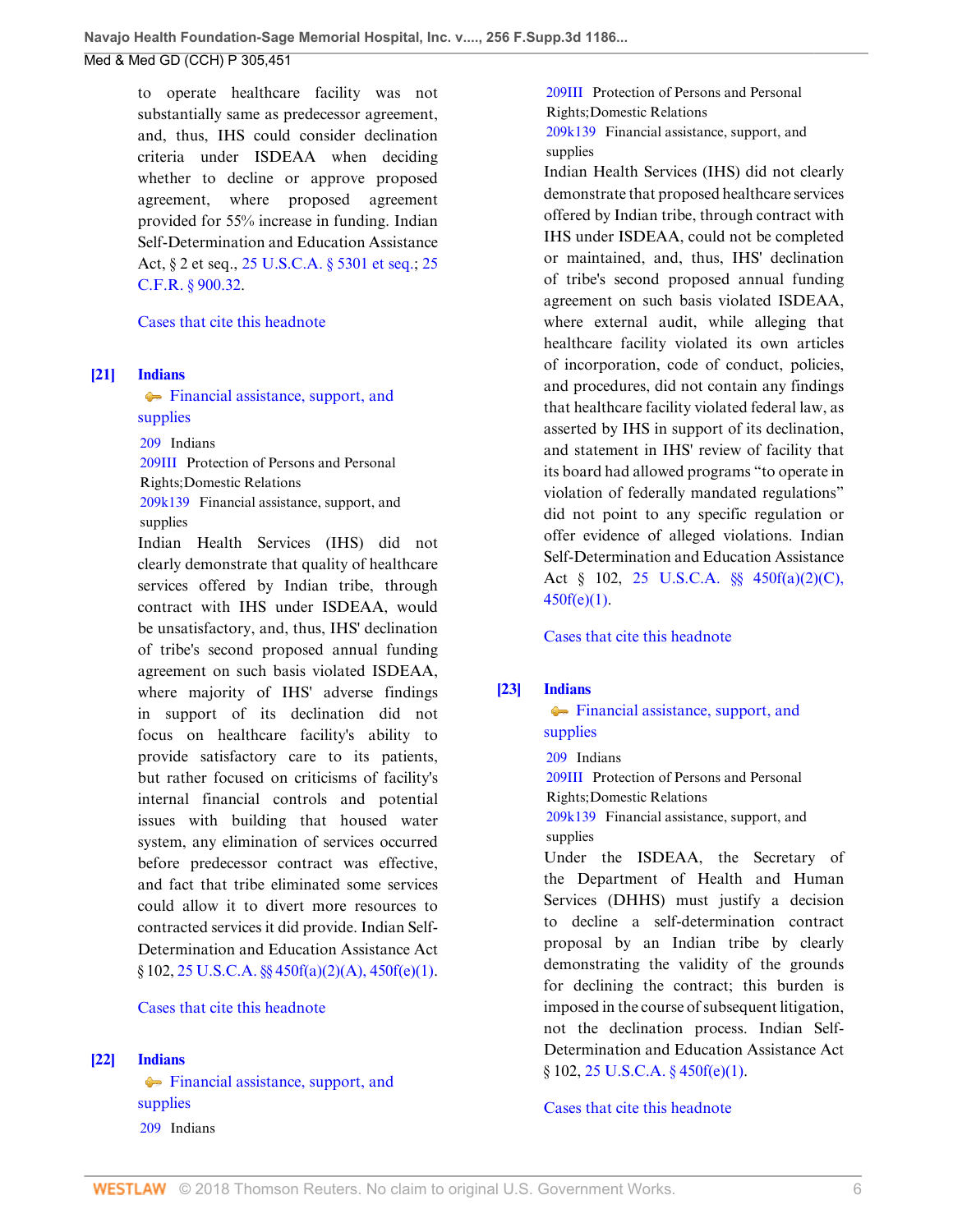### <span id="page-6-1"></span>**[\[24\]](#page-39-1) [Federal Civil Procedure](http://www.westlaw.com/Browse/Home/KeyNumber/170A/View.html?docGuid=I02a50c30bb1011e5be74e186f6bc2536&originationContext=document&vr=3.0&rs=cblt1.0&transitionType=DocumentItem&contextData=(sc.UserEnteredCitation))**

#### $\leftarrow$  [Time for consideration of motion](http://www.westlaw.com/Browse/Home/KeyNumber/170Ak2553/View.html?docGuid=I02a50c30bb1011e5be74e186f6bc2536&originationContext=document&vr=3.0&rs=cblt1.0&transitionType=DocumentItem&contextData=(sc.UserEnteredCitation))

[170A](http://www.westlaw.com/Browse/Home/KeyNumber/170A/View.html?docGuid=I02a50c30bb1011e5be74e186f6bc2536&originationContext=document&vr=3.0&rs=cblt1.0&transitionType=DocumentItem&contextData=(sc.UserEnteredCitation)) Federal Civil Procedure [170AXVII](http://www.westlaw.com/Browse/Home/KeyNumber/170AXVII/View.html?docGuid=I02a50c30bb1011e5be74e186f6bc2536&originationContext=document&vr=3.0&rs=cblt1.0&transitionType=DocumentItem&contextData=(sc.UserEnteredCitation)) Judgment [170AXVII\(C\)](http://www.westlaw.com/Browse/Home/KeyNumber/170AXVII(C)/View.html?docGuid=I02a50c30bb1011e5be74e186f6bc2536&originationContext=document&vr=3.0&rs=cblt1.0&transitionType=DocumentItem&contextData=(sc.UserEnteredCitation)) Summary Judgment [170AXVII\(C\)3](http://www.westlaw.com/Browse/Home/KeyNumber/170AXVII(C)3/View.html?docGuid=I02a50c30bb1011e5be74e186f6bc2536&originationContext=document&vr=3.0&rs=cblt1.0&transitionType=DocumentItem&contextData=(sc.UserEnteredCitation)) Proceedings [170Ak2547](http://www.westlaw.com/Browse/Home/KeyNumber/170Ak2547/View.html?docGuid=I02a50c30bb1011e5be74e186f6bc2536&originationContext=document&vr=3.0&rs=cblt1.0&transitionType=DocumentItem&contextData=(sc.UserEnteredCitation)) Hearing and Determination [170Ak2553](http://www.westlaw.com/Browse/Home/KeyNumber/170Ak2553/View.html?docGuid=I02a50c30bb1011e5be74e186f6bc2536&originationContext=document&vr=3.0&rs=cblt1.0&transitionType=DocumentItem&contextData=(sc.UserEnteredCitation)) Time for consideration of motion An affidavit or declaration submitted to support a party's request for further discovery under the rule allowing a court to stay or deny a summary judgment motion to permit further discovery must explain why facts precluding summary judgment cannot be presented, which includes: (1) identifying the facts not available and what steps have been taken to obtain these facts, and (2) explaining how additional time will enable the party to rebut the movant's allegations of no genuine issue of fact. [Fed. R. Civ. P. 56\(d\)](http://www.westlaw.com/Link/Document/FullText?findType=L&pubNum=1000600&cite=USFRCPR56&originatingDoc=I02a50c30bb1011e5be74e186f6bc2536&refType=LQ&originationContext=document&vr=3.0&rs=cblt1.0&transitionType=DocumentItem&contextData=(sc.UserEnteredCitation)).

[Cases that cite this headnote](http://www.westlaw.com/Link/RelatedInformation/DocHeadnoteLink?docGuid=I02a50c30bb1011e5be74e186f6bc2536&headnoteId=203807982502420171226035147&originationContext=document&vr=3.0&rs=cblt1.0&transitionType=CitingReferences&contextData=(sc.UserEnteredCitation))

#### <span id="page-6-2"></span>**[\[25\]](#page-39-2) [Federal Civil Procedure](http://www.westlaw.com/Browse/Home/KeyNumber/170A/View.html?docGuid=I02a50c30bb1011e5be74e186f6bc2536&originationContext=document&vr=3.0&rs=cblt1.0&transitionType=DocumentItem&contextData=(sc.UserEnteredCitation))**

• [Time for consideration of motion](http://www.westlaw.com/Browse/Home/KeyNumber/170Ak2553/View.html?docGuid=I02a50c30bb1011e5be74e186f6bc2536&originationContext=document&vr=3.0&rs=cblt1.0&transitionType=DocumentItem&contextData=(sc.UserEnteredCitation)) [170A](http://www.westlaw.com/Browse/Home/KeyNumber/170A/View.html?docGuid=I02a50c30bb1011e5be74e186f6bc2536&originationContext=document&vr=3.0&rs=cblt1.0&transitionType=DocumentItem&contextData=(sc.UserEnteredCitation)) Federal Civil Procedure [170AXVII](http://www.westlaw.com/Browse/Home/KeyNumber/170AXVII/View.html?docGuid=I02a50c30bb1011e5be74e186f6bc2536&originationContext=document&vr=3.0&rs=cblt1.0&transitionType=DocumentItem&contextData=(sc.UserEnteredCitation)) Judgment [170AXVII\(C\)](http://www.westlaw.com/Browse/Home/KeyNumber/170AXVII(C)/View.html?docGuid=I02a50c30bb1011e5be74e186f6bc2536&originationContext=document&vr=3.0&rs=cblt1.0&transitionType=DocumentItem&contextData=(sc.UserEnteredCitation)) Summary Judgment [170AXVII\(C\)3](http://www.westlaw.com/Browse/Home/KeyNumber/170AXVII(C)3/View.html?docGuid=I02a50c30bb1011e5be74e186f6bc2536&originationContext=document&vr=3.0&rs=cblt1.0&transitionType=DocumentItem&contextData=(sc.UserEnteredCitation)) Proceedings [170Ak2547](http://www.westlaw.com/Browse/Home/KeyNumber/170Ak2547/View.html?docGuid=I02a50c30bb1011e5be74e186f6bc2536&originationContext=document&vr=3.0&rs=cblt1.0&transitionType=DocumentItem&contextData=(sc.UserEnteredCitation)) Hearing and Determination [170Ak2553](http://www.westlaw.com/Browse/Home/KeyNumber/170Ak2553/View.html?docGuid=I02a50c30bb1011e5be74e186f6bc2536&originationContext=document&vr=3.0&rs=cblt1.0&transitionType=DocumentItem&contextData=(sc.UserEnteredCitation)) Time for consideration of motion Staying or denying Indian tribe's summary judgment motion for further discovery was not warranted, in tribe's action alleging that decision by Indian Health Services (IHS) not to renew its self-determination contract to operate healthcare facility violated ISDEAA, where IHS did not identify which facts were not available, and did not explain why it had not served any discovery requests on tribe or why additional time was necessary. Indian Self-Determination and Education Assistance Act, § 2 et seq., [25 U.S.C.A. § 5301 et seq.;](http://www.westlaw.com/Link/Document/FullText?findType=L&pubNum=1000546&cite=25USCAS5301&originatingDoc=I02a50c30bb1011e5be74e186f6bc2536&refType=LQ&originationContext=document&vr=3.0&rs=cblt1.0&transitionType=DocumentItem&contextData=(sc.UserEnteredCitation)) [Fed.](http://www.westlaw.com/Link/Document/FullText?findType=L&pubNum=1000600&cite=USFRCPR56&originatingDoc=I02a50c30bb1011e5be74e186f6bc2536&refType=LQ&originationContext=document&vr=3.0&rs=cblt1.0&transitionType=DocumentItem&contextData=(sc.UserEnteredCitation)) [R. Civ. P. 56\(d\).](http://www.westlaw.com/Link/Document/FullText?findType=L&pubNum=1000600&cite=USFRCPR56&originatingDoc=I02a50c30bb1011e5be74e186f6bc2536&refType=LQ&originationContext=document&vr=3.0&rs=cblt1.0&transitionType=DocumentItem&contextData=(sc.UserEnteredCitation))

### [Cases that cite this headnote](http://www.westlaw.com/Link/RelatedInformation/DocHeadnoteLink?docGuid=I02a50c30bb1011e5be74e186f6bc2536&headnoteId=203807982502520171226035147&originationContext=document&vr=3.0&rs=cblt1.0&transitionType=CitingReferences&contextData=(sc.UserEnteredCitation))

#### <span id="page-6-0"></span>**[\[26\]](#page-40-0) [Indians](http://www.westlaw.com/Browse/Home/KeyNumber/209/View.html?docGuid=I02a50c30bb1011e5be74e186f6bc2536&originationContext=document&vr=3.0&rs=cblt1.0&transitionType=DocumentItem&contextData=(sc.UserEnteredCitation))**

#### [Financial assistance, support, and](http://www.westlaw.com/Browse/Home/KeyNumber/209k139/View.html?docGuid=I02a50c30bb1011e5be74e186f6bc2536&originationContext=document&vr=3.0&rs=cblt1.0&transitionType=DocumentItem&contextData=(sc.UserEnteredCitation)) [supplies](http://www.westlaw.com/Browse/Home/KeyNumber/209k139/View.html?docGuid=I02a50c30bb1011e5be74e186f6bc2536&originationContext=document&vr=3.0&rs=cblt1.0&transitionType=DocumentItem&contextData=(sc.UserEnteredCitation))

# [209](http://www.westlaw.com/Browse/Home/KeyNumber/209/View.html?docGuid=I02a50c30bb1011e5be74e186f6bc2536&originationContext=document&vr=3.0&rs=cblt1.0&transitionType=DocumentItem&contextData=(sc.UserEnteredCitation)) Indians

[209III](http://www.westlaw.com/Browse/Home/KeyNumber/209III/View.html?docGuid=I02a50c30bb1011e5be74e186f6bc2536&originationContext=document&vr=3.0&rs=cblt1.0&transitionType=DocumentItem&contextData=(sc.UserEnteredCitation)) Protection of Persons and Personal Rights; Domestic Relations

[209k139](http://www.westlaw.com/Browse/Home/KeyNumber/209k139/View.html?docGuid=I02a50c30bb1011e5be74e186f6bc2536&originationContext=document&vr=3.0&rs=cblt1.0&transitionType=DocumentItem&contextData=(sc.UserEnteredCitation)) Financial assistance, support, and supplies

Even if Indian Health Services (IHS) properly declined Indian tribe's second proposal for three-year renewal of its self-determination contract to operate healthcare facility, IHS violated ISDEAA by failing to make tribe unqualified offer of technical assistance to overcome objections stated in its declination, since regulation required IHS to offer such assistance when it declined all, or portion, of a proposal, and IHS' letter to tribe stated that it would discuss any assistance tribe believed that IHS could provide, but also stated that IHS did not "believe that technical assistance could be provided at this time that would allow" tribe to overcome stated objections. Indian Self-Determination and Education Assistance Act § 103, [25 U.S.C.A.](http://www.westlaw.com/Link/Document/FullText?findType=L&pubNum=1000546&cite=25USCAS450H&originatingDoc=I02a50c30bb1011e5be74e186f6bc2536&refType=LQ&originationContext=document&vr=3.0&rs=cblt1.0&transitionType=DocumentItem&contextData=(sc.UserEnteredCitation)) [§ 450h\(d\)\(3\)](http://www.westlaw.com/Link/Document/FullText?findType=L&pubNum=1000546&cite=25USCAS450H&originatingDoc=I02a50c30bb1011e5be74e186f6bc2536&refType=LQ&originationContext=document&vr=3.0&rs=cblt1.0&transitionType=DocumentItem&contextData=(sc.UserEnteredCitation)); [25 C.F.R. §§ 900.28](http://www.westlaw.com/Link/Document/FullText?findType=L&pubNum=1000547&cite=25CFRS900.28&originatingDoc=I02a50c30bb1011e5be74e186f6bc2536&refType=LQ&originationContext=document&vr=3.0&rs=cblt1.0&transitionType=DocumentItem&contextData=(sc.UserEnteredCitation)), [900.30.](http://www.westlaw.com/Link/Document/FullText?findType=L&pubNum=1000547&cite=25CFRS900.30&originatingDoc=I02a50c30bb1011e5be74e186f6bc2536&refType=LQ&originationContext=document&vr=3.0&rs=cblt1.0&transitionType=DocumentItem&contextData=(sc.UserEnteredCitation))

### [Cases that cite this headnote](http://www.westlaw.com/Link/RelatedInformation/DocHeadnoteLink?docGuid=I02a50c30bb1011e5be74e186f6bc2536&headnoteId=203807982502620171226035147&originationContext=document&vr=3.0&rs=cblt1.0&transitionType=CitingReferences&contextData=(sc.UserEnteredCitation))

#### <span id="page-6-3"></span>**[\[27\]](#page-40-1) [Indians](http://www.westlaw.com/Browse/Home/KeyNumber/209/View.html?docGuid=I02a50c30bb1011e5be74e186f6bc2536&originationContext=document&vr=3.0&rs=cblt1.0&transitionType=DocumentItem&contextData=(sc.UserEnteredCitation))**

**[Financial assistance, support, and](http://www.westlaw.com/Browse/Home/KeyNumber/209k139/View.html?docGuid=I02a50c30bb1011e5be74e186f6bc2536&originationContext=document&vr=3.0&rs=cblt1.0&transitionType=DocumentItem&contextData=(sc.UserEnteredCitation))** [supplies](http://www.westlaw.com/Browse/Home/KeyNumber/209k139/View.html?docGuid=I02a50c30bb1011e5be74e186f6bc2536&originationContext=document&vr=3.0&rs=cblt1.0&transitionType=DocumentItem&contextData=(sc.UserEnteredCitation))

[209](http://www.westlaw.com/Browse/Home/KeyNumber/209/View.html?docGuid=I02a50c30bb1011e5be74e186f6bc2536&originationContext=document&vr=3.0&rs=cblt1.0&transitionType=DocumentItem&contextData=(sc.UserEnteredCitation)) Indians

[209III](http://www.westlaw.com/Browse/Home/KeyNumber/209III/View.html?docGuid=I02a50c30bb1011e5be74e186f6bc2536&originationContext=document&vr=3.0&rs=cblt1.0&transitionType=DocumentItem&contextData=(sc.UserEnteredCitation)) Protection of Persons and Personal Rights; Domestic Relations

[209k139](http://www.westlaw.com/Browse/Home/KeyNumber/209k139/View.html?docGuid=I02a50c30bb1011e5be74e186f6bc2536&originationContext=document&vr=3.0&rs=cblt1.0&transitionType=DocumentItem&contextData=(sc.UserEnteredCitation)) Financial assistance, support, and supplies

To pass muster under the ISDEAA, when the Department of Health and Human Services (DHHS) declines all, or a portion, of an Indian tribe's proposal for a selfdetermination contract, its offer to provide technical assistance to the tribe to overcome the objections stated in connection with the declination should be unqualified rather than making it a foregone conclusion that such assistance will be futile. Indian Self-Determination and Education Assistance Act § 103, [25 U.S.C.A. § 450h\(d\)\(3\);](http://www.westlaw.com/Link/Document/FullText?findType=L&pubNum=1000546&cite=25USCAS450H&originatingDoc=I02a50c30bb1011e5be74e186f6bc2536&refType=LQ&originationContext=document&vr=3.0&rs=cblt1.0&transitionType=DocumentItem&contextData=(sc.UserEnteredCitation)) [25 C.F.R. §](http://www.westlaw.com/Link/Document/FullText?findType=L&pubNum=1000547&cite=25CFRS900.30&originatingDoc=I02a50c30bb1011e5be74e186f6bc2536&refType=LQ&originationContext=document&vr=3.0&rs=cblt1.0&transitionType=DocumentItem&contextData=(sc.UserEnteredCitation)) [900.30](http://www.westlaw.com/Link/Document/FullText?findType=L&pubNum=1000547&cite=25CFRS900.30&originatingDoc=I02a50c30bb1011e5be74e186f6bc2536&refType=LQ&originationContext=document&vr=3.0&rs=cblt1.0&transitionType=DocumentItem&contextData=(sc.UserEnteredCitation)).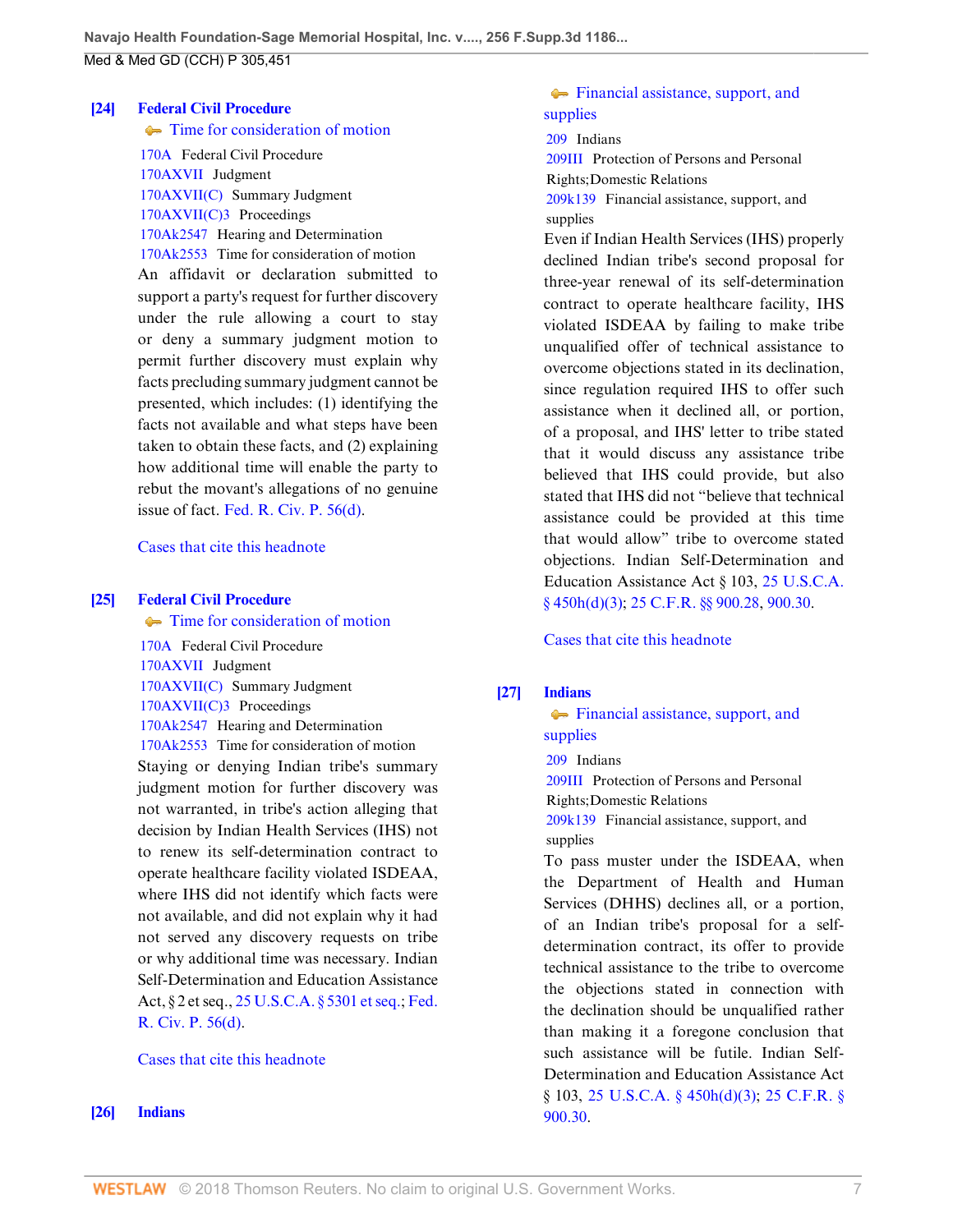[Cases that cite this headnote](http://www.westlaw.com/Link/RelatedInformation/DocHeadnoteLink?docGuid=I02a50c30bb1011e5be74e186f6bc2536&headnoteId=203807982502720171226035147&originationContext=document&vr=3.0&rs=cblt1.0&transitionType=CitingReferences&contextData=(sc.UserEnteredCitation))

#### **Attorneys and Law Firms**

**\*1191** [Paul E. Frye](http://www.westlaw.com/Link/Document/FullText?findType=h&pubNum=176284&cite=0222238801&originatingDoc=I02a50c30bb1011e5be74e186f6bc2536&refType=RQ&originationContext=document&vr=3.0&rs=cblt1.0&transitionType=DocumentItem&contextData=(sc.UserEnteredCitation)) Albuquerque, New Mexico, Attorney for the Plaintiff

[Paula R. Lee,](http://www.westlaw.com/Link/Document/FullText?findType=h&pubNum=176284&cite=0316581701&originatingDoc=I02a50c30bb1011e5be74e186f6bc2536&refType=RQ&originationContext=document&vr=3.0&rs=cblt1.0&transitionType=DocumentItem&contextData=(sc.UserEnteredCitation)) [Angela M. Belgrove](http://www.westlaw.com/Link/Document/FullText?findType=h&pubNum=176284&cite=0316581601&originatingDoc=I02a50c30bb1011e5be74e186f6bc2536&refType=RQ&originationContext=document&vr=3.0&rs=cblt1.0&transitionType=DocumentItem&contextData=(sc.UserEnteredCitation)), Office of the General Counsel, Region IX, United States Department of Health & Human Services, San Francisco, California, [Damon P. Martinez](http://www.westlaw.com/Link/Document/FullText?findType=h&pubNum=176284&cite=0135535601&originatingDoc=I02a50c30bb1011e5be74e186f6bc2536&refType=RQ&originationContext=document&vr=3.0&rs=cblt1.0&transitionType=DocumentItem&contextData=(sc.UserEnteredCitation)), United States Attorney, [Karen](http://www.westlaw.com/Link/Document/FullText?findType=h&pubNum=176284&cite=0467973501&originatingDoc=I02a50c30bb1011e5be74e186f6bc2536&refType=RQ&originationContext=document&vr=3.0&rs=cblt1.0&transitionType=DocumentItem&contextData=(sc.UserEnteredCitation)) [Grohman,](http://www.westlaw.com/Link/Document/FullText?findType=h&pubNum=176284&cite=0467973501&originatingDoc=I02a50c30bb1011e5be74e186f6bc2536&refType=RQ&originationContext=document&vr=3.0&rs=cblt1.0&transitionType=DocumentItem&contextData=(sc.UserEnteredCitation)) Assistant United States Attorney, United States Attorney's Office, District of New Mexico, Albuquerque, New Mexico, Attorneys for the Defendants

# <span id="page-7-0"></span>*AMENDED MEMORANDUM OPINION AND ORDER* [†](#page-42-0)

[James O. Browning,](http://www.westlaw.com/Link/Document/FullText?findType=h&pubNum=176284&cite=0160643001&originatingDoc=I02a50c30bb1011e5be74e186f6bc2536&refType=RQ&originationContext=document&vr=3.0&rs=cblt1.0&transitionType=DocumentItem&contextData=(sc.UserEnteredCitation)) UNITED STATES DISTRICT JUDGE

**THIS MATTER** comes before the Court on the Plaintiff's Motion for Summary **\*1192** Judgment on its First Three Claims for Relief, with Memorandum of Supporting Points and Authorities, filed June 1, 2015 (Doc. 68) ("Motion"). The Court held a hearing on July 31, 2015. The primary issues are: (i) whether the Court's conclusions of law in *[Navajo Health Foundation—Sage](http://www.westlaw.com/Link/Document/FullText?findType=Y&serNum=2036163936&pubNum=0007903&originatingDoc=I02a50c30bb1011e5be74e186f6bc2536&refType=RP&originationContext=document&vr=3.0&rs=cblt1.0&transitionType=DocumentItem&contextData=(sc.UserEnteredCitation)) [Memorial Hospital, Inc. v. Burwell,](http://www.westlaw.com/Link/Document/FullText?findType=Y&serNum=2036163936&pubNum=0007903&originatingDoc=I02a50c30bb1011e5be74e186f6bc2536&refType=RP&originationContext=document&vr=3.0&rs=cblt1.0&transitionType=DocumentItem&contextData=(sc.UserEnteredCitation))* 100 F.Supp.3d 1122 [\(D.N.M.2015\)](http://www.westlaw.com/Link/Document/FullText?findType=Y&serNum=2036163936&pubNum=0007903&originatingDoc=I02a50c30bb1011e5be74e186f6bc2536&refType=RP&originationContext=document&vr=3.0&rs=cblt1.0&transitionType=DocumentItem&contextData=(sc.UserEnteredCitation))(Browning, J.) ("*[Sage](http://www.westlaw.com/Link/Document/FullText?findType=Y&serNum=2036163936&pubNum=0007903&originatingDoc=I02a50c30bb1011e5be74e186f6bc2536&refType=RP&originationContext=document&vr=3.0&rs=cblt1.0&transitionType=DocumentItem&contextData=(sc.UserEnteredCitation))* "), [2](#page-43-0) bind the Court at the summary-judgment stage; (ii) whether the Court should grant summary judgment in favor of Plaintiff Navajo Health Foundation—Sage Memorial Hospital, Inc. on Count I of the Second Amended Complaint, filed June 30, 2015 (Doc. 79)("SAC"), which asks the Court to deem approved the Renewal No. 1 and Amendment No. 1 to the Indian Self–Determination Act Contract Between Navajo Health Foundation/Sage Memorial Hospital, Inc. and the Secretary of the Department of Health and Human Services, filed January 13, 2015 (Doc. 21–3)("2013 Renewal"), and the Annual Funding Agreement Between Navajo Health Foundation—Sage Memorial Hospital, Inc., and The Secretary of the Department of Health and Human Services Fiscal Year 2014, filed January 13, 2015 (Doc. 21–3)("2014 AFA"); (iii) whether the Court should grant summary judgment in favor of Sage Hospital on Count II of the SAC, which asks the Court to deem approved Renewal No. 1 and Amendment No. 1 to the Indian Self–Determination Act Contract Between Navajo Health Foundation/Sage Memorial Hospital, Inc. and the Secretary of the Department of Health and Human Services, filed January 13, 2015 (Doc. 21–10)("2014 Renewal"), and the Annual Funding Agreement Between Navajo Health Foundation—Sage Memorial Hospital, Inc. and the Secretary of the Department of Health and Human Services, filed January 13, 2015 (Doc. 21–10) ("2015 AFA"); and (iv) whether the Court should grant summary judgment in favor of Sage Hospital on Count III of the SAC, which asks the Court for an accounting of funds that the Defendants provided Sage Hospital from October 1, 2013, to the date of judgment. The conclusions of law in the *[Sage](http://www.westlaw.com/Link/Document/FullText?findType=Y&serNum=2036163936&pubNum=0000999&originatingDoc=I02a50c30bb1011e5be74e186f6bc2536&refType=RP&originationContext=document&vr=3.0&rs=cblt1.0&transitionType=DocumentItem&contextData=(sc.UserEnteredCitation))* opinion do not bind the Court at the summary-judgment stage, and the Court is free to consider those issues anew. The Court will, however, grant summary judgment in favor of Sage Hospital on Counts I, II, and III, and determine Sage Hospital's damages on those counts at trial.<sup>[3](#page-43-1)</sup> Accordingly, the Court will grant the Motion.

### <span id="page-7-5"></span><span id="page-7-3"></span><span id="page-7-2"></span>*FACTUAL BACKGROUND*

<span id="page-7-7"></span><span id="page-7-6"></span><span id="page-7-4"></span><span id="page-7-1"></span>**\*1193** "Sage is a Navajo tribal organization [4](#page-43-2) for purposes of contracting with the Indian Health Service ('IHS')<sup>[5](#page-43-3)</sup> under the ISDEA<sup>[6](#page-43-4)</sup> that operates a health care facility in Ganado, Arizona, within the exterior boundaries of the Navajo Reservation." Motion ¶ 1, at 3 [7](#page-43-5) (setting forth this fact). *See* Defendants' Response to Plaintiff's Motion for Summary Judgment on its First Three Claims for Relief ¶ 1, at 2, filed July 6, 2015 (Doc. 80)("Response")(not disputing this fact); First Amended Complaint ¶ 6, at 4, filed November 24, 2014 (Doc. 5)("FAC")(setting forth this fact); *id.* ¶ 19, at 9–10 (setting forth this fact); Answer  $\P$  6, at 2, filed February 19, 2015 (Doc. 45)("Answer")(admitting this fact)<sup>[8](#page-43-6)</sup>; *id.*  $\P$  19, at 3 (admitting this \*1194 fact). "IHS is an agency within the United States Department of Health and Human Services ('HHS') and is responsible for providing federal health services to American Indians and Alaska Natives." Motion ¶ 2, at 4 (setting forth this fact). *See* Response ¶ 2, at 2 (not disputing this fact); About IHS, filed December 29, 2014 (Doc. 17–1). "Defendant [Sylvia Mathews] Burwell is the Secretary of HHS and has ultimate responsibility for carrying out all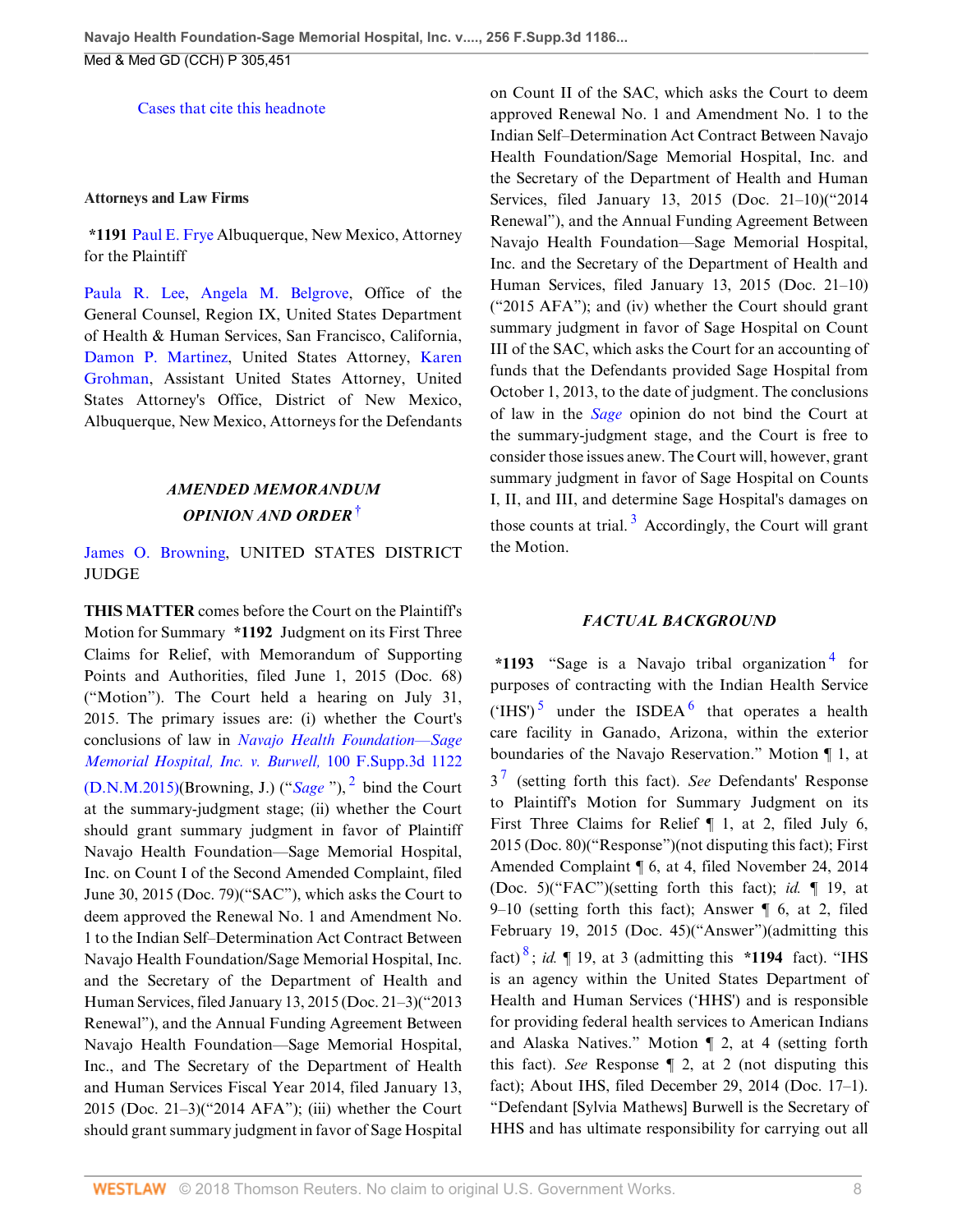**Navajo Health Foundation-Sage Memorial Hospital, Inc. v...., 256 F.Supp.3d 1186...** Med & Med GD (CCH) P 305,451

the functions, authorities, and duties of HHS including contracting on behalf of the United States with Indian tribal organizations under the ISDEA to provide health care to Native Americans." Motion ¶ 3, at 4 (setting forth this fact). *See* Response ¶ 3, at 2 (not disputing this fact); FAC  $\parallel$  7, at 4 (setting forth this fact); Answer  $\parallel$  7, at 2 (admitting this fact).

> Defendant [Robert] McSwain, substituted for Defendant [Yvette] Roubideaux under [Fed.R.Civ.P.](http://www.westlaw.com/Link/Document/FullText?findType=L&pubNum=1000600&cite=USFRCPR25&originatingDoc=I02a50c30bb1011e5be74e186f6bc2536&refType=LQ&originationContext=document&vr=3.0&rs=cblt1.0&transitionType=DocumentItem&contextData=(sc.UserEnteredCitation))  $25(d)$ , is the Acting Director of the IHS and has the overall responsibility for carrying out all the functions, authorities, and duties of the IHS within HHS regarding contracting with Indian tribal organizations under the ISDEA to provide health care to Native Americans.

Motion ¶ 4, at 4 (setting forth this fact). *See* Response ¶ 4, at 2 (not disputing this fact); FAC ¶ 8, at 4 (setting forth this fact); Answer ¶ 8, at 2 (admitting this fact).

> Defendant [John] Hubbard is the Area Director of the Navajo Area IHS ("NAIHS") and has the responsibility for carrying out all the functions, authorities, and duties of the IHS within the Navajo Nation, including such functions, authorities, and duties delegated to him regarding contracting with Indian tribal organizations under the ISDEA.

Motion ¶ 5, at 4 (setting forth this fact). *See* Response ¶ 5, at 2 (not disputing this fact); FAC ¶ 8, at 4 (setting forth this fact); Answer ¶ 9, at 2 (admitting this fact). "Defendant [Frank] Dayish is the Contracting Officer for the NAIHS and is responsible for ISDEA contracts and funding agreements for IHS programs, functions, services, and activities ('PFSAs') undertaken by ISDEA contractors within the Navajo Area IHS, including Sage." Motion ¶ 6, at 5 (setting forth this fact). *See* Response ¶ 6, at 2 (not disputing this fact); FAC ¶ 10, at 4–5 (setting forth this fact); Answer ¶ 10, at 2 (admitting this fact). "Dayish has the authority to sign ISDEA contracts and funding agreements with Sage for such IHS programs and

to award funds pursuant to those agreements." Motion ¶ 6, at 5 (setting forth this fact). *See* Response ¶ 6, at 2 (not disputing this fact); FAC  $\P$  10, at 4–5 (setting forth this fact); Answer ¶ 10, at 2 (admitting this fact).

### **1.** *Sage Hospital's ISDEA Contract with the IHS.*

"Effective in 2009[,] Sage contracted with IHS under the ISDEA." Motion ¶ 7, at 5 (setting forth this fact). *See* Response **\*1195** ¶ 7, at 2 (not disputing this fact); FAC ¶ 19, at 9–10 (setting forth this fact); Answer ¶ 19, at 3 (admitting this fact).

> The 2009 contract included the following PFSAs: (1) Inpatient Services, (2) General Ambulatory and Special[ ]ty Care Services, (3) Emergency Department, (4) Emergency Medical Transport, (5) Dental Clinic, (6) Podiatry Clinic, (7) Optometry Clinic, (8) Behavioral Health Services, (9) Radiology, (10) Pharmacy, (11) Laboratory, (12) Physical Therapy, (13) Public Health Nursing, (14) Employee Health Services, (15) Health Education, (16) Transportation Services, (17) School Based Services, (18) Diabetes Program, and (19) Traditional Medicine.

Motion ¶ 8, at 5 (setting forth this fact). *See* Response ¶ 8, at 2 (not disputing this fact); FAC ¶ 20, at 10 (setting forth this fact); Answer ¶ 20, at 3 (admitting this fact). "Sage and IHS extended the 2009 Contract without interruption for successive years, through September 30, 2013." Motion ¶ 9, at 5 (setting forth this fact). *See* Response ¶ 9, at 2 (not disputing this fact); FAC ¶ 21, at 10 (setting forth this fact); Answer ¶ 21, at 3 (admitting this fact); Indian Self–Determination Contract Between Navajo Health Foundation/Sage Memorial Hospital and the Secretary of the Department of Health and Human Services, filed January 13, 2015 (Doc. 21–1)("2010 Contract"); Annual Funding Agreement Between Navajo Health Foundation/Sage Memorial Hospital and the Secretary of the Department of Health and Human Services Fiscal Year 2013, filed January 13, 2015 (Doc. 21–2)("2013 AFA"); Declaration of Christi El–Meligi ¶ 4, at 1 (dated May 28, 2015), filed June 1, 2015 (Doc. 68–1)("El–Meligi 2d Decl.").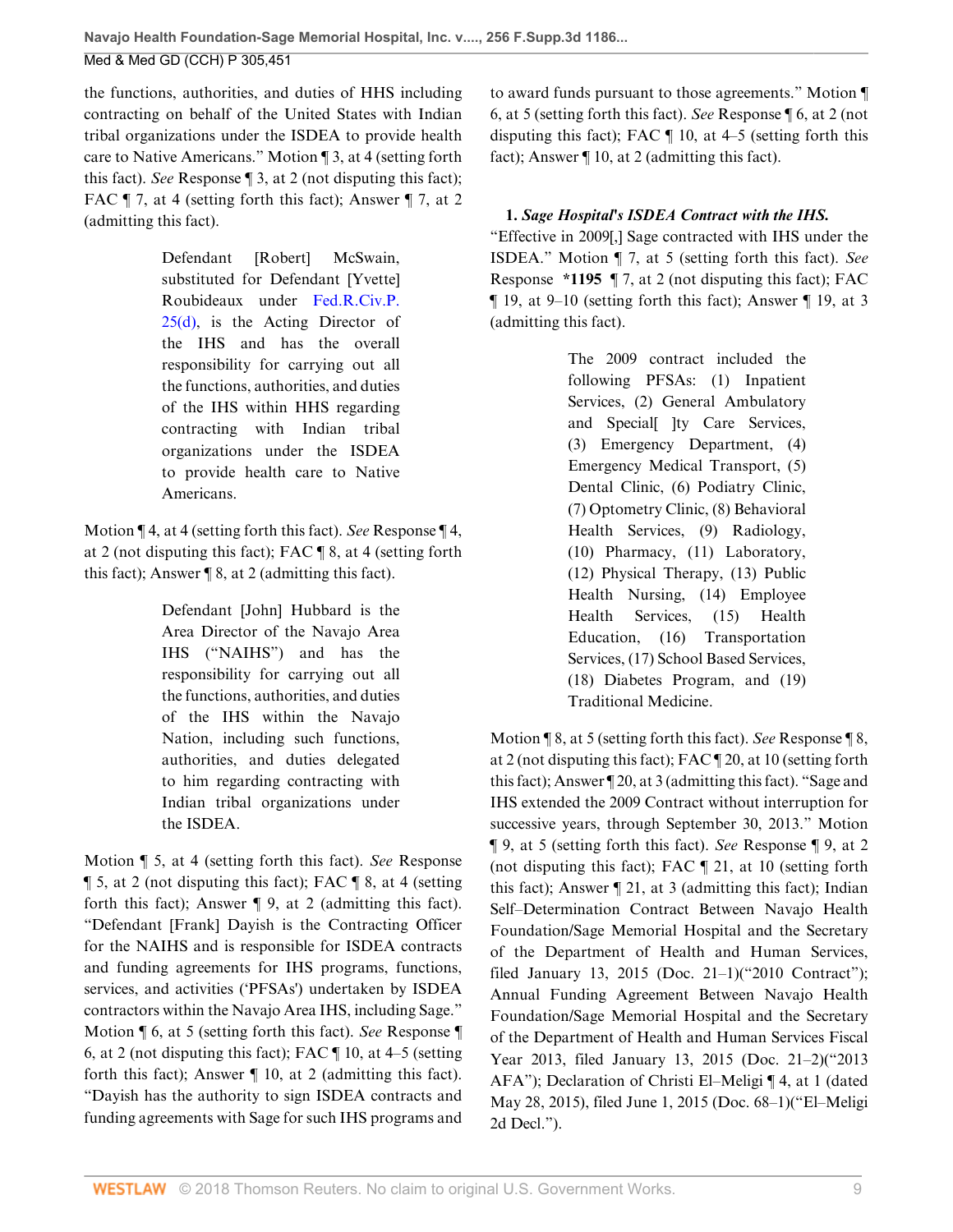"Sage proposed a three-year ISDEA contract renewal and [Annual Funding Agreement ('AFA') ] for fiscal year ('FY') 2014 to IHS by letter dated August 22, 2013." Motion ¶ 11, at 6 (setting forth this fact). *See* Response  $\P$  11, at 2 (not disputing this fact); FAC  $\P$  21, at 11–12 (setting forth this fact); Answer ¶ 21, at 3 (admitting this fact); Letter from Ahmad R. Razaghi, Chief Executive Officer of Navajo Health Foundation—Sage Memorial Hospital, Inc., to Alva Tom, Acting Director of the Office of Indian Self–Determination at the Navajo Area Indian Health Service (dated Aug. 22, 2013), filed January 13, 2015 (Doc. 21–3)("Aug.22, 2013, Ltr."); 2013 Renewal; 2014 AFA; El–Meligi 2d Decl.  $\P$ 4, at 1. $\frac{9}{9}$  $\frac{9}{9}$  $\frac{9}{9}$  "Sage proposed [funding] **\*1196** for FY 2014 of \$20,738,846...." Motion ¶ 15, at 6 (setting forth unmodified version of this fact). *See* Aug. 22, 2013, Ltr. at 3. [10](#page-44-1) **\*1197** "IHS did not approve or disapprove Sage's proposed three-year contract renewal under the ISDEA [until September 26, 2014]. IHS opted instead to provide Sage funding on a monthly basis during the conduct of an IHS Performance Monitoring Review ('Review') and a forensic audit ('Audit') conducted by Moss Adams LLP." Motion ¶ 16, at 7 (setting forth unmodified version of this fact). *See* FAC ¶ 22, at 11 (setting forth this fact); Answer ¶ 22, at 3 (admitting this  $fact)$ .  $^{11}$  $^{11}$  $^{11}$ 

<span id="page-9-3"></span><span id="page-9-2"></span><span id="page-9-1"></span>"As of September 19, 2014, IHS and Sage had extended the FY 2011–2013 ISDEA contract and FY 2013 AFA through September 30, 2014." Motion ¶ 17, at 7. *See* Response ¶ 17, at 3 (not disputing this fact); El–Meligi 2d Decl. ¶ 5, at 2; Letter from Floyd Thompson, Executive Officer of the Navajo Area Indian Health Service to Ahmad Razaghi, Chief Executive Officer of Navajo Health Foundation—Sage Memorial Hospital, Inc. (dated Sept. 17, 2013), filed June 1, 2015 (Doc. 68–1) ("Sept.17, 2013, Ltr."). "With the end of fiscal year 2014 looming and without an indication from IHS as to IHS' plans regarding Sage, Sage was unsure as to the status and acceptability to IHS of its proposed three-year contract renewal proposal for the period ending September 30, 2016." Motion ¶ 17, at 7 (setting forth this fact). *See* El– Meligi 2d Decl.  $\parallel$  7, at 2–3.<sup>[12](#page-45-1)</sup> "Thus, to avoid any gap in the contract period, Sage submitted a second proposed three-year contract renewal ending September 30, 2017 and proposed FY 2015 AFA to IHS via letter dated September 19, 2014." Motion ¶ 18, at 7 (setting forth this <span id="page-9-4"></span>fact). *See* 2014 Renewal; 2015 AFA; El–Meligi 2d Decl. ¶ 4, at  $1-2$ ,  $13$ 

<span id="page-9-5"></span><span id="page-9-0"></span>**\*1198** "Sage proposed an increase in funding for FY 2015 from [its requested amount of] \$20,116,437 [in the 2013 AFA] ... and \$20,738,846 (in the proposed FY 2014 AFA) to \$32,614,916 for FY 2015." Motion ¶ 22, at 8 (setting forth unmodified version of this fact). *See* El– Meligi Decl.  $\P$  6–7, at 2–3; 2015 AFA at 3–4.<sup>[14](#page-46-0)</sup> "Sage explained its reasons for the increased funding proposal at pages 3–4 of its September 19, 2014 letter to IHS." Motion ¶ 23, at 8 (setting forth this fact) (citation omitted). *See* Letter from Christi–El–Meligi, Chief Executive Officer of Sage Hospital to Alva Tom, Acting Director of the Office of Indian Self–Determination (Sept. 19, 2014) at 2–3, filed January 13, 2015 (Doc. 21–10)("Sept. 19, 2014, Ltr."); El–Meligi 2d Decl.  $\P$  7, at 2–3.<sup>[15](#page-46-1)</sup> "In addition, the proposed **\*1199** increase in Contract Support Costs ('CSC') funding was based on use of the incurred cost method adopted by IHS rather than amounts agreed to in FY 2013 and earlier, which had substantially underfunded Sage's CSC." Motion ¶ 23, at 8 (setting forth this fact). *See* El–Meligi 2d Decl.  $\P$  7, at 2–3.  $^{16}$  $^{16}$  $^{16}$ 

# <span id="page-9-7"></span><span id="page-9-6"></span>**2.** *The IHS' Declinations of Sage Hospital's Contract Proposals.*

<span id="page-9-8"></span>"One day before the end of FY 2014, on September 29, 2014, IHS hand-delivered a letter dated September 26, 2014 (the 'Declination') to Sage. The Declination relied on and included as attachments the July 25, 2014 Moss Adams Audit and the September 15, 2014 IHS Review." Motion ¶ 24, at 9 (setting forth these facts). *See* Response ¶ 24, at 4 (not disputing these facts); FAC ¶ 26, at 12 (setting forth these facts); Answer ¶ 26, at 3 (admitting these facts); Letter from the Department of Health and Human Services to Stenson Wauneka, President of the Board of Directors of the Navajo Health Foundation (dated Sept. 26, 2014), filed January 13, 2015 (Doc. 21– 12)("1st Declination").  $^{17}$  $^{17}$  $^{17}$  "The [1st] Declination declined to approve Sage's proposed three-year ISDEA contract renewal through December 30, 2016." Motion ¶ 25, at 9 (setting forth this fact). *See* Response ¶ 25, at 4 (not disputing this fact); FAC ¶ 1 at 1 (setting forth this fact); Answer ¶ 1, at 1 (admitting this fact); Declination at 1. "The [1st] Declination concluded that IHS should 'sever[ ]' the IHS/Sage contractual relationship." Motion ¶ 26, at 9 (setting forth this fact)(quoting 1st Declination at 32). *See*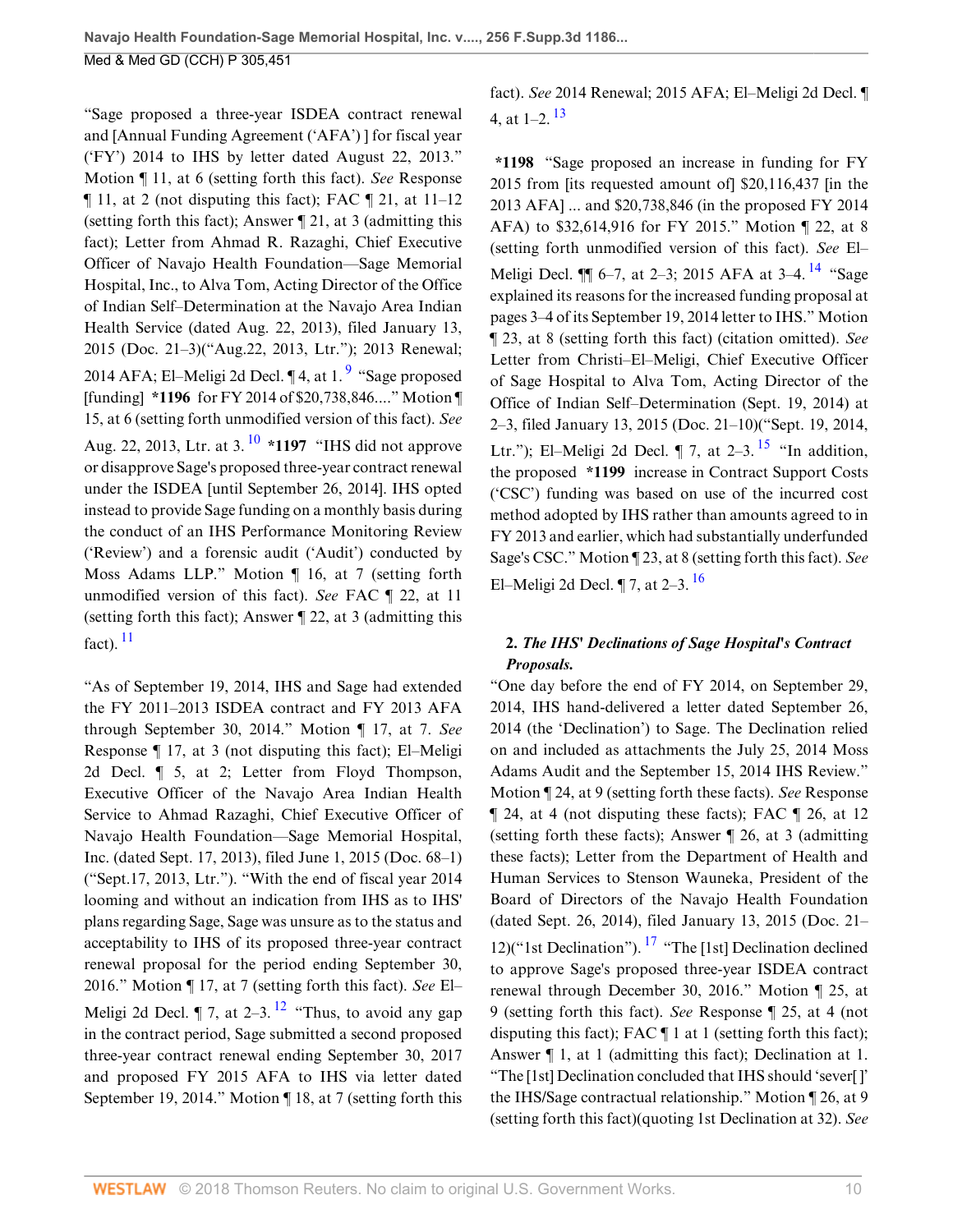**Navajo Health Foundation-Sage Memorial Hospital, Inc. v...., 256 F.Supp.3d 1186...** Med & Med GD (CCH) P 305,451

Response ¶ 26, at 4 (not disputing this fact); Declination at 32.

<span id="page-10-0"></span>"IHS then formally declined Sage's second three-year contract renewal proposal and FY 2015 AFA, by letter dated December 12, 2014." Motion ¶ 27, at 9 (setting forth this fact). *See* Response ¶ 27, at 4 (not disputing this fact); Letter from the Department of Health and Human Services to Stenson Wauneka, President of the Board of Directors of the Navajo Health Foundation (dated Dec. 12, 2014), filed December 22, 2014 (Doc. 17– 1)("2d Declination")  $^{18}$  $^{18}$  $^{18}$ ; El–Meligi 2d Decl. ¶ 4, at 1–2. "IHS declined to approve the proposed second three-year contract renewal and FY 2015 AFA for the same reasons that it had declined the first contract renewal proposal (through September 30, 2016) and Sage's proposed 2014 AFA." Motion ¶ 27, at 9 (setting forth this fact). *See* Response ¶ 27, at 4 (not disputing this **\*1200** fact); 2d Declination at 11. "IHS expressly acknowledged it was statutorily required to offer technical assistance to Sage to overcome the stated grounds for the declinations but IHS expressly declined to do so." Motion ¶ 28, at 9 (setting forth this fact). *See* 1st Declination at 9–10; 2d Declination at  $11-12$ .  $19$ 

### <span id="page-10-1"></span>**3.** *The 1st and 2d Declinations' Repercussions.*

<span id="page-10-3"></span>"On or about September 29, 2014, IHS instructed the Gallup Regional Service and Supply Center ('GRSSC') to cease delivering pharmaceuticals to Sage, at a substantial cost to Sage." Motion ¶ 29, at 10 (citations omitted). *See* Declaration of Christi El–Meligi ¶ 10, at 7 (dated Dec. 22, 2014), filed December 22, 2014 (Doc. 17–1)("El–Meligi 1st Decl."); FAC ¶ 44, at 20 (setting forth this fact); Answer ¶ 44, at 6 (admitting this fact).  $20$  "The Declination left Sage without Federal Tort Claims Act coverage for malpractice claims as of October 1, 2014 at additional cost to Sage." Motion ¶ 30, at 10 (setting forth this fact). *See* El–Meligi 1st Decl.  $\P$ 11, at 7.  $2^1$  "The Declination caused at least one of Sage's employees to lose certain federal loan repayment benefits and, as a result, that employee left employment with Sage, causing additional cost to Sage." Motion 1 31, at 10 (setting forth this fact). *See* El–Meligi 1st Decl. ¶ 13, at 8; Electronic Mail Transmission from Benjamin Ward to Christi El–Meligi and Human Resources (dated Dec. 11, 2014), filed December 22, 2014 (Doc. 17–1)("Dec. 11, 2014, e-mail").  $22$  "The Declination caused Sage to lose a federal grant and other grant opportunities." Motion ¶ <span id="page-10-5"></span>32, at 10 (setting forth this fact). *See* El–Meligi 2d Decl.  $\llbracket$  8, at 3.<sup>[23](#page-46-9)</sup> "The Declination has caused Sage to incur other consequential and intangible damages, including significant out of pocket costs and expenses and damage to Sage's business reputation and good will." Motion ¶ 33, at 10 (setting forth this fact). *See* El–Meligi 2d Decl. ¶ 8, at 3. [24](#page-46-10)

### <span id="page-10-6"></span>*PROCEDURAL BACKGROUND*

Sage Hospital filed suit on October 23, 2014, *see* Complaint, filed October 23, 2014 (Doc. 1), and filed the SAC on June 30, 2015. Sage Hospital asserts five causes of action. First, Sage Hospital contends that the IHS' declination of the 2013 Renewal violates [25](http://www.westlaw.com/Link/Document/FullText?findType=L&pubNum=1000546&cite=25USCAS450F&originatingDoc=I02a50c30bb1011e5be74e186f6bc2536&refType=LQ&originationContext=document&vr=3.0&rs=cblt1.0&transitionType=DocumentItem&contextData=(sc.UserEnteredCitation)) [U.S.C. § 450f\(b\)\(2\)](http://www.westlaw.com/Link/Document/FullText?findType=L&pubNum=1000546&cite=25USCAS450F&originatingDoc=I02a50c30bb1011e5be74e186f6bc2536&refType=LQ&originationContext=document&vr=3.0&rs=cblt1.0&transitionType=DocumentItem&contextData=(sc.UserEnteredCitation)), and [25 C.F.R. §§ 900.32](http://www.westlaw.com/Link/Document/FullText?findType=L&pubNum=1000547&cite=25CFRS900.32&originatingDoc=I02a50c30bb1011e5be74e186f6bc2536&refType=LQ&originationContext=document&vr=3.0&rs=cblt1.0&transitionType=DocumentItem&contextData=(sc.UserEnteredCitation)) and [900.33](http://www.westlaw.com/Link/Document/FullText?findType=L&pubNum=1000547&cite=25CFRS900.33&originatingDoc=I02a50c30bb1011e5be74e186f6bc2536&refType=LQ&originationContext=document&vr=3.0&rs=cblt1.0&transitionType=DocumentItem&contextData=(sc.UserEnteredCitation)). *See* SAC ¶¶ 52–55, at 24–25. Sage Hospital asks the Court for immediate injunctive relief to: (i) reverse the IHS' declination of the 2013 Renewal; (ii) compel Burwell to award and fund the 2013 Renewal; (iii) provide coverage for Sage Hospital and its employees under the Federal Tort Claims Act, [28 U.S.C. §](http://www.westlaw.com/Link/Document/FullText?findType=L&pubNum=1000546&cite=28USCAS1346&originatingDoc=I02a50c30bb1011e5be74e186f6bc2536&refType=SP&originationContext=document&vr=3.0&rs=cblt1.0&transitionType=DocumentItem&contextData=(sc.UserEnteredCitation)#co_pp_a83b000018c76) [1346\(b\)](http://www.westlaw.com/Link/Document/FullText?findType=L&pubNum=1000546&cite=28USCAS1346&originatingDoc=I02a50c30bb1011e5be74e186f6bc2536&refType=SP&originationContext=document&vr=3.0&rs=cblt1.0&transitionType=DocumentItem&contextData=(sc.UserEnteredCitation)#co_pp_a83b000018c76)("FTCA"); (iv) restore Sage Hospital's ability to purchase pharmaceuticals and other supplies from **\*1201** its suppliers; and (v) cease the IHS' public disparagement of Sage Hospital. SAC ¶¶ 56, at 25–26. Sage Hospital points out that, because the ISDEA provides for both injunctive and mandamus relief, it does not need to establish the traditional equitable grounds for obtaining injunctive relief. *See* SAC ¶ 56, at 25–26.

<span id="page-10-4"></span><span id="page-10-2"></span>Sage Hospital argues that, even if has to demonstrate the traditional equitable grounds for obtaining injunctive relief, those traditional grounds are easily met. *See* SAC ¶ 57, at 26–27. Sage Hospital contends that the IHS' declination of the 2013 Renewal is causing Sage Hospital immediate and irreparable injury, because it threatens to ruin Sage Hospital's healthcare business, force it to close, and cause it to lose its patients' good will. *See* SAC ¶ 57A, at 26. Sage Hospital asserts that it will likely succeed on the case's merits, because the Defendants clearly violated the ISDEA and its implementing regulations. *See* SAC ¶ 57B, at 26. Sage Hospital points out that [25 C.F.R. § 900.33](http://www.westlaw.com/Link/Document/FullText?findType=L&pubNum=1000547&cite=25CFRS900.33&originatingDoc=I02a50c30bb1011e5be74e186f6bc2536&refType=LQ&originationContext=document&vr=3.0&rs=cblt1.0&transitionType=DocumentItem&contextData=(sc.UserEnteredCitation)) prohibits the IHS from declining to renew Sage Hospital's ISDEA contract based on performance concerns to the extent that there were no material and substantial changes to the scope or funding of Sage Hospital's programs and services. *See* SAC ¶ 57B, at 26. Sage Hospital asserts that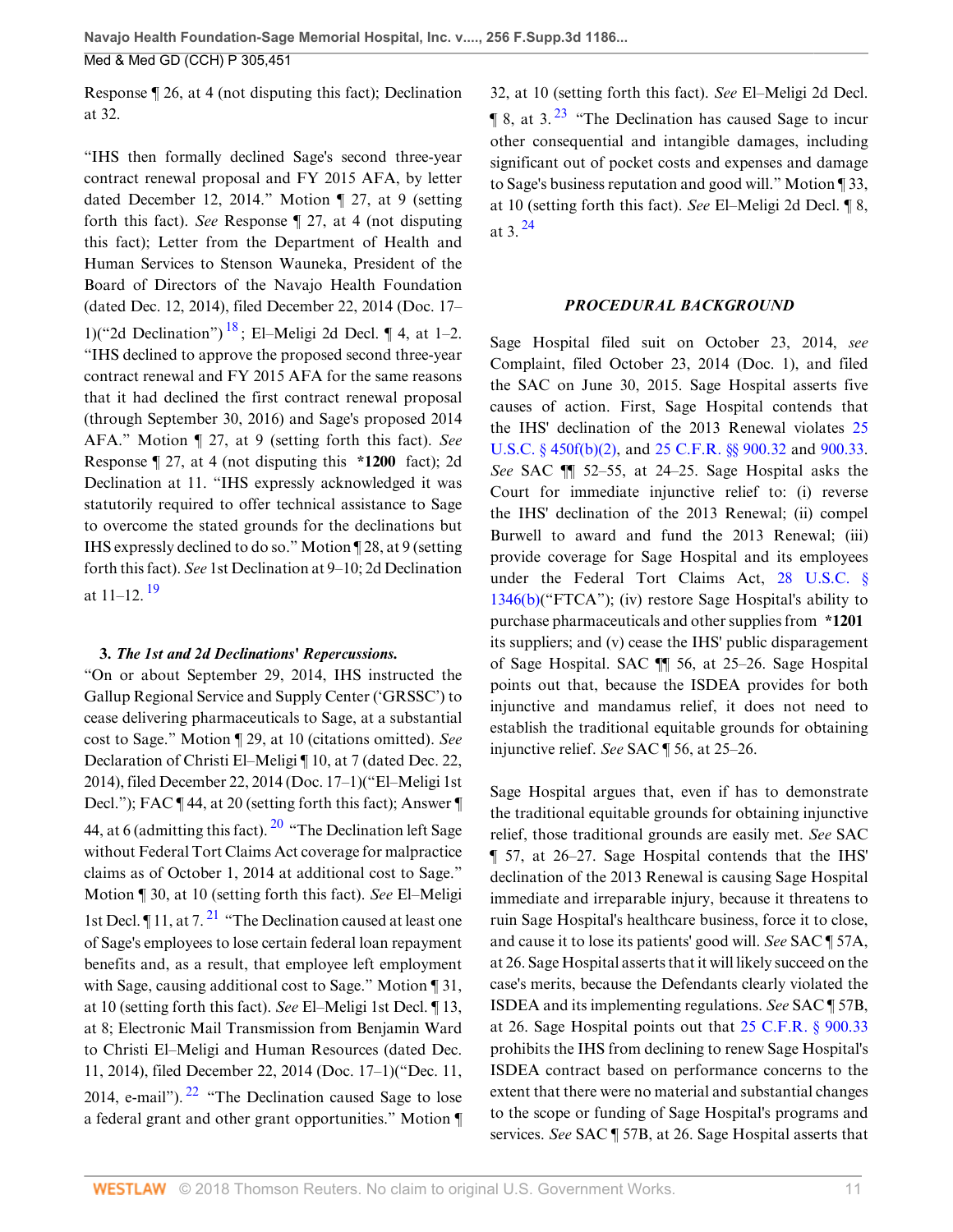[25 C.F.R. § 900.32](http://www.westlaw.com/Link/Document/FullText?findType=L&pubNum=1000547&cite=25CFRS900.32&originatingDoc=I02a50c30bb1011e5be74e186f6bc2536&refType=LQ&originationContext=document&vr=3.0&rs=cblt1.0&transitionType=DocumentItem&contextData=(sc.UserEnteredCitation)) prohibits the IHS from declining Sage Hospital's proposed 2014 AFA, because that proposed agreement is substantially the same as the 2013 AFA. *See* SAC ¶ 57B, at 26. Sage Hospital says that the IHS' refusal to provide Sage Hospital with technical assistance to address the IHS' concerns is "concededly in violation of 15 U.S.C. § 450f(b)(2)." SAC ¶ 57B, at 26. Sage Hospital argues that the balance of hardships tips in its favor, because, while an injunction will merely require the Defendants to comply with federal law, the Court's failure to order an injunction will ruin Sage Hospital's business and cause two hundred Sage Hospital employees to lose their jobs. *See* SAC ¶ 57C, at 27. Sage Hospital asserts that an injunction will also be in the public interest, because it will allow American Indians to get much-needed and highquality healthcare at Sage Hospital rather than obtaining lower-quality healthcare at more distant IHS facilities. *See* SAC ¶ 57D, at 27.

Second, Sage Hospital contends that the IHS' declination of the 2014 Renewal—to the extent that it is substantially the same as the 2013 Renewal—violates [25 U.S.C. §](http://www.westlaw.com/Link/Document/FullText?findType=L&pubNum=1000546&cite=25USCAS450F&originatingDoc=I02a50c30bb1011e5be74e186f6bc2536&refType=LQ&originationContext=document&vr=3.0&rs=cblt1.0&transitionType=DocumentItem&contextData=(sc.UserEnteredCitation)) [450f\(b\)\(2\)](http://www.westlaw.com/Link/Document/FullText?findType=L&pubNum=1000546&cite=25USCAS450F&originatingDoc=I02a50c30bb1011e5be74e186f6bc2536&refType=LQ&originationContext=document&vr=3.0&rs=cblt1.0&transitionType=DocumentItem&contextData=(sc.UserEnteredCitation)), and [25 C.F.R. §§ 900.32](http://www.westlaw.com/Link/Document/FullText?findType=L&pubNum=1000547&cite=25CFRS900.32&originatingDoc=I02a50c30bb1011e5be74e186f6bc2536&refType=LQ&originationContext=document&vr=3.0&rs=cblt1.0&transitionType=DocumentItem&contextData=(sc.UserEnteredCitation)) and [900.33.](http://www.westlaw.com/Link/Document/FullText?findType=L&pubNum=1000547&cite=25CFRS900.33&originatingDoc=I02a50c30bb1011e5be74e186f6bc2536&refType=LQ&originationContext=document&vr=3.0&rs=cblt1.0&transitionType=DocumentItem&contextData=(sc.UserEnteredCitation)) *See* SAC ¶¶ 59–60, at 27. Sage Hospital asks the Court for immediate injunctive relief to: (i) reverse the IHS' declination of the 2014 Renewal to the extent that it is substantially the same as the 2013 Renewal; (ii) compel Burwell to award and fund the 2014 Renewal to the extent that it is substantially the same as the 2013 Renewal; (iii) provide FTCA coverage for Sage Hospital and its employees; (iv) restore Sage Hospital's ability to purchase pharmaceuticals and other supplies from its suppliers; and (v) cease the IHS' disparagement of Sage Hospital's business. *See* SAC ¶ 61, at 27–28. Sage Hospital reiterates that, because the ISDEA provides for both injunctive and mandamus relief to remedy violations of the ISDEA and its implementing regulations, it does not need to prove the traditional equitable grounds for obtaining injunctive relief. *See* FAC ¶ 61, at 27–28. Sage Hospital argues that, even if it has to demonstrate the traditional equitable grounds for obtaining injunctive relief, those grounds are easily met for the 2014 Renewal for the same reasons that they are met for the 2013 Renewal. *See* SAC ¶ 62, at 28–29.

Third, Sage Hospital asserts that, because it is entitled to immediate injunctive relief to reverse the IHS' declination of the **\*1202** 2014 Renewal, and to compel the Defendants to award and fund that proposal, the Defendants are required to pay Sage Hospital the full amount which the 2014 AFA requests. *See* SAC ¶ 64, at 29. Sage Hospital contends that, under the ISDEA, it is entitled to an accounting of funds that the IHS provided to Sage Hospital from October 1, 2013, to the date of judgment. *See* SAC ¶ 66, at 30.

Fourth, Sage Hospital argues that IHS violated the Contract Disputes Act, [41 U.S.C. §§ 7101–](http://www.westlaw.com/Link/Document/FullText?findType=L&pubNum=1000546&cite=41USCAS7101&originatingDoc=I02a50c30bb1011e5be74e186f6bc2536&refType=LQ&originationContext=document&vr=3.0&rs=cblt1.0&transitionType=DocumentItem&contextData=(sc.UserEnteredCitation))[09](http://www.westlaw.com/Link/Document/FullText?findType=L&pubNum=1000546&cite=41USCAS7109&originatingDoc=I02a50c30bb1011e5be74e186f6bc2536&refType=LQ&originationContext=document&vr=3.0&rs=cblt1.0&transitionType=DocumentItem&contextData=(sc.UserEnteredCitation)) ("CDA"). *See* SAC ¶¶ 67–72, at 30–32. Sage Hospital explains that it submitted its Contract Support Costs claim on August 25, 2014 (the "Claim"). SAC ¶ 68, at 30. According to Sage Hospital, its claim specifies, for each FY from 2009 to 2013, Sage Hospital's total CSC shortfall. *See* FAC ¶ 69, at 30. Sage Hospital asserts that IHS responded to the Claim with "an inapplicable form letter," and that the IHS' proposed date for deciding the Claim—October 21, 2015—is unreasonable, because the Claim and its exhibits provide all of the information that the IHS needs to decide the Claim. SAC ¶¶ 70–71, at 30–31. Sage Hospital argues that, consequently, the letter violates the CDA. *See* SAC ¶ 71, at 31. Sage Hospital, accordingly, asks the Court to direct the IHS to issue a decision on the Claim in a specified period of time that the Court finds reasonable. *See* SAC ¶ 72, at 31–32.

Fifth, and finally, Sage Hospital asserts that the Defendants violated the ISDEA by failing to pay the full amount of Sage Hospital's CSC for FY 2009 through FY 2013. *See* SAC ¶ 76, at 32. Sage Hospital contends that the Defendants owe Sage Hospital \$36,258,493 in CSC and \$26,311,188 in lost third-party revenues—totaling \$62,569,681 plus interest. *See* SAC ¶¶ 76–79, at 32–33. Sage Hospital says that, in a Memorandum Opinion and Order, filed June 17, 2015 (Doc. 73)("MOO"), the Court deemed the Claim denied, because of Dayish's failure to set forth a date certain by which he would decide the claim. SAC ¶ 79, at 33.

### **1.** *The Motion.*

Sage Hospital filed the Motion on June 10, 2015, seeking summary judgment on Counts I through III of the SAC. The Motion addresses five issues. First, Sage Hospital says that, under the law-of-the-case doctrine, the Court's holdings in *[Sage](http://www.westlaw.com/Link/Document/FullText?findType=Y&serNum=2036163936&pubNum=0000999&originatingDoc=I02a50c30bb1011e5be74e186f6bc2536&refType=RP&originationContext=document&vr=3.0&rs=cblt1.0&transitionType=DocumentItem&contextData=(sc.UserEnteredCitation))* " 'govern the same issues in subsequent phases of the same case.' " Motion at 17 (quoting *[Mocek v. City of Albuquerque,](http://www.westlaw.com/Link/Document/FullText?findType=Y&serNum=2032875508&pubNum=0007903&originatingDoc=I02a50c30bb1011e5be74e186f6bc2536&refType=RP&fi=co_pp_sp_7903_1046&originationContext=document&vr=3.0&rs=cblt1.0&transitionType=DocumentItem&contextData=(sc.UserEnteredCitation)#co_pp_sp_7903_1046)* 3 F.Supp.3d 1002, 1046 [\(D.N.M.2014\)](http://www.westlaw.com/Link/Document/FullText?findType=Y&serNum=2032875508&pubNum=0007903&originatingDoc=I02a50c30bb1011e5be74e186f6bc2536&refType=RP&fi=co_pp_sp_7903_1046&originationContext=document&vr=3.0&rs=cblt1.0&transitionType=DocumentItem&contextData=(sc.UserEnteredCitation)#co_pp_sp_7903_1046)(Browning, J.)). Sage Hospital notes that, among other things, the Court decided several legal issues of significance to the Motion: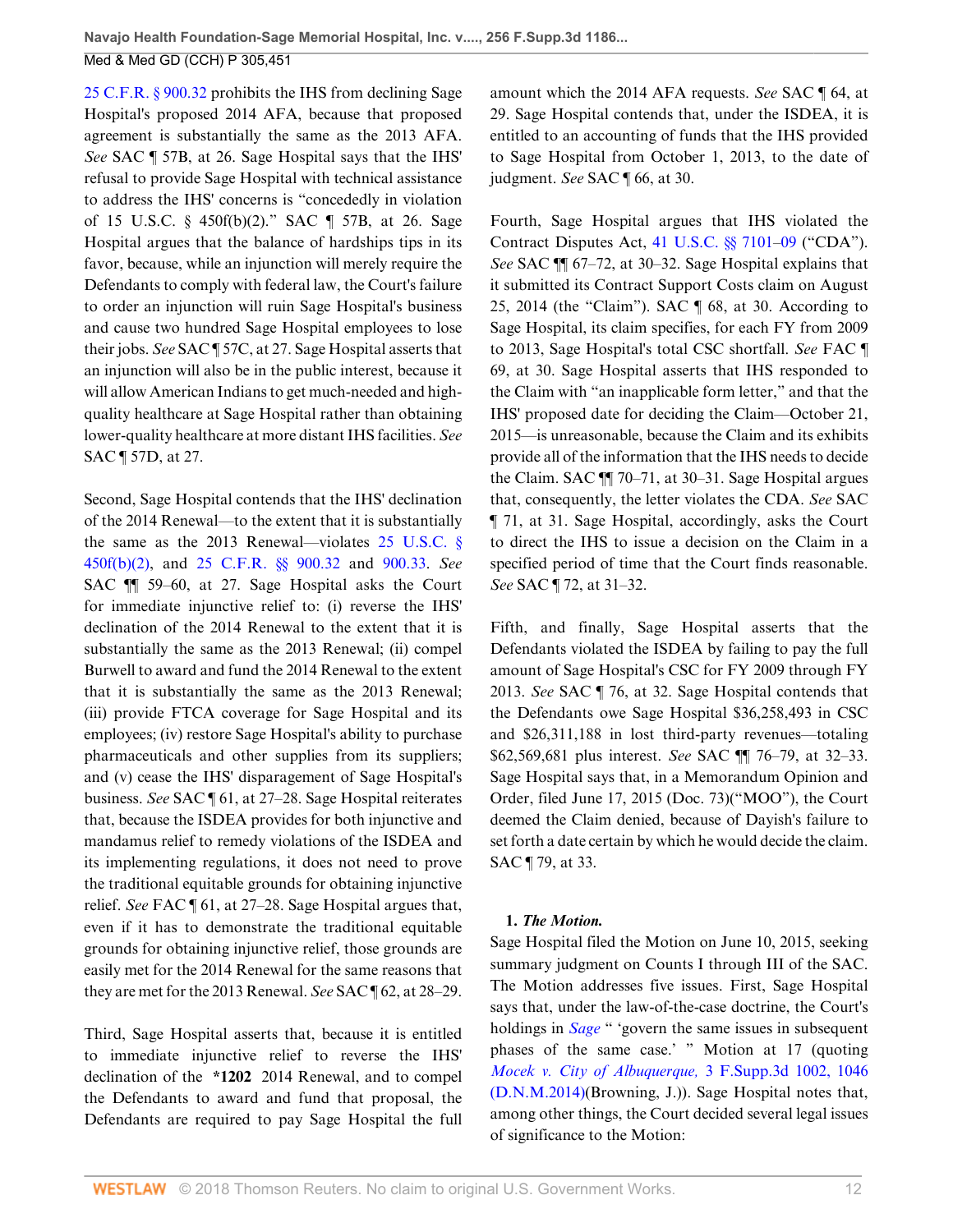First, the Court determined that Defendants may not lawfully decline a proposed contract renewal " 'where no material and substantial change to the scope or funding of a program, functions, services, or activities has been proposed by the ... tribal organization' " and that Defendants may not lawfully decline a proposed successor AFA if it is " 'substantially the same' as its predecessor." *Id.* [at \[1161\] \\*34](http://www.westlaw.com/Link/Document/FullText?findType=Y&serNum=2036163936&pubNum=0007903&originatingDoc=I02a50c30bb1011e5be74e186f6bc2536&refType=RP&originationContext=document&vr=3.0&rs=cblt1.0&transitionType=DocumentItem&contextData=(sc.UserEnteredCitation)) (*quoting*[25](http://www.westlaw.com/Link/Document/FullText?findType=L&pubNum=1000547&cite=25CFRS900.33&originatingDoc=I02a50c30bb1011e5be74e186f6bc2536&refType=LQ&originationContext=document&vr=3.0&rs=cblt1.0&transitionType=DocumentItem&contextData=(sc.UserEnteredCitation)) [C.F.R. §§ 900.33](http://www.westlaw.com/Link/Document/FullText?findType=L&pubNum=1000547&cite=25CFRS900.33&originatingDoc=I02a50c30bb1011e5be74e186f6bc2536&refType=LQ&originationContext=document&vr=3.0&rs=cblt1.0&transitionType=DocumentItem&contextData=(sc.UserEnteredCitation)), [900.32\)](http://www.westlaw.com/Link/Document/FullText?findType=L&pubNum=1000547&cite=25CFRS900.32&originatingDoc=I02a50c30bb1011e5be74e186f6bc2536&refType=LQ&originationContext=document&vr=3.0&rs=cblt1.0&transitionType=DocumentItem&contextData=(sc.UserEnteredCitation)). Second, this Court ruled that a determination of whether a proposed contract renewal has any material and substantial changes and whether a proposed successor AFA is substantially the same as the prior AFA must be determined within the "four corners" of the contracts and AFAs. *[Id.](http://www.westlaw.com/Link/Document/FullText?findType=Y&serNum=2036163936&pubNum=0007903&originatingDoc=I02a50c30bb1011e5be74e186f6bc2536&refType=RP&originationContext=document&vr=3.0&rs=cblt1.0&transitionType=DocumentItem&contextData=(sc.UserEnteredCitation))* [at \[1179–80, 1182–83\] \\*51, \\*54;](http://www.westlaw.com/Link/Document/FullText?findType=Y&serNum=2036163936&pubNum=0007903&originatingDoc=I02a50c30bb1011e5be74e186f6bc2536&refType=RP&originationContext=document&vr=3.0&rs=cblt1.0&transitionType=DocumentItem&contextData=(sc.UserEnteredCitation)) *seeid.* [at \[1179\] \\*50](http://www.westlaw.com/Link/Document/FullText?findType=Y&serNum=2036163936&pubNum=0007903&originatingDoc=I02a50c30bb1011e5be74e186f6bc2536&refType=RP&originationContext=document&vr=3.0&rs=cblt1.0&transitionType=DocumentItem&contextData=(sc.UserEnteredCitation)) (whether Secretary may apply declination criteria to proposed successor AFA "turns on the proposal's contents rather than on a holistic assessment of the ... tribal organization's performance of the existing **\*1203** AFA ..."); [\[1183\] \\*54](http://www.westlaw.com/Link/Document/FullText?findType=Y&serNum=2036163936&originatingDoc=I02a50c30bb1011e5be74e186f6bc2536&refType=RP&originationContext=document&vr=3.0&rs=cblt1.0&transitionType=DocumentItem&contextData=(sc.UserEnteredCitation)) (IHS authority to decline contract renewal proposal is "strictly limited to the contract renewal proposal's contents"). Third, if the Secretary can decline only a portion of a contract proposal, she must approve all other severable portions of the proposal. *Id.* [at \[1161–62\] \\*34](http://www.westlaw.com/Link/Document/FullText?findType=Y&serNum=2036163936&pubNum=0007903&originatingDoc=I02a50c30bb1011e5be74e186f6bc2536&refType=RP&originationContext=document&vr=3.0&rs=cblt1.0&transitionType=DocumentItem&contextData=(sc.UserEnteredCitation)) (*citing*[25 C.F.R. § 900.25\)](http://www.westlaw.com/Link/Document/FullText?findType=L&pubNum=1000547&cite=25CFRS900.25&originatingDoc=I02a50c30bb1011e5be74e186f6bc2536&refType=LQ&originationContext=document&vr=3.0&rs=cblt1.0&transitionType=DocumentItem&contextData=(sc.UserEnteredCitation)). Fourth, the prior decision found that, even assuming *arguendo* that the Declination Criteria applied, neither the Moss Adams Audit nor the IHS Performance Monitoring report provided any evidence to establish that Sage violated any federal regulations regarding program compliance necessary to support either of the two criteria invoked by IHS in its Declination. This Court reiterated that the Secretary bears the burden to show the propriety of any declination by clear and convincing evidence. *Id.* [at \[1188–89\] \\*60](http://www.westlaw.com/Link/Document/FullText?findType=Y&serNum=2036163936&pubNum=0007903&originatingDoc=I02a50c30bb1011e5be74e186f6bc2536&refType=RP&originationContext=document&vr=3.0&rs=cblt1.0&transitionType=DocumentItem&contextData=(sc.UserEnteredCitation)).

Motion at 20–21.

Second, Sage Hospital argues that the ISDEA requires Burwell to approve and fully fund the 2013 Renewal and the 2014 AFA. *See* Motion at 16–19. Sage Hospital explains that the HHS Secretary must fully fund a contract renewal proposal if " 'no material and substantial change to the scope or funding of a program, function, services, or activities [PFSAs] has been proposed by the tribal organization.' " Motion at 16 (alterations in Motion but not in quoted source)(quoting [25 C.F.R. § 900.33\)](http://www.westlaw.com/Link/Document/FullText?findType=L&pubNum=1000547&cite=25CFRS900.33&originatingDoc=I02a50c30bb1011e5be74e186f6bc2536&refType=LQ&originationContext=document&vr=3.0&rs=cblt1.0&transitionType=DocumentItem&contextData=(sc.UserEnteredCitation)) (citing *Sage,* [100 F.Supp.3d at 1161–62, 1182–83](http://www.westlaw.com/Link/Document/FullText?findType=Y&serNum=2036163936&pubNum=0007903&originatingDoc=I02a50c30bb1011e5be74e186f6bc2536&refType=RP&fi=co_pp_sp_7903_1161&originationContext=document&vr=3.0&rs=cblt1.0&transitionType=DocumentItem&contextData=(sc.UserEnteredCitation)#co_pp_sp_7903_1161) (holding that the HHS Secretary's authority to decline a contract proposal is "strictly limited to the contract renewal proposal's contents")). Sage Hospital says that, because the 2013 Renewal proposes no changes to Sage Hospital's PFSAs or budget, Burwell is legally required to award and fully fund it. *See* Motion at 22 (citing *[Sage,](http://www.westlaw.com/Link/Document/FullText?findType=Y&serNum=2036163936&pubNum=0007903&originatingDoc=I02a50c30bb1011e5be74e186f6bc2536&refType=RP&fi=co_pp_sp_7903_1182&originationContext=document&vr=3.0&rs=cblt1.0&transitionType=DocumentItem&contextData=(sc.UserEnteredCitation)#co_pp_sp_7903_1182)* 100 [F.Supp.3d at 1182](http://www.westlaw.com/Link/Document/FullText?findType=Y&serNum=2036163936&pubNum=0007903&originatingDoc=I02a50c30bb1011e5be74e186f6bc2536&refType=RP&fi=co_pp_sp_7903_1182&originationContext=document&vr=3.0&rs=cblt1.0&transitionType=DocumentItem&contextData=(sc.UserEnteredCitation)#co_pp_sp_7903_1182) ("The 2013 Renewal proposes only minor amendments to update the 2013 Renewal for a new three-year term and to fix a few typographical errors. The 2013 Renewal offers no modifications to the provisions of the 2010 Contract that speak to the scope and funding of Sage Hospital's PFSAs.")).

Sage Hospital argues that, similarly, the HHS Secretary must approve and fully fund a proposed successor AFA that is " 'substantially the same' " as its predecessor. Motion at 22 (quoting [25 C.F.R. § 900.32\)](http://www.westlaw.com/Link/Document/FullText?findType=L&pubNum=1000547&cite=25CFRS900.32&originatingDoc=I02a50c30bb1011e5be74e186f6bc2536&refType=LQ&originationContext=document&vr=3.0&rs=cblt1.0&transitionType=DocumentItem&contextData=(sc.UserEnteredCitation))(citing *[Sage,](http://www.westlaw.com/Link/Document/FullText?findType=Y&serNum=2036163936&pubNum=0007903&originatingDoc=I02a50c30bb1011e5be74e186f6bc2536&refType=RP&fi=co_pp_sp_7903_1161&originationContext=document&vr=3.0&rs=cblt1.0&transitionType=DocumentItem&contextData=(sc.UserEnteredCitation)#co_pp_sp_7903_1161)* [100 F.Supp.3d at 1161–62, 1179–80](http://www.westlaw.com/Link/Document/FullText?findType=Y&serNum=2036163936&pubNum=0007903&originatingDoc=I02a50c30bb1011e5be74e186f6bc2536&refType=RP&fi=co_pp_sp_7903_1161&originationContext=document&vr=3.0&rs=cblt1.0&transitionType=DocumentItem&contextData=(sc.UserEnteredCitation)#co_pp_sp_7903_1161) (holding that the HHS Secretary should determine if the declination criteria apply based on the information within the "four corners" of the AFA documents)). Sage Hospital explains that the 2013 AFA "was automatically amended, without an additional writing, to reflect any additional funding." Motion at 23. Sage Hospital asserts that, because the 2014 AFA is substantially the same as the 2013 AFA, the ISDEA requires Burwell to provide \$20,116,437 in funding to Sage Hospital for FY 2014. *See* Motion at 24.

Third, Sage Hospital maintains that the ISDEA requires Burwell to approve and fully fund the 2014 Renewal and the 2015 AFA. *See* Motion at 25. Sage Hospital asserts that its second proposed three-year contract renewal under which the Defendants would fund Sage Hospital through September 30, 2017—proposes no changes to Sage Hospital's PFSAs. *See* Motion at 25. Sage Hospital contends that, accordingly, Burwell must approve and fully fund it. *See* Motion at 25 (citing [25 C.F.R. § 900.33](http://www.westlaw.com/Link/Document/FullText?findType=L&pubNum=1000547&cite=25CFRS900.33&originatingDoc=I02a50c30bb1011e5be74e186f6bc2536&refType=LQ&originationContext=document&vr=3.0&rs=cblt1.0&transitionType=DocumentItem&contextData=(sc.UserEnteredCitation)); *Sage,* [100 F.Supp.3d at 1183](http://www.westlaw.com/Link/Document/FullText?findType=Y&serNum=2036163936&pubNum=0007903&originatingDoc=I02a50c30bb1011e5be74e186f6bc2536&refType=RP&fi=co_pp_sp_7903_1183&originationContext=document&vr=3.0&rs=cblt1.0&transitionType=DocumentItem&contextData=(sc.UserEnteredCitation)#co_pp_sp_7903_1183) (explaining that the HHS Secretary's authority to decline a contract proposal is "strictly limited to the contract proposal's contents")). Sage Hospital then turns to the 2015 AFA and says that, although the Defendants "have not argued that Sage's proposed 2015 AFA is not substantially the **\*1204** same as the prior 2014 or 2013 AFA," the Court observed in the *[Sage](http://www.westlaw.com/Link/Document/FullText?findType=Y&serNum=2036163936&pubNum=0000999&originatingDoc=I02a50c30bb1011e5be74e186f6bc2536&refType=RP&originationContext=document&vr=3.0&rs=cblt1.0&transitionType=DocumentItem&contextData=(sc.UserEnteredCitation))* opinion that the proposed 2015 AFA was 55% more than the funding specified in the 2013 AFA—which, in the Court's view, "suggests that the 2015 AFA is not substantially the same as the 2013 AFA.' " Motion at 26– 27 (quoting *Sage,* [100 F.Supp.3d at 1166–67\)](http://www.westlaw.com/Link/Document/FullText?findType=Y&serNum=2036163936&pubNum=0007903&originatingDoc=I02a50c30bb1011e5be74e186f6bc2536&refType=RP&fi=co_pp_sp_7903_1166&originationContext=document&vr=3.0&rs=cblt1.0&transitionType=DocumentItem&contextData=(sc.UserEnteredCitation)#co_pp_sp_7903_1166).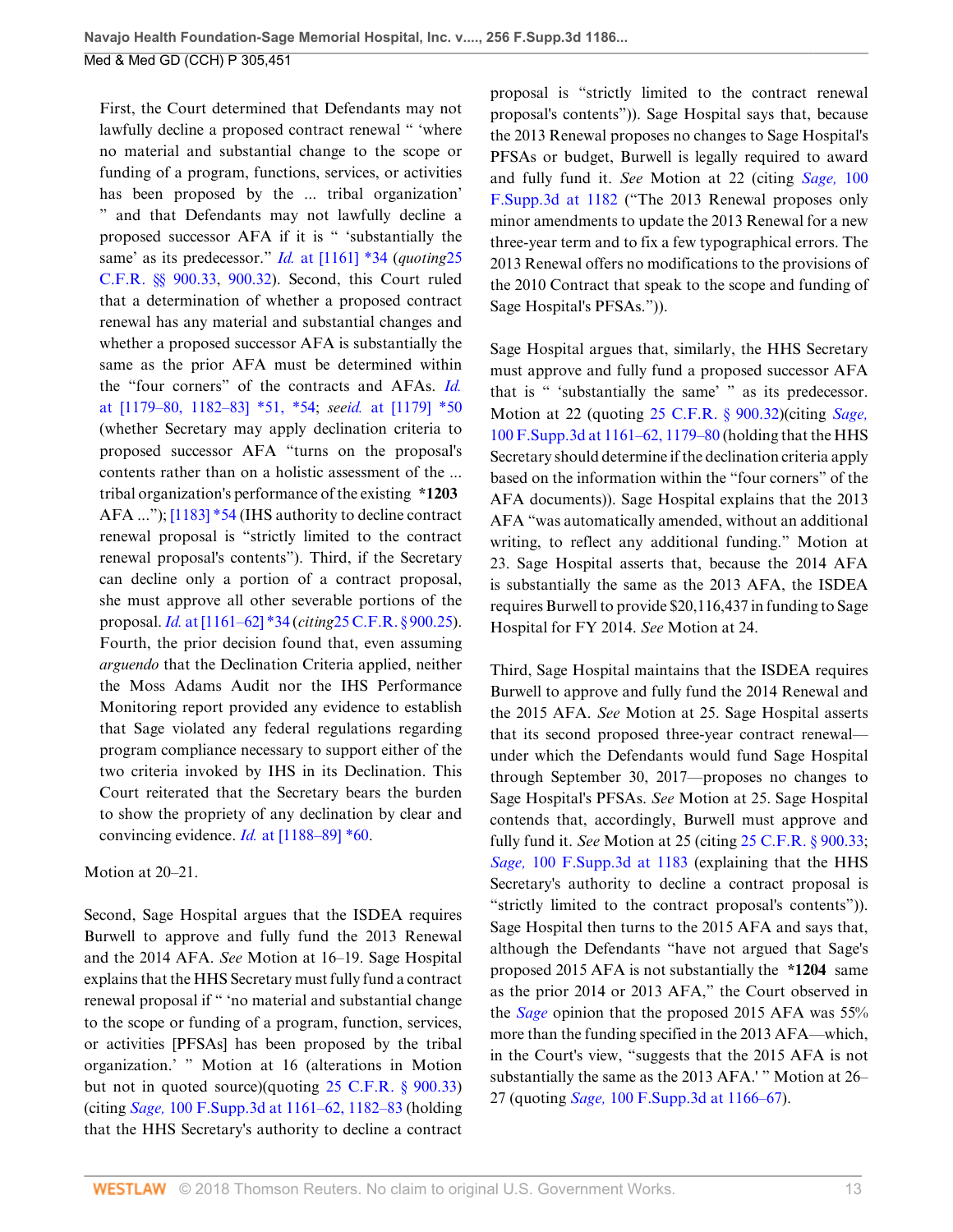Sage Hospital contends that, even if the proposed 2015 AFA is not substantially the same as the 2013 AFA and Burwell could apply the ISDEA's Declination criteria to it, Burwell "must invoke the particular criterion or criteria that she can justify with clear and convincing evidence." Motion at 27 (citing *[Cheyenne River](http://www.westlaw.com/Link/Document/FullText?findType=Y&serNum=2012707091&pubNum=0004637&originatingDoc=I02a50c30bb1011e5be74e186f6bc2536&refType=RP&fi=co_pp_sp_4637_1068&originationContext=document&vr=3.0&rs=cblt1.0&transitionType=DocumentItem&contextData=(sc.UserEnteredCitation)#co_pp_sp_4637_1068) [Sioux Tribe v. Kempthorne,](http://www.westlaw.com/Link/Document/FullText?findType=Y&serNum=2012707091&pubNum=0004637&originatingDoc=I02a50c30bb1011e5be74e186f6bc2536&refType=RP&fi=co_pp_sp_4637_1068&originationContext=document&vr=3.0&rs=cblt1.0&transitionType=DocumentItem&contextData=(sc.UserEnteredCitation)#co_pp_sp_4637_1068)* 496 F.Supp.2d 1059, 1068 [\(D.S.D.2007\)\(](http://www.westlaw.com/Link/Document/FullText?findType=Y&serNum=2012707091&pubNum=0004637&originatingDoc=I02a50c30bb1011e5be74e186f6bc2536&refType=RP&fi=co_pp_sp_4637_1068&originationContext=document&vr=3.0&rs=cblt1.0&transitionType=DocumentItem&contextData=(sc.UserEnteredCitation)#co_pp_sp_4637_1068)"Simply reciting the declination criteria is absolutely insufficient. The law requires a detailed explanation of the Secretary's rationale for his decision and a disclosure of the facts or documents on which he relied for his decision.")). Sage Hospital asserts that the IHS declined to enter into the proposed 2015 AFA, " 'for the same reasons IHS declined [Sage's] August 23, 2013 Proposal, as articulated in IHS's [1st Declination].' " Motion at 27 (first alteration in Motion but not in quoted source)(quoting 2d Declination at 11). Sage Hospital explains that the 1st Declination, in turn, invoked two of the ISDEA's Declination criteria: (i) " 'the service to be rendered to the Indian beneficiaries of the particular program or function to be contracted will not be satisfactory' "; and (ii) " 'the proposed project or function to be contracted for cannot be properly completed or maintained by the proposed contract.' " Motion at 28 (quoting 1st Declination at 3–4). Sage Hospital contends that the IHS "did not even mention the only declination criterion that could arguably support its present litigation position": that the " 'amount of funds proposed under the contract is in excess of the applicable funding level for the contract.' " Motion at 28 (quoting  $25 \text{ U.S.C.} \frac{6}{5} \cdot 450f(a)(2)$ ).

Sage Hospital maintains that the ISDEA's regulations prescribe the steps which the HHS Secretary must take to properly decline a proposed AFA:

> The procedures in subpart E require the Secretary to make her declination within 90 days of her receipt of the proposal, [25 C.F.R. § 900.21;](http://www.westlaw.com/Link/Document/FullText?findType=L&pubNum=1000547&cite=25CFRS900.21&originatingDoc=I02a50c30bb1011e5be74e186f6bc2536&refType=LQ&originationContext=document&vr=3.0&rs=cblt1.0&transitionType=DocumentItem&contextData=(sc.UserEnteredCitation)) advise the tribal organization in writing of the Secretary's objections and include a specific finding that clearly demonstrates that the basis for declination exists in that 90–day period, and provide any documents relied on in making that decision, [25](http://www.westlaw.com/Link/Document/FullText?findType=L&pubNum=1000547&cite=25CFRS900.29&originatingDoc=I02a50c30bb1011e5be74e186f6bc2536&refType=LQ&originationContext=document&vr=3.0&rs=cblt1.0&transitionType=DocumentItem&contextData=(sc.UserEnteredCitation)) [C.F.R. § 900.29](http://www.westlaw.com/Link/Document/FullText?findType=L&pubNum=1000547&cite=25CFRS900.29&originatingDoc=I02a50c30bb1011e5be74e186f6bc2536&refType=LQ&originationContext=document&vr=3.0&rs=cblt1.0&transitionType=DocumentItem&contextData=(sc.UserEnteredCitation)); and offer technical assistance to the tribal organization

### to overcome the stated objection, [25](http://www.westlaw.com/Link/Document/FullText?findType=L&pubNum=1000547&cite=25CFRS900.30&originatingDoc=I02a50c30bb1011e5be74e186f6bc2536&refType=LQ&originationContext=document&vr=3.0&rs=cblt1.0&transitionType=DocumentItem&contextData=(sc.UserEnteredCitation)) [C.F.R. § 900.30](http://www.westlaw.com/Link/Document/FullText?findType=L&pubNum=1000547&cite=25CFRS900.30&originatingDoc=I02a50c30bb1011e5be74e186f6bc2536&refType=LQ&originationContext=document&vr=3.0&rs=cblt1.0&transitionType=DocumentItem&contextData=(sc.UserEnteredCitation)).

Motion at 28–29. Sage Hospital asserts that Burwell "did none of this" in declining the proposed 2015 AFA. Motion at 29. Sage Hospital argues that the Court should therefore reverse the 2d Declination, and compel Burwell to accept the 2015 AFA and to "add to the contract the full amount proposed, *i.e.,* \$32,614,916." Motion at 29.

Fourth, Sage Hospital argues that both the 1st Declination and the 2d Declination "are illegal for IHS' failure to provide technical assistance." Motion at 29 (capitalization and bolding omitted for readability). Sage Hospital says that this violation "provides an independent ground for reversing the declinations" of the 2013 Renewal, the 2014 AFA, the 2014 Renewal, and the 2015 AFA. Motion at 30 (citing *Sage,* [100 F.Supp.3d at 1161–](http://www.westlaw.com/Link/Document/FullText?findType=Y&serNum=2036163936&pubNum=0007903&originatingDoc=I02a50c30bb1011e5be74e186f6bc2536&refType=RP&fi=co_pp_sp_7903_1161&originationContext=document&vr=3.0&rs=cblt1.0&transitionType=DocumentItem&contextData=(sc.UserEnteredCitation)#co_pp_sp_7903_1161) [62](http://www.westlaw.com/Link/Document/FullText?findType=Y&serNum=2036163936&pubNum=0007903&originatingDoc=I02a50c30bb1011e5be74e186f6bc2536&refType=RP&fi=co_pp_sp_7903_1161&originationContext=document&vr=3.0&rs=cblt1.0&transitionType=DocumentItem&contextData=(sc.UserEnteredCitation)#co_pp_sp_7903_1161) (stating that, if the HHS Secretary declines a contract proposal, he or she must "provide assistance to the ... tribal organization to overcome the stated objections"); **\*1205** *[Cheyenne River Sioux Tribe v. Kempthorne,](http://www.westlaw.com/Link/Document/FullText?findType=Y&serNum=2012707091&pubNum=0004637&originatingDoc=I02a50c30bb1011e5be74e186f6bc2536&refType=RP&fi=co_pp_sp_4637_1068&originationContext=document&vr=3.0&rs=cblt1.0&transitionType=DocumentItem&contextData=(sc.UserEnteredCitation)#co_pp_sp_4637_1068)* 496 [F.Supp.2d at 1068](http://www.westlaw.com/Link/Document/FullText?findType=Y&serNum=2012707091&pubNum=0004637&originatingDoc=I02a50c30bb1011e5be74e186f6bc2536&refType=RP&fi=co_pp_sp_4637_1068&originationContext=document&vr=3.0&rs=cblt1.0&transitionType=DocumentItem&contextData=(sc.UserEnteredCitation)#co_pp_sp_4637_1068); [25 C.F.R. § 900.33\)](http://www.westlaw.com/Link/Document/FullText?findType=L&pubNum=1000547&cite=25CFRS900.33&originatingDoc=I02a50c30bb1011e5be74e186f6bc2536&refType=LQ&originationContext=document&vr=3.0&rs=cblt1.0&transitionType=DocumentItem&contextData=(sc.UserEnteredCitation)). Sage Hospital asserts that "this basis for invalidating the Secretary's actions does not depend on whether the Secretary could substantiate any such objections and prove them by clear and convincing evidence." Motion at 30.

Fifth, and finally, Sage Hospital asks the Court to schedule a hearing on damages. *See* Motion at 30. Sage Hospital points out that the preliminary injunction which is currently in place provides only prospective relief to Sage Hospital. *See* Motion at 30. Sage Hospital asserts that the ISDEA provides a remedy in " 'money damages' " for Sage Hospital's lost revenue. Motion at 31 (quoting *Sage,* [100 F.Supp.3d at 1163–64\)](http://www.westlaw.com/Link/Document/FullText?findType=Y&serNum=2036163936&pubNum=0007903&originatingDoc=I02a50c30bb1011e5be74e186f6bc2536&refType=RP&fi=co_pp_sp_7903_1163&originationContext=document&vr=3.0&rs=cblt1.0&transitionType=DocumentItem&contextData=(sc.UserEnteredCitation)#co_pp_sp_7903_1163). Sage Hospital also notes that it has incurred other damages which the Defendants' unlawful declination decisions caused, "including additional insurance costs, costs for pharmaceutical supplies, and employee turnover." Motion at 31 (citations omitted). Sage Hospital says that the ISDEA permits the award of consequential damages, "including lost third-party reimbursements and intangible damages." Motion at 31 (citing *Ramah Navajo Sch. Bd., Inc. v. Leavitt,* No. CIV 07–0289 MV/SMV, Memorandum Opinion and Order at 61–72, filed May 9, 2013 (D.N.M.)(Vazquez, J.) (Doc. 143)). Sage Hospital says that the Court should therefore set a hearing on the issue of damages. *See* Motion at 31.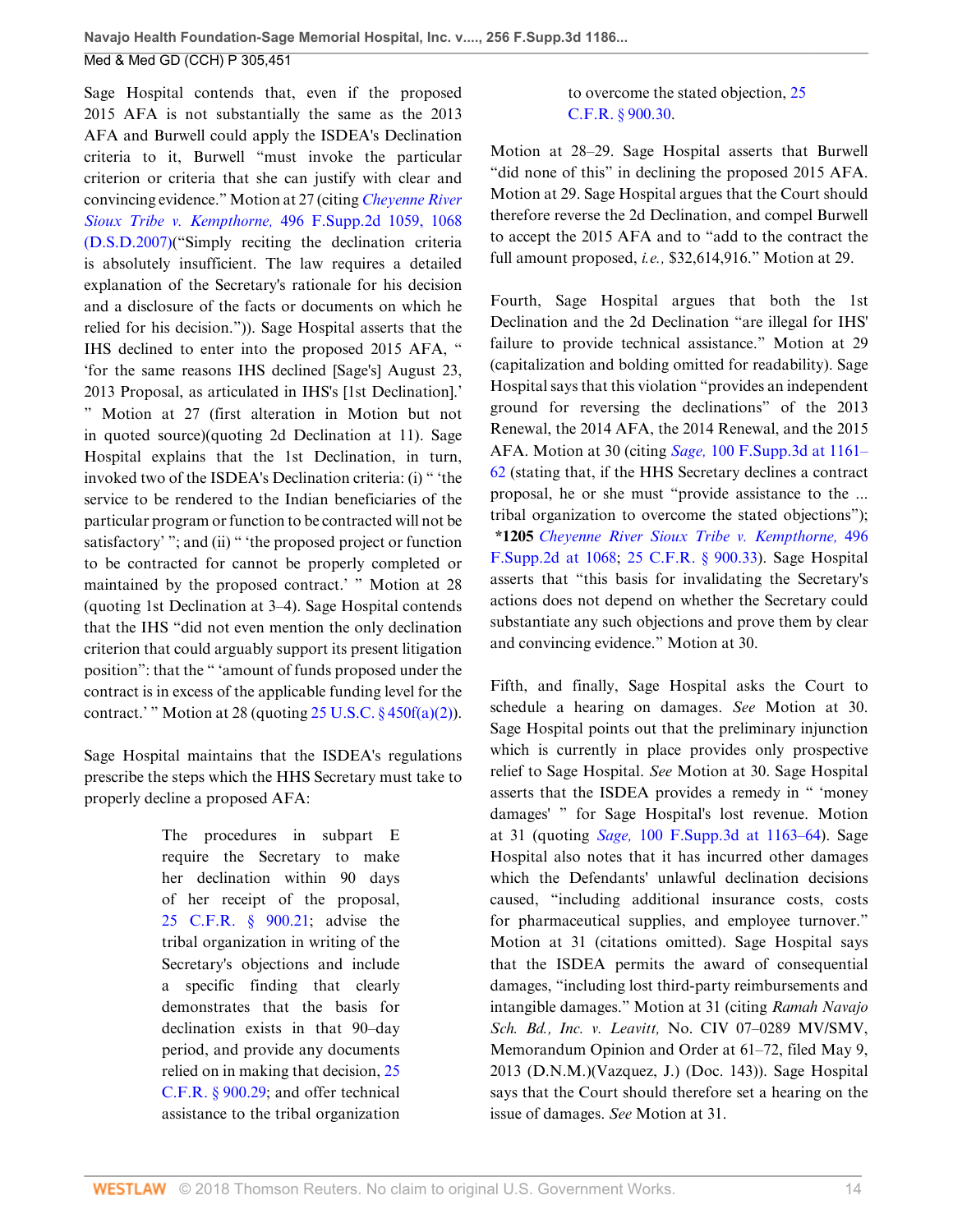### **2.** *The Response.*

The Defendants responded to the Motion on July 6, 2015. *See* Defendants' Response to Plaintiff's Motion for Summary Judgment on Its First Three Claims for Relief, filed July 6, 2015 (Doc. 80)("Response"). The Response attacks the Motion on five grounds. First, the Defendants contend that Sage Hospital incorrectly argues that the Court's holdings in the *[Sage](http://www.westlaw.com/Link/Document/FullText?findType=Y&serNum=2036163936&pubNum=0000999&originatingDoc=I02a50c30bb1011e5be74e186f6bc2536&refType=RP&originationContext=document&vr=3.0&rs=cblt1.0&transitionType=DocumentItem&contextData=(sc.UserEnteredCitation))* opinion govern the Court's resolution of the Motion. *See* Response at 7 (citing Motion at 12). The Defendants argue that the " 'district courts generally remain free to reconsider their earlier interlocutory orders. In fact, in the Tenth Circuit, law of the case doctrine has no bearing on the revisiting of interlocutory orders, even when a case has been reassigned from one judge to another.' " Response at 7 (quoting *[Mocek v. City of Albuquerque,](http://www.westlaw.com/Link/Document/FullText?findType=Y&serNum=2032875508&pubNum=0007903&originatingDoc=I02a50c30bb1011e5be74e186f6bc2536&refType=RP&fi=co_pp_sp_7903_1046&originationContext=document&vr=3.0&rs=cblt1.0&transitionType=DocumentItem&contextData=(sc.UserEnteredCitation)#co_pp_sp_7903_1046)* 3 F.Supp.3d at 1046) (emphasis omitted).

Second, the Defendants contend that, in the *[Sage](http://www.westlaw.com/Link/Document/FullText?findType=Y&serNum=2036163936&pubNum=0000999&originatingDoc=I02a50c30bb1011e5be74e186f6bc2536&refType=RP&originationContext=document&vr=3.0&rs=cblt1.0&transitionType=DocumentItem&contextData=(sc.UserEnteredCitation))* opinion, the Court improperly held that the canon of construction under which courts interpret ambiguous statutes and regulations in favor of American Indian tribes and tribal organizations trumped the deference typically afforded to an agency's interpretation of its own regulations under *Auer v. Robbins,* [519 U.S. 452, 117 S.Ct. 905,](http://www.westlaw.com/Link/Document/FullText?findType=Y&serNum=1997053629&pubNum=0000708&originatingDoc=I02a50c30bb1011e5be74e186f6bc2536&refType=RP&originationContext=document&vr=3.0&rs=cblt1.0&transitionType=DocumentItem&contextData=(sc.UserEnteredCitation)) [137 L.Ed.2d 79 \(1997\)](http://www.westlaw.com/Link/Document/FullText?findType=Y&serNum=1997053629&pubNum=0000708&originatingDoc=I02a50c30bb1011e5be74e186f6bc2536&refType=RP&originationContext=document&vr=3.0&rs=cblt1.0&transitionType=DocumentItem&contextData=(sc.UserEnteredCitation))("*[Auer](http://www.westlaw.com/Link/Document/FullText?findType=Y&serNum=1997053629&pubNum=0000708&originatingDoc=I02a50c30bb1011e5be74e186f6bc2536&refType=RP&originationContext=document&vr=3.0&rs=cblt1.0&transitionType=DocumentItem&contextData=(sc.UserEnteredCitation))*"). Response at 7–8 (citing *Sage,* [100 F.Supp.3d at 1163–64, 1175–76\)](http://www.westlaw.com/Link/Document/FullText?findType=Y&serNum=2036163936&pubNum=0007903&originatingDoc=I02a50c30bb1011e5be74e186f6bc2536&refType=RP&fi=co_pp_sp_7903_1163&originationContext=document&vr=3.0&rs=cblt1.0&transitionType=DocumentItem&contextData=(sc.UserEnteredCitation)#co_pp_sp_7903_1163). According to the Defendants, the Court then improperly held that Burwell's interpretation of [25 C.F.R. §§ 900.32](http://www.westlaw.com/Link/Document/FullText?findType=L&pubNum=1000547&cite=25CFRS900.32&originatingDoc=I02a50c30bb1011e5be74e186f6bc2536&refType=LQ&originationContext=document&vr=3.0&rs=cblt1.0&transitionType=DocumentItem&contextData=(sc.UserEnteredCitation)) and [900.33—](http://www.westlaw.com/Link/Document/FullText?findType=L&pubNum=1000547&cite=25CFRS900.33&originatingDoc=I02a50c30bb1011e5be74e186f6bc2536&refType=LQ&originationContext=document&vr=3.0&rs=cblt1.0&transitionType=DocumentItem&contextData=(sc.UserEnteredCitation))which allowed the Defendants to look beyond the four corners of Sage Hospital's contract proposals to determine whether they were "substantially the same" as their predecessors—was not persuasive. Response at 7–9 (citing *[Mashantucket Pequot Tribal Nation v. IHS,](http://www.westlaw.com/Link/Document/FullText?findType=Y&serNum=0318655259&pubNum=0000999&originatingDoc=I02a50c30bb1011e5be74e186f6bc2536&refType=DE&originationContext=document&vr=3.0&rs=cblt1.0&transitionType=DocumentItem&contextData=(sc.UserEnteredCitation))* DHHS [Departmental Appeals Board, Appellate Division, No. A–](http://www.westlaw.com/Link/Document/FullText?findType=Y&serNum=0318655259&pubNum=0000999&originatingDoc=I02a50c30bb1011e5be74e186f6bc2536&refType=DE&originationContext=document&vr=3.0&rs=cblt1.0&transitionType=DocumentItem&contextData=(sc.UserEnteredCitation)) [06–60, Decision No. 2028, 2006 WL 1337439 \(May 3,](http://www.westlaw.com/Link/Document/FullText?findType=Y&serNum=0318655259&pubNum=0000999&originatingDoc=I02a50c30bb1011e5be74e186f6bc2536&refType=DE&originationContext=document&vr=3.0&rs=cblt1.0&transitionType=DocumentItem&contextData=(sc.UserEnteredCitation)) [2006\)](http://www.westlaw.com/Link/Document/FullText?findType=Y&serNum=0318655259&pubNum=0000999&originatingDoc=I02a50c30bb1011e5be74e186f6bc2536&refType=DE&originationContext=document&vr=3.0&rs=cblt1.0&transitionType=DocumentItem&contextData=(sc.UserEnteredCitation))("*[Pequot](http://www.westlaw.com/Link/Document/FullText?findType=Y&serNum=0318655259&originatingDoc=I02a50c30bb1011e5be74e186f6bc2536&refType=RP&originationContext=document&vr=3.0&rs=cblt1.0&transitionType=DocumentItem&contextData=(sc.UserEnteredCitation))* ")). The Defendants assert that the canon of Indian deference " 'is inapplicable when the competing interests at stake both involve Native Americans.' " Response at 8 (quoting *[Cherokee Nation of Okla. v.](http://www.westlaw.com/Link/Document/FullText?findType=Y&serNum=2003125140&pubNum=0004637&originatingDoc=I02a50c30bb1011e5be74e186f6bc2536&refType=RP&fi=co_pp_sp_4637_1380&originationContext=document&vr=3.0&rs=cblt1.0&transitionType=DocumentItem&contextData=(sc.UserEnteredCitation)#co_pp_sp_4637_1380) Norton,* [241 F.Supp.2d 1374, 1380 \(N.D.Okla.2002\)](http://www.westlaw.com/Link/Document/FullText?findType=Y&serNum=2003125140&pubNum=0004637&originatingDoc=I02a50c30bb1011e5be74e186f6bc2536&refType=RP&fi=co_pp_sp_4637_1380&originationContext=document&vr=3.0&rs=cblt1.0&transitionType=DocumentItem&contextData=(sc.UserEnteredCitation)#co_pp_sp_4637_1380)(citing **\*1206** *[United States v. Jicarilla Apache Nation,](http://www.westlaw.com/Link/Document/FullText?findType=Y&serNum=2025477231&pubNum=0000708&originatingDoc=I02a50c30bb1011e5be74e186f6bc2536&refType=RP&fi=co_pp_sp_708_2328&originationContext=document&vr=3.0&rs=cblt1.0&transitionType=DocumentItem&contextData=(sc.UserEnteredCitation)#co_pp_sp_708_2328)* 564 U.S. [162, 131 S.Ct. 2313, 2328, 180 L.Ed.2d 187 \(2011\)](http://www.westlaw.com/Link/Document/FullText?findType=Y&serNum=2025477231&pubNum=0000708&originatingDoc=I02a50c30bb1011e5be74e186f6bc2536&refType=RP&fi=co_pp_sp_708_2328&originationContext=document&vr=3.0&rs=cblt1.0&transitionType=DocumentItem&contextData=(sc.UserEnteredCitation)#co_pp_sp_708_2328)("The Government may also face conflicting obligations to different tribes or individual Indians."); *[N. Cheyenne](http://www.westlaw.com/Link/Document/FullText?findType=Y&serNum=1976142379&pubNum=0000708&originatingDoc=I02a50c30bb1011e5be74e186f6bc2536&refType=RP&originationContext=document&vr=3.0&rs=cblt1.0&transitionType=DocumentItem&contextData=(sc.UserEnteredCitation)) Tribe v. Hollowbreast,* [425 U.S. 649, 655 n. 7, 96 S.Ct.](http://www.westlaw.com/Link/Document/FullText?findType=Y&serNum=1976142379&pubNum=0000708&originatingDoc=I02a50c30bb1011e5be74e186f6bc2536&refType=RP&originationContext=document&vr=3.0&rs=cblt1.0&transitionType=DocumentItem&contextData=(sc.UserEnteredCitation)) [1793, 48 L.Ed.2d 274 \(1976\)](http://www.westlaw.com/Link/Document/FullText?findType=Y&serNum=1976142379&pubNum=0000708&originatingDoc=I02a50c30bb1011e5be74e186f6bc2536&refType=RP&originationContext=document&vr=3.0&rs=cblt1.0&transitionType=DocumentItem&contextData=(sc.UserEnteredCitation))) ("[This] canon has no application here; the contesting parties are an Indian tribe and a class of individuals consisting primarily of tribal members."); *[Chugach Alaska Corp. v. Lujan,](http://www.westlaw.com/Link/Document/FullText?findType=Y&serNum=1990136042&pubNum=0000350&originatingDoc=I02a50c30bb1011e5be74e186f6bc2536&refType=RP&fi=co_pp_sp_350_457&originationContext=document&vr=3.0&rs=cblt1.0&transitionType=DocumentItem&contextData=(sc.UserEnteredCitation)#co_pp_sp_350_457)* 915 F.2d 454, [457 n. 4 \(9th Cir.1990\)](http://www.westlaw.com/Link/Document/FullText?findType=Y&serNum=1990136042&pubNum=0000350&originatingDoc=I02a50c30bb1011e5be74e186f6bc2536&refType=RP&fi=co_pp_sp_350_457&originationContext=document&vr=3.0&rs=cblt1.0&transitionType=DocumentItem&contextData=(sc.UserEnteredCitation)#co_pp_sp_350_457)("[T]he question here is not whether to favor Native Americans but which Native Americans to favor.")).

### The Defendants explain that,

as the Court has found, investigation of Sage's finances by the Navajo Area Indian Health Service (NAIHS) came about due to concerns within the Navajo Nation that Sage was misusing funding meant to protect its citizens' health. As a news article reported, "the Ganado Chapter of the Navajo Nation passed a resolution requesting that 'Mr. Ahman [sic] Razaghi, Chief Executive Officer of Sage Memorial Hospital be terminated and immediately escorted off the Navajo Nation land.' " This resolution was, according to the article, spurred by complaints of former Navajo employees of Sage who discovered financial discrepancies and voiced concerns that Sage was diverting money that should otherwise have been applied toward patient care. As this Court found, "[o]n October 16, 2013, Jonathan Hale—the Chairman of the Health, Education and Human Services Committee of the Navajo Nation Council—wrote a letter to the former HHS Secretary—Kathleen Sebelius—voicing a number of concerns about Sage Hospital." Specifically, Mr. Hale was concerned "that, without a thorough investigation, 'the Navajo Nation cannot be assured that funds designated for the health of its people are being properly managed.' " Accordingly, Mr. Hale requested NAIHS to conduct a performance monitoring review of Sage, which ultimately led to the declination decisions at issue in this case.

Response at 8–9 (citations omitted). The Defendants argue that, because the interests of the Navajo nation and its members are at stake in this case, resolving it "is not a simple matter of deferring to a tribal organization's litigation position over a federal agency's interpretation of its own regulation." Response at 9. The Defendants assert that the canon of Indian deference thus does not apply, and that Burwell's interpretation of [§§ 900.32](http://www.westlaw.com/Link/Document/FullText?findType=L&pubNum=1000547&cite=25CFRS900.32&originatingDoc=I02a50c30bb1011e5be74e186f6bc2536&refType=LQ&originationContext=document&vr=3.0&rs=cblt1.0&transitionType=DocumentItem&contextData=(sc.UserEnteredCitation)) and [900.33](http://www.westlaw.com/Link/Document/FullText?findType=L&pubNum=1000547&cite=25CFRS900.33&originatingDoc=I02a50c30bb1011e5be74e186f6bc2536&refType=LQ&originationContext=document&vr=3.0&rs=cblt1.0&transitionType=DocumentItem&contextData=(sc.UserEnteredCitation)) should control "unless it is plainly erroneous or inconsistent with the regulation." Response at 9 (citing *Utah v. Babbitt,* [53 F.3d 1145, 1150 \(10th Cir.1995\);](http://www.westlaw.com/Link/Document/FullText?findType=Y&serNum=1995097478&pubNum=0000506&originatingDoc=I02a50c30bb1011e5be74e186f6bc2536&refType=RP&fi=co_pp_sp_506_1150&originationContext=document&vr=3.0&rs=cblt1.0&transitionType=DocumentItem&contextData=(sc.UserEnteredCitation)#co_pp_sp_506_1150) *[Auer,](http://www.westlaw.com/Link/Document/FullText?findType=Y&serNum=1997053629&pubNum=0000708&originatingDoc=I02a50c30bb1011e5be74e186f6bc2536&refType=RP&originationContext=document&vr=3.0&rs=cblt1.0&transitionType=DocumentItem&contextData=(sc.UserEnteredCitation))* [519 U.S. at 461, 117 S.Ct. 905\)](http://www.westlaw.com/Link/Document/FullText?findType=Y&serNum=1997053629&pubNum=0000708&originatingDoc=I02a50c30bb1011e5be74e186f6bc2536&refType=RP&originationContext=document&vr=3.0&rs=cblt1.0&transitionType=DocumentItem&contextData=(sc.UserEnteredCitation)).

Third, the Defendants ask the Court to revisit its holding in the *[Sage](http://www.westlaw.com/Link/Document/FullText?findType=Y&serNum=2036163936&pubNum=0000999&originatingDoc=I02a50c30bb1011e5be74e186f6bc2536&refType=RP&originationContext=document&vr=3.0&rs=cblt1.0&transitionType=DocumentItem&contextData=(sc.UserEnteredCitation))* opinion that the IHS' "offer of technical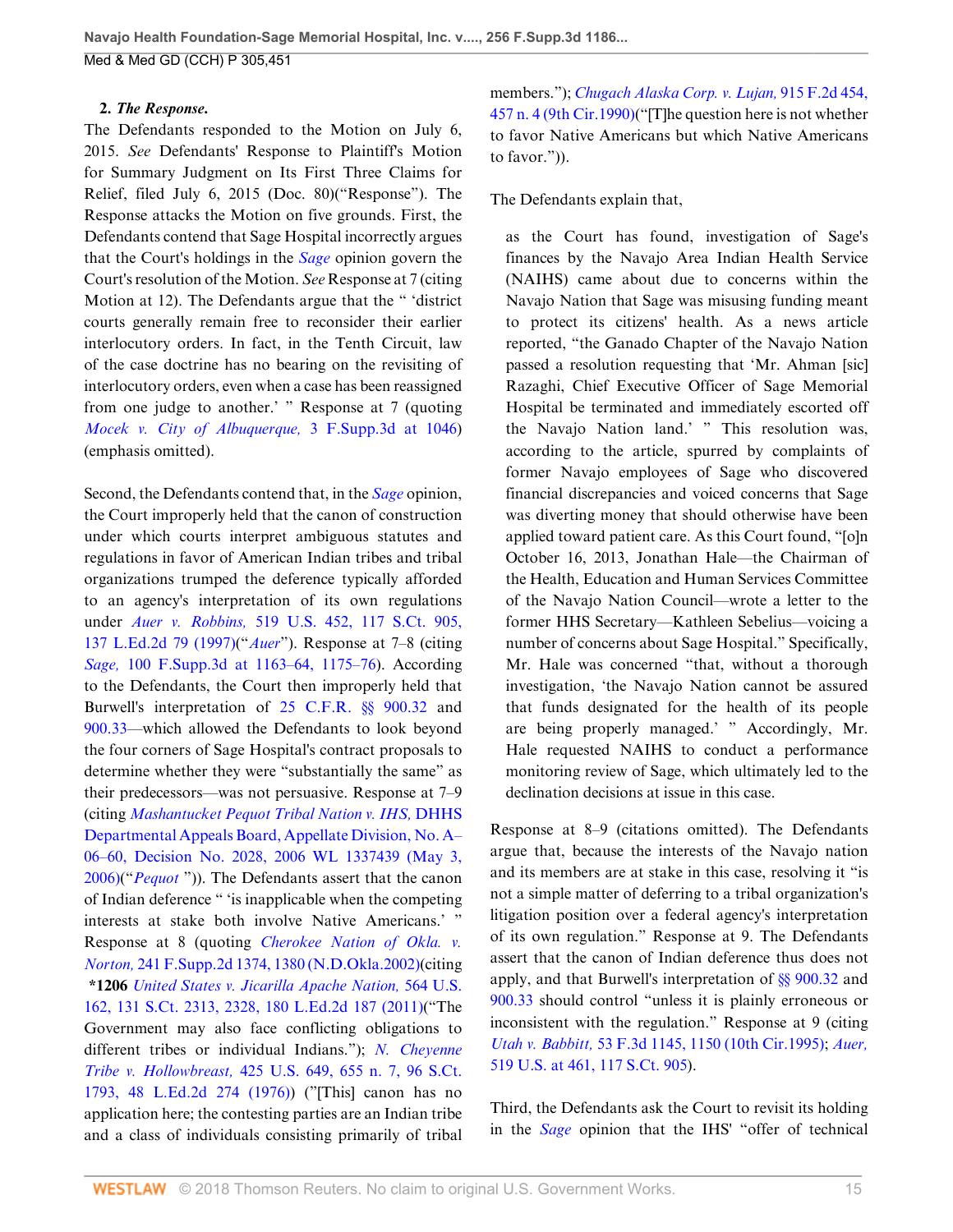assistance in the second declination letter was an 'empty gesture.' " Response at 10 (quoting *Sage,* [100 F.Supp.3d](http://www.westlaw.com/Link/Document/FullText?findType=Y&serNum=2036163936&pubNum=0007903&originatingDoc=I02a50c30bb1011e5be74e186f6bc2536&refType=RP&fi=co_pp_sp_7903_1143&originationContext=document&vr=3.0&rs=cblt1.0&transitionType=DocumentItem&contextData=(sc.UserEnteredCitation)#co_pp_sp_7903_1143) [at 1143 n. 19\)](http://www.westlaw.com/Link/Document/FullText?findType=Y&serNum=2036163936&pubNum=0007903&originatingDoc=I02a50c30bb1011e5be74e186f6bc2536&refType=RP&fi=co_pp_sp_7903_1143&originationContext=document&vr=3.0&rs=cblt1.0&transitionType=DocumentItem&contextData=(sc.UserEnteredCitation)#co_pp_sp_7903_1143). The Defendants contend that the language in the 2d Declination is standard and "used by IHS in most declinations." Response at 10. The Defendants add that, although the Court faulted IHS for putting " 'the onus on Sage Hospital to identify what assistance it needed,' the ISDEAA and its regulations in fact *do* place the onus on the tribal organization to identify what assistance is needed." Response at 10 (emphasis in original). According to the Defendants, the ISDEA required them to provide technical assistance to Sage Hospital only " 'upon the request of any tribal organization and subject to the availability of appropriations.' " Response at 10 (quoting [25 U.S.C. § 450h\(d\)\(3\)\)](http://www.westlaw.com/Link/Document/FullText?findType=L&pubNum=1000546&cite=25USCAS450H&originatingDoc=I02a50c30bb1011e5be74e186f6bc2536&refType=LQ&originationContext=document&vr=3.0&rs=cblt1.0&transitionType=DocumentItem&contextData=(sc.UserEnteredCitation))(citing [25 C.F.R. §](http://www.westlaw.com/Link/Document/FullText?findType=L&pubNum=1000547&cite=25CFRS900.28&originatingDoc=I02a50c30bb1011e5be74e186f6bc2536&refType=LQ&originationContext=document&vr=3.0&rs=cblt1.0&transitionType=DocumentItem&contextData=(sc.UserEnteredCitation)) [900.28](http://www.westlaw.com/Link/Document/FullText?findType=L&pubNum=1000547&cite=25CFRS900.28&originatingDoc=I02a50c30bb1011e5be74e186f6bc2536&refType=LQ&originationContext=document&vr=3.0&rs=cblt1.0&transitionType=DocumentItem&contextData=(sc.UserEnteredCitation)) (describing the HHS Secretary's duty as providing "any necessary requested technical assistance" to avoid declination); [25 C.F.R. § 900.30 \(same\)\)](http://www.westlaw.com/Link/Document/FullText?findType=L&pubNum=1000547&cite=25CFRS900.30&originatingDoc=I02a50c30bb1011e5be74e186f6bc2536&refType=LQ&originationContext=document&vr=3.0&rs=cblt1.0&transitionType=DocumentItem&contextData=(sc.UserEnteredCitation)). **\*1207** The Defendants assert that "IHS will provide Sage with technical assistance at Sage's request," which complies fully with the ISDEA. Response at 11.

Fourth, the Defendants argue that, even if the declinations violated the ISDEA, the Court should not deem Sage Hospital's contract proposals accepted. *See* Response at 11. According to the Defendants, the ISDEA provides that, upon receiving a contract proposal, the HHS Secretary " 'shall approve the proposal and award the contract,' unless she issues a declination letter within 90 days of [receiving] the proposal." Response at 11 (quoting  $25$  U.S.C. § 450f(a)(2)). The Defendants assert that the ISDEA "is therefore very specific that the Secretary must decline a proposal within 90 days; if she does not, the contract must be awarded." Response at 11. The Defendants contend that similar language "is decidedly absent from the other provisions of law that Sage Hospital claims were violated in this case"—for example, the requirement to provide technical assistance and the ISDEA's prohibition of applying the Declination criteria to contract proposals which are substantially the same as their predecessors. Response at 11 (citing [25 U.S.C. § 450f\(b\)\(2\)](http://www.westlaw.com/Link/Document/FullText?findType=L&pubNum=1000546&cite=25USCAS450F&originatingDoc=I02a50c30bb1011e5be74e186f6bc2536&refType=LQ&originationContext=document&vr=3.0&rs=cblt1.0&transitionType=DocumentItem&contextData=(sc.UserEnteredCitation)); [25 C.F.R. §§ 900.32–](http://www.westlaw.com/Link/Document/FullText?findType=L&pubNum=1000547&cite=25CFRS900.32&originatingDoc=I02a50c30bb1011e5be74e186f6bc2536&refType=LQ&originationContext=document&vr=3.0&rs=cblt1.0&transitionType=DocumentItem&contextData=(sc.UserEnteredCitation))[.33](http://www.westlaw.com/Link/Document/FullText?findType=L&pubNum=1000547&cite=25CFRS900.33&originatingDoc=I02a50c30bb1011e5be74e186f6bc2536&refType=LQ&originationContext=document&vr=3.0&rs=cblt1.0&transitionType=DocumentItem&contextData=(sc.UserEnteredCitation))). The Defendants assert that "[t]his absence is telling" and that, "[p]articularly where the consequences are so severe (*i.e.,* deemed approval of a contract), this Court should not read such penalties into the ISDEAA." Response at 11– 12.

Fifth, the Defendants challenge Sage Hospital's assertion that the ISDEA requires them to fully fund Sage Hospital's contract proposals. *See* Response at 11. The Defendants point out that, when a contract proposal is deemed approved under the ISDEA, the HHS Secretary must " 'add to the contract the full amount of funds pursuant to section 106(a) of the Act.' " Response at 12 (quoting [25 C.F.R. § 900.18\)](http://www.westlaw.com/Link/Document/FullText?findType=L&pubNum=1000547&cite=25CFRS900.18&originatingDoc=I02a50c30bb1011e5be74e186f6bc2536&refType=LQ&originationContext=document&vr=3.0&rs=cblt1.0&transitionType=DocumentItem&contextData=(sc.UserEnteredCitation)). The Defendants say that § 106, in turn, provides that the amount of funds under an ISDEA contact " 'shall not be less than the appropriate Secretary otherwise would have provided for the operation of the programs or portions thereof for the period covered by the contract' "—*i.e.,* the Secretarial amount. Response at 12 (quoting  $25$  U.S.C. § 450 $j-1$ (a) [\(1\)\)](http://www.westlaw.com/Link/Document/FullText?findType=L&pubNum=1000546&cite=25USCAS450J-1&originatingDoc=I02a50c30bb1011e5be74e186f6bc2536&refType=LQ&originationContext=document&vr=3.0&rs=cblt1.0&transitionType=DocumentItem&contextData=(sc.UserEnteredCitation)). The Defendants assert that Sage Hospital's contract proposals "do not necessarily reflect that amount; the Secretary still has to review the proposal and determine the appropriate level of funding." Response at 12. The Defendants contend:

> Thus, the remedy for violating the provisions in [25 C.F.R. §§ 900.32](http://www.westlaw.com/Link/Document/FullText?findType=L&pubNum=1000547&cite=25CFRS900.32&originatingDoc=I02a50c30bb1011e5be74e186f6bc2536&refType=LQ&originationContext=document&vr=3.0&rs=cblt1.0&transitionType=DocumentItem&contextData=(sc.UserEnteredCitation)) and [900.33](http://www.westlaw.com/Link/Document/FullText?findType=L&pubNum=1000547&cite=25CFRS900.33&originatingDoc=I02a50c30bb1011e5be74e186f6bc2536&refType=LQ&originationContext=document&vr=3.0&rs=cblt1.0&transitionType=DocumentItem&contextData=(sc.UserEnteredCitation)) should not be that Sage's proposals are deemed accepted. The most Sage is entitled to on the strength of the Court's April 9 findings is an order requiring the Secretary to review Sage's proposals and fund them according to ISDEAA Section 106(a) within 90 days of the date of the order. The Court could also order the parties to return to the negotiating table and attempt to reach an agreement on the amount of funding Sage receives under Section 106(a). Likewise, the remedy for violating the technical assistance requirement should be an order requiring the Secretary to comply with the statute, *i.e.,* provide Sage with technical assistance to overcome the stated objections.

Response at 12. The Defendants add that the ISDEA does not require the HHS Secretary to provide Sage Hospital the higher funding levels set forth in the proposed 2015 AFA. *See* Response at 13. The Defendants assert that Sage Hospital's request for a permanent injunction ordering them to fully fund the proposed 2015 AFA "is akin to a request for mandamus, which is only available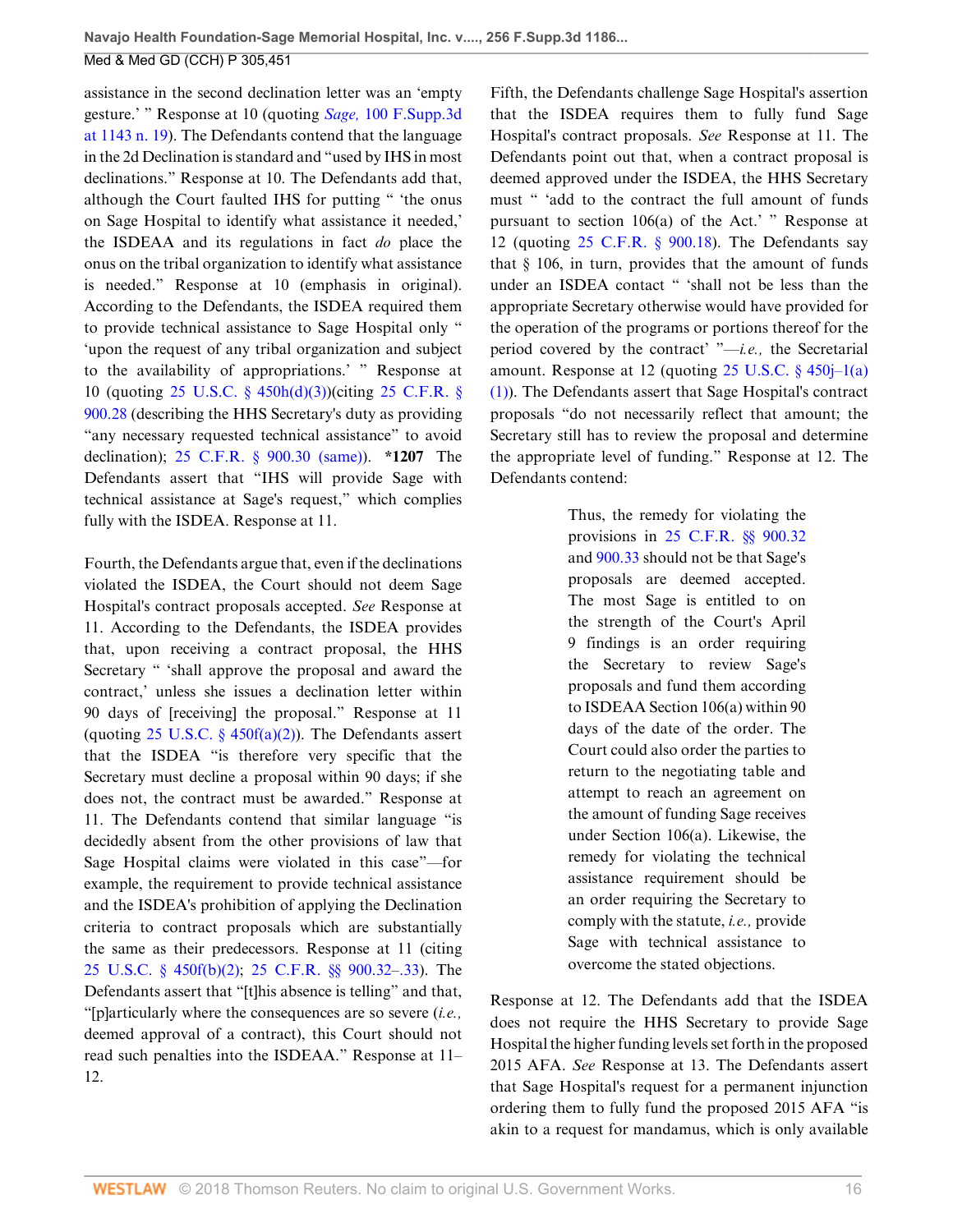if there is a clear statutory command to perform a certain action." **\*1208** Response at 13 (citing *[Carpet, Linoleum](http://www.westlaw.com/Link/Document/FullText?findType=Y&serNum=1981133371&pubNum=0000350&originatingDoc=I02a50c30bb1011e5be74e186f6bc2536&refType=RP&fi=co_pp_sp_350_566&originationContext=document&vr=3.0&rs=cblt1.0&transitionType=DocumentItem&contextData=(sc.UserEnteredCitation)#co_pp_sp_350_566) [& Resilient Tile Layers v. Brown,](http://www.westlaw.com/Link/Document/FullText?findType=Y&serNum=1981133371&pubNum=0000350&originatingDoc=I02a50c30bb1011e5be74e186f6bc2536&refType=RP&fi=co_pp_sp_350_566&originationContext=document&vr=3.0&rs=cblt1.0&transitionType=DocumentItem&contextData=(sc.UserEnteredCitation)#co_pp_sp_350_566)* 656 F.2d 564, 566 (10th [Cir.1981\)\)](http://www.westlaw.com/Link/Document/FullText?findType=Y&serNum=1981133371&pubNum=0000350&originatingDoc=I02a50c30bb1011e5be74e186f6bc2536&refType=RP&fi=co_pp_sp_350_566&originationContext=document&vr=3.0&rs=cblt1.0&transitionType=DocumentItem&contextData=(sc.UserEnteredCitation)#co_pp_sp_350_566). The Defendants contend that, although the *[Sage](http://www.westlaw.com/Link/Document/FullText?findType=Y&serNum=2036163936&pubNum=0000999&originatingDoc=I02a50c30bb1011e5be74e186f6bc2536&refType=RP&originationContext=document&vr=3.0&rs=cblt1.0&transitionType=DocumentItem&contextData=(sc.UserEnteredCitation))* opinion "arguably found that there is a statutory command" to enter into a contract with Sage Hospital, "there is no parallel command to fund the contract to the full extent requested by Sage." Response at 13. The Defendants also note that, if Sage Hospital wins summary judgment on Count I—which seeks to impose a threeyear contract that expires in 2016—then Count II—which seeks to impose a three-year contract that expires in 2017 —is moot, because granting both requests would result in overlapping contracts. *See* Response at 13.

Sixth, the Defendants argue that, if the Court deems all of Sage Hospital's contract proposals approved, it should not order the Defendants to fund the 2015 AFA to the full extent requested. *See* Response at 14. The Defendants say that, as the Court has noted, the 2015 AFA asks for substantially more funding than either the 2013 AFA or the 2014 AFA. *See* Response at 14. The Defendants argue that an AFA is not substantially the same as its predecessor when it contains a " 'different proposed funding amount.' " Response at 14 (quoting [25 C.F.R.](http://www.westlaw.com/Link/Document/FullText?findType=L&pubNum=1000547&cite=25CFRS900.32&originatingDoc=I02a50c30bb1011e5be74e186f6bc2536&refType=LQ&originationContext=document&vr=3.0&rs=cblt1.0&transitionType=DocumentItem&contextData=(sc.UserEnteredCitation)) [§ 900.32\)](http://www.westlaw.com/Link/Document/FullText?findType=L&pubNum=1000547&cite=25CFRS900.32&originatingDoc=I02a50c30bb1011e5be74e186f6bc2536&refType=LQ&originationContext=document&vr=3.0&rs=cblt1.0&transitionType=DocumentItem&contextData=(sc.UserEnteredCitation)). The Defendants assert that, accordingly, the portion of the 2015 AFA that requests funding in excess of the 2013 AFA is subject to the ISDEA's Declination criteria. *See* Response at 14.

In response to Sage Hospital's argument that Burwell " 'failed to predicate the declination of the proposed 2015 AFA on the basis that it sought a different funding amount,' " the Defendants argue that Sage Hospital "confuses the regulations, which explain when declination criteria may be invoked, with the declination criteria themselves." Response at 14–15 (quoting Motion at 29). The Defendants assert that

[§ 900.29](http://www.westlaw.com/Link/Document/FullText?findType=L&pubNum=1000547&cite=25CFRS900.29&originatingDoc=I02a50c30bb1011e5be74e186f6bc2536&refType=LQ&originationContext=document&vr=3.0&rs=cblt1.0&transitionType=DocumentItem&contextData=(sc.UserEnteredCitation)) requires the Secretary "[t]o advise the Indian tribe or tribal organization in writing of the Secretary's objections, including a specific finding that clearly demonstrates that (or that is supported by a controlling legal authority that) one of the conditions set forth in § 900.22 exists." Section 900.22, in turn, is the list of substantive declination criteria; it is not the limitations on using those criteria set forth in [25 C.F.R. § 900.32](http://www.westlaw.com/Link/Document/FullText?findType=L&pubNum=1000547&cite=25CFRS900.32&originatingDoc=I02a50c30bb1011e5be74e186f6bc2536&refType=LQ&originationContext=document&vr=3.0&rs=cblt1.0&transitionType=DocumentItem&contextData=(sc.UserEnteredCitation)). The fact that the declination letter did not cite  $\S 900.32$ is therefore irrelevant.

### Response at 15.

The Defendants contend that Sage Hospital's argument that the Court must approve the 2015 AFA, because Burwell did not furnish a decision on it within ninety days of receiving it, is "factually untrue." Response at 15. The Defendants point out that Sage Hospital submitted the proposed 2015 AFA on September 19, 2014, and the IHS issued the 2d Declination on December 12, 2014—eightyfour days later. *See* Response at 15. The Defendants also attack Sage Hospital's argument that the 2d Declination violated the ISDEA because it did not "invoke valid, applicable declination criteria, and did not offer technical assistance." Response at 15. The Defendants assert that the sole basis for this argument is the *[Sage](http://www.westlaw.com/Link/Document/FullText?findType=Y&serNum=2036163936&pubNum=0000999&originatingDoc=I02a50c30bb1011e5be74e186f6bc2536&refType=RP&originationContext=document&vr=3.0&rs=cblt1.0&transitionType=DocumentItem&contextData=(sc.UserEnteredCitation))* opinion, which consisted of preliminary findings only and listed a number of categories of evidence that the Defendants could present which might change the Court's mind on those preliminary findings. *See* Response at 15 (citing *Sage,* [100 F.Supp.3d at 1186–89](http://www.westlaw.com/Link/Document/FullText?findType=Y&serNum=2036163936&pubNum=0007903&originatingDoc=I02a50c30bb1011e5be74e186f6bc2536&refType=RP&fi=co_pp_sp_7903_1186&originationContext=document&vr=3.0&rs=cblt1.0&transitionType=DocumentItem&contextData=(sc.UserEnteredCitation)#co_pp_sp_7903_1186)). The Defendants argue that they would present that evidence "in a full hearing on the merits of its declination proposal after completion of discovery." Response at 15 (citing *Sage,* [100 F.Supp.3d at](http://www.westlaw.com/Link/Document/FullText?findType=Y&serNum=2036163936&pubNum=0007903&originatingDoc=I02a50c30bb1011e5be74e186f6bc2536&refType=RP&fi=co_pp_sp_7903_1167&originationContext=document&vr=3.0&rs=cblt1.0&transitionType=DocumentItem&contextData=(sc.UserEnteredCitation)#co_pp_sp_7903_1167) [1167–68](http://www.westlaw.com/Link/Document/FullText?findType=Y&serNum=2036163936&pubNum=0007903&originatingDoc=I02a50c30bb1011e5be74e186f6bc2536&refType=RP&fi=co_pp_sp_7903_1167&originationContext=document&vr=3.0&rs=cblt1.0&transitionType=DocumentItem&contextData=(sc.UserEnteredCitation)#co_pp_sp_7903_1167) (describing **\*1209** in detail the typical procedure in these cases—for example, holding a series of hearings and a six-day trial); Declaration of Angela M. Belgrove (dated July 6, 2015) ¶¶ 18–19, at 6, filed July 6, 2015 (Doc. 80–2)("Belgrove Decl.")).

The Defendants contend that an assumption underlying Sage Hospital's argument "seems to be that the Secretary not only had to explain her declination decision and set forth reasons, but also ... support that decision by clear and convincing evidence." Response at 16 (internal quotation marks omitted). The Defendants assert that the ISDEA "disproves that assumption," because it requires only that a declination letter " 'contain[ ] a specific finding that clearly demonstrates that' one or more declination criteria are applicable." Response at 17 (alterations in Response but not quoted source)(quoting 25 U.S.C.  $\S$  450f(a)(2)). The Defendants maintain that the 2d Declination contains "highly specific findings invoking applicable criteria"; it was not also required to demonstrate those findings with clear and convincing evidence. Response at 17. The Defendants urge that the ISDEA imposes the clear and convincing evidence standard "in the course of subsequent litigation, not the declination process." Response at 17. The Defendants argue that Burwell is entitled to take discovery and justify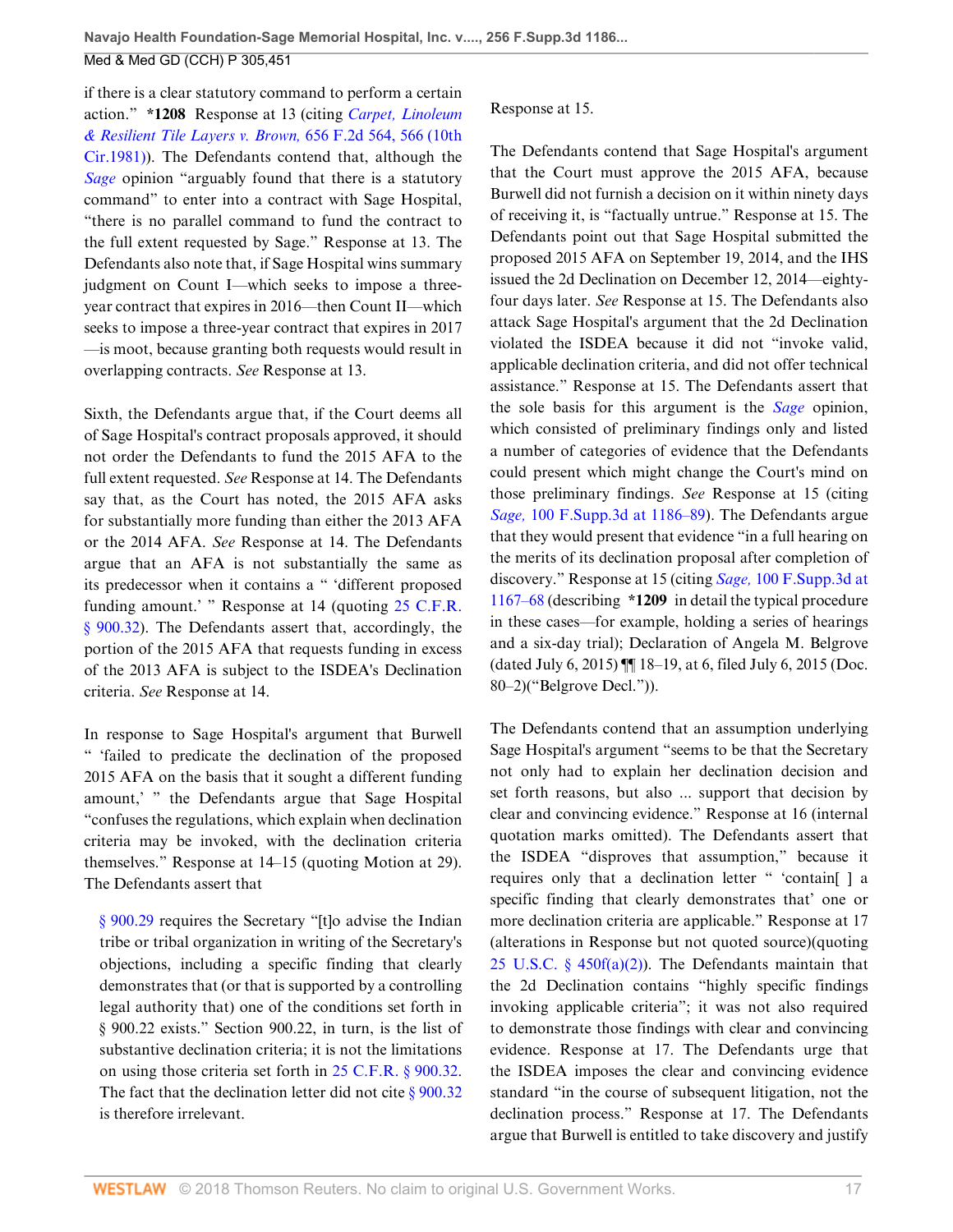her declination decision with evidence at a full hearing. *See* Response at 17. The Defendants contend that the Motion is therefore premature and the Court should either deny it or defer ruling on it until after discovery and trial. *See* Response at 17.

Seventh, and finally, the Defendants say that they do not oppose Sage Hospital's request for a hearing on the issue of damages so long as it occurs after the completion of discovery and "after the entry of final judgment on the declination decision." Response at 17. The Defendants argue that, at this point, Sage Hospital's purported damages "are supported by conclusory, untested affidavits." Response at 17. The Defendants maintain that they are entitled to take the affiants' depositions and request all relevant documents. *See* Response at 17. They add that delaying a decision on damages until the current trial date—which is in early April 2015—would not prejudice Sage Hospital, because it will continue to receive roughly \$1.5 million in funding per month until trial. *See* Response at 17.

### **3.** *The Reply.*

Sage Hospital replied to the Response on July 20, 2015. *See* Plaintiff's Reply to Defendants' Response to Plaintiff's Motion for Summary Judgment on its First Three Claims for Relief, filed July 20, 2015 (Doc. 85)("Reply"). Sage Hospital reiterates that the *[Sage](http://www.westlaw.com/Link/Document/FullText?findType=Y&serNum=2036163936&pubNum=0000999&originatingDoc=I02a50c30bb1011e5be74e186f6bc2536&refType=RP&originationContext=document&vr=3.0&rs=cblt1.0&transitionType=DocumentItem&contextData=(sc.UserEnteredCitation))* opinion resolved many of the legal disputes that the Defendants raise in the Response. *See* Reply at 7. Sage Hospital contends that the law-of-the-case doctrine posits that, " 'when a court decides upon a rule of law, that decision should continue to govern the same issues in subsequent stages in the same case.' " Reply at 9 (quoting *[United States v.](http://www.westlaw.com/Link/Document/FullText?findType=Y&serNum=1991165062&pubNum=0000350&originatingDoc=I02a50c30bb1011e5be74e186f6bc2536&refType=RP&fi=co_pp_sp_350_115&originationContext=document&vr=3.0&rs=cblt1.0&transitionType=DocumentItem&contextData=(sc.UserEnteredCitation)#co_pp_sp_350_115) Monsisvais,* [946 F.2d 114, 115 \(10th Cir.1991\)\)](http://www.westlaw.com/Link/Document/FullText?findType=Y&serNum=1991165062&pubNum=0000350&originatingDoc=I02a50c30bb1011e5be74e186f6bc2536&refType=RP&fi=co_pp_sp_350_115&originationContext=document&vr=3.0&rs=cblt1.0&transitionType=DocumentItem&contextData=(sc.UserEnteredCitation)#co_pp_sp_350_115). Sage Hospital argues that the Defendants have not provided any proper justification for the Court to revise its rulings in the *[Sage](http://www.westlaw.com/Link/Document/FullText?findType=Y&serNum=2036163936&pubNum=0000999&originatingDoc=I02a50c30bb1011e5be74e186f6bc2536&refType=RP&originationContext=document&vr=3.0&rs=cblt1.0&transitionType=DocumentItem&contextData=(sc.UserEnteredCitation))* opinion. *See* Reply at 9.

Sage Hospital says that the Defendants' main argument —which is that the canon of Indian deference does not apply in this case and that the Court should instead defer to the HHS' interpretation of the ISDEA's regulations —is "erroneous." Reply at 10. Sage Hospital explains that this dispute is between the IHS and Sage Hospital, and no other tribal interests are **\*1210** involved. *See* Reply at 5. According to Sage Hospital, the IHS "satisfied the request of Navajo Nation Council delegate Hale to investigate Sage's finances, and there is no indication that the Navajo Nation has lingering concerns." Reply at 5 (citing Declaration of Alton Joe Shepherd (dated Feb. 6, 2015), filed February 11, 2015 (Doc. 41–4)("Shepherd Decl."); Declaration of Kee Allen Begay, Jr. (dated Feb. 6, 2015), filed February 11, 2015 (Doc. 41–4)("Begay Decl."); Declaration of Lee Jack, Sr. (dated Feb. 6, 2015), filed February 11, 2015 (Doc. 41–4)("Jack Decl."); Declaration of Raymond Smith Jr. (dated Feb. 6, 2015), filed February 11, 2015 (Doc. 41–4) ("Smith Decl.")). Sage Hospital contends that IHS "essentially posits that any dispute over money involving a tribal organization that is not universally esteemed or any dispute with IHS that threatens a reduction of funding for other tribal organizations pits Indian against Indian." Reply at 10 (citing Response at 8–9). Sage Hospital argues that, if the Defendants were correct, the canon of Indian deference would be "rendered largely nugatory" in declination disputes with the IHS, contrary to Congress' intent and Tenth Circuit law. Reply at 10 (citing *Sage,* [100 F.Supp.3d](http://www.westlaw.com/Link/Document/FullText?findType=Y&serNum=2036163936&pubNum=0007903&originatingDoc=I02a50c30bb1011e5be74e186f6bc2536&refType=RP&fi=co_pp_sp_7903_1163&originationContext=document&vr=3.0&rs=cblt1.0&transitionType=DocumentItem&contextData=(sc.UserEnteredCitation)#co_pp_sp_7903_1163) [at 1163–65\)](http://www.westlaw.com/Link/Document/FullText?findType=Y&serNum=2036163936&pubNum=0007903&originatingDoc=I02a50c30bb1011e5be74e186f6bc2536&refType=RP&fi=co_pp_sp_7903_1163&originationContext=document&vr=3.0&rs=cblt1.0&transitionType=DocumentItem&contextData=(sc.UserEnteredCitation)#co_pp_sp_7903_1163).

Sage argues that the Court's interpretation of §§ 900.32 and 900.33 in the *[Sage](http://www.westlaw.com/Link/Document/FullText?findType=Y&serNum=2036163936&pubNum=0000999&originatingDoc=I02a50c30bb1011e5be74e186f6bc2536&refType=RP&originationContext=document&vr=3.0&rs=cblt1.0&transitionType=DocumentItem&contextData=(sc.UserEnteredCitation))* opinion not only properly applied the canon of Indian deference, but was also consistent with the ISDEA, the ISDEA's implementing regulations, and Sage Hospital's ISDEA contract. *See* Reply at 10 (citing [25 U.S.C. § 450](http://www.westlaw.com/Link/Document/FullText?findType=L&pubNum=1000546&cite=25USCAS450L&originatingDoc=I02a50c30bb1011e5be74e186f6bc2536&refType=LQ&originationContext=document&vr=3.0&rs=cblt1.0&transitionType=DocumentItem&contextData=(sc.UserEnteredCitation))*l* (c)("Each provision of the Indian Self–Determination and Education Assistance Act ... and each provision of this Contract shall be liberally construed for the benefit of the Contractor to transfer the funding and the following related functions, services, activities, and programs...."); 2010 Contract at 14 (providing a similar provision); [25 C.F.R. § 900.3\(a\)](http://www.westlaw.com/Link/Document/FullText?findType=L&pubNum=1000547&cite=25CFRS900.3&originatingDoc=I02a50c30bb1011e5be74e186f6bc2536&refType=LQ&originationContext=document&vr=3.0&rs=cblt1.0&transitionType=DocumentItem&contextData=(sc.UserEnteredCitation)) [\(5\)\(](http://www.westlaw.com/Link/Document/FullText?findType=L&pubNum=1000547&cite=25CFRS900.3&originatingDoc=I02a50c30bb1011e5be74e186f6bc2536&refType=LQ&originationContext=document&vr=3.0&rs=cblt1.0&transitionType=DocumentItem&contextData=(sc.UserEnteredCitation))"Congress has further declared that each provision of the Act and each provision of contracts entered into thereunder shall be liberally construed for the benefit of the tribes or tribal organizations to transfer the funding and the related functions, services, activities, and programs...."); [25 C.F.R. § 900.3\(b\)\(11\)\)](http://www.westlaw.com/Link/Document/FullText?findType=L&pubNum=1000547&cite=25CFRS900.3&originatingDoc=I02a50c30bb1011e5be74e186f6bc2536&refType=LQ&originationContext=document&vr=3.0&rs=cblt1.0&transitionType=DocumentItem&contextData=(sc.UserEnteredCitation)). Sage Hospital says that "[t]here is simply no basis for IHS' contention that th[e] Court erred in not deferring to ... an unpublished administrative decision in a case distinguishable in several major respects." Reply at 11 (citing *Sage,* [100 F.Supp.3d](http://www.westlaw.com/Link/Document/FullText?findType=Y&serNum=2036163936&pubNum=0007903&originatingDoc=I02a50c30bb1011e5be74e186f6bc2536&refType=RP&fi=co_pp_sp_7903_1173&originationContext=document&vr=3.0&rs=cblt1.0&transitionType=DocumentItem&contextData=(sc.UserEnteredCitation)#co_pp_sp_7903_1173) [at 1173–81 & n. 26](http://www.westlaw.com/Link/Document/FullText?findType=Y&serNum=2036163936&pubNum=0007903&originatingDoc=I02a50c30bb1011e5be74e186f6bc2536&refType=RP&fi=co_pp_sp_7903_1173&originationContext=document&vr=3.0&rs=cblt1.0&transitionType=DocumentItem&contextData=(sc.UserEnteredCitation)#co_pp_sp_7903_1173)).

Next, Sage Hospital challenges the Defendants' assertion that ordering the Defendants to approve and fund the 2013 Renewal and the 2014 AFA moots Sage Hospital's request that the Court order the Defendants to approve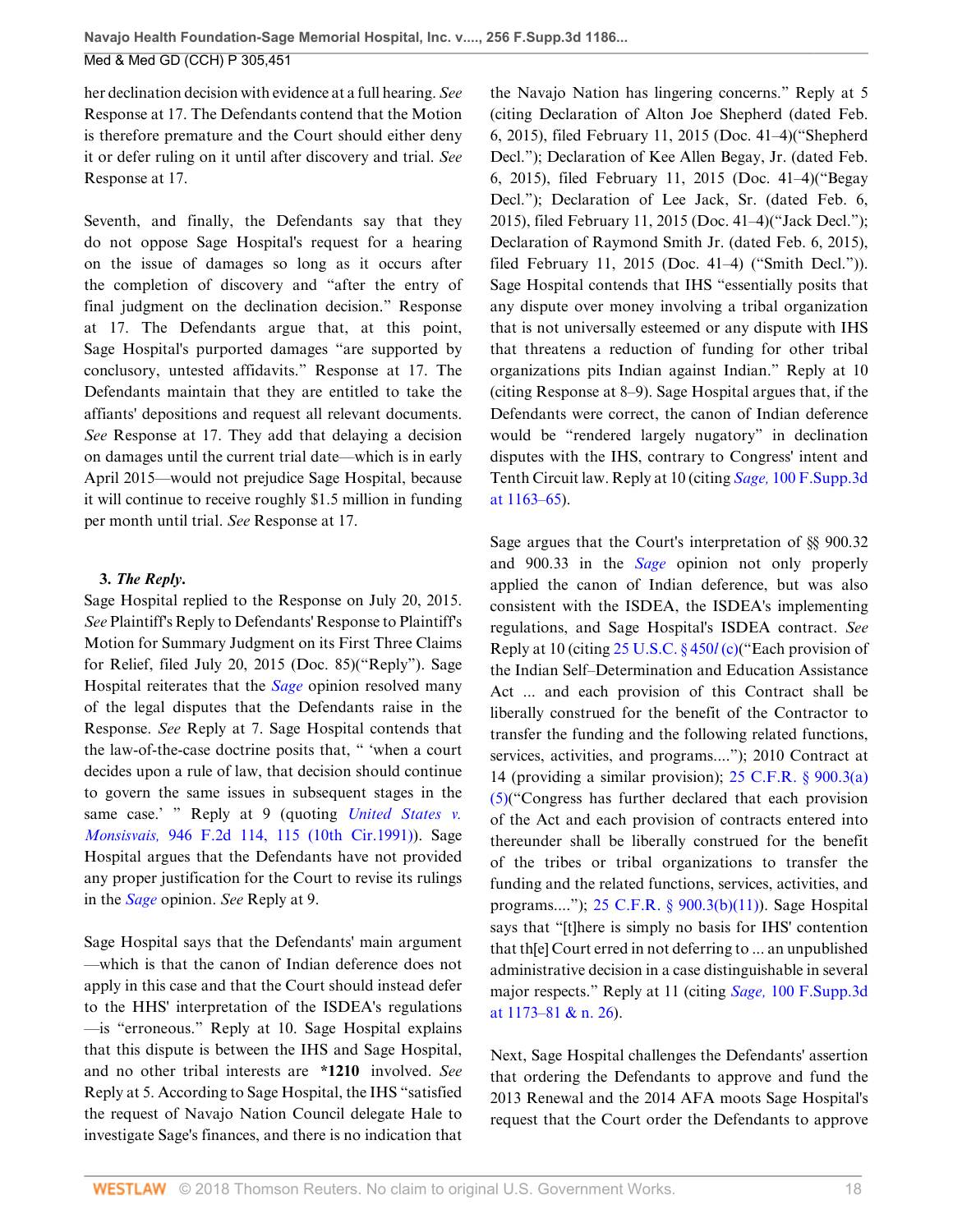and fund the 2014 Renewal and the 2015 AFA. *See* Reply at 11. According to Sage Hospital, "[s]tandard principles of contract law ... dictate otherwise." Reply at 12 (citation omitted)(internal quotation marks omitted). Sage argues that, " '[w]hen two parties execute a second contract that deals with the same subject matter as the first, the two contracts must be interpreted together; insofar as the contracts are inconsistent, the later one prevails.' " Reply at 12 (quoting *[K & V Sci. Co., Inc. v. BMW,](http://www.westlaw.com/Link/Document/FullText?findType=Y&serNum=2001830037&pubNum=0004637&originatingDoc=I02a50c30bb1011e5be74e186f6bc2536&refType=RP&fi=co_pp_sp_4637_1263&originationContext=document&vr=3.0&rs=cblt1.0&transitionType=DocumentItem&contextData=(sc.UserEnteredCitation)#co_pp_sp_4637_1263)* [164 F.Supp.2d 1260, 1263 \(D.N.M.2011\)](http://www.westlaw.com/Link/Document/FullText?findType=Y&serNum=2001830037&pubNum=0004637&originatingDoc=I02a50c30bb1011e5be74e186f6bc2536&refType=RP&fi=co_pp_sp_4637_1263&originationContext=document&vr=3.0&rs=cblt1.0&transitionType=DocumentItem&contextData=(sc.UserEnteredCitation)#co_pp_sp_4637_1263) (Black, J.), *rev'd on other grounds,*[314 F.3d 494 \(10th Cir.2002\)\)](http://www.westlaw.com/Link/Document/FullText?findType=Y&serNum=2002795920&pubNum=0000506&originatingDoc=I02a50c30bb1011e5be74e186f6bc2536&refType=RP&originationContext=document&vr=3.0&rs=cblt1.0&transitionType=DocumentItem&contextData=(sc.UserEnteredCitation)). Sage Hospital says that, in New Mexico, this concept is known as the merger doctrine. *See* Reply at 12 (citing *[K & V](http://www.westlaw.com/Link/Document/FullText?findType=Y&serNum=2001830037&pubNum=0004637&originatingDoc=I02a50c30bb1011e5be74e186f6bc2536&refType=RP&fi=co_pp_sp_4637_1263&originationContext=document&vr=3.0&rs=cblt1.0&transitionType=DocumentItem&contextData=(sc.UserEnteredCitation)#co_pp_sp_4637_1263) Sci. Co., Inc. v. BMW,* [164 F.Supp.2d at 1263 n. 2](http://www.westlaw.com/Link/Document/FullText?findType=Y&serNum=2001830037&pubNum=0004637&originatingDoc=I02a50c30bb1011e5be74e186f6bc2536&refType=RP&fi=co_pp_sp_4637_1263&originationContext=document&vr=3.0&rs=cblt1.0&transitionType=DocumentItem&contextData=(sc.UserEnteredCitation)#co_pp_sp_4637_1263)). Sage Hospital asserts that, accordingly, if the Court orders the Defendants "to execute the first contract renewal, that contract will be merged into the second renewal proposal, **\*1211** with the net effect of extending the contract an additional year (through September 30, 2017) and establishing the funding for FY 2015 at \$32,614,916." Reply at 12 (citing *[Mobil Oil Expl. & Producing S.E., Inc.](http://www.westlaw.com/Link/Document/FullText?findType=Y&serNum=2000387233&pubNum=0000708&originatingDoc=I02a50c30bb1011e5be74e186f6bc2536&refType=RP&fi=co_pp_sp_708_607&originationContext=document&vr=3.0&rs=cblt1.0&transitionType=DocumentItem&contextData=(sc.UserEnteredCitation)#co_pp_sp_708_607) v. United States,* [530 U.S. 604, 607–08, 120 S.Ct. 2423,](http://www.westlaw.com/Link/Document/FullText?findType=Y&serNum=2000387233&pubNum=0000708&originatingDoc=I02a50c30bb1011e5be74e186f6bc2536&refType=RP&fi=co_pp_sp_708_607&originationContext=document&vr=3.0&rs=cblt1.0&transitionType=DocumentItem&contextData=(sc.UserEnteredCitation)#co_pp_sp_708_607) [147 L.Ed.2d 528 \(2000\)](http://www.westlaw.com/Link/Document/FullText?findType=Y&serNum=2000387233&pubNum=0000708&originatingDoc=I02a50c30bb1011e5be74e186f6bc2536&refType=RP&fi=co_pp_sp_708_607&originationContext=document&vr=3.0&rs=cblt1.0&transitionType=DocumentItem&contextData=(sc.UserEnteredCitation)#co_pp_sp_708_607) (explaining that, when the United States enters into contracts, the law applicable to contracts between private individuals generally governs the United States' rights and duties)).

Sage Hospital reiterates that Burwell did not validly decline the proposed 2014 Renewal and the 2015 AFA within ninety days of its submission. *See* Reply at 12–13. Sage Hospital says that, once it filed the 2014 Renewal and the 2015 AFA, Burwell had ninety days to decline them "to the extent the proposed funding is 'in excess of the applicable funding level for the contract' " as determined under  $\S$  450j-1(a) of the ISDEA. Reply at 14 (citations omitted)(quoting [25 U.S.C. § 450f\(a\)\(2\)](http://www.westlaw.com/Link/Document/FullText?findType=L&pubNum=1000546&cite=25USCAS450F&originatingDoc=I02a50c30bb1011e5be74e186f6bc2536&refType=LQ&originationContext=document&vr=3.0&rs=cblt1.0&transitionType=DocumentItem&contextData=(sc.UserEnteredCitation)) [\(D\)\)](http://www.westlaw.com/Link/Document/FullText?findType=L&pubNum=1000546&cite=25USCAS450F&originatingDoc=I02a50c30bb1011e5be74e186f6bc2536&refType=LQ&originationContext=document&vr=3.0&rs=cblt1.0&transitionType=DocumentItem&contextData=(sc.UserEnteredCitation)). Sage Hospital argues that Burwell did not cite that criterion for declining the proposals, but instead invoked the same inapposite reasons for declining the 2014 Renewal and the 2015 AFA as it did for the 2013 Renewal and the 2014 AFA. *See* Reply at 14 (citing 2d Declination at 13–16; *Sage,* [100 F.Supp.3d at 1182–83\)](http://www.westlaw.com/Link/Document/FullText?findType=Y&serNum=2036163936&pubNum=0007903&originatingDoc=I02a50c30bb1011e5be74e186f6bc2536&refType=RP&fi=co_pp_sp_7903_1182&originationContext=document&vr=3.0&rs=cblt1.0&transitionType=DocumentItem&contextData=(sc.UserEnteredCitation)#co_pp_sp_7903_1182). Sage Hospital asserts that, if Burwell believes that the amount of funds that Sage Hospital seeks is excessive, she has the ability and the duty to invoke—within the ninety-day period which the ISDEA prescribes—the one declination criterion that would apply: Sage Hospital's contract proposal is in excess of the applicable funding level. *See* Reply at 14 (citing *[Seneca Nation of Indians](http://www.westlaw.com/Link/Document/FullText?findType=Y&serNum=2030595298&pubNum=0004637&originatingDoc=I02a50c30bb1011e5be74e186f6bc2536&refType=RP&fi=co_pp_sp_4637_150&originationContext=document&vr=3.0&rs=cblt1.0&transitionType=DocumentItem&contextData=(sc.UserEnteredCitation)#co_pp_sp_4637_150)*

*v. HHS,* [945 F.Supp.2d 135, 150 \(D.D.C.2013\)](http://www.westlaw.com/Link/Document/FullText?findType=Y&serNum=2030595298&pubNum=0004637&originatingDoc=I02a50c30bb1011e5be74e186f6bc2536&refType=RP&fi=co_pp_sp_4637_150&originationContext=document&vr=3.0&rs=cblt1.0&transitionType=DocumentItem&contextData=(sc.UserEnteredCitation)#co_pp_sp_4637_150)). Sage Hospital contends that, in *[Seneca Nation of Indians v.](http://www.westlaw.com/Link/Document/FullText?findType=Y&serNum=2030595298&pubNum=0004637&originatingDoc=I02a50c30bb1011e5be74e186f6bc2536&refType=RP&originationContext=document&vr=3.0&rs=cblt1.0&transitionType=DocumentItem&contextData=(sc.UserEnteredCitation)) [HHS,](http://www.westlaw.com/Link/Document/FullText?findType=Y&serNum=2030595298&pubNum=0004637&originatingDoc=I02a50c30bb1011e5be74e186f6bc2536&refType=RP&originationContext=document&vr=3.0&rs=cblt1.0&transitionType=DocumentItem&contextData=(sc.UserEnteredCitation))* the

Seneca Nation had proposed an increase of \$3,774,392 over the \$7,802,211 that it had been awarded the year before, a 48% increase. [945 F.Supp.2d at 137–39.](http://www.westlaw.com/Link/Document/FullText?findType=Y&serNum=2030595298&pubNum=0004637&originatingDoc=I02a50c30bb1011e5be74e186f6bc2536&refType=RP&fi=co_pp_sp_4637_137&originationContext=document&vr=3.0&rs=cblt1.0&transitionType=DocumentItem&contextData=(sc.UserEnteredCitation)#co_pp_sp_4637_137) Much as IHS argues here, IHS argued in *[Seneca](http://www.westlaw.com/Link/Document/FullText?findType=Y&serNum=2030595298&pubNum=0004637&originatingDoc=I02a50c30bb1011e5be74e186f6bc2536&refType=RP&originationContext=document&vr=3.0&rs=cblt1.0&transitionType=DocumentItem&contextData=(sc.UserEnteredCitation))* that the tribe should not get a "windfall" due to a "procedural technicality," *id.* [at 150](http://www.westlaw.com/Link/Document/FullText?findType=Y&serNum=2030595298&pubNum=0004637&originatingDoc=I02a50c30bb1011e5be74e186f6bc2536&refType=RP&fi=co_pp_sp_4637_150&originationContext=document&vr=3.0&rs=cblt1.0&transitionType=DocumentItem&contextData=(sc.UserEnteredCitation)#co_pp_sp_4637_150); that such "windfall" would come at the expense of other tribal organizations, *[id.](http://www.westlaw.com/Link/Document/FullText?findType=Y&serNum=2030595298&pubNum=0004637&originatingDoc=I02a50c30bb1011e5be74e186f6bc2536&refType=RP&fi=co_pp_sp_4637_151&originationContext=document&vr=3.0&rs=cblt1.0&transitionType=DocumentItem&contextData=(sc.UserEnteredCitation)#co_pp_sp_4637_151)* [at 151](http://www.westlaw.com/Link/Document/FullText?findType=Y&serNum=2030595298&pubNum=0004637&originatingDoc=I02a50c30bb1011e5be74e186f6bc2536&refType=RP&fi=co_pp_sp_4637_151&originationContext=document&vr=3.0&rs=cblt1.0&transitionType=DocumentItem&contextData=(sc.UserEnteredCitation)#co_pp_sp_4637_151); that the court should get into the weeds on the validity of the tribe's calculations, *id.* [at 151–52](http://www.westlaw.com/Link/Document/FullText?findType=Y&serNum=2030595298&pubNum=0004637&originatingDoc=I02a50c30bb1011e5be74e186f6bc2536&refType=RP&fi=co_pp_sp_4637_151&originationContext=document&vr=3.0&rs=cblt1.0&transitionType=DocumentItem&contextData=(sc.UserEnteredCitation)#co_pp_sp_4637_151); and that the court should "evaluate the bargain the parties have struck through their Contract and operation of law," *id.* [at 151–52](http://www.westlaw.com/Link/Document/FullText?findType=Y&serNum=2030595298&pubNum=0004637&originatingDoc=I02a50c30bb1011e5be74e186f6bc2536&refType=RP&fi=co_pp_sp_4637_151&originationContext=document&vr=3.0&rs=cblt1.0&transitionType=DocumentItem&contextData=(sc.UserEnteredCitation)#co_pp_sp_4637_151). The *[Seneca](http://www.westlaw.com/Link/Document/FullText?findType=Y&serNum=2030595298&pubNum=0004637&originatingDoc=I02a50c30bb1011e5be74e186f6bc2536&refType=RP&originationContext=document&vr=3.0&rs=cblt1.0&transitionType=DocumentItem&contextData=(sc.UserEnteredCitation))* court rejected all of those arguments, ruling that the propriety of the tribe's increased funding request "is a matter properly addressed through contract negotiations or through declination of the proposed amendment pursuant to [25](http://www.westlaw.com/Link/Document/FullText?findType=L&pubNum=1000546&cite=25USCAS450F&originatingDoc=I02a50c30bb1011e5be74e186f6bc2536&refType=LQ&originationContext=document&vr=3.0&rs=cblt1.0&transitionType=DocumentItem&contextData=(sc.UserEnteredCitation)) U.S.C.  $\S$  450f(a)(2) if the Secretary truly believed the amount was unsupported." *Id.* [at 152.](http://www.westlaw.com/Link/Document/FullText?findType=Y&serNum=2030595298&pubNum=0004637&originatingDoc=I02a50c30bb1011e5be74e186f6bc2536&refType=RP&fi=co_pp_sp_4637_152&originationContext=document&vr=3.0&rs=cblt1.0&transitionType=DocumentItem&contextData=(sc.UserEnteredCitation)#co_pp_sp_4637_152) In ruling the tribe's contract approved at the higher funding level as proposed, the court rejected the "Secretary's argument that she was not obligated to give a timely response *of the precise type of response articulated by the statute," i.e.,* the one declination criterion specifically addressed to the funding level. *Id.* [at 150](http://www.westlaw.com/Link/Document/FullText?findType=Y&serNum=2030595298&pubNum=0004637&originatingDoc=I02a50c30bb1011e5be74e186f6bc2536&refType=RP&fi=co_pp_sp_4637_150&originationContext=document&vr=3.0&rs=cblt1.0&transitionType=DocumentItem&contextData=(sc.UserEnteredCitation)#co_pp_sp_4637_150) (emphasis added).

Reply at 14–15. Sage Hospital says that other decisions are in accord. *See* Reply at 15 (citing *[Cheyenne River Sioux](http://www.westlaw.com/Link/Document/FullText?findType=Y&serNum=2012707091&pubNum=0004637&originatingDoc=I02a50c30bb1011e5be74e186f6bc2536&refType=RP&fi=co_pp_sp_4637_1068&originationContext=document&vr=3.0&rs=cblt1.0&transitionType=DocumentItem&contextData=(sc.UserEnteredCitation)#co_pp_sp_4637_1068) Tribe v. Kempthorne,* [496 F.Supp.2d at 1068;](http://www.westlaw.com/Link/Document/FullText?findType=Y&serNum=2012707091&pubNum=0004637&originatingDoc=I02a50c30bb1011e5be74e186f6bc2536&refType=RP&fi=co_pp_sp_4637_1068&originationContext=document&vr=3.0&rs=cblt1.0&transitionType=DocumentItem&contextData=(sc.UserEnteredCitation)#co_pp_sp_4637_1068) *[Maniilaq](http://www.westlaw.com/Link/Document/FullText?findType=Y&serNum=2034716127&pubNum=0007903&originatingDoc=I02a50c30bb1011e5be74e186f6bc2536&refType=RP&fi=co_pp_sp_7903_239&originationContext=document&vr=3.0&rs=cblt1.0&transitionType=DocumentItem&contextData=(sc.UserEnteredCitation)#co_pp_sp_7903_239) Ass'n v. Burwell,* [72 F.Supp.3d 227, 239–41 \(D.D.C.2014\)](http://www.westlaw.com/Link/Document/FullText?findType=Y&serNum=2034716127&pubNum=0007903&originatingDoc=I02a50c30bb1011e5be74e186f6bc2536&refType=RP&fi=co_pp_sp_7903_239&originationContext=document&vr=3.0&rs=cblt1.0&transitionType=DocumentItem&contextData=(sc.UserEnteredCitation)#co_pp_sp_7903_239); *[Yurok Tribe v. Dep't of the Interior,](http://www.westlaw.com/Link/Document/FullText?findType=Y&serNum=2036243282&pubNum=0000506&originatingDoc=I02a50c30bb1011e5be74e186f6bc2536&refType=RP&fi=co_pp_sp_506_1408&originationContext=document&vr=3.0&rs=cblt1.0&transitionType=DocumentItem&contextData=(sc.UserEnteredCitation)#co_pp_sp_506_1408)* 785 F.3d 1405, 1408 [\(Fed.Cir.2015\)](http://www.westlaw.com/Link/Document/FullText?findType=Y&serNum=2036243282&pubNum=0000506&originatingDoc=I02a50c30bb1011e5be74e186f6bc2536&refType=RP&fi=co_pp_sp_506_1408&originationContext=document&vr=3.0&rs=cblt1.0&transitionType=DocumentItem&contextData=(sc.UserEnteredCitation)#co_pp_sp_506_1408); *Crownpoint Inst. of Tech. v. Norton,* No. CIV 04–0531 JP/DJS, Findings of Fact and Conclusions of Law, filed Sept. 16, 2005 (D.N.M.) (Parker, J.)(Doc. 86) ("*Crownpoint* ")).

Sage Hospital argues that the ISDEA and its regulations reflect Congress' intent that tribal organizations have potent rights **\*1212** and effective remedies for the IHS' unlawful declination decisions. *See* Reply at 16 (citing *Sage,* [100 F.Supp.3d at 1179–81](http://www.westlaw.com/Link/Document/FullText?findType=Y&serNum=2036163936&pubNum=0007903&originatingDoc=I02a50c30bb1011e5be74e186f6bc2536&refType=RP&fi=co_pp_sp_7903_1179&originationContext=document&vr=3.0&rs=cblt1.0&transitionType=DocumentItem&contextData=(sc.UserEnteredCitation)#co_pp_sp_7903_1179)). Sage Hospital contends that, although the Defendants argue that the ISDEA does not establish an enforceable duty to fund Sage Hospital's contract proposals, the ISDEA

itself ... stat[es] that the Court may "compel an officer or employee of the United States, or any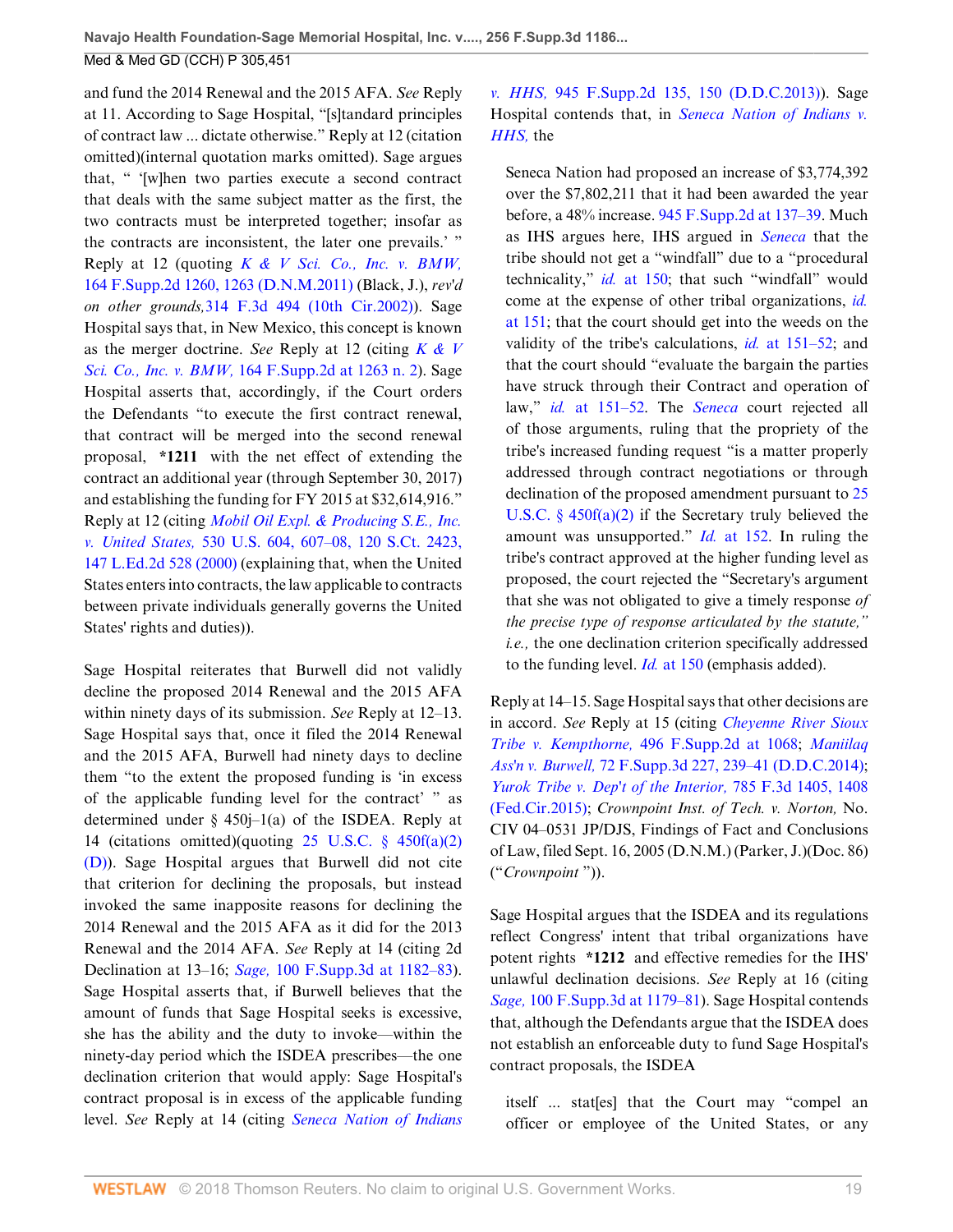agency thereof, to perform a duty provided under this subchapter or regulations promulgated hereunder (including immediate injunctive relief to reverse a declination finding ... or to compel the Secretary to award and fund an approved self-determination contract)."

Reply at 17 (alterations in Reply but not in quoted source) (quoting  $25 \text{ U.S.C.}$  § 450m–1(a)). Sage Hospital maintains that it is therefore entitled to such relief. *See* Reply at 17.

Sage Hospital reiterates that the IHS violated  $\S$  900.30 by refusing to provide Sage Hospital technical assistance before declining Sage Hospital's contract proposals. *See* Reply at 17. Sage Hospital states that, contrary to the Defendants' contentions, "the requirement for IHS to provide technical assistance does not require a request from the tribal contractor." Reply at 17. Instead, Sage Hospital argues, the applicable regulation states:

# **When the Secretary declines all or a portion of a proposal, is the Secretary required to provide an Indian tribe or tribal organization with technical assistance?**

Yes. The Secretary shall provide additional technical assistance to overcome the stated objections, in accordance with section 102(b) of the Act, *and* shall provide any necessary *requested* technical assistance to develop any modifications to overcome the Secretary's stated objections.

Reply at 17 (bold in original; italics in Reply but not in original) (quoting [25 C.F.R. § 900.30](http://www.westlaw.com/Link/Document/FullText?findType=L&pubNum=1000547&cite=25CFRS900.30&originatingDoc=I02a50c30bb1011e5be74e186f6bc2536&refType=LQ&originationContext=document&vr=3.0&rs=cblt1.0&transitionType=DocumentItem&contextData=(sc.UserEnteredCitation))). Sage Hospital asserts that the Defendants omitted the first half of this regulation when they quoted it in the Response. *See* Reply at 17. Sage Hospital asserts that the Defendants are not entitled to obtain evidence on this issue through discovery, because, "if there is any evidence that IHS offered technical assistance before December 12, 2014 (or at any time thereafter) it would be in IHS' possession!" Reply at 13.

Sage Hospital says that the Defendants' argument that summary judgment is premature at this stage of the case "ignores the Court's prior rulings on the applicable law and does not satisfy the requirements of [Fed.R.Civ.P.](http://www.westlaw.com/Link/Document/FullText?findType=L&pubNum=1000600&cite=USFRCPR56&originatingDoc=I02a50c30bb1011e5be74e186f6bc2536&refType=LQ&originationContext=document&vr=3.0&rs=cblt1.0&transitionType=DocumentItem&contextData=(sc.UserEnteredCitation)) [56\(d\)](http://www.westlaw.com/Link/Document/FullText?findType=L&pubNum=1000600&cite=USFRCPR56&originatingDoc=I02a50c30bb1011e5be74e186f6bc2536&refType=LQ&originationContext=document&vr=3.0&rs=cblt1.0&transitionType=DocumentItem&contextData=(sc.UserEnteredCitation))." Reply at 19. Sage Hospital contends that, under rule  $56(d)$ , the Defendants must: (i) file an affidavit; (ii) identify the probable facts not available, their relevance, and what steps have been taken to obtain those facts; (iii) explain why facts precluding summary judgment cannot be presented; and (iv) state with specificity how the desired time would enable the nonmoving party to meet its burden in opposing summary judgment. *See* Reply at 19–20. Sage Hospital argues that the Belgrove Decl. has not satisfied these requirements, noting that "[i]t is not enough for IHS to say that facts necessary to oppose summary judgment are unavailable or are in Sage's exclusive control." Reply at 20–21. Sage Hospital asserts that one of the issues mentioned in the Belgrove Decl. is relevant to whether the contents of Sage Hospital's contract proposals "significantly differ from that of their predecessors or show how discovery would justify either the retroactive use of a declination criterion not invoked when IHS rejected [the 2015 AFA] or validate the use of the two criteria that IHS did **\*1213** invoke." Reply at 23. Sage Hospital says that, because the Court has confined its inquiry in resolving the Motion to the "four corners" of Sage Hospital's contract proposals, "discovery by IHS into other issues is unnecessary." Reply at 20. Sage Hospital concedes, however, that the IHS is entitled to discovery limited to the issue of damages, and clarifies that it is not seeking an injunction ordering the IHS to cease its disparagement of Sage. *See* Reply at 23.

# **4.** *The Hearing.*

The Court held a hearing on July 31, 2015. *See* Transcript of Hearing (taken July 31, 2015), filed August 12, 2015 (Doc. 94)("Tr."). The hearing was relatively short, with the parties largely sticking to their briefing. The parties raised a few new issues, however. First, Sage Hospital explained that the Defendants have not served it with any discovery requests. *See* Tr. at 8:15–19 (Frye). The Defendants said that they have not requested any discovery, because they believe that the Court can resolve three issues at the summary-judgment stage: (i) whether the 2014 AFA and the 2013 Renewal were substantially the same as the 2010 Contract and the 2013 AFA; (ii) whether Sage Hospital's claim that the Defendants unlawfully declined the 2014 Renewal and the 2015 AFA are moot if the Court grants Sage Hospital the requested relief regarding the 2013 Renewal and the 2014 AFA; and (iii) if Sage Hospital's claims regarding the 2014 Renewal and the 2015 AFA are not moot, whether those proposals are substantially the same as the 2010 Contract and the 2013 AFA. *See* Tr. at 32:22– 25 (Grohman). The Defendants explained that, if the Court holds that Sage Hospital's claims regarding the 2014 Renewal and 2015 AFA are not moot, but determines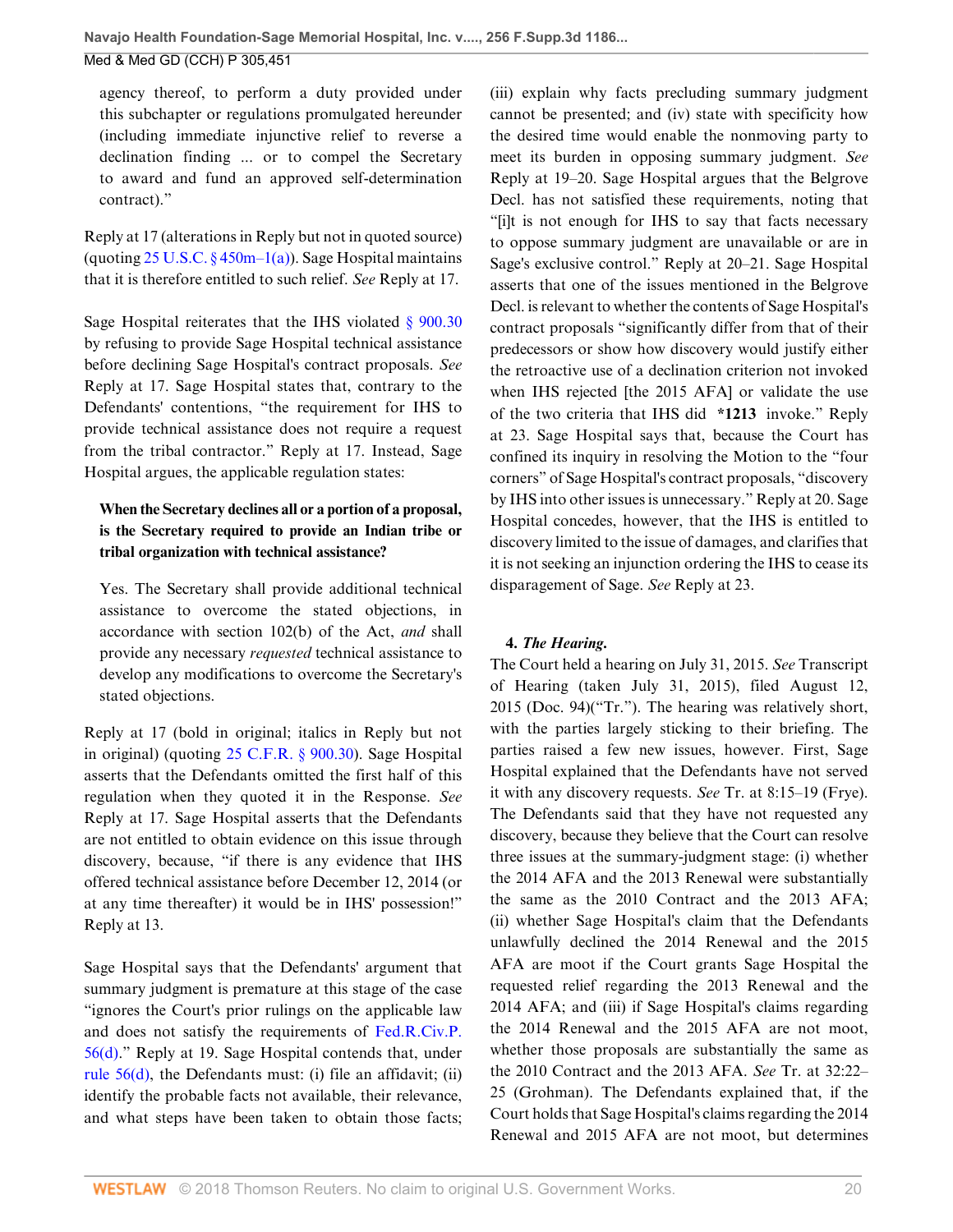that those proposals are not substantially the same as the 2010 Contract and the 2013 AFA, there is a remaining fourth issue: whether the Defendants properly applied the Declination criteria to the 2014 Renewal and 2015 AFA. *See* Tr. at 33:10–18 (Grohman). The Defendants said that, because they "don't have endless resources," they did not want to attempt to obtain discovery on the fourth issue before litigating the Motion if the Court's resolution of the Motion would make discovery on the fourth issue irrelevant. Tr. at 34:11–16 (Grohman). The Defendants noted, however, that if the Court holds that Sage Hospital's claims regarding the 2014 Renewal and 2015 AFA are not moot, but determines that those proposals are not substantially the same as the 2010 Contract and the 2013 AFA, it should allow the Defendants to obtain discovery and proceed to trial on the whether they properly applied the Declination criteria to the 2014 Renewal and 2015 AFA. *See* Tr. at 33:20–34:3 (Grohman).

Second, the parties and the Court took up what the Defendants asserted was "the biggest mistake or error that [the Court] made in the [*[Sage](http://www.westlaw.com/Link/Document/FullText?findType=Y&serNum=2036163936&pubNum=0000999&originatingDoc=I02a50c30bb1011e5be74e186f6bc2536&refType=RP&originationContext=document&vr=3.0&rs=cblt1.0&transitionType=DocumentItem&contextData=(sc.UserEnteredCitation))* ] opinion"—which is that the canon of Indian deference trumps *[Auer](http://www.westlaw.com/Link/Document/FullText?findType=Y&serNum=1997053629&pubNum=0000780&originatingDoc=I02a50c30bb1011e5be74e186f6bc2536&refType=RP&originationContext=document&vr=3.0&rs=cblt1.0&transitionType=DocumentItem&contextData=(sc.UserEnteredCitation))* deference. Tr. at 18:1–3 (Court). The Defendants reiterated the argument from the Response that, when American Indians' interests are pitted against each other in a case, the canon of Indian deference does not apply. *See* Tr. at 19:23– 20:7 (Grohman). Although the Defendants initially said that *[Auer](http://www.westlaw.com/Link/Document/FullText?findType=Y&serNum=1997053629&pubNum=0000780&originatingDoc=I02a50c30bb1011e5be74e186f6bc2536&refType=RP&originationContext=document&vr=3.0&rs=cblt1.0&transitionType=DocumentItem&contextData=(sc.UserEnteredCitation))* deference applies to agencies' interpretations of regulations stated in legal briefs filed at the district court level, *see* Tr. at 21:2–22:10 (Grohman)(citing *[Qwest](http://www.westlaw.com/Link/Document/FullText?findType=Y&serNum=2025951128&pubNum=0000506&originatingDoc=I02a50c30bb1011e5be74e186f6bc2536&refType=RP&originationContext=document&vr=3.0&rs=cblt1.0&transitionType=DocumentItem&contextData=(sc.UserEnteredCitation)) [Corp. v. Colo. Pub. Utils. Comm'n,](http://www.westlaw.com/Link/Document/FullText?findType=Y&serNum=2025951128&pubNum=0000506&originatingDoc=I02a50c30bb1011e5be74e186f6bc2536&refType=RP&originationContext=document&vr=3.0&rs=cblt1.0&transitionType=DocumentItem&contextData=(sc.UserEnteredCitation))* 656 F.3d 1093 (10th [Cir.2011\)\)](http://www.westlaw.com/Link/Document/FullText?findType=Y&serNum=2025951128&pubNum=0000506&originatingDoc=I02a50c30bb1011e5be74e186f6bc2536&refType=RP&originationContext=document&vr=3.0&rs=cblt1.0&transitionType=DocumentItem&contextData=(sc.UserEnteredCitation)), they later clarified that they are not "asking [the Court] to defer to the brief [, but are instead] asking for deference for the Secretary's interpretation, as expressed in an administrative decision, **\*1214** and the same consistent interpretation expressed in legal briefs in this case," Tr. at 44:1–6 (Court, Grohman). Sage Hospital countered that it "can't see the Indians on the other side of our case. I see the Indian Health Service, ... a federal agency[, but] I don't see any other Indians." Tr. at 38:20– 23 (Frye). Sage Hospital reiterated that the ISDEA, its regulations, Sage Hospital's ISDEA contract, and Tenth Circuit authority require the Court to apply the canon of Indian deference. *See* Tr. at 40:20–23 (Frye).

The Defendants replied that Sage Hospital's contractual argument is erroneous, because the parties "don't have a contract," and the Court is not being asked to interpret a provision of an existing contract between the parties. Tr. at 44:19 (Grohman). The Defendants assert that the ISDEA's regulations are similarly inapposite, because "[i]f a tribe and a tribal organization are at odds, there is not a clear-cut picture of who to defer to." Tr. at 44:24–45:1 (Grohman). The Defendants explain:

> The fact that the Navajo Nation's internal politics are complicated, I think, only underscores that it would be very difficult to determine who should be deferred to here. Is it individual council members? Is it the Ganado Chapter that passed a resolution asking Sage to leave? It's —you know, this is not the business of federal courts. And this is what the Tenth Circuit is saying; that when you have internal disputes, the Canon of Deference simply has no role to play.

Tr. at 45:2–11 (Grohman). With the final word on the matter, Sage Hospital asserted that, even if the Court concludes that the Indian canon of deference does not trump *[Auer](http://www.westlaw.com/Link/Document/FullText?findType=Y&serNum=1997053629&pubNum=0000780&originatingDoc=I02a50c30bb1011e5be74e186f6bc2536&refType=RP&originationContext=document&vr=3.0&rs=cblt1.0&transitionType=DocumentItem&contextData=(sc.UserEnteredCitation))* deference, the HHS' interpretation of § 900.32 in the *[Pequot](http://www.westlaw.com/Link/Document/FullText?findType=Y&serNum=0318655259&pubNum=0000999&originatingDoc=I02a50c30bb1011e5be74e186f6bc2536&refType=RP&originationContext=document&vr=3.0&rs=cblt1.0&transitionType=DocumentItem&contextData=(sc.UserEnteredCitation))* decision is "plainly inconsistent with the plain language of the regulations." Tr. at 45:20–24 (Frye).

Third, addressing Sage Hospital's merger argument—that the Court can essentially combine the 2013 Renewal, the 2014 Renewal, the 2014 AFA, and the 2015 AFA —the Defendants state that the merger doctrine applies only when parties execute two contracts and requires courts to read those two contracts together. *See* Tr. at 50:8–10 (Grohman). The Defendants contend that the merger doctrine is irrelevant, because "[n]o contracts have been executed," and "IHS's intent is not to enter into a contract." Tr. at 50:11–13. The Defendants said that the issue is: "[I]f IHS and Sage are deemed to have a contract running from 2013 to 2016, should they also be deemed to have this contract for an overlapping term from 2014 to 2017?" Tr. at 50:14–17 (Grohman). The Defendants contend that Sage Hospital improperly proposed the 2015 AFA when they were no longer under contract with the IHS. *See* Tr. at 50:20–51:11 (Grohman). Sage Hospital clarified that it was still under contract with the IHS when they proposed the 2015 AFA, because it was "getting ... monthly letters from the IHS that are in the record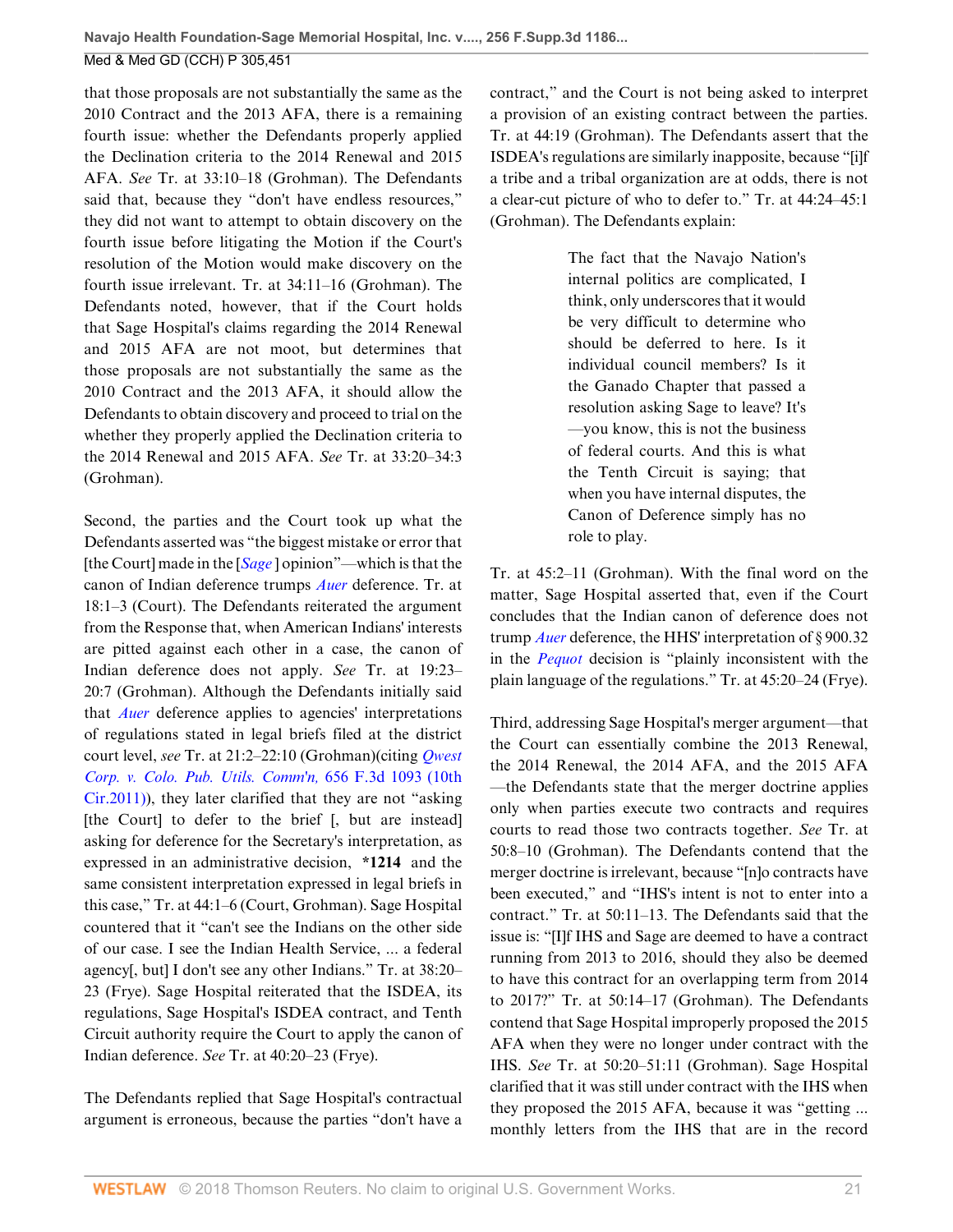saying, [w]e are going to extend your contract through this period." Tr. at 51:21–52:6 (Frye). At the end of the hearing, the Court said that it would try to issue an opinion on the Motion by mid-September. *See* Tr. at 67:13–16 (Court).

### **5.** *The Notice.*

Sage Hospital filed the Supplemental Authorities on Issue of Deference on August 10, 2015 (Doc. 93)("Notice"). In the Notice, Sage Hospital clarified a few issues from the hearing. First, Sage Hospital addressed the Defendants' argument that the Court should defer to the HHS' interpretation **\*1215** of ISDEA regulations set forth in their briefing. *See* Notice at 2.

Sage cites *[Investment Co. Inst. v. Camp,](http://www.westlaw.com/Link/Document/FullText?findType=Y&serNum=1971127042&pubNum=0000708&originatingDoc=I02a50c30bb1011e5be74e186f6bc2536&refType=RP&originationContext=document&vr=3.0&rs=cblt1.0&transitionType=DocumentItem&contextData=(sc.UserEnteredCitation))* 401 U.S. 617 [\[91 S.Ct. 1091, 28 L.Ed.2d 367\] \(1971\)](http://www.westlaw.com/Link/Document/FullText?findType=Y&serNum=1971127042&pubNum=0000708&originatingDoc=I02a50c30bb1011e5be74e186f6bc2536&refType=RP&originationContext=document&vr=3.0&rs=cblt1.0&transitionType=DocumentItem&contextData=(sc.UserEnteredCitation)), as supplemental authority on this issue. The Supreme Court stated that "counsel for the Comptroller in the course of this litigation and specifically in his briefs and oral argument in this Court, has rationalized the basis of Regulation 9 with great professional competence. But this is hardly tantamount to an administrative interpretation of §§ 16 and 21 [of the Glass–Steagall Act, 48 Stat. 162].... Congress has delegated to the administrative official and not to appellate counsel the responsibility for elaborating and enforcing statutory commands." *[Id.](http://www.westlaw.com/Link/Document/FullText?findType=Y&serNum=1971127042&pubNum=0000708&originatingDoc=I02a50c30bb1011e5be74e186f6bc2536&refType=RP&originationContext=document&vr=3.0&rs=cblt1.0&transitionType=DocumentItem&contextData=(sc.UserEnteredCitation))* [at 627–28 \[91 S.Ct. 1091\];](http://www.westlaw.com/Link/Document/FullText?findType=Y&serNum=1971127042&pubNum=0000708&originatingDoc=I02a50c30bb1011e5be74e186f6bc2536&refType=RP&originationContext=document&vr=3.0&rs=cblt1.0&transitionType=DocumentItem&contextData=(sc.UserEnteredCitation)) *accord, e.g.,[Pitzak v. Office](http://www.westlaw.com/Link/Document/FullText?findType=Y&serNum=1983133376&pubNum=0000350&originatingDoc=I02a50c30bb1011e5be74e186f6bc2536&refType=RP&fi=co_pp_sp_350_1479&originationContext=document&vr=3.0&rs=cblt1.0&transitionType=DocumentItem&contextData=(sc.UserEnteredCitation)#co_pp_sp_350_1479) of Personnel Management,* [710 F.2d 1476, 1479 n. 2](http://www.westlaw.com/Link/Document/FullText?findType=Y&serNum=1983133376&pubNum=0000350&originatingDoc=I02a50c30bb1011e5be74e186f6bc2536&refType=RP&fi=co_pp_sp_350_1479&originationContext=document&vr=3.0&rs=cblt1.0&transitionType=DocumentItem&contextData=(sc.UserEnteredCitation)#co_pp_sp_350_1479) [\(10th Cir.1983\)](http://www.westlaw.com/Link/Document/FullText?findType=Y&serNum=1983133376&pubNum=0000350&originatingDoc=I02a50c30bb1011e5be74e186f6bc2536&refType=RP&fi=co_pp_sp_350_1479&originationContext=document&vr=3.0&rs=cblt1.0&transitionType=DocumentItem&contextData=(sc.UserEnteredCitation)#co_pp_sp_350_1479)(argument made in a brief by counsel for agency is not an official interpretation by the agency and not entitled to deference as such); *[Church](http://www.westlaw.com/Link/Document/FullText?findType=Y&serNum=1986127441&pubNum=0000350&originatingDoc=I02a50c30bb1011e5be74e186f6bc2536&refType=RP&fi=co_pp_sp_350_162&originationContext=document&vr=3.0&rs=cblt1.0&transitionType=DocumentItem&contextData=(sc.UserEnteredCitation)#co_pp_sp_350_162) [of Scientology of Calif. v. I.R.S.,](http://www.westlaw.com/Link/Document/FullText?findType=Y&serNum=1986127441&pubNum=0000350&originatingDoc=I02a50c30bb1011e5be74e186f6bc2536&refType=RP&fi=co_pp_sp_350_162&originationContext=document&vr=3.0&rs=cblt1.0&transitionType=DocumentItem&contextData=(sc.UserEnteredCitation)#co_pp_sp_350_162)* 792 F.2d 153, 162 n. [4 \(D.C.Cir.1986\)](http://www.westlaw.com/Link/Document/FullText?findType=Y&serNum=1986127441&pubNum=0000350&originatingDoc=I02a50c30bb1011e5be74e186f6bc2536&refType=RP&fi=co_pp_sp_350_162&originationContext=document&vr=3.0&rs=cblt1.0&transitionType=DocumentItem&contextData=(sc.UserEnteredCitation)#co_pp_sp_350_162)(en banc) ("There is some question, to begin with, whether an interpretive theory put forth only by agency counsel in litigation, which explains agency action that could be explained on different theories, constitutes an 'agency position' for purposes of *[Chevron.](http://www.westlaw.com/Link/Document/FullText?findType=Y&serNum=1984130736&originatingDoc=I02a50c30bb1011e5be74e186f6bc2536&refType=RP&originationContext=document&vr=3.0&rs=cblt1.0&transitionType=DocumentItem&contextData=(sc.UserEnteredCitation))* ... Whatever position counsel was taking, one thing is clear: it is impossible to find here the sort of clear and consistent agency view (even as purportedly expressed by counsel) that must be given deference.") (Scalia, J.); Doc. 41–5 at 3 of 4 (DOI/IHS Internal Agency Procedures Handbook, providing, contrary to Defendants' gloss on the *[Pequot](http://www.westlaw.com/Link/Document/FullText?findType=Y&serNum=0318655259&pubNum=0000999&originatingDoc=I02a50c30bb1011e5be74e186f6bc2536&refType=RP&originationContext=document&vr=3.0&rs=cblt1.0&transitionType=DocumentItem&contextData=(sc.UserEnteredCitation))* administrative decision, that the tribal organization's *"performance under the existing contract shall have no effect on the contract renewal process* except as stated in [25 C.F.R.](http://www.westlaw.com/Link/Document/FullText?findType=L&pubNum=1000547&cite=25CFRS900.33&originatingDoc=I02a50c30bb1011e5be74e186f6bc2536&refType=LQ&originationContext=document&vr=3.0&rs=cblt1.0&transitionType=DocumentItem&contextData=(sc.UserEnteredCitation)) [§ 900.33.](http://www.westlaw.com/Link/Document/FullText?findType=L&pubNum=1000547&cite=25CFRS900.33&originatingDoc=I02a50c30bb1011e5be74e186f6bc2536&refType=LQ&originationContext=document&vr=3.0&rs=cblt1.0&transitionType=DocumentItem&contextData=(sc.UserEnteredCitation))... Note in particular that renewal of term

contracts with the IHS and the BIA *where there are nomaterial and substantial changes proposed* will not be reviewed under the declination criteria.")(emphases added). Sage "proposed" no material and substantial changes in its contract renewal applications.

Notice at 2–3 (alterations in Notice but not in quoted sources)(emphases in Notice but not in quoted source).

Second, Sage Hospital clarifies that, although the Defendants said at the hearing that, when Sage Hospital submitted the 2014 Renewal and 2015 AFA, "no contracts had been executed," two of Sage Hospital's exhibits suggest otherwise. Notice at 3 (brackets omitted) (citing 2014 Renewal; Letter from Floyd Thompson, Executive Officer of the Navajo Area Indian Health Service to Ahmad Razaghi, Chief Executive Officer of Navajo Health Foundation—Sage Memorial Hospital, Inc. (dated July 11, 2014) at 26, filed June 1, 2015 (Doc. 68–1)("July 11, 2014, Ltr.")). Third, and finally, Sage Hospital notes that, although the Defendants stated at the hearing that they have funding Sage Hospital from "January to October" of 2015 pursuant to the *[Sage](http://www.westlaw.com/Link/Document/FullText?findType=Y&serNum=2036163936&pubNum=0000999&originatingDoc=I02a50c30bb1011e5be74e186f6bc2536&refType=RP&originationContext=document&vr=3.0&rs=cblt1.0&transitionType=DocumentItem&contextData=(sc.UserEnteredCitation))* opinion, the Court issued that opinion on April 9, 2015, and the Defendants have provided prospective funding to Sage Hospital only from that date. Notice at 3–4 (citations omitted)(internal quotation marks omitted).

### *LAW REGARDING SUMMARY JUDGMENT*

<span id="page-21-0"></span>[Rule 56\(a\) of the Federal Rules of Civil Procedure](http://www.westlaw.com/Link/Document/FullText?findType=L&pubNum=1000600&cite=USFRCPR56&originatingDoc=I02a50c30bb1011e5be74e186f6bc2536&refType=LQ&originationContext=document&vr=3.0&rs=cblt1.0&transitionType=DocumentItem&contextData=(sc.UserEnteredCitation)) states: "The court shall grant summary judgment if the movant shows that there is no genuine dispute as to any material fact and the movant is entitled to judgment as a matter of law." [Fed.R.Civ.P. 56\(a\).](http://www.westlaw.com/Link/Document/FullText?findType=L&pubNum=1000600&cite=USFRCPR56&originatingDoc=I02a50c30bb1011e5be74e186f6bc2536&refType=LQ&originationContext=document&vr=3.0&rs=cblt1.0&transitionType=DocumentItem&contextData=(sc.UserEnteredCitation)) "The movant bears the **\*1216** initial burden of 'show[ing] that there is an absence of evidence to support the nonmoving party's case.' " *[Herrera v. Santa Fe Pub. Sch.,](http://www.westlaw.com/Link/Document/FullText?findType=Y&serNum=2030969128&pubNum=0004637&originatingDoc=I02a50c30bb1011e5be74e186f6bc2536&refType=RP&fi=co_pp_sp_4637_1221&originationContext=document&vr=3.0&rs=cblt1.0&transitionType=DocumentItem&contextData=(sc.UserEnteredCitation)#co_pp_sp_4637_1221)* 956 F.Supp.2d 1191, 1221 [\(D.N.M.2013\)](http://www.westlaw.com/Link/Document/FullText?findType=Y&serNum=2030969128&pubNum=0004637&originatingDoc=I02a50c30bb1011e5be74e186f6bc2536&refType=RP&fi=co_pp_sp_4637_1221&originationContext=document&vr=3.0&rs=cblt1.0&transitionType=DocumentItem&contextData=(sc.UserEnteredCitation)#co_pp_sp_4637_1221) (Browning, J.)(quoting *[Bacchus Indus., Inc.](http://www.westlaw.com/Link/Document/FullText?findType=Y&serNum=1991112409&pubNum=0000350&originatingDoc=I02a50c30bb1011e5be74e186f6bc2536&refType=RP&fi=co_pp_sp_350_891&originationContext=document&vr=3.0&rs=cblt1.0&transitionType=DocumentItem&contextData=(sc.UserEnteredCitation)#co_pp_sp_350_891) v. Arvin Indus., Inc.,* [939 F.2d 887, 891 \(10th Cir.1991\)\)](http://www.westlaw.com/Link/Document/FullText?findType=Y&serNum=1991112409&pubNum=0000350&originatingDoc=I02a50c30bb1011e5be74e186f6bc2536&refType=RP&fi=co_pp_sp_350_891&originationContext=document&vr=3.0&rs=cblt1.0&transitionType=DocumentItem&contextData=(sc.UserEnteredCitation)#co_pp_sp_350_891). *SeeCelotex Corp. v. Catrett,* [477 U.S. 317, 323, 106 S.Ct.](http://www.westlaw.com/Link/Document/FullText?findType=Y&serNum=1986132677&pubNum=0000708&originatingDoc=I02a50c30bb1011e5be74e186f6bc2536&refType=RP&originationContext=document&vr=3.0&rs=cblt1.0&transitionType=DocumentItem&contextData=(sc.UserEnteredCitation)) [2548, 91 L.Ed.2d 265 \(1986\)](http://www.westlaw.com/Link/Document/FullText?findType=Y&serNum=1986132677&pubNum=0000708&originatingDoc=I02a50c30bb1011e5be74e186f6bc2536&refType=RP&originationContext=document&vr=3.0&rs=cblt1.0&transitionType=DocumentItem&contextData=(sc.UserEnteredCitation)). "If the *moving* party will bear the burden of persuasion at trial, that party must support its motion with credible evidence—using any of the materials specified in Rule  $56(c)$ —that would entitle it to a directed verdict if not controverted at trial." *[Celotex](http://www.westlaw.com/Link/Document/FullText?findType=Y&serNum=1986132677&pubNum=0000708&originatingDoc=I02a50c30bb1011e5be74e186f6bc2536&refType=RP&originationContext=document&vr=3.0&rs=cblt1.0&transitionType=DocumentItem&contextData=(sc.UserEnteredCitation)) Corp. v. Catrett,* [477 U.S. at 331, 106 S.Ct. 2548](http://www.westlaw.com/Link/Document/FullText?findType=Y&serNum=1986132677&pubNum=0000708&originatingDoc=I02a50c30bb1011e5be74e186f6bc2536&refType=RP&originationContext=document&vr=3.0&rs=cblt1.0&transitionType=DocumentItem&contextData=(sc.UserEnteredCitation)) (Brennan, J., dissenting) (emphasis in original).  $25$  Once the movant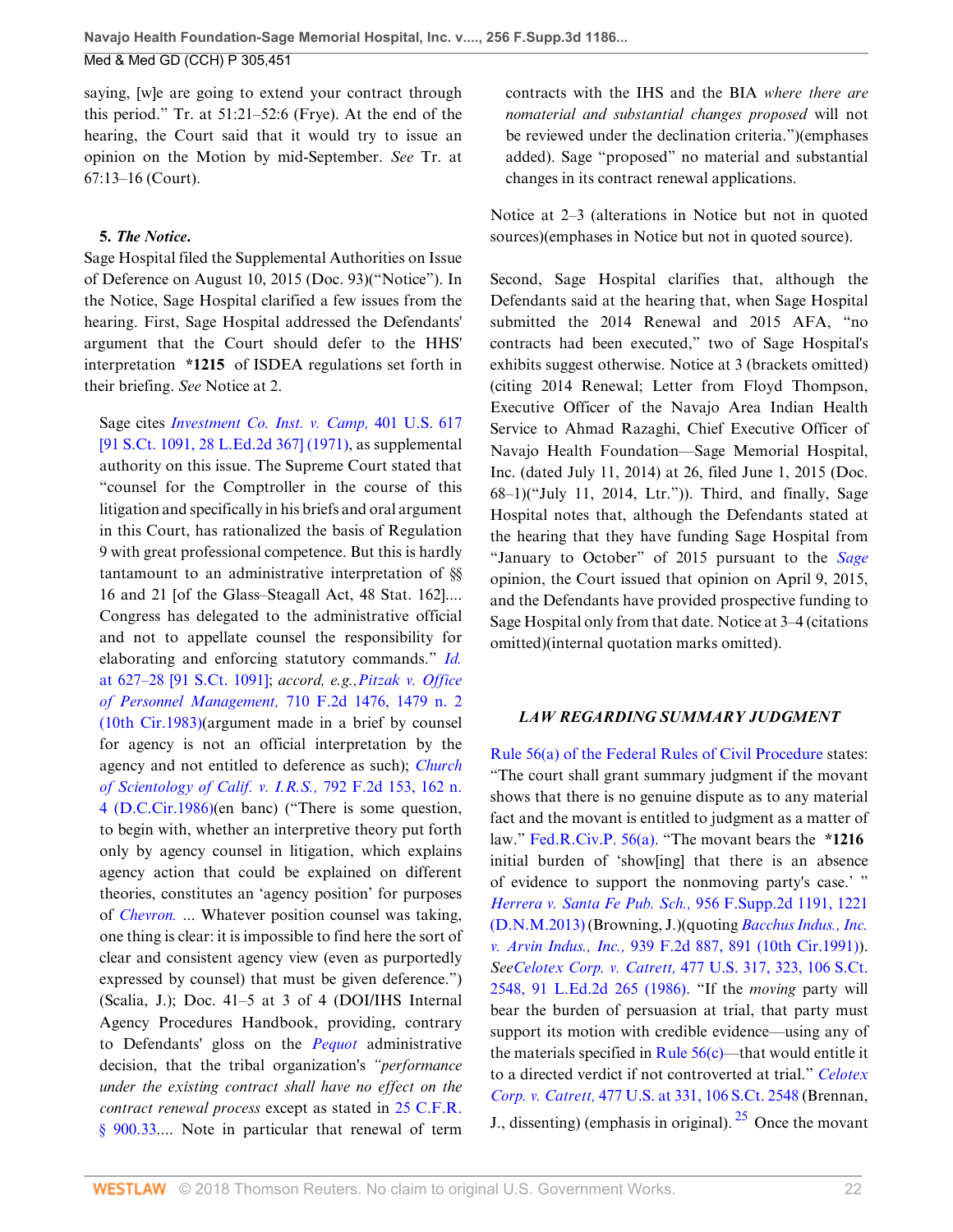meets this burden, [rule 56](http://www.westlaw.com/Link/Document/FullText?findType=L&pubNum=1000600&cite=USFRCPR56&originatingDoc=I02a50c30bb1011e5be74e186f6bc2536&refType=LQ&originationContext=document&vr=3.0&rs=cblt1.0&transitionType=DocumentItem&contextData=(sc.UserEnteredCitation)) requires the nonmoving party to designate specific facts showing that there is a genuine issue for trial. *See[Celotex Corp. v. Catrett,](http://www.westlaw.com/Link/Document/FullText?findType=Y&serNum=1986132677&pubNum=0000708&originatingDoc=I02a50c30bb1011e5be74e186f6bc2536&refType=RP&originationContext=document&vr=3.0&rs=cblt1.0&transitionType=DocumentItem&contextData=(sc.UserEnteredCitation))* 477 U.S. at 324, [106 S.Ct. 2548;](http://www.westlaw.com/Link/Document/FullText?findType=Y&serNum=1986132677&pubNum=0000708&originatingDoc=I02a50c30bb1011e5be74e186f6bc2536&refType=RP&originationContext=document&vr=3.0&rs=cblt1.0&transitionType=DocumentItem&contextData=(sc.UserEnteredCitation)) *[Anderson v. Liberty Lobby, Inc.,](http://www.westlaw.com/Link/Document/FullText?findType=Y&serNum=1986132674&pubNum=0000708&originatingDoc=I02a50c30bb1011e5be74e186f6bc2536&refType=RP&originationContext=document&vr=3.0&rs=cblt1.0&transitionType=DocumentItem&contextData=(sc.UserEnteredCitation))* 477 U.S. [242, 256, 106 S.Ct. 2505, 91 L.Ed.2d 202 \(1986\)](http://www.westlaw.com/Link/Document/FullText?findType=Y&serNum=1986132674&pubNum=0000708&originatingDoc=I02a50c30bb1011e5be74e186f6bc2536&refType=RP&originationContext=document&vr=3.0&rs=cblt1.0&transitionType=DocumentItem&contextData=(sc.UserEnteredCitation)).

<span id="page-22-1"></span><span id="page-22-0"></span>**[\[1](#page-0-0)] [\[2](#page-0-1)]** The party opposing a motion for summary judgment must "set forth specific facts showing that there is a genuine issue for trial as to those dispositive matters for which it carries the burden of proof." *[Applied](http://www.westlaw.com/Link/Document/FullText?findType=Y&serNum=1990126559&pubNum=0000350&originatingDoc=I02a50c30bb1011e5be74e186f6bc2536&refType=RP&fi=co_pp_sp_350_1241&originationContext=document&vr=3.0&rs=cblt1.0&transitionType=DocumentItem&contextData=(sc.UserEnteredCitation)#co_pp_sp_350_1241) [Genetics Int'l, Inc. v. First Affiliated Sec., Inc.,](http://www.westlaw.com/Link/Document/FullText?findType=Y&serNum=1990126559&pubNum=0000350&originatingDoc=I02a50c30bb1011e5be74e186f6bc2536&refType=RP&fi=co_pp_sp_350_1241&originationContext=document&vr=3.0&rs=cblt1.0&transitionType=DocumentItem&contextData=(sc.UserEnteredCitation)#co_pp_sp_350_1241)* 912 [F.2d 1238, 1241 \(10th Cir.1990\).](http://www.westlaw.com/Link/Document/FullText?findType=Y&serNum=1990126559&pubNum=0000350&originatingDoc=I02a50c30bb1011e5be74e186f6bc2536&refType=RP&fi=co_pp_sp_350_1241&originationContext=document&vr=3.0&rs=cblt1.0&transitionType=DocumentItem&contextData=(sc.UserEnteredCitation)#co_pp_sp_350_1241) *See[Vitkus v. Beatrice](http://www.westlaw.com/Link/Document/FullText?findType=Y&serNum=1993234609&pubNum=0000506&originatingDoc=I02a50c30bb1011e5be74e186f6bc2536&refType=RP&fi=co_pp_sp_506_1539&originationContext=document&vr=3.0&rs=cblt1.0&transitionType=DocumentItem&contextData=(sc.UserEnteredCitation)#co_pp_sp_506_1539) Co.,* [11 F.3d 1535, 1539 \(10th Cir.1993\)](http://www.westlaw.com/Link/Document/FullText?findType=Y&serNum=1993234609&pubNum=0000506&originatingDoc=I02a50c30bb1011e5be74e186f6bc2536&refType=RP&fi=co_pp_sp_506_1539&originationContext=document&vr=3.0&rs=cblt1.0&transitionType=DocumentItem&contextData=(sc.UserEnteredCitation)#co_pp_sp_506_1539) ("However, the nonmoving party may not rest on its pleadings but must set forth specific facts showing that there is a genuine issue for trial as to those dispositive matters for which it carries the burden of proof." (internal quotation marks omitted)). [Rule 56\(c\)\(1\)](http://www.westlaw.com/Link/Document/FullText?findType=L&pubNum=1000600&cite=USFRCPR56&originatingDoc=I02a50c30bb1011e5be74e186f6bc2536&refType=LQ&originationContext=document&vr=3.0&rs=cblt1.0&transitionType=DocumentItem&contextData=(sc.UserEnteredCitation)) provides: "A party asserting that a fact ... is genuinely disputed must support the assertion by ... citing to particular parts of materials in the record, including depositions, documents, electronically stored information, affidavits or declarations, stipulations (including those made for purposes of the motion only), admissions, interrogatory answers, or other materials." Fed.R.Civ.P.  $56(c)(1)$ . It is not enough for the party opposing a properly supported motion for summary judgment to "rest on mere allegations or denials of his pleadings." *[Anderson v. Liberty Lobby, Inc.,](http://www.westlaw.com/Link/Document/FullText?findType=Y&serNum=1986132674&pubNum=0000708&originatingDoc=I02a50c30bb1011e5be74e186f6bc2536&refType=RP&originationContext=document&vr=3.0&rs=cblt1.0&transitionType=DocumentItem&contextData=(sc.UserEnteredCitation))* 477 U.S. at [256, 106 S.Ct. 2505](http://www.westlaw.com/Link/Document/FullText?findType=Y&serNum=1986132674&pubNum=0000708&originatingDoc=I02a50c30bb1011e5be74e186f6bc2536&refType=RP&originationContext=document&vr=3.0&rs=cblt1.0&transitionType=DocumentItem&contextData=(sc.UserEnteredCitation)). *Se[eAbercrombie v. City of Catoosa,](http://www.westlaw.com/Link/Document/FullText?findType=Y&serNum=1990037146&pubNum=0000350&originatingDoc=I02a50c30bb1011e5be74e186f6bc2536&refType=RP&fi=co_pp_sp_350_1231&originationContext=document&vr=3.0&rs=cblt1.0&transitionType=DocumentItem&contextData=(sc.UserEnteredCitation)#co_pp_sp_350_1231)* [896 F.2d 1228, 1231 \(10th Cir.1990\)](http://www.westlaw.com/Link/Document/FullText?findType=Y&serNum=1990037146&pubNum=0000350&originatingDoc=I02a50c30bb1011e5be74e186f6bc2536&refType=RP&fi=co_pp_sp_350_1231&originationContext=document&vr=3.0&rs=cblt1.0&transitionType=DocumentItem&contextData=(sc.UserEnteredCitation)#co_pp_sp_350_1231); *[Otteson v. United](http://www.westlaw.com/Link/Document/FullText?findType=Y&serNum=1980118275&pubNum=0000350&originatingDoc=I02a50c30bb1011e5be74e186f6bc2536&refType=RP&fi=co_pp_sp_350_519&originationContext=document&vr=3.0&rs=cblt1.0&transitionType=DocumentItem&contextData=(sc.UserEnteredCitation)#co_pp_sp_350_519) States,* [622 F.2d 516, 519 \(10th Cir.1980\)](http://www.westlaw.com/Link/Document/FullText?findType=Y&serNum=1980118275&pubNum=0000350&originatingDoc=I02a50c30bb1011e5be74e186f6bc2536&refType=RP&fi=co_pp_sp_350_519&originationContext=document&vr=3.0&rs=cblt1.0&transitionType=DocumentItem&contextData=(sc.UserEnteredCitation)#co_pp_sp_350_519)("However, once a properly supported summary judgment motion is made, the opposing party may not rest on the allegations contained in his complaint, but must respond with specific facts showing the existence of a genuine factual issue to be tried." (citation omitted)(internal quotation marks omitted)). Nor can a party "avoid summary judgment by repeating conclusory opinions, allegations unsupported by specific facts, or speculation." *[Colony Nat'l Ins. Co. v.](http://www.westlaw.com/Link/Document/FullText?findType=Y&serNum=2016257455&pubNum=0000999&originatingDoc=I02a50c30bb1011e5be74e186f6bc2536&refType=RP&originationContext=document&vr=3.0&rs=cblt1.0&transitionType=DocumentItem&contextData=(sc.UserEnteredCitation)) Omer,* [No. CIV 07–2123 JAR, 2008 WL 2309005, at \\*1](http://www.westlaw.com/Link/Document/FullText?findType=Y&serNum=2016257455&pubNum=0000999&originatingDoc=I02a50c30bb1011e5be74e186f6bc2536&refType=RP&originationContext=document&vr=3.0&rs=cblt1.0&transitionType=DocumentItem&contextData=(sc.UserEnteredCitation)) [\(D.Kan. June 2, 2008\)\(](http://www.westlaw.com/Link/Document/FullText?findType=Y&serNum=2016257455&pubNum=0000999&originatingDoc=I02a50c30bb1011e5be74e186f6bc2536&refType=RP&originationContext=document&vr=3.0&rs=cblt1.0&transitionType=DocumentItem&contextData=(sc.UserEnteredCitation))Robinson, J.)(citing *[Argo v. Blue](http://www.westlaw.com/Link/Document/FullText?findType=Y&serNum=2009482001&pubNum=0000506&originatingDoc=I02a50c30bb1011e5be74e186f6bc2536&refType=RP&fi=co_pp_sp_506_1199&originationContext=document&vr=3.0&rs=cblt1.0&transitionType=DocumentItem&contextData=(sc.UserEnteredCitation)#co_pp_sp_506_1199) [Cross & Blue Shield of Kan., Inc.,](http://www.westlaw.com/Link/Document/FullText?findType=Y&serNum=2009482001&pubNum=0000506&originatingDoc=I02a50c30bb1011e5be74e186f6bc2536&refType=RP&fi=co_pp_sp_506_1199&originationContext=document&vr=3.0&rs=cblt1.0&transitionType=DocumentItem&contextData=(sc.UserEnteredCitation)#co_pp_sp_506_1199)* 452 F.3d 1193, 1199 [\(10th Cir.2006\);](http://www.westlaw.com/Link/Document/FullText?findType=Y&serNum=2009482001&pubNum=0000506&originatingDoc=I02a50c30bb1011e5be74e186f6bc2536&refType=RP&fi=co_pp_sp_506_1199&originationContext=document&vr=3.0&rs=cblt1.0&transitionType=DocumentItem&contextData=(sc.UserEnteredCitation)#co_pp_sp_506_1199) Fed.R.Civ.P.  $56(e)$ ). "In responding to a motion for summary judgment, 'a party cannot rest on ignorance of facts, on speculation, or on suspicion and may not escape summary judgment in the mere hope that **\*1217** something will turn up at trial.' " *[Colony Nat'l Ins.](http://www.westlaw.com/Link/Document/FullText?findType=Y&serNum=2016257455&pubNum=0000999&originatingDoc=I02a50c30bb1011e5be74e186f6bc2536&refType=RP&originationContext=document&vr=3.0&rs=cblt1.0&transitionType=DocumentItem&contextData=(sc.UserEnteredCitation)) Co. v. Omer,* [2008 WL 2309005, at \\*1](http://www.westlaw.com/Link/Document/FullText?findType=Y&serNum=2016257455&pubNum=0000999&originatingDoc=I02a50c30bb1011e5be74e186f6bc2536&refType=RP&originationContext=document&vr=3.0&rs=cblt1.0&transitionType=DocumentItem&contextData=(sc.UserEnteredCitation)) (quoting *[Conaway](http://www.westlaw.com/Link/Document/FullText?findType=Y&serNum=1988099739&pubNum=0000350&originatingDoc=I02a50c30bb1011e5be74e186f6bc2536&refType=RP&fi=co_pp_sp_350_794&originationContext=document&vr=3.0&rs=cblt1.0&transitionType=DocumentItem&contextData=(sc.UserEnteredCitation)#co_pp_sp_350_794) v. Smith,* [853 F.2d 789, 794 \(10th Cir.1988\)\)](http://www.westlaw.com/Link/Document/FullText?findType=Y&serNum=1988099739&pubNum=0000350&originatingDoc=I02a50c30bb1011e5be74e186f6bc2536&refType=RP&fi=co_pp_sp_350_794&originationContext=document&vr=3.0&rs=cblt1.0&transitionType=DocumentItem&contextData=(sc.UserEnteredCitation)#co_pp_sp_350_794).

To deny a motion for summary judgment, genuine factual issues must exist that "can be resolved only by a finder of fact because they may reasonably be resolved in favor of either party." *[Anderson v. Liberty Lobby, Inc.,](http://www.westlaw.com/Link/Document/FullText?findType=Y&serNum=1986132674&pubNum=0000708&originatingDoc=I02a50c30bb1011e5be74e186f6bc2536&refType=RP&originationContext=document&vr=3.0&rs=cblt1.0&transitionType=DocumentItem&contextData=(sc.UserEnteredCitation))* 477 U.S. at [250, 106 S.Ct. 2505](http://www.westlaw.com/Link/Document/FullText?findType=Y&serNum=1986132674&pubNum=0000708&originatingDoc=I02a50c30bb1011e5be74e186f6bc2536&refType=RP&originationContext=document&vr=3.0&rs=cblt1.0&transitionType=DocumentItem&contextData=(sc.UserEnteredCitation)). A mere "scintilla" of evidence will not avoid summary judgment. *[Vitkus v. Beatrice Co.,](http://www.westlaw.com/Link/Document/FullText?findType=Y&serNum=1993234609&pubNum=0000506&originatingDoc=I02a50c30bb1011e5be74e186f6bc2536&refType=RP&fi=co_pp_sp_506_1539&originationContext=document&vr=3.0&rs=cblt1.0&transitionType=DocumentItem&contextData=(sc.UserEnteredCitation)#co_pp_sp_506_1539)* 11 F.3d [at 1539](http://www.westlaw.com/Link/Document/FullText?findType=Y&serNum=1993234609&pubNum=0000506&originatingDoc=I02a50c30bb1011e5be74e186f6bc2536&refType=RP&fi=co_pp_sp_506_1539&originationContext=document&vr=3.0&rs=cblt1.0&transitionType=DocumentItem&contextData=(sc.UserEnteredCitation)#co_pp_sp_506_1539) (citing *[Anderson v. Liberty Lobby, Inc.,](http://www.westlaw.com/Link/Document/FullText?findType=Y&serNum=1986132674&pubNum=0000708&originatingDoc=I02a50c30bb1011e5be74e186f6bc2536&refType=RP&originationContext=document&vr=3.0&rs=cblt1.0&transitionType=DocumentItem&contextData=(sc.UserEnteredCitation))* 477 U.S. [at 248, 106 S.Ct. 2505](http://www.westlaw.com/Link/Document/FullText?findType=Y&serNum=1986132674&pubNum=0000708&originatingDoc=I02a50c30bb1011e5be74e186f6bc2536&refType=RP&originationContext=document&vr=3.0&rs=cblt1.0&transitionType=DocumentItem&contextData=(sc.UserEnteredCitation))). Rather, there must be sufficient evidence on which the fact finder could reasonably find for the nonmoving party. *Se[eAnderson v. Liberty Lobby,](http://www.westlaw.com/Link/Document/FullText?findType=Y&serNum=1986132674&pubNum=0000708&originatingDoc=I02a50c30bb1011e5be74e186f6bc2536&refType=RP&originationContext=document&vr=3.0&rs=cblt1.0&transitionType=DocumentItem&contextData=(sc.UserEnteredCitation)) Inc.,* [477 U.S. at 251, 106 S.Ct. 2505](http://www.westlaw.com/Link/Document/FullText?findType=Y&serNum=1986132674&pubNum=0000708&originatingDoc=I02a50c30bb1011e5be74e186f6bc2536&refType=RP&originationContext=document&vr=3.0&rs=cblt1.0&transitionType=DocumentItem&contextData=(sc.UserEnteredCitation)) (quoting *[Schuylkill](http://www.westlaw.com/Link/Document/FullText?findType=Y&serNum=1871190425&pubNum=0000780&originatingDoc=I02a50c30bb1011e5be74e186f6bc2536&refType=RP&fi=co_pp_sp_780_448&originationContext=document&vr=3.0&rs=cblt1.0&transitionType=DocumentItem&contextData=(sc.UserEnteredCitation)#co_pp_sp_780_448) [& Dauphin Improvement Co. v. Munson,](http://www.westlaw.com/Link/Document/FullText?findType=Y&serNum=1871190425&pubNum=0000780&originatingDoc=I02a50c30bb1011e5be74e186f6bc2536&refType=RP&fi=co_pp_sp_780_448&originationContext=document&vr=3.0&rs=cblt1.0&transitionType=DocumentItem&contextData=(sc.UserEnteredCitation)#co_pp_sp_780_448)* 81 U.S. 442, 448, [14 Wall. 442, 20 L.Ed. 867 \(1871\)\)](http://www.westlaw.com/Link/Document/FullText?findType=Y&serNum=1871190425&pubNum=0000780&originatingDoc=I02a50c30bb1011e5be74e186f6bc2536&refType=RP&fi=co_pp_sp_780_448&originationContext=document&vr=3.0&rs=cblt1.0&transitionType=DocumentItem&contextData=(sc.UserEnteredCitation)#co_pp_sp_780_448); *[Vitkus v. Beatrice Co.,](http://www.westlaw.com/Link/Document/FullText?findType=Y&serNum=1993234609&pubNum=0000506&originatingDoc=I02a50c30bb1011e5be74e186f6bc2536&refType=RP&fi=co_pp_sp_506_1539&originationContext=document&vr=3.0&rs=cblt1.0&transitionType=DocumentItem&contextData=(sc.UserEnteredCitation)#co_pp_sp_506_1539)* [11 F.3d at 1539](http://www.westlaw.com/Link/Document/FullText?findType=Y&serNum=1993234609&pubNum=0000506&originatingDoc=I02a50c30bb1011e5be74e186f6bc2536&refType=RP&fi=co_pp_sp_506_1539&originationContext=document&vr=3.0&rs=cblt1.0&transitionType=DocumentItem&contextData=(sc.UserEnteredCitation)#co_pp_sp_506_1539). "[T]here is no evidence for trial unless there is sufficient evidence favoring the nonmoving party for a jury to return a verdict for that party. If the evidence is merely colorable ... or is not significantly probative, ... summary judgment may be granted." *[Anderson v. Liberty](http://www.westlaw.com/Link/Document/FullText?findType=Y&serNum=1986132674&pubNum=0000708&originatingDoc=I02a50c30bb1011e5be74e186f6bc2536&refType=RP&originationContext=document&vr=3.0&rs=cblt1.0&transitionType=DocumentItem&contextData=(sc.UserEnteredCitation)) Lobby, Inc.,* [477 U.S. at 249, 106 S.Ct. 2505](http://www.westlaw.com/Link/Document/FullText?findType=Y&serNum=1986132674&pubNum=0000708&originatingDoc=I02a50c30bb1011e5be74e186f6bc2536&refType=RP&originationContext=document&vr=3.0&rs=cblt1.0&transitionType=DocumentItem&contextData=(sc.UserEnteredCitation)) (citations omitted). Where a rational trier of fact, considering the record as a whole, could not find for the nonmoving party, there is no genuine issue for trial. *See[Matsushita Elec.](http://www.westlaw.com/Link/Document/FullText?findType=Y&serNum=1986115992&pubNum=0000708&originatingDoc=I02a50c30bb1011e5be74e186f6bc2536&refType=RP&originationContext=document&vr=3.0&rs=cblt1.0&transitionType=DocumentItem&contextData=(sc.UserEnteredCitation)) [Indus. Co. v. Zenith Radio Corp.,](http://www.westlaw.com/Link/Document/FullText?findType=Y&serNum=1986115992&pubNum=0000708&originatingDoc=I02a50c30bb1011e5be74e186f6bc2536&refType=RP&originationContext=document&vr=3.0&rs=cblt1.0&transitionType=DocumentItem&contextData=(sc.UserEnteredCitation))* 475 U.S. 574, 587, 106 [S.Ct. 1348, 89 L.Ed.2d 538 \(1986\)](http://www.westlaw.com/Link/Document/FullText?findType=Y&serNum=1986115992&pubNum=0000708&originatingDoc=I02a50c30bb1011e5be74e186f6bc2536&refType=RP&originationContext=document&vr=3.0&rs=cblt1.0&transitionType=DocumentItem&contextData=(sc.UserEnteredCitation)).

When reviewing a motion for summary judgment, the court should keep in mind certain principles. First, the court's role is not to weigh the evidence, but to assess the threshold issue whether a genuine issue exists as to material facts requiring a trial. *See[Anderson v. Liberty](http://www.westlaw.com/Link/Document/FullText?findType=Y&serNum=1986132674&pubNum=0000708&originatingDoc=I02a50c30bb1011e5be74e186f6bc2536&refType=RP&originationContext=document&vr=3.0&rs=cblt1.0&transitionType=DocumentItem&contextData=(sc.UserEnteredCitation)) Lobby, Inc.,* [477 U.S. at 249, 106 S.Ct. 2505.](http://www.westlaw.com/Link/Document/FullText?findType=Y&serNum=1986132674&pubNum=0000708&originatingDoc=I02a50c30bb1011e5be74e186f6bc2536&refType=RP&originationContext=document&vr=3.0&rs=cblt1.0&transitionType=DocumentItem&contextData=(sc.UserEnteredCitation)) Second, the ultimate standard of proof is relevant for purposes of ruling on a summary judgment, such that, when ruling on a summary judgment motion, the court must "bear in mind the actual quantum and quality of proof necessary to support liability." *[Anderson v. Liberty Lobby, Inc.,](http://www.westlaw.com/Link/Document/FullText?findType=Y&serNum=1986132674&pubNum=0000708&originatingDoc=I02a50c30bb1011e5be74e186f6bc2536&refType=RP&originationContext=document&vr=3.0&rs=cblt1.0&transitionType=DocumentItem&contextData=(sc.UserEnteredCitation))* [477 U.S. at 254, 106 S.Ct. 2505.](http://www.westlaw.com/Link/Document/FullText?findType=Y&serNum=1986132674&pubNum=0000708&originatingDoc=I02a50c30bb1011e5be74e186f6bc2536&refType=RP&originationContext=document&vr=3.0&rs=cblt1.0&transitionType=DocumentItem&contextData=(sc.UserEnteredCitation)) Third, the court must resolve all reasonable inferences and doubts in favor of the nonmoving party, and construe all evidence in the light most favorable to the nonmoving party. *Se[eHunt](http://www.westlaw.com/Link/Document/FullText?findType=Y&serNum=1999122479&pubNum=0000708&originatingDoc=I02a50c30bb1011e5be74e186f6bc2536&refType=RP&originationContext=document&vr=3.0&rs=cblt1.0&transitionType=DocumentItem&contextData=(sc.UserEnteredCitation)) v. Cromartie,* [526 U.S. 541, 550–55, 119 S.Ct. 1545, 143](http://www.westlaw.com/Link/Document/FullText?findType=Y&serNum=1999122479&pubNum=0000708&originatingDoc=I02a50c30bb1011e5be74e186f6bc2536&refType=RP&originationContext=document&vr=3.0&rs=cblt1.0&transitionType=DocumentItem&contextData=(sc.UserEnteredCitation)) [L.Ed.2d 731 \(1999\)](http://www.westlaw.com/Link/Document/FullText?findType=Y&serNum=1999122479&pubNum=0000708&originatingDoc=I02a50c30bb1011e5be74e186f6bc2536&refType=RP&originationContext=document&vr=3.0&rs=cblt1.0&transitionType=DocumentItem&contextData=(sc.UserEnteredCitation)); *[Anderson v. Liberty Lobby, Inc.,](http://www.westlaw.com/Link/Document/FullText?findType=Y&serNum=1986132674&pubNum=0000708&originatingDoc=I02a50c30bb1011e5be74e186f6bc2536&refType=RP&originationContext=document&vr=3.0&rs=cblt1.0&transitionType=DocumentItem&contextData=(sc.UserEnteredCitation))* 477 [U.S. at 255, 106 S.Ct. 2505](http://www.westlaw.com/Link/Document/FullText?findType=Y&serNum=1986132674&pubNum=0000708&originatingDoc=I02a50c30bb1011e5be74e186f6bc2536&refType=RP&originationContext=document&vr=3.0&rs=cblt1.0&transitionType=DocumentItem&contextData=(sc.UserEnteredCitation)) ("The evidence of the nonmovant is to be believed, and all justifiable inferences are to be drawn in his favor."). Fourth, the court cannot decide any issues of credibility. *Se[eAnderson v. Liberty](http://www.westlaw.com/Link/Document/FullText?findType=Y&serNum=1986132674&pubNum=0000708&originatingDoc=I02a50c30bb1011e5be74e186f6bc2536&refType=RP&originationContext=document&vr=3.0&rs=cblt1.0&transitionType=DocumentItem&contextData=(sc.UserEnteredCitation)) Lobby, Inc.,* [477 U.S. at 255, 106 S.Ct. 2505.](http://www.westlaw.com/Link/Document/FullText?findType=Y&serNum=1986132674&pubNum=0000708&originatingDoc=I02a50c30bb1011e5be74e186f6bc2536&refType=RP&originationContext=document&vr=3.0&rs=cblt1.0&transitionType=DocumentItem&contextData=(sc.UserEnteredCitation))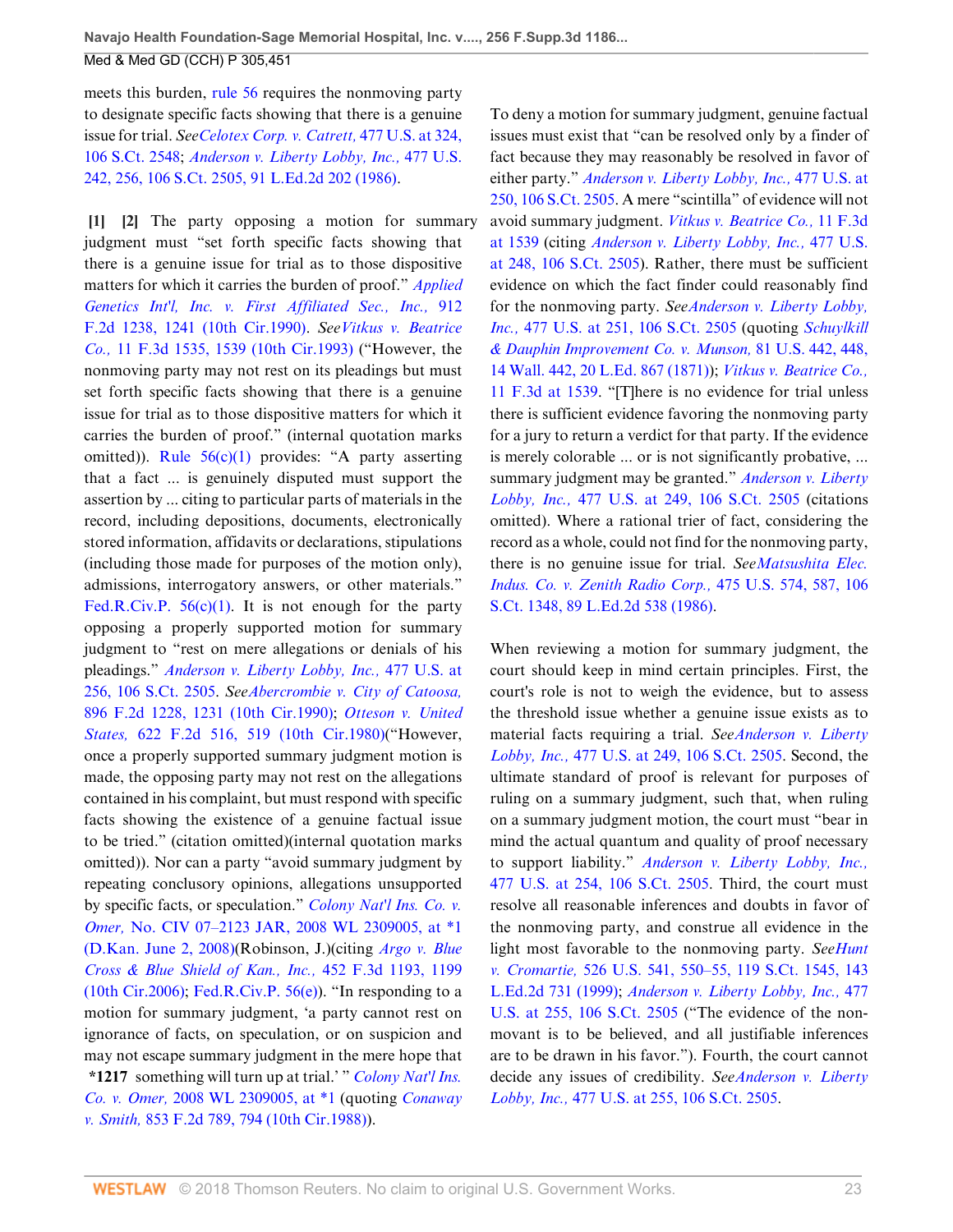There are, however, limited circumstances in which the court may disregard a party's version of the facts. This doctrine developed most robustly in the qualified immunity arena. In *Scott v. Harris,* [550 U.S. 372, 127](http://www.westlaw.com/Link/Document/FullText?findType=Y&serNum=2012126147&pubNum=0000708&originatingDoc=I02a50c30bb1011e5be74e186f6bc2536&refType=RP&originationContext=document&vr=3.0&rs=cblt1.0&transitionType=DocumentItem&contextData=(sc.UserEnteredCitation)) [S.Ct. 1769, 167 L.Ed.2d 686 \(2007\),](http://www.westlaw.com/Link/Document/FullText?findType=Y&serNum=2012126147&pubNum=0000708&originatingDoc=I02a50c30bb1011e5be74e186f6bc2536&refType=RP&originationContext=document&vr=3.0&rs=cblt1.0&transitionType=DocumentItem&contextData=(sc.UserEnteredCitation)) the Supreme Court concluded that summary judgment was appropriate where video evidence "quite clearly contradicted" the plaintiff's version of the facts. [550 U.S. at 378–81, 127 S.Ct. 1769](http://www.westlaw.com/Link/Document/FullText?findType=Y&serNum=2012126147&pubNum=0000708&originatingDoc=I02a50c30bb1011e5be74e186f6bc2536&refType=RP&originationContext=document&vr=3.0&rs=cblt1.0&transitionType=DocumentItem&contextData=(sc.UserEnteredCitation)). The Supreme Court explained:

At the summary judgment stage, facts must be viewed in the light most favorable to the nonmoving party only if there is a "genuine" dispute as to those facts. [Fed. Rule Civ. Proc. 56\(c\).](http://www.westlaw.com/Link/Document/FullText?findType=L&pubNum=1000600&cite=USFRCPR56&originatingDoc=I02a50c30bb1011e5be74e186f6bc2536&refType=LQ&originationContext=document&vr=3.0&rs=cblt1.0&transitionType=DocumentItem&contextData=(sc.UserEnteredCitation)) As we have emphasized, "[w]hen the moving party has carried its burden under Rule  $56(c)$ , its opponent must do more than simply show that there is some metaphysical doubt as to the material facts.... Where the record taken as a whole could not lead a rational trier of **\*1218** fact to find for the nonmoving party, there is no 'genuine issue for trial.' " *[Matsushita Elec. Industrial Co. v. Zenith Radio](http://www.westlaw.com/Link/Document/FullText?findType=Y&serNum=1986115992&pubNum=0000708&originatingDoc=I02a50c30bb1011e5be74e186f6bc2536&refType=RP&originationContext=document&vr=3.0&rs=cblt1.0&transitionType=DocumentItem&contextData=(sc.UserEnteredCitation)) Corp.,* [475 U.S. \[at\] 586–587, 106 S.Ct. 1348](http://www.westlaw.com/Link/Document/FullText?findType=Y&serNum=1986115992&pubNum=0000708&originatingDoc=I02a50c30bb1011e5be74e186f6bc2536&refType=RP&originationContext=document&vr=3.0&rs=cblt1.0&transitionType=DocumentItem&contextData=(sc.UserEnteredCitation)) ... (footnote omitted). "[T]he mere existence of *some* alleged factual dispute between the parties will not defeat an otherwise properly supported motion for summary judgment; the requirement is that there be no *genuine* issue of *material* fact." *[Anderson v. Liberty Lobby, Inc.,](http://www.westlaw.com/Link/Document/FullText?findType=Y&serNum=1986132674&pubNum=0000708&originatingDoc=I02a50c30bb1011e5be74e186f6bc2536&refType=RP&originationContext=document&vr=3.0&rs=cblt1.0&transitionType=DocumentItem&contextData=(sc.UserEnteredCitation))* 477 U.S. [at] 247– [248, 106 S.Ct. 2505.](http://www.westlaw.com/Link/Document/FullText?findType=Y&serNum=1986132674&pubNum=0000708&originatingDoc=I02a50c30bb1011e5be74e186f6bc2536&refType=RP&originationContext=document&vr=3.0&rs=cblt1.0&transitionType=DocumentItem&contextData=(sc.UserEnteredCitation))... When opposing parties tell two different stories, one of which is blatantly contradicted by the record, so that no reasonable jury could believe it, a court should not adopt that version of the facts for purposes of ruling on a motion for summary judgment.

That was the case here with regard to the factual issue whether respondent was driving in such fashion as to endanger human life. Respondent's version of events is so utterly discredited by the record that no reasonable jury could have believed him. The Court of Appeals should not have relied on such visible fiction; it should have viewed the facts in the light depicted by the videotape.

*Scott v. Harris,* [550 U.S. at 380–81, 127 S.Ct. 1769](http://www.westlaw.com/Link/Document/FullText?findType=Y&serNum=2012126147&pubNum=0000708&originatingDoc=I02a50c30bb1011e5be74e186f6bc2536&refType=RP&originationContext=document&vr=3.0&rs=cblt1.0&transitionType=DocumentItem&contextData=(sc.UserEnteredCitation)) (emphasis in original).

<span id="page-23-0"></span>**[\[3](#page-1-0)]** The Tenth Circuit applied this doctrine in *[Thomson](http://www.westlaw.com/Link/Document/FullText?findType=Y&serNum=2020211302&pubNum=0000506&originatingDoc=I02a50c30bb1011e5be74e186f6bc2536&refType=RP&originationContext=document&vr=3.0&rs=cblt1.0&transitionType=DocumentItem&contextData=(sc.UserEnteredCitation)) v. Salt Lake County,* [584 F.3d 1304 \(10th Cir.2009\)](http://www.westlaw.com/Link/Document/FullText?findType=Y&serNum=2020211302&pubNum=0000506&originatingDoc=I02a50c30bb1011e5be74e186f6bc2536&refType=RP&originationContext=document&vr=3.0&rs=cblt1.0&transitionType=DocumentItem&contextData=(sc.UserEnteredCitation)), and explained:

[B]ecause at summary judgment we are beyond the pleading phase of the litigation, a plaintiff's version of the facts must find support in the record: more specifically, "[a]s with any motion for summary judgment, when opposing parties tell two different stories, one of which is blatantly contradicted by the record, so that no reasonable jury could believe it, a court should not adopt that version of the facts." *[York v. City of Las Cruces,](http://www.westlaw.com/Link/Document/FullText?findType=Y&serNum=2015851956&pubNum=0000506&originatingDoc=I02a50c30bb1011e5be74e186f6bc2536&refType=RP&fi=co_pp_sp_506_1210&originationContext=document&vr=3.0&rs=cblt1.0&transitionType=DocumentItem&contextData=(sc.UserEnteredCitation)#co_pp_sp_506_1210)* 523 F.3d 1205, 1210 (10th [Cir.2008\)](http://www.westlaw.com/Link/Document/FullText?findType=Y&serNum=2015851956&pubNum=0000506&originatingDoc=I02a50c30bb1011e5be74e186f6bc2536&refType=RP&fi=co_pp_sp_506_1210&originationContext=document&vr=3.0&rs=cblt1.0&transitionType=DocumentItem&contextData=(sc.UserEnteredCitation)#co_pp_sp_506_1210) (quoting *Scott* [*v. Harris* [\], 550 U.S. at 380, 127](http://www.westlaw.com/Link/Document/FullText?findType=Y&serNum=2012126147&pubNum=0000708&originatingDoc=I02a50c30bb1011e5be74e186f6bc2536&refType=RP&originationContext=document&vr=3.0&rs=cblt1.0&transitionType=DocumentItem&contextData=(sc.UserEnteredCitation)) [S.Ct. 1769\)](http://www.westlaw.com/Link/Document/FullText?findType=Y&serNum=2012126147&pubNum=0000708&originatingDoc=I02a50c30bb1011e5be74e186f6bc2536&refType=RP&originationContext=document&vr=3.0&rs=cblt1.0&transitionType=DocumentItem&contextData=(sc.UserEnteredCitation)); *see also[Estate of Larsen ex rel. Sturdivan v.](http://www.westlaw.com/Link/Document/FullText?findType=Y&serNum=2014542289&pubNum=0000506&originatingDoc=I02a50c30bb1011e5be74e186f6bc2536&refType=RP&fi=co_pp_sp_506_1258&originationContext=document&vr=3.0&rs=cblt1.0&transitionType=DocumentItem&contextData=(sc.UserEnteredCitation)#co_pp_sp_506_1258) Murr,* [511 F.3d 1255, 1258 \(10th Cir.2008\).](http://www.westlaw.com/Link/Document/FullText?findType=Y&serNum=2014542289&pubNum=0000506&originatingDoc=I02a50c30bb1011e5be74e186f6bc2536&refType=RP&fi=co_pp_sp_506_1258&originationContext=document&vr=3.0&rs=cblt1.0&transitionType=DocumentItem&contextData=(sc.UserEnteredCitation)#co_pp_sp_506_1258)

<span id="page-23-1"></span>*[Thomson v. Salt Lake Cnty.,](http://www.westlaw.com/Link/Document/FullText?findType=Y&serNum=2020211302&pubNum=0000506&originatingDoc=I02a50c30bb1011e5be74e186f6bc2536&refType=RP&fi=co_pp_sp_506_1312&originationContext=document&vr=3.0&rs=cblt1.0&transitionType=DocumentItem&contextData=(sc.UserEnteredCitation)#co_pp_sp_506_1312)* 584 F.3d at 1312 (brackets omitted). "The Tenth Circuit, in *[Rhoads v.](http://www.westlaw.com/Link/Document/FullText?findType=Y&serNum=2020306542&pubNum=0006538&originatingDoc=I02a50c30bb1011e5be74e186f6bc2536&refType=RP&originationContext=document&vr=3.0&rs=cblt1.0&transitionType=DocumentItem&contextData=(sc.UserEnteredCitation)) Miller,* [\[352 Fed.Appx. 289 \(10th Cir.2009\)](http://www.westlaw.com/Link/Document/FullText?findType=Y&serNum=2020306542&pubNum=0006538&originatingDoc=I02a50c30bb1011e5be74e186f6bc2536&refType=RP&originationContext=document&vr=3.0&rs=cblt1.0&transitionType=DocumentItem&contextData=(sc.UserEnteredCitation))(Tymkovich, J.)(unpublished),  $\frac{26}{1}$  $\frac{26}{1}$  $\frac{26}{1}$  explained that the blatant contradictions of the record must be supported by more than other witnesses' testimony[.]" *[Lymon v.](http://www.westlaw.com/Link/Document/FullText?findType=Y&serNum=2022667178&pubNum=0004637&originatingDoc=I02a50c30bb1011e5be74e186f6bc2536&refType=RP&fi=co_pp_sp_4637_1249&originationContext=document&vr=3.0&rs=cblt1.0&transitionType=DocumentItem&contextData=(sc.UserEnteredCitation)#co_pp_sp_4637_1249) Aramark Corp.,* [728 F.Supp.2d 1222, 1249 \(D.N.M.2010\)](http://www.westlaw.com/Link/Document/FullText?findType=Y&serNum=2022667178&pubNum=0004637&originatingDoc=I02a50c30bb1011e5be74e186f6bc2536&refType=RP&fi=co_pp_sp_4637_1249&originationContext=document&vr=3.0&rs=cblt1.0&transitionType=DocumentItem&contextData=(sc.UserEnteredCitation)#co_pp_sp_4637_1249) (Browning, J.) (citation omitted).

In evaluating a motion for summary judgment based on qualified immunity, we take the facts "in the light most favorable to the party asserting the injury." *[Scott](http://www.westlaw.com/Link/Document/FullText?findType=Y&serNum=2012126147&pubNum=0000708&originatingDoc=I02a50c30bb1011e5be74e186f6bc2536&refType=RP&originationContext=document&vr=3.0&rs=cblt1.0&transitionType=DocumentItem&contextData=(sc.UserEnteredCitation)) v. Harris,* [550 U.S. 372, 377, 127 S.Ct. 1769, 167](http://www.westlaw.com/Link/Document/FullText?findType=Y&serNum=2012126147&pubNum=0000708&originatingDoc=I02a50c30bb1011e5be74e186f6bc2536&refType=RP&originationContext=document&vr=3.0&rs=cblt1.0&transitionType=DocumentItem&contextData=(sc.UserEnteredCitation)) [L.Ed.2d 686 \(2007\)](http://www.westlaw.com/Link/Document/FullText?findType=Y&serNum=2012126147&pubNum=0000708&originatingDoc=I02a50c30bb1011e5be74e186f6bc2536&refType=RP&originationContext=document&vr=3.0&rs=cblt1.0&transitionType=DocumentItem&contextData=(sc.UserEnteredCitation)). "[T]his usually means adopting ... the plaintiff's version of the facts," *id.* [at 378, 127](http://www.westlaw.com/Link/Document/FullText?findType=Y&serNum=2012126147&pubNum=0000708&originatingDoc=I02a50c30bb1011e5be74e186f6bc2536&refType=RP&originationContext=document&vr=3.0&rs=cblt1.0&transitionType=DocumentItem&contextData=(sc.UserEnteredCitation)) [S.Ct. 1769,](http://www.westlaw.com/Link/Document/FullText?findType=Y&serNum=2012126147&pubNum=0000708&originatingDoc=I02a50c30bb1011e5be74e186f6bc2536&refType=RP&originationContext=document&vr=3.0&rs=cblt1.0&transitionType=DocumentItem&contextData=(sc.UserEnteredCitation)) unless that version **\*1219** "is so utterly discredited by the record that no reasonable jury could have believed him," *id.* [at 380, 127 S.Ct. 1769](http://www.westlaw.com/Link/Document/FullText?findType=Y&serNum=2012126147&pubNum=0000708&originatingDoc=I02a50c30bb1011e5be74e186f6bc2536&refType=RP&originationContext=document&vr=3.0&rs=cblt1.0&transitionType=DocumentItem&contextData=(sc.UserEnteredCitation)). In *[Scott,](http://www.westlaw.com/Link/Document/FullText?findType=Y&serNum=2012126147&pubNum=0000780&originatingDoc=I02a50c30bb1011e5be74e186f6bc2536&refType=RP&originationContext=document&vr=3.0&rs=cblt1.0&transitionType=DocumentItem&contextData=(sc.UserEnteredCitation))* the plaintiff's testimony was discredited by a videotape that completely contradicted his version of the events. [550 U.S. at 379, 127 S.Ct. 1769](http://www.westlaw.com/Link/Document/FullText?findType=Y&serNum=2012126147&pubNum=0000708&originatingDoc=I02a50c30bb1011e5be74e186f6bc2536&refType=RP&originationContext=document&vr=3.0&rs=cblt1.0&transitionType=DocumentItem&contextData=(sc.UserEnteredCitation)). Here, there is no videotape or similar evidence in the record to blatantly contradict Mr. Rhoads' testimony. There is only other witnesses' testimony to oppose his version of the facts, and our judicial system leaves credibility determinations to the jury. And given the undisputed fact of injury, Mr. Rhoads' alcoholism and memory problems go to the weight of his testimony, not its admissibility.... Mr. Rhoads alleges that his injuries resulted from a beating rendered without resistance or provocation. If believed by the jury, the events he describes are sufficient to support a claim of violation of clearly established law under *Graham v. Connor,* [490 U.S. 386, 395–96, 109](http://www.westlaw.com/Link/Document/FullText?findType=Y&serNum=1989072182&pubNum=0000708&originatingDoc=I02a50c30bb1011e5be74e186f6bc2536&refType=RP&originationContext=document&vr=3.0&rs=cblt1.0&transitionType=DocumentItem&contextData=(sc.UserEnteredCitation)) [S.Ct. 1865, 104 L.Ed.2d 443 \(1989\)](http://www.westlaw.com/Link/Document/FullText?findType=Y&serNum=1989072182&pubNum=0000708&originatingDoc=I02a50c30bb1011e5be74e186f6bc2536&refType=RP&originationContext=document&vr=3.0&rs=cblt1.0&transitionType=DocumentItem&contextData=(sc.UserEnteredCitation)), and this court's precedent.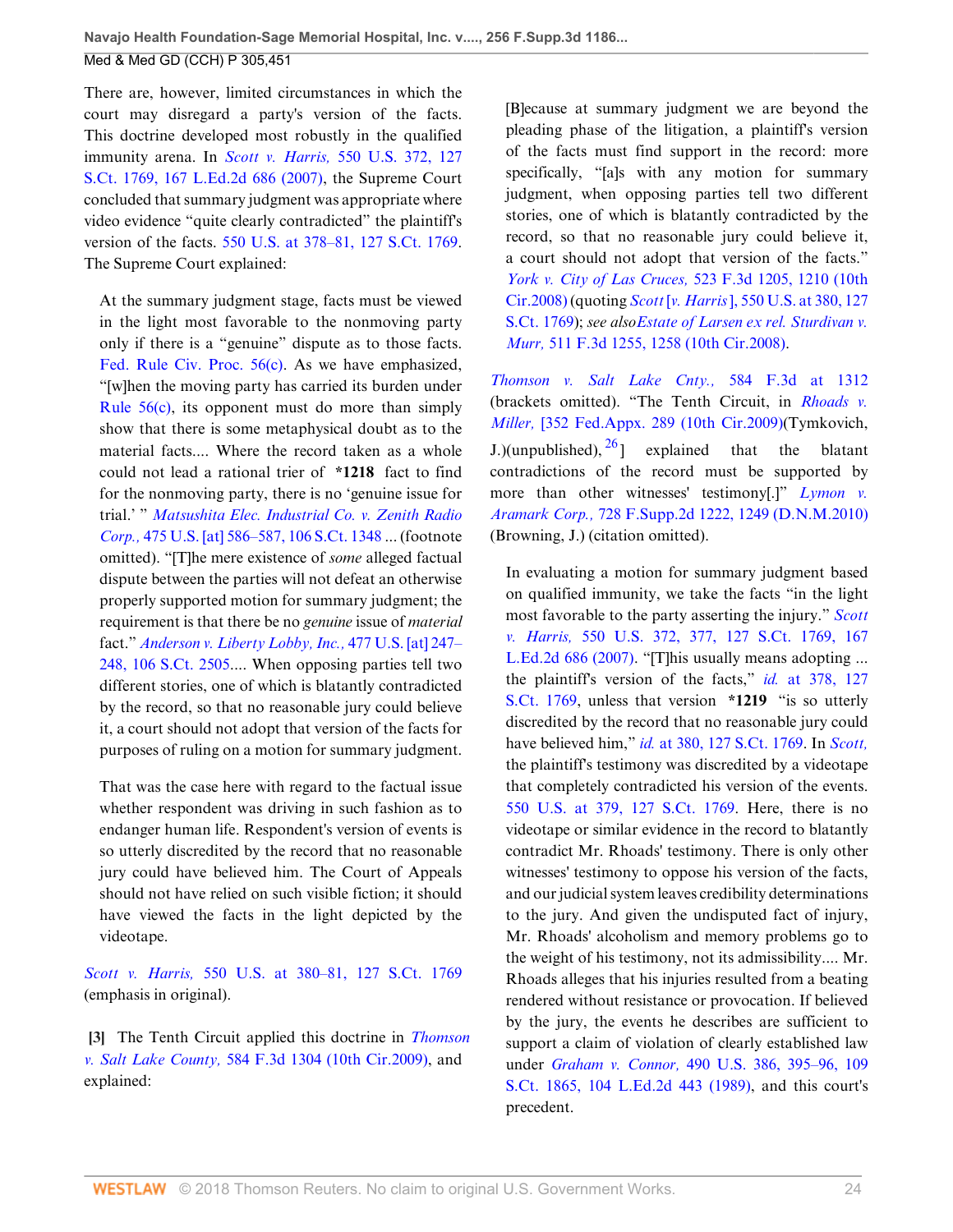*Rhoads v. Miller,* [352 Fed.Appx. at 291–92](http://www.westlaw.com/Link/Document/FullText?findType=Y&serNum=2020306542&pubNum=0006538&originatingDoc=I02a50c30bb1011e5be74e186f6bc2536&refType=RP&fi=co_pp_sp_6538_291&originationContext=document&vr=3.0&rs=cblt1.0&transitionType=DocumentItem&contextData=(sc.UserEnteredCitation)#co_pp_sp_6538_291) (internal quotation marks omitted). See *[Lymon v. Aramark Corp.,](http://www.westlaw.com/Link/Document/FullText?findType=Y&serNum=2022667178&pubNum=0004637&originatingDoc=I02a50c30bb1011e5be74e186f6bc2536&refType=RP&fi=co_pp_sp_4637_1249&originationContext=document&vr=3.0&rs=cblt1.0&transitionType=DocumentItem&contextData=(sc.UserEnteredCitation)#co_pp_sp_4637_1249)* [728 F.Supp.2d at 1249–50](http://www.westlaw.com/Link/Document/FullText?findType=Y&serNum=2022667178&pubNum=0004637&originatingDoc=I02a50c30bb1011e5be74e186f6bc2536&refType=RP&fi=co_pp_sp_4637_1249&originationContext=document&vr=3.0&rs=cblt1.0&transitionType=DocumentItem&contextData=(sc.UserEnteredCitation)#co_pp_sp_4637_1249) (quoting *[Rhoads v. Miller,](http://www.westlaw.com/Link/Document/FullText?findType=Y&serNum=2020306542&pubNum=0006538&originatingDoc=I02a50c30bb1011e5be74e186f6bc2536&refType=RP&fi=co_pp_sp_6538_291&originationContext=document&vr=3.0&rs=cblt1.0&transitionType=DocumentItem&contextData=(sc.UserEnteredCitation)#co_pp_sp_6538_291)* [352 Fed.Appx. at 291–92\)](http://www.westlaw.com/Link/Document/FullText?findType=Y&serNum=2020306542&pubNum=0006538&originatingDoc=I02a50c30bb1011e5be74e186f6bc2536&refType=RP&fi=co_pp_sp_6538_291&originationContext=document&vr=3.0&rs=cblt1.0&transitionType=DocumentItem&contextData=(sc.UserEnteredCitation)#co_pp_sp_6538_291). In a concurring opinion in *[Thomson v. Salt Lake County](http://www.westlaw.com/Link/Document/FullText?findType=Y&serNum=2020211302&pubNum=0000506&originatingDoc=I02a50c30bb1011e5be74e186f6bc2536&refType=RP&originationContext=document&vr=3.0&rs=cblt1.0&transitionType=DocumentItem&contextData=(sc.UserEnteredCitation))*, the Honorable Jerome A. Holmes, United States Circuit Judge for the Tenth Circuit, stated that courts must focus first on the legal question of qualified immunity and "determine whether plaintiff's factual allegations are sufficiently grounded in the record such that they may permissibly comprise the universe of facts that will serve as the foundation for answering the legal question before the court," before inquiring into whether there are genuine issues of material fact for resolution by the jury. [584 F.3d at 1326–27](http://www.westlaw.com/Link/Document/FullText?findType=Y&serNum=2020211302&pubNum=0000506&originatingDoc=I02a50c30bb1011e5be74e186f6bc2536&refType=RP&fi=co_pp_sp_506_1326&originationContext=document&vr=3.0&rs=cblt1.0&transitionType=DocumentItem&contextData=(sc.UserEnteredCitation)#co_pp_sp_506_1326) (Holmes, J., concurring)(citing *Goddard v. Urrea,* [847 F.2d 765, 770](http://www.westlaw.com/Link/Document/FullText?findType=Y&serNum=1988073161&pubNum=0000350&originatingDoc=I02a50c30bb1011e5be74e186f6bc2536&refType=RP&fi=co_pp_sp_350_770&originationContext=document&vr=3.0&rs=cblt1.0&transitionType=DocumentItem&contextData=(sc.UserEnteredCitation)#co_pp_sp_350_770) [\(11th Cir.1988\)\(](http://www.westlaw.com/Link/Document/FullText?findType=Y&serNum=1988073161&pubNum=0000350&originatingDoc=I02a50c30bb1011e5be74e186f6bc2536&refType=RP&fi=co_pp_sp_350_770&originationContext=document&vr=3.0&rs=cblt1.0&transitionType=DocumentItem&contextData=(sc.UserEnteredCitation)#co_pp_sp_350_770)Johnson, J., dissenting))(observing that, even if factual disputes exist, "these disputes are irrelevant to the qualified immunity analysis because that analysis assumes the validity of the plaintiffs' facts").

### <span id="page-24-0"></span>*LAW REGARDING THE ISDEA*

The ISDEA authorizes American Indian tribes and tribal organizations to contract with either the DOI or the HHS Secretary<sup>[27](#page-46-13)</sup> to provide their members federally funded services that a federal agency would otherwise provide directly. *See*[25 U.S.C. 450a\(f\);](http://www.westlaw.com/Link/Document/FullText?findType=L&pubNum=1000546&cite=25USCAS450A&originatingDoc=I02a50c30bb1011e5be74e186f6bc2536&refType=LQ&originationContext=document&vr=3.0&rs=cblt1.0&transitionType=DocumentItem&contextData=(sc.UserEnteredCitation)) [S.Rep. No. 100–](http://www.westlaw.com/Link/Document/FullText?findType=Y&serNum=0100092176&pubNum=0001503&originatingDoc=I02a50c30bb1011e5be74e186f6bc2536&refType=TV&originationContext=document&vr=3.0&rs=cblt1.0&transitionType=DocumentItem&contextData=(sc.UserEnteredCitation)) [274, at 1](http://www.westlaw.com/Link/Document/FullText?findType=Y&serNum=0100092176&pubNum=0001503&originatingDoc=I02a50c30bb1011e5be74e186f6bc2536&refType=TV&originationContext=document&vr=3.0&rs=cblt1.0&transitionType=DocumentItem&contextData=(sc.UserEnteredCitation)) (1987), *reprinted in* 1988 U.S.C.C.A.N. at 2620 ("1987 Senate Report"); *[Seneca Nation of Indians v. HHS,](http://www.westlaw.com/Link/Document/FullText?findType=Y&serNum=2030595298&pubNum=0004637&originatingDoc=I02a50c30bb1011e5be74e186f6bc2536&refType=RP&fi=co_pp_sp_4637_143&originationContext=document&vr=3.0&rs=cblt1.0&transitionType=DocumentItem&contextData=(sc.UserEnteredCitation)#co_pp_sp_4637_143)* [945 F.Supp.2d at 143](http://www.westlaw.com/Link/Document/FullText?findType=Y&serNum=2030595298&pubNum=0004637&originatingDoc=I02a50c30bb1011e5be74e186f6bc2536&refType=RP&fi=co_pp_sp_4637_143&originationContext=document&vr=3.0&rs=cblt1.0&transitionType=DocumentItem&contextData=(sc.UserEnteredCitation)#co_pp_sp_4637_143) ("[S]elf-determination contracts essentially allow Indian tribes to step into the shoes of certain United States government agencies in providing certain services to their members."). When Congress passed the ISDEA in 1975, it recognized that "the prolonged Federal domination of Indian service programs has served to retard rather than enhance the progress of Indian people and their communities," and has "denied to the Indian people an effective voice in the planning and implementation of programs for the benefit of Indians." [25 U.S.C. § 450\(a\)\(1\)](http://www.westlaw.com/Link/Document/FullText?findType=L&pubNum=1000546&cite=25USCAS450&originatingDoc=I02a50c30bb1011e5be74e186f6bc2536&refType=LQ&originationContext=document&vr=3.0&rs=cblt1.0&transitionType=DocumentItem&contextData=(sc.UserEnteredCitation)). Congress thus enacted the ISDEA to "permit an orderly transition of federal domination of programs for, and services to, Indians to effective and meaningful participation by the **\*1220** Indian people in the planning, conduct, and administration of those programs and services." [25 U.S.C. § 450a\(b\)](http://www.westlaw.com/Link/Document/FullText?findType=L&pubNum=1000546&cite=25USCAS450A&originatingDoc=I02a50c30bb1011e5be74e186f6bc2536&refType=LQ&originationContext=document&vr=3.0&rs=cblt1.0&transitionType=DocumentItem&contextData=(sc.UserEnteredCitation)).

An ISDEA contract proposal typically consists of two parts: (i) a multi-year agreement that satisfies [25 U.S.C.](http://www.westlaw.com/Link/Document/FullText?findType=L&pubNum=1000546&cite=25USCAS450L&originatingDoc=I02a50c30bb1011e5be74e186f6bc2536&refType=LQ&originationContext=document&vr=3.0&rs=cblt1.0&transitionType=DocumentItem&contextData=(sc.UserEnteredCitation)) [§ 450](http://www.westlaw.com/Link/Document/FullText?findType=L&pubNum=1000546&cite=25USCAS450L&originatingDoc=I02a50c30bb1011e5be74e186f6bc2536&refType=LQ&originationContext=document&vr=3.0&rs=cblt1.0&transitionType=DocumentItem&contextData=(sc.UserEnteredCitation))*l* (c); and (ii) an AFA. *See*[25 U.S.C. § 450j\(c\)](http://www.westlaw.com/Link/Document/FullText?findType=L&pubNum=1000546&cite=25USCAS450J&originatingDoc=I02a50c30bb1011e5be74e186f6bc2536&refType=LQ&originationContext=document&vr=3.0&rs=cblt1.0&transitionType=DocumentItem&contextData=(sc.UserEnteredCitation)). The AFA must contain: (i) "terms that identify the programs, services, functions, and activities to be performed or administered, the general budget category assigned, the funds to be provided, and the time and method of payment"; and (ii) "such other provisions, including a brief description of the programs, services, functions, and activities to be performed (including those supported by financial resources other than those provided by the Secretary), to which the parties agree." 25 U.S.C. § 450*l* (c).

### **1.** *The Declination Process.*

The ISDEA contracting process begins when a tribe or tribal organization submits a contract proposal to the Secretary. *See*[25 U.S.C. § 450a\(2\).](http://www.westlaw.com/Link/Document/FullText?findType=L&pubNum=1000546&cite=25USCAS450A&originatingDoc=I02a50c30bb1011e5be74e186f6bc2536&refType=LQ&originationContext=document&vr=3.0&rs=cblt1.0&transitionType=DocumentItem&contextData=(sc.UserEnteredCitation)) Unless the tribe or tribal organization agrees to an extension, the Secretary must approve or decline the proposal within ninety days. *See*[25 U.S.C. § 450a\(2\)\(A\)](http://www.westlaw.com/Link/Document/FullText?findType=L&pubNum=1000546&cite=25USCAS450A&originatingDoc=I02a50c30bb1011e5be74e186f6bc2536&refType=LQ&originationContext=document&vr=3.0&rs=cblt1.0&transitionType=DocumentItem&contextData=(sc.UserEnteredCitation)); [25 C.F.R. §§ 900.16](http://www.westlaw.com/Link/Document/FullText?findType=L&pubNum=1000547&cite=25CFRS900.16&originatingDoc=I02a50c30bb1011e5be74e186f6bc2536&refType=LQ&originationContext=document&vr=3.0&rs=cblt1.0&transitionType=DocumentItem&contextData=(sc.UserEnteredCitation)), [900.17.](http://www.westlaw.com/Link/Document/FullText?findType=L&pubNum=1000547&cite=25CFRS900.17&originatingDoc=I02a50c30bb1011e5be74e186f6bc2536&refType=LQ&originationContext=document&vr=3.0&rs=cblt1.0&transitionType=DocumentItem&contextData=(sc.UserEnteredCitation)) Otherwise, the proposal is deemed approved. *See*[25 U.S.C. 450j–1\(a\)](http://www.westlaw.com/Link/Document/FullText?findType=L&pubNum=1000546&cite=25USCAS450J-1&originatingDoc=I02a50c30bb1011e5be74e186f6bc2536&refType=LQ&originationContext=document&vr=3.0&rs=cblt1.0&transitionType=DocumentItem&contextData=(sc.UserEnteredCitation)); [25 C.F.R. § 900.18](http://www.westlaw.com/Link/Document/FullText?findType=L&pubNum=1000547&cite=25CFRS900.18&originatingDoc=I02a50c30bb1011e5be74e186f6bc2536&refType=LQ&originationContext=document&vr=3.0&rs=cblt1.0&transitionType=DocumentItem&contextData=(sc.UserEnteredCitation)).

Should the Secretary decide to decline the proposal in part or in its entirety, he or she must do so based on one of these five reasons:

- **(A)** the service to be rendered to the Indian beneficiaries of the particular program or function to be contracted will not be satisfactory;
- **(B)** adequate protection of trust resources is not assured;
- **(C)** the proposed project or function to be contracted for cannot be properly completed or maintained by the proposed contract;
- **(D)** the amount of funds proposed under the contract is in excess of the applicable funding level for the contract, as determined under section  $450j-1(a)$  of this title; or
- **(E)** the program, function, service, or activity (or portion thereof) that is the subject of the proposal is beyond the scope of programs, functions, services, or activities, ... because the proposal includes activities that cannot lawfully be carried out by the contractor.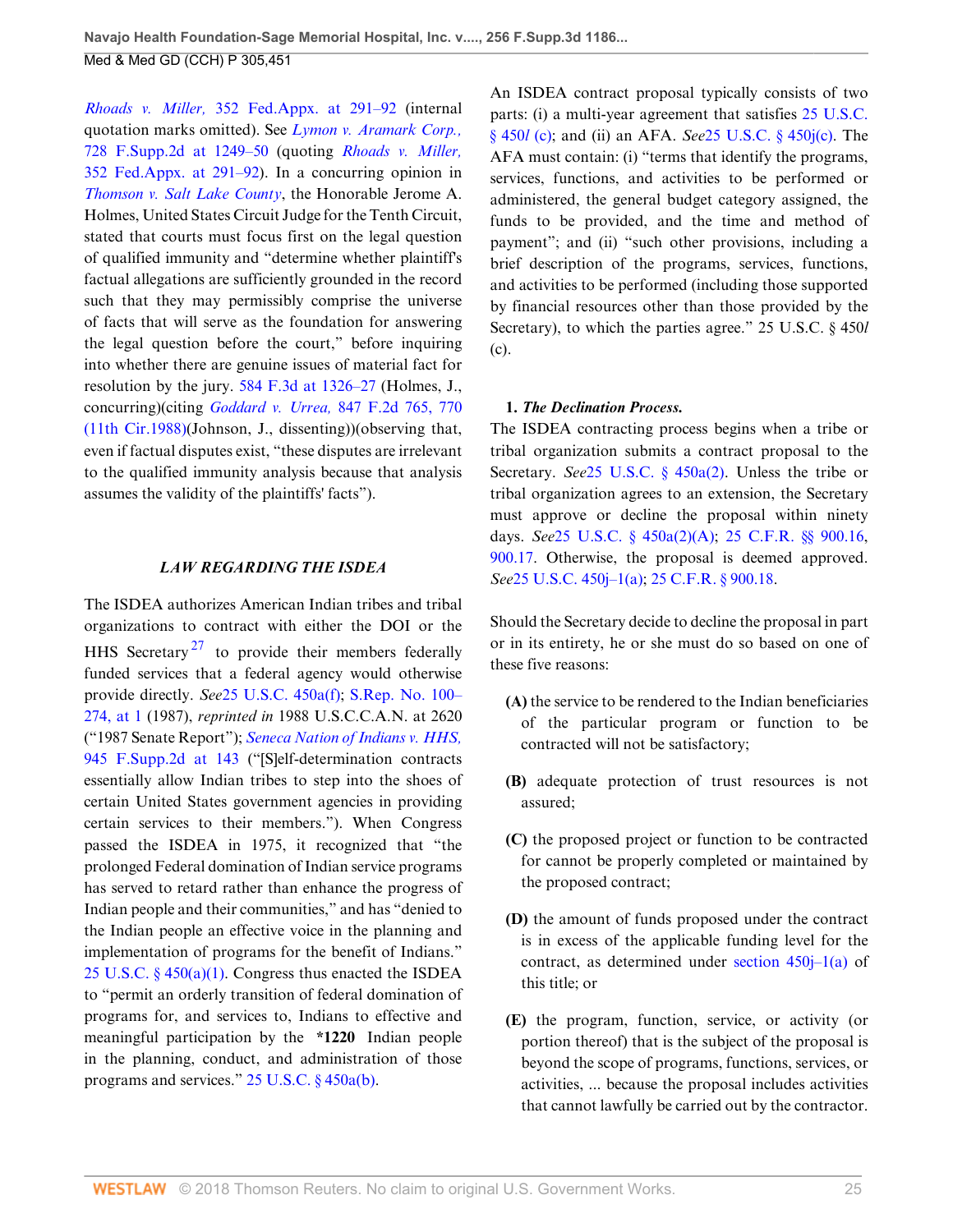[25 U.S.C. § 450f\(a\)\(2\)](http://www.westlaw.com/Link/Document/FullText?findType=L&pubNum=1000546&cite=25USCAS450F&originatingDoc=I02a50c30bb1011e5be74e186f6bc2536&refType=LQ&originationContext=document&vr=3.0&rs=cblt1.0&transitionType=DocumentItem&contextData=(sc.UserEnteredCitation)). *See*[25 C.F.R. § 900.22](http://www.westlaw.com/Link/Document/FullText?findType=L&pubNum=1000547&cite=25CFRS900.22&originatingDoc=I02a50c30bb1011e5be74e186f6bc2536&refType=LQ&originationContext=document&vr=3.0&rs=cblt1.0&transitionType=DocumentItem&contextData=(sc.UserEnteredCitation)) (setting forth the same declination criteria).

There are a number of limitations on the Secretary's authority to apply  $\S$  450f(a)(2)'s declination criteria. The Secretary cannot decline a contract renewal proposal "where no material and substantial change to the scope or funding of a program, functions, services, or activities has been proposed by the Indian tribe or tribal organization." [25 C.F.R. § 900.33](http://www.westlaw.com/Link/Document/FullText?findType=L&pubNum=1000547&cite=25CFRS900.33&originatingDoc=I02a50c30bb1011e5be74e186f6bc2536&refType=LQ&originationContext=document&vr=3.0&rs=cblt1.0&transitionType=DocumentItem&contextData=(sc.UserEnteredCitation)). Similarly, the Secretary cannot decline a successor AFA proposal that is "substantially the same" as its predecessor. [25 C.F.R. § 900.32.](http://www.westlaw.com/Link/Document/FullText?findType=L&pubNum=1000547&cite=25CFRS900.32&originatingDoc=I02a50c30bb1011e5be74e186f6bc2536&refType=LQ&originationContext=document&vr=3.0&rs=cblt1.0&transitionType=DocumentItem&contextData=(sc.UserEnteredCitation)) The Secretary also cannot decline any proposal based on any objections "that will be overcome through the contract." [25 C.F.R.](http://www.westlaw.com/Link/Document/FullText?findType=L&pubNum=1000547&cite=25CFRS900.33&originatingDoc=I02a50c30bb1011e5be74e186f6bc2536&refType=LQ&originationContext=document&vr=3.0&rs=cblt1.0&transitionType=DocumentItem&contextData=(sc.UserEnteredCitation)) [§ 900.33.](http://www.westlaw.com/Link/Document/FullText?findType=L&pubNum=1000547&cite=25CFRS900.33&originatingDoc=I02a50c30bb1011e5be74e186f6bc2536&refType=LQ&originationContext=document&vr=3.0&rs=cblt1.0&transitionType=DocumentItem&contextData=(sc.UserEnteredCitation)) Moreover, if the Secretary can decline only a portion of a contract proposal, he or she must approve all other severable portions of the proposal. *See*[25 C.F.R. §](http://www.westlaw.com/Link/Document/FullText?findType=L&pubNum=1000547&cite=25CFRS900.25&originatingDoc=I02a50c30bb1011e5be74e186f6bc2536&refType=LQ&originationContext=document&vr=3.0&rs=cblt1.0&transitionType=DocumentItem&contextData=(sc.UserEnteredCitation)) [900.25.](http://www.westlaw.com/Link/Document/FullText?findType=L&pubNum=1000547&cite=25CFRS900.25&originatingDoc=I02a50c30bb1011e5be74e186f6bc2536&refType=LQ&originationContext=document&vr=3.0&rs=cblt1.0&transitionType=DocumentItem&contextData=(sc.UserEnteredCitation))

After the Secretary declines a proposal, he or she must: (i) state any objections in writing to the tribe or tribal organization; (ii) provide assistance to the tribe or tribal organization to overcome the stated objections; and (iii) provide the tribe or tribal organization with a hearing on the record with the right to engage in full discovery **\*1221** on any issue raised in the matter, and the opportunity to appeal the Secretary's objections. *See*[25](http://www.westlaw.com/Link/Document/FullText?findType=L&pubNum=1000546&cite=25USCAS450F&originatingDoc=I02a50c30bb1011e5be74e186f6bc2536&refType=LQ&originationContext=document&vr=3.0&rs=cblt1.0&transitionType=DocumentItem&contextData=(sc.UserEnteredCitation)) [U.S.C. § 450f\(b\).](http://www.westlaw.com/Link/Document/FullText?findType=L&pubNum=1000546&cite=25USCAS450F&originatingDoc=I02a50c30bb1011e5be74e186f6bc2536&refType=LQ&originationContext=document&vr=3.0&rs=cblt1.0&transitionType=DocumentItem&contextData=(sc.UserEnteredCitation)) The tribe or tribal organization may, in lieu of filing an appeal, initiate an action in federal district court. *See*[25 U.S.C. §§ 450f\(b\)\(3\),](http://www.westlaw.com/Link/Document/FullText?findType=L&pubNum=1000546&cite=25USCAS450F&originatingDoc=I02a50c30bb1011e5be74e186f6bc2536&refType=LQ&originationContext=document&vr=3.0&rs=cblt1.0&transitionType=DocumentItem&contextData=(sc.UserEnteredCitation)) [450m–1](http://www.westlaw.com/Link/Document/FullText?findType=L&pubNum=1000546&cite=25USCAS450M-1&originatingDoc=I02a50c30bb1011e5be74e186f6bc2536&refType=LQ&originationContext=document&vr=3.0&rs=cblt1.0&transitionType=DocumentItem&contextData=(sc.UserEnteredCitation)). In any hearing, appeal, or action in federal court regarding a contract declination, the Secretary bears "the burden of proof to establish by clearly demonstrating the validity of the grounds for declining the contract proposal (or portion thereof)." 25 U.S.C.  $\S$  450f(e)(1). Courts faced with ISDEA declination claims have thus required the Secretary to establish "by clear and convincing evidence" the validity of the grounds of his or her declination decision. *[S. Ute Indian Tribe v. Leavitt,](http://www.westlaw.com/Link/Document/FullText?findType=Y&serNum=2012773742&pubNum=0004637&originatingDoc=I02a50c30bb1011e5be74e186f6bc2536&refType=RP&fi=co_pp_sp_4637_1252&originationContext=document&vr=3.0&rs=cblt1.0&transitionType=DocumentItem&contextData=(sc.UserEnteredCitation)#co_pp_sp_4637_1252)* 497 F.Supp.2d [1245, 1252 \(D.N.M.2007\)](http://www.westlaw.com/Link/Document/FullText?findType=Y&serNum=2012773742&pubNum=0004637&originatingDoc=I02a50c30bb1011e5be74e186f6bc2536&refType=RP&fi=co_pp_sp_4637_1252&originationContext=document&vr=3.0&rs=cblt1.0&transitionType=DocumentItem&contextData=(sc.UserEnteredCitation)#co_pp_sp_4637_1252)(Johnson, J.). *See[Cheyenne](http://www.westlaw.com/Link/Document/FullText?findType=Y&serNum=2012707091&pubNum=0004637&originatingDoc=I02a50c30bb1011e5be74e186f6bc2536&refType=RP&fi=co_pp_sp_4637_1068&originationContext=document&vr=3.0&rs=cblt1.0&transitionType=DocumentItem&contextData=(sc.UserEnteredCitation)#co_pp_sp_4637_1068) [River Sioux Tribe v. Kempthorne,](http://www.westlaw.com/Link/Document/FullText?findType=Y&serNum=2012707091&pubNum=0004637&originatingDoc=I02a50c30bb1011e5be74e186f6bc2536&refType=RP&fi=co_pp_sp_4637_1068&originationContext=document&vr=3.0&rs=cblt1.0&transitionType=DocumentItem&contextData=(sc.UserEnteredCitation)#co_pp_sp_4637_1068)* 496 F.Supp.2d at 1068.

### **2.** *The Reassumption Process.*

The Secretary also has the authority to reassume ISDEA contracts. *See*[25 U.S.C. § 450m](http://www.westlaw.com/Link/Document/FullText?findType=L&pubNum=1000546&cite=25USCAS450M&originatingDoc=I02a50c30bb1011e5be74e186f6bc2536&refType=LQ&originationContext=document&vr=3.0&rs=cblt1.0&transitionType=DocumentItem&contextData=(sc.UserEnteredCitation)). Reassumption means "rescission, in whole or in part, of a contract and assuming or resuming control or operation of the contracted program ... without consent of the Indian tribe or tribal organization." [25 C.F.R. § 900.246.](http://www.westlaw.com/Link/Document/FullText?findType=L&pubNum=1000547&cite=25CFRS900.246&originatingDoc=I02a50c30bb1011e5be74e186f6bc2536&refType=LQ&originationContext=document&vr=3.0&rs=cblt1.0&transitionType=DocumentItem&contextData=(sc.UserEnteredCitation)) A federal agency within the HHS or the DOI may unilaterally reassume a contract on either an emergency or non-emergency basis. *See*[25 C.F.R. § 900.246.](http://www.westlaw.com/Link/Document/FullText?findType=L&pubNum=1000547&cite=25CFRS900.246&originatingDoc=I02a50c30bb1011e5be74e186f6bc2536&refType=LQ&originationContext=document&vr=3.0&rs=cblt1.0&transitionType=DocumentItem&contextData=(sc.UserEnteredCitation)) An emergency reassumption is permitted when a tribe or tribal organization fails to fulfill the ISDEA contract's requirements, and that failure poses either: (i) an immediate threat of imminent harm to any person's safety, or (ii) an imminent substantial and irreparable harm to trust funds, trust lands, or interest in such lands. *See*[25 C.F.R. § 900.247.](http://www.westlaw.com/Link/Document/FullText?findType=L&pubNum=1000547&cite=25CFRS900.247&originatingDoc=I02a50c30bb1011e5be74e186f6bc2536&refType=LQ&originationContext=document&vr=3.0&rs=cblt1.0&transitionType=DocumentItem&contextData=(sc.UserEnteredCitation)) A non-emergency reassumption is permitted when there has been either: (i) a violation of the rights, or endangerment of the health, safety, or welfare of any person, or (ii) gross negligence or mismanagement in the handling or use of contract funds, trust funds, trust lands, or interest in trust lands under the contract. *See*[25 C.F.R. § 900.247](http://www.westlaw.com/Link/Document/FullText?findType=L&pubNum=1000547&cite=25CFRS900.247&originatingDoc=I02a50c30bb1011e5be74e186f6bc2536&refType=LQ&originationContext=document&vr=3.0&rs=cblt1.0&transitionType=DocumentItem&contextData=(sc.UserEnteredCitation)).

In an emergency reassumption, the Secretary must: (i) immediately rescind, in whole or in part, the contract; (ii) assume control or operation of all or part of the program; and (iii) give written notice of the rescission to the tribe or tribal organization, and to the community that the contract serves. *See*[25 C.F.R. § 900.252.](http://www.westlaw.com/Link/Document/FullText?findType=L&pubNum=1000547&cite=25CFRS900.252&originatingDoc=I02a50c30bb1011e5be74e186f6bc2536&refType=LQ&originationContext=document&vr=3.0&rs=cblt1.0&transitionType=DocumentItem&contextData=(sc.UserEnteredCitation)) The written notice must include: (i) a detailed statement of the findings that support the Secretary's decision; (ii) a statement explaining the tribe or tribal organization's right to a hearing on the record within ten days of the reassumption, or such later date as the tribe or tribal organization may approve; (iii) an explanation that the tribe or tribal organization may be reimbursed for actual and reasonable "wind up costs" incurred after the effective date of the reassumption; and (iv) a request for the return of property, if any. [25 C.F.R. § 900.253.](http://www.westlaw.com/Link/Document/FullText?findType=L&pubNum=1000547&cite=25CFRS900.253&originatingDoc=I02a50c30bb1011e5be74e186f6bc2536&refType=LQ&originationContext=document&vr=3.0&rs=cblt1.0&transitionType=DocumentItem&contextData=(sc.UserEnteredCitation))

In a non-emergency reassumption, the Secretary must: (i) notify the tribe or tribal organization in writing of the deficiencies in contract performance; (ii) ask the tribe or tribal organization to take specific corrective action within a reasonable period of time, which cannot be less than forty-five days; and (iii) offer and provide, if requested, the necessary technical assistance and advice to help the tribe or tribal organization overcome the deficiencies. *See*[25 C.F.R. § 900.248](http://www.westlaw.com/Link/Document/FullText?findType=L&pubNum=1000547&cite=25CFRS900.248&originatingDoc=I02a50c30bb1011e5be74e186f6bc2536&refType=LQ&originationContext=document&vr=3.0&rs=cblt1.0&transitionType=DocumentItem&contextData=(sc.UserEnteredCitation)). If the tribal organization fails to ameliorate the deficiencies, the Secretary shall provide a second written notice to the tribe or tribal organization that the Secretary will reassume the contract, in whole or in part. **\*1222** *See*[25 C.F.R. § 900.249.](http://www.westlaw.com/Link/Document/FullText?findType=L&pubNum=1000547&cite=25CFRS900.249&originatingDoc=I02a50c30bb1011e5be74e186f6bc2536&refType=LQ&originationContext=document&vr=3.0&rs=cblt1.0&transitionType=DocumentItem&contextData=(sc.UserEnteredCitation)) The second written notice shall include: (i) the intended effective date of the reassumption; (ii) the details and facts supporting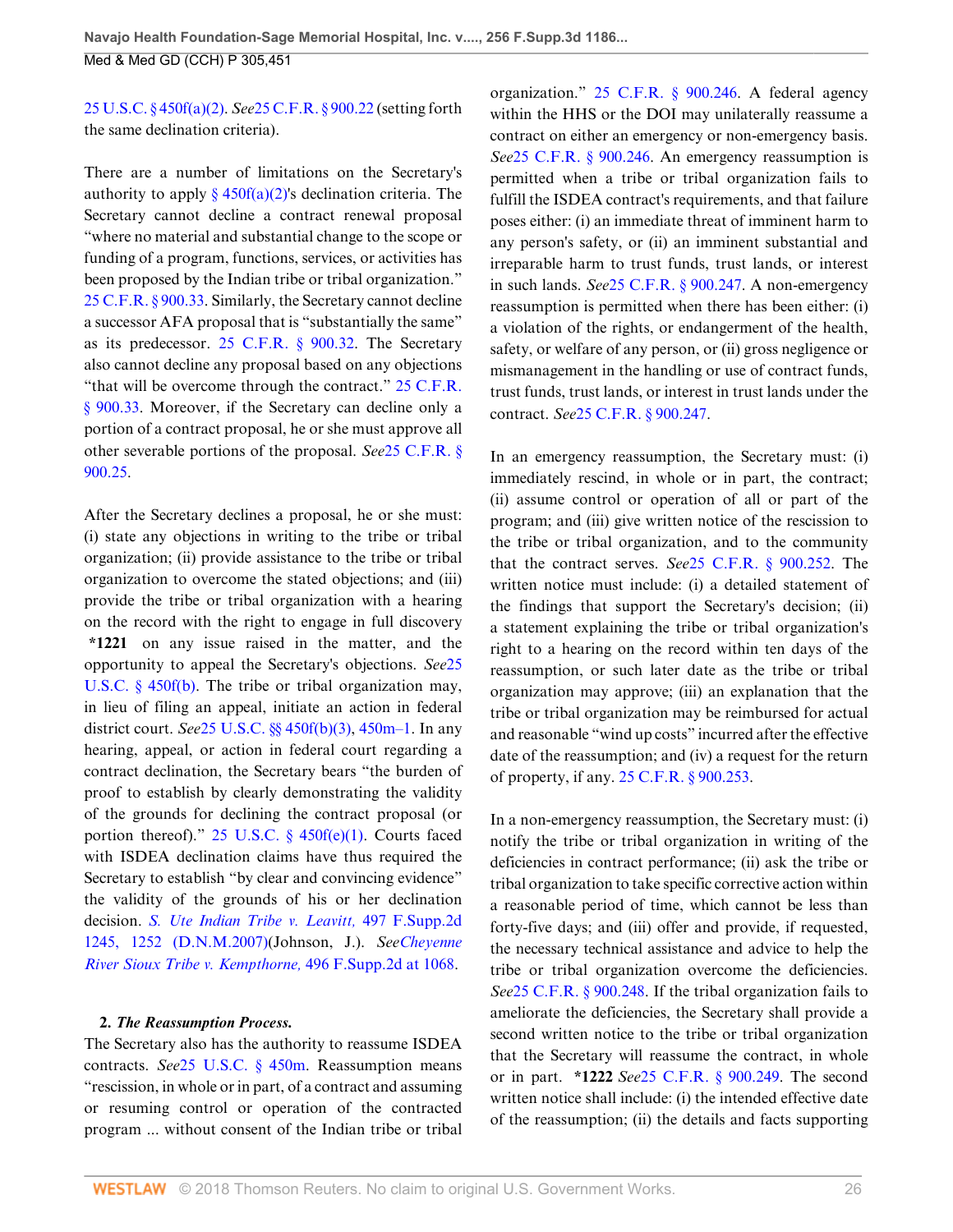the intended reassumption; and (iii) an explanation of the tribe or tribal organization's right to a formal hearing within thirty days of receiving the notice. *See*[25](http://www.westlaw.com/Link/Document/FullText?findType=L&pubNum=1000547&cite=25CFRS900.250&originatingDoc=I02a50c30bb1011e5be74e186f6bc2536&refType=LQ&originationContext=document&vr=3.0&rs=cblt1.0&transitionType=DocumentItem&contextData=(sc.UserEnteredCitation)) [C.F.R. § 900.250.](http://www.westlaw.com/Link/Document/FullText?findType=L&pubNum=1000547&cite=25CFRS900.250&originatingDoc=I02a50c30bb1011e5be74e186f6bc2536&refType=LQ&originationContext=document&vr=3.0&rs=cblt1.0&transitionType=DocumentItem&contextData=(sc.UserEnteredCitation)) The Secretary cannot reassume the contract before the issuance of a final decision in any administrative hearing or appeal. *See*[25 C.F.R. § 900.251](http://www.westlaw.com/Link/Document/FullText?findType=L&pubNum=1000547&cite=25CFRS900.251&originatingDoc=I02a50c30bb1011e5be74e186f6bc2536&refType=LQ&originationContext=document&vr=3.0&rs=cblt1.0&transitionType=DocumentItem&contextData=(sc.UserEnteredCitation)).

### **3.** *Relief Available Under the ISDEA.*

The ISDEA provides a comprehensive range of remedies for a tribe or tribal organization whose contract the Secretary unlawfully terminates. *See*[25 U.S.C. § 450m–](http://www.westlaw.com/Link/Document/FullText?findType=L&pubNum=1000546&cite=25USCAS450M-1&originatingDoc=I02a50c30bb1011e5be74e186f6bc2536&refType=LQ&originationContext=document&vr=3.0&rs=cblt1.0&transitionType=DocumentItem&contextData=(sc.UserEnteredCitation)) [1\(a\).](http://www.westlaw.com/Link/Document/FullText?findType=L&pubNum=1000546&cite=25USCAS450M-1&originatingDoc=I02a50c30bb1011e5be74e186f6bc2536&refType=LQ&originationContext=document&vr=3.0&rs=cblt1.0&transitionType=DocumentItem&contextData=(sc.UserEnteredCitation)) In any action brought under the ISDEA, the district court "may order appropriate relief," including

> money damages, injunctive relief against any action by an officer of the United States or any agency thereof contrary to this subchapter or regulations promulgated thereunder, or mandamus to compel an officer or employee of the United States, or any agency thereof, to perform a duty provided under this subchapter or regulations promulgated hereunder (including immediate injunctive relief to reverse a declination finding under [section](http://www.westlaw.com/Link/Document/FullText?findType=L&pubNum=1000546&cite=25USCAS450F&originatingDoc=I02a50c30bb1011e5be74e186f6bc2536&refType=LQ&originationContext=document&vr=3.0&rs=cblt1.0&transitionType=DocumentItem&contextData=(sc.UserEnteredCitation))  $450f(a)(2)$  of this title or to compel the Secretary to award and fund an approved self-determination contract).

### [25 U.S.C. § 450m–1\(a\)](http://www.westlaw.com/Link/Document/FullText?findType=L&pubNum=1000546&cite=25USCAS450M-1&originatingDoc=I02a50c30bb1011e5be74e186f6bc2536&refType=LQ&originationContext=document&vr=3.0&rs=cblt1.0&transitionType=DocumentItem&contextData=(sc.UserEnteredCitation)).

<span id="page-26-0"></span>**[\[4](#page-1-1)]** Applying [§ 450m–1\(a\)](http://www.westlaw.com/Link/Document/FullText?findType=L&pubNum=1000546&cite=25USCAS450M-1&originatingDoc=I02a50c30bb1011e5be74e186f6bc2536&refType=LQ&originationContext=document&vr=3.0&rs=cblt1.0&transitionType=DocumentItem&contextData=(sc.UserEnteredCitation)) to the DOI Secretary's contract declination decision in *Crownpoint,* Judge Parker said that "[t]he specific mandamus relief authorized by the ISDA relieves [the plaintiff] of proving the usual equitable elements including irreparable injury and absence of an adequate remedy at law." *Crownpoint* at 26 (citations omitted). Other federal district courts have similarly concluded that a tribe or tribal organization does not need to demonstrate the traditional grounds for equitable relief to obtain injunctive or mandamus relief under the ISDEA. *See, e.g.,[Pyramid Lake Paiute Tribe v. Burwell,](http://www.westlaw.com/Link/Document/FullText?findType=Y&serNum=2034540326&pubNum=0007903&originatingDoc=I02a50c30bb1011e5be74e186f6bc2536&refType=RP&fi=co_pp_sp_7903_544&originationContext=document&vr=3.0&rs=cblt1.0&transitionType=DocumentItem&contextData=(sc.UserEnteredCitation)#co_pp_sp_7903_544)* [70 F.Supp.3d 534, 544–45 \(D.D.C.2014\)\(](http://www.westlaw.com/Link/Document/FullText?findType=Y&serNum=2034540326&pubNum=0007903&originatingDoc=I02a50c30bb1011e5be74e186f6bc2536&refType=RP&fi=co_pp_sp_7903_544&originationContext=document&vr=3.0&rs=cblt1.0&transitionType=DocumentItem&contextData=(sc.UserEnteredCitation)#co_pp_sp_7903_544)"Because the IDEAA specifically provides for both injunctive and mandamus relief to remedy violations of the Act,

25 U.S.C.  $\frac{1}{2}$  450m-1(a), however, the Tribe need not demonstrate the traditional equitable grounds for obtaining the relief it seeks."); *[Red Lake Band of](http://www.westlaw.com/Link/Document/FullText?findType=Y&serNum=2018428299&pubNum=0004637&originatingDoc=I02a50c30bb1011e5be74e186f6bc2536&refType=RP&fi=co_pp_sp_4637_25&originationContext=document&vr=3.0&rs=cblt1.0&transitionType=DocumentItem&contextData=(sc.UserEnteredCitation)#co_pp_sp_4637_25) [Chippewa Indians v. Dep't of the Interior,](http://www.westlaw.com/Link/Document/FullText?findType=Y&serNum=2018428299&pubNum=0004637&originatingDoc=I02a50c30bb1011e5be74e186f6bc2536&refType=RP&fi=co_pp_sp_4637_25&originationContext=document&vr=3.0&rs=cblt1.0&transitionType=DocumentItem&contextData=(sc.UserEnteredCitation)#co_pp_sp_4637_25)* 624 F.Supp.2d [1, 25 \(D.D.C.2009\)\(](http://www.westlaw.com/Link/Document/FullText?findType=Y&serNum=2018428299&pubNum=0004637&originatingDoc=I02a50c30bb1011e5be74e186f6bc2536&refType=RP&fi=co_pp_sp_4637_25&originationContext=document&vr=3.0&rs=cblt1.0&transitionType=DocumentItem&contextData=(sc.UserEnteredCitation)#co_pp_sp_4637_25)granting specific performance on an ISDEA contract without considering the ordinary grounds for such relief, because the statute provides for injunctive relief); *[Susanville Indian Rancheria v. Leavitt,](http://www.westlaw.com/Link/Document/FullText?findType=Y&serNum=2014614769&pubNum=0000999&originatingDoc=I02a50c30bb1011e5be74e186f6bc2536&refType=RP&originationContext=document&vr=3.0&rs=cblt1.0&transitionType=DocumentItem&contextData=(sc.UserEnteredCitation))* [No. CIV 07–259 GEB/DAD, 2008 WL 58951, at \\*10–11](http://www.westlaw.com/Link/Document/FullText?findType=Y&serNum=2014614769&pubNum=0000999&originatingDoc=I02a50c30bb1011e5be74e186f6bc2536&refType=RP&originationContext=document&vr=3.0&rs=cblt1.0&transitionType=DocumentItem&contextData=(sc.UserEnteredCitation)) [\(E.D.Cal. Jan. 3, 2008\)\(](http://www.westlaw.com/Link/Document/FullText?findType=Y&serNum=2014614769&pubNum=0000999&originatingDoc=I02a50c30bb1011e5be74e186f6bc2536&refType=RP&originationContext=document&vr=3.0&rs=cblt1.0&transitionType=DocumentItem&contextData=(sc.UserEnteredCitation))holding that a plaintiff seeking injunctive relief under the ISDEA need not satisfy the traditional equitable requirements); *[Cheyenne River Sioux](http://www.westlaw.com/Link/Document/FullText?findType=Y&serNum=2012707091&pubNum=0004637&originatingDoc=I02a50c30bb1011e5be74e186f6bc2536&refType=RP&fi=co_pp_sp_4637_1068&originationContext=document&vr=3.0&rs=cblt1.0&transitionType=DocumentItem&contextData=(sc.UserEnteredCitation)#co_pp_sp_4637_1068) Tribe v. Kempthorne,* [496 F.Supp.2d at 1068](http://www.westlaw.com/Link/Document/FullText?findType=Y&serNum=2012707091&pubNum=0004637&originatingDoc=I02a50c30bb1011e5be74e186f6bc2536&refType=RP&fi=co_pp_sp_4637_1068&originationContext=document&vr=3.0&rs=cblt1.0&transitionType=DocumentItem&contextData=(sc.UserEnteredCitation)#co_pp_sp_4637_1068) (ordering a writ of mandamus where the plaintiffs had not established the traditional equitable requirements, but had established that the DOI Secretary's contract declination decision violated the ISDEA).

# <span id="page-26-2"></span>**4.** *The Rules for Interpreting Ambiguous ISDEA Provisions.*

<span id="page-26-1"></span>**[\[5](#page-1-2)] [\[6](#page-1-3)]** When faced with an ambiguous federal statute, federal courts typically defer to the administering agency's interpretation. *See [Chevron U.S.A. v. Natural Res. Def.](http://www.westlaw.com/Link/Document/FullText?findType=Y&serNum=1984130736&pubNum=0000708&originatingDoc=I02a50c30bb1011e5be74e186f6bc2536&refType=RP&originationContext=document&vr=3.0&rs=cblt1.0&transitionType=DocumentItem&contextData=(sc.UserEnteredCitation)) Council,* [467 U.S. 837, 842–45, 104 S.Ct. 2778, 81 L.Ed.2d](http://www.westlaw.com/Link/Document/FullText?findType=Y&serNum=1984130736&pubNum=0000708&originatingDoc=I02a50c30bb1011e5be74e186f6bc2536&refType=RP&originationContext=document&vr=3.0&rs=cblt1.0&transitionType=DocumentItem&contextData=(sc.UserEnteredCitation)) [694 \(1984\).](http://www.westlaw.com/Link/Document/FullText?findType=Y&serNum=1984130736&pubNum=0000708&originatingDoc=I02a50c30bb1011e5be74e186f6bc2536&refType=RP&originationContext=document&vr=3.0&rs=cblt1.0&transitionType=DocumentItem&contextData=(sc.UserEnteredCitation)) In cases involving American Indians, however, the Tenth Circuit has "taken a different approach to statutory interpretation," holding that the "normal rules of construction **\*1223** do not apply when Indian treaty rights, or even non-treaty matters involving Indians, are at issue." *[Ramah Navajo Chapter v. Lujan,](http://www.westlaw.com/Link/Document/FullText?findType=Y&serNum=1997106222&pubNum=0000506&originatingDoc=I02a50c30bb1011e5be74e186f6bc2536&refType=RP&fi=co_pp_sp_506_1461&originationContext=document&vr=3.0&rs=cblt1.0&transitionType=DocumentItem&contextData=(sc.UserEnteredCitation)#co_pp_sp_506_1461)* 112 F.3d 1455, [1461 \(10th Cir.1997\)](http://www.westlaw.com/Link/Document/FullText?findType=Y&serNum=1997106222&pubNum=0000506&originatingDoc=I02a50c30bb1011e5be74e186f6bc2536&refType=RP&fi=co_pp_sp_506_1461&originationContext=document&vr=3.0&rs=cblt1.0&transitionType=DocumentItem&contextData=(sc.UserEnteredCitation)#co_pp_sp_506_1461)(quoting *[EEOC v. Cherokee Nation,](http://www.westlaw.com/Link/Document/FullText?findType=Y&serNum=1989046847&pubNum=0000350&originatingDoc=I02a50c30bb1011e5be74e186f6bc2536&refType=RP&fi=co_pp_sp_350_939&originationContext=document&vr=3.0&rs=cblt1.0&transitionType=DocumentItem&contextData=(sc.UserEnteredCitation)#co_pp_sp_350_939)* [871 F.2d 937, 939 \(10th Cir.1989\)](http://www.westlaw.com/Link/Document/FullText?findType=Y&serNum=1989046847&pubNum=0000350&originatingDoc=I02a50c30bb1011e5be74e186f6bc2536&refType=RP&fi=co_pp_sp_350_939&originationContext=document&vr=3.0&rs=cblt1.0&transitionType=DocumentItem&contextData=(sc.UserEnteredCitation)#co_pp_sp_350_939))(internal quotation marks omitted). Consequently, the Tenth Circuit has held that federal statutes "are to be construed liberally in favor of Native Americans, with ambiguous provisions interpreted to their benefit." *[EEOC v. Cherokee Nation,](http://www.westlaw.com/Link/Document/FullText?findType=Y&serNum=1989046847&pubNum=0000350&originatingDoc=I02a50c30bb1011e5be74e186f6bc2536&refType=RP&fi=co_pp_sp_350_939&originationContext=document&vr=3.0&rs=cblt1.0&transitionType=DocumentItem&contextData=(sc.UserEnteredCitation)#co_pp_sp_350_939)* [871 F.2d at 939](http://www.westlaw.com/Link/Document/FullText?findType=Y&serNum=1989046847&pubNum=0000350&originatingDoc=I02a50c30bb1011e5be74e186f6bc2536&refType=RP&fi=co_pp_sp_350_939&originationContext=document&vr=3.0&rs=cblt1.0&transitionType=DocumentItem&contextData=(sc.UserEnteredCitation)#co_pp_sp_350_939) (citation omitted)(internal quotation marks omitted).

<span id="page-26-4"></span><span id="page-26-3"></span>**[\[7](#page-1-4)] [\[8](#page-2-2)]** The ISDEA is designed to "circumscribe as tightly as possible the discretion of the Secretary." *[Ramah Navajo](http://www.westlaw.com/Link/Document/FullText?findType=Y&serNum=1996140380&pubNum=0000506&originatingDoc=I02a50c30bb1011e5be74e186f6bc2536&refType=RP&fi=co_pp_sp_506_1344&originationContext=document&vr=3.0&rs=cblt1.0&transitionType=DocumentItem&contextData=(sc.UserEnteredCitation)#co_pp_sp_506_1344) Sch. Bd. v. Babbitt,* [87 F.3d 1338, 1344 \(D.C.Cir.1996\)](http://www.westlaw.com/Link/Document/FullText?findType=Y&serNum=1996140380&pubNum=0000506&originatingDoc=I02a50c30bb1011e5be74e186f6bc2536&refType=RP&fi=co_pp_sp_506_1344&originationContext=document&vr=3.0&rs=cblt1.0&transitionType=DocumentItem&contextData=(sc.UserEnteredCitation)#co_pp_sp_506_1344). The ISDEA instructs that "[e]ach provision of [the ISDEA] and each provision of contracts entered into thereunder shall be liberally construed for the benefit of the tribes or tribal organizations...." [25 C.F.R. §](http://www.westlaw.com/Link/Document/FullText?findType=L&pubNum=1000547&cite=25CFRS900.3&originatingDoc=I02a50c30bb1011e5be74e186f6bc2536&refType=LQ&originationContext=document&vr=3.0&rs=cblt1.0&transitionType=DocumentItem&contextData=(sc.UserEnteredCitation))  $900.3(a)(5)$ . The Tenth Circuit has confirmed that the canon of construction favoring American Indian tribes applies to ISDEA claims, noting that "it would be entirely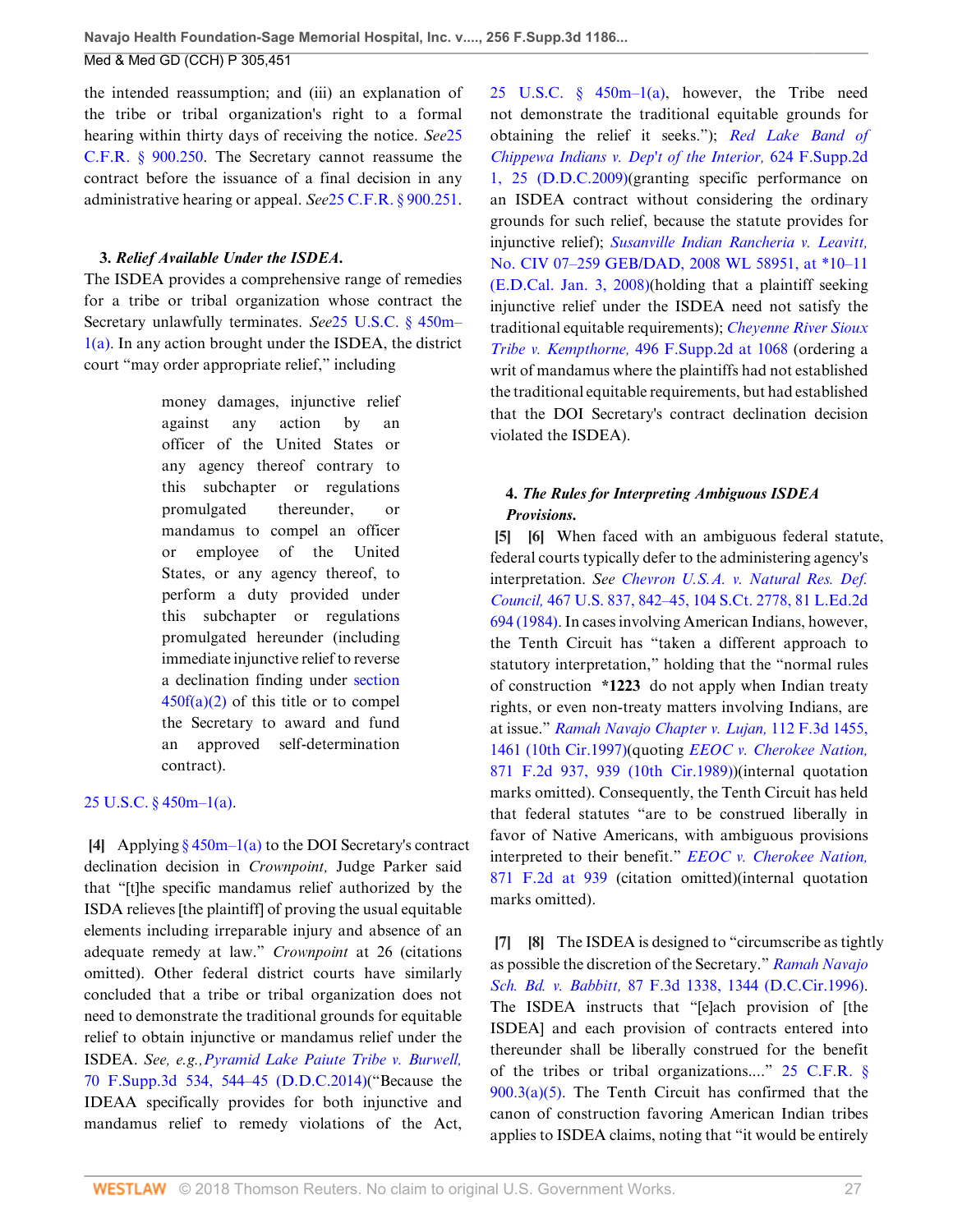inconsistent with the purpose of the [ISDEA], as well as with the federal policy of Native American selfdetermination in general, to allow the canon favoring Native Americans to be trumped in this case." *[Ramah](http://www.westlaw.com/Link/Document/FullText?findType=Y&serNum=1997106222&pubNum=0000506&originatingDoc=I02a50c30bb1011e5be74e186f6bc2536&refType=RP&fi=co_pp_sp_506_1462&originationContext=document&vr=3.0&rs=cblt1.0&transitionType=DocumentItem&contextData=(sc.UserEnteredCitation)#co_pp_sp_506_1462) [Navajo Chapter v. Lujan,](http://www.westlaw.com/Link/Document/FullText?findType=Y&serNum=1997106222&pubNum=0000506&originatingDoc=I02a50c30bb1011e5be74e186f6bc2536&refType=RP&fi=co_pp_sp_506_1462&originationContext=document&vr=3.0&rs=cblt1.0&transitionType=DocumentItem&contextData=(sc.UserEnteredCitation)#co_pp_sp_506_1462)* 112 F.3d at 1462. The Tenth Circuit has explained that this canon of construction "controls over more general rules of deference to an agency's interpretation of an ambiguous statute." *[S. Ute](http://www.westlaw.com/Link/Document/FullText?findType=Y&serNum=2026169803&pubNum=0000506&originatingDoc=I02a50c30bb1011e5be74e186f6bc2536&refType=RP&fi=co_pp_sp_506_1078&originationContext=document&vr=3.0&rs=cblt1.0&transitionType=DocumentItem&contextData=(sc.UserEnteredCitation)#co_pp_sp_506_1078) Indian Tribe v. Sebelius,* [657 F.3d 1071, 1078 \(10th](http://www.westlaw.com/Link/Document/FullText?findType=Y&serNum=2026169803&pubNum=0000506&originatingDoc=I02a50c30bb1011e5be74e186f6bc2536&refType=RP&fi=co_pp_sp_506_1078&originationContext=document&vr=3.0&rs=cblt1.0&transitionType=DocumentItem&contextData=(sc.UserEnteredCitation)#co_pp_sp_506_1078) [Cir.2011\).](http://www.westlaw.com/Link/Document/FullText?findType=Y&serNum=2026169803&pubNum=0000506&originatingDoc=I02a50c30bb1011e5be74e186f6bc2536&refType=RP&fi=co_pp_sp_506_1078&originationContext=document&vr=3.0&rs=cblt1.0&transitionType=DocumentItem&contextData=(sc.UserEnteredCitation)#co_pp_sp_506_1078) Consequently, in the Tenth Circuit, federal courts must not afford *[Chevron](http://www.westlaw.com/Link/Document/FullText?findType=Y&serNum=1984130736&originatingDoc=I02a50c30bb1011e5be74e186f6bc2536&refType=RP&originationContext=document&vr=3.0&rs=cblt1.0&transitionType=DocumentItem&contextData=(sc.UserEnteredCitation))* deference to the HHS' or the DOI's interpretation of the ISDEA's ambiguous provisions.

Only a few federal district courts have addressed whether the "arbitrary and capricious standard" of the Administrative Procedure Act, [5 U.S.C. §§ 701–](http://www.westlaw.com/Link/Document/FullText?findType=L&pubNum=1000546&cite=5USCAS701&originatingDoc=I02a50c30bb1011e5be74e186f6bc2536&refType=LQ&originationContext=document&vr=3.0&rs=cblt1.0&transitionType=DocumentItem&contextData=(sc.UserEnteredCitation))[06](http://www.westlaw.com/Link/Document/FullText?findType=L&pubNum=1000546&cite=5USCAS706&originatingDoc=I02a50c30bb1011e5be74e186f6bc2536&refType=LQ&originationContext=document&vr=3.0&rs=cblt1.0&transitionType=DocumentItem&contextData=(sc.UserEnteredCitation)) ("APA"), applies to ISDEA claims. The majority of district courts have concluded that ISDEA's text, its legislative history, and the general presumption favoring Indian tribes dictates a de novo review of ISDEA claims. *See, e.g.[,Pyramid Lake Paiute Tribe v. Burwell,](http://www.westlaw.com/Link/Document/FullText?findType=Y&serNum=2034540326&pubNum=0007903&originatingDoc=I02a50c30bb1011e5be74e186f6bc2536&refType=RP&fi=co_pp_sp_7903_542&originationContext=document&vr=3.0&rs=cblt1.0&transitionType=DocumentItem&contextData=(sc.UserEnteredCitation)#co_pp_sp_7903_542)* [70 F.Supp.3d at 542](http://www.westlaw.com/Link/Document/FullText?findType=Y&serNum=2034540326&pubNum=0007903&originatingDoc=I02a50c30bb1011e5be74e186f6bc2536&refType=RP&fi=co_pp_sp_7903_542&originationContext=document&vr=3.0&rs=cblt1.0&transitionType=DocumentItem&contextData=(sc.UserEnteredCitation)#co_pp_sp_7903_542); *[Seneca Nation of Indians v. Dep't](http://www.westlaw.com/Link/Document/FullText?findType=Y&serNum=2030595298&pubNum=0004637&originatingDoc=I02a50c30bb1011e5be74e186f6bc2536&refType=RP&fi=co_pp_sp_4637_141&originationContext=document&vr=3.0&rs=cblt1.0&transitionType=DocumentItem&contextData=(sc.UserEnteredCitation)#co_pp_sp_4637_141) [of Health and Human Servs.,](http://www.westlaw.com/Link/Document/FullText?findType=Y&serNum=2030595298&pubNum=0004637&originatingDoc=I02a50c30bb1011e5be74e186f6bc2536&refType=RP&fi=co_pp_sp_4637_141&originationContext=document&vr=3.0&rs=cblt1.0&transitionType=DocumentItem&contextData=(sc.UserEnteredCitation)#co_pp_sp_4637_141)* 945 F.Supp.2d at 141– [42 & n. 5;](http://www.westlaw.com/Link/Document/FullText?findType=Y&serNum=2030595298&pubNum=0004637&originatingDoc=I02a50c30bb1011e5be74e186f6bc2536&refType=RP&fi=co_pp_sp_4637_141&originationContext=document&vr=3.0&rs=cblt1.0&transitionType=DocumentItem&contextData=(sc.UserEnteredCitation)#co_pp_sp_4637_141) *[Cheyenne River Sioux Tribe v. Kempthorne,](http://www.westlaw.com/Link/Document/FullText?findType=Y&serNum=2012707091&pubNum=0004637&originatingDoc=I02a50c30bb1011e5be74e186f6bc2536&refType=RP&fi=co_pp_sp_4637_1066&originationContext=document&vr=3.0&rs=cblt1.0&transitionType=DocumentItem&contextData=(sc.UserEnteredCitation)#co_pp_sp_4637_1066)* [496 F.Supp.2d at 1066–67](http://www.westlaw.com/Link/Document/FullText?findType=Y&serNum=2012707091&pubNum=0004637&originatingDoc=I02a50c30bb1011e5be74e186f6bc2536&refType=RP&fi=co_pp_sp_4637_1066&originationContext=document&vr=3.0&rs=cblt1.0&transitionType=DocumentItem&contextData=(sc.UserEnteredCitation)#co_pp_sp_4637_1066); *[Cherokee Nation of Okla. v.](http://www.westlaw.com/Link/Document/FullText?findType=Y&serNum=2001492313&pubNum=0004637&originatingDoc=I02a50c30bb1011e5be74e186f6bc2536&refType=RP&fi=co_pp_sp_4637_1258&originationContext=document&vr=3.0&rs=cblt1.0&transitionType=DocumentItem&contextData=(sc.UserEnteredCitation)#co_pp_sp_4637_1258) United States,* [190 F.Supp.2d 1248, 1258 \(E.D.Okla.2001\)](http://www.westlaw.com/Link/Document/FullText?findType=Y&serNum=2001492313&pubNum=0004637&originatingDoc=I02a50c30bb1011e5be74e186f6bc2536&refType=RP&fi=co_pp_sp_4637_1258&originationContext=document&vr=3.0&rs=cblt1.0&transitionType=DocumentItem&contextData=(sc.UserEnteredCitation)#co_pp_sp_4637_1258), *rev'd on other grounds by,*[543 U.S. 631, 125 S.Ct. 1172,](http://www.westlaw.com/Link/Document/FullText?findType=Y&serNum=2006291904&pubNum=0000708&originatingDoc=I02a50c30bb1011e5be74e186f6bc2536&refType=RP&originationContext=document&vr=3.0&rs=cblt1.0&transitionType=DocumentItem&contextData=(sc.UserEnteredCitation)) [161 L.Ed.2d 66 \(2005\)](http://www.westlaw.com/Link/Document/FullText?findType=Y&serNum=2006291904&pubNum=0000708&originatingDoc=I02a50c30bb1011e5be74e186f6bc2536&refType=RP&originationContext=document&vr=3.0&rs=cblt1.0&transitionType=DocumentItem&contextData=(sc.UserEnteredCitation)); *[Shoshone–Bannock Tribes of the](http://www.westlaw.com/Link/Document/FullText?findType=Y&serNum=1998024780&pubNum=0000345&originatingDoc=I02a50c30bb1011e5be74e186f6bc2536&refType=RP&fi=co_pp_sp_345_1318&originationContext=document&vr=3.0&rs=cblt1.0&transitionType=DocumentItem&contextData=(sc.UserEnteredCitation)#co_pp_sp_345_1318) [Fort Hall Reservation v. Shalala,](http://www.westlaw.com/Link/Document/FullText?findType=Y&serNum=1998024780&pubNum=0000345&originatingDoc=I02a50c30bb1011e5be74e186f6bc2536&refType=RP&fi=co_pp_sp_345_1318&originationContext=document&vr=3.0&rs=cblt1.0&transitionType=DocumentItem&contextData=(sc.UserEnteredCitation)#co_pp_sp_345_1318)* 988 F.Supp. 1306, 1318 [\(D.Or.1997\).](http://www.westlaw.com/Link/Document/FullText?findType=Y&serNum=1998024780&pubNum=0000345&originatingDoc=I02a50c30bb1011e5be74e186f6bc2536&refType=RP&fi=co_pp_sp_345_1318&originationContext=document&vr=3.0&rs=cblt1.0&transitionType=DocumentItem&contextData=(sc.UserEnteredCitation)#co_pp_sp_345_1318) A minority of district court cases—three of which are unpublished—used the APA's arbitraryand-capricious standard to review ISDEA claims. *See, e.g.,[Citizen Potawatomi Nation v. Salazar,](http://www.westlaw.com/Link/Document/FullText?findType=Y&serNum=2019111262&pubNum=0004637&originatingDoc=I02a50c30bb1011e5be74e186f6bc2536&refType=RP&fi=co_pp_sp_4637_108&originationContext=document&vr=3.0&rs=cblt1.0&transitionType=DocumentItem&contextData=(sc.UserEnteredCitation)#co_pp_sp_4637_108)* 624 F.Supp.2d [103, 108 \(D.D.C.2009\)](http://www.westlaw.com/Link/Document/FullText?findType=Y&serNum=2019111262&pubNum=0004637&originatingDoc=I02a50c30bb1011e5be74e186f6bc2536&refType=RP&fi=co_pp_sp_4637_108&originationContext=document&vr=3.0&rs=cblt1.0&transitionType=DocumentItem&contextData=(sc.UserEnteredCitation)#co_pp_sp_4637_108); *Suquamish Tribe v. Deer,* No. CIV 96–5468 (W.D.Wash. Sept. 2, 1997); *Cal. Rural Indian Health Bd., Inc. v. Shalala,* No. CIV 96–3526 (N.D.Cal. Apr. 24, 1997); *Yukon–Kuskokwim Health Corp. v. Shalala,* No. CIV 96–155 (D. Alaska April 15, 1997). Those courts have reasoned that, because the ISDEA does not provide a standard of review, courts must use the APA's arbitrary-and-capricious standard. *See[Citizen Potawatomi Nation v. Salazar,](http://www.westlaw.com/Link/Document/FullText?findType=Y&serNum=2019111262&pubNum=0004637&originatingDoc=I02a50c30bb1011e5be74e186f6bc2536&refType=RP&fi=co_pp_sp_4637_108&originationContext=document&vr=3.0&rs=cblt1.0&transitionType=DocumentItem&contextData=(sc.UserEnteredCitation)#co_pp_sp_4637_108)* 624 F.Supp.2d [at 108](http://www.westlaw.com/Link/Document/FullText?findType=Y&serNum=2019111262&pubNum=0004637&originatingDoc=I02a50c30bb1011e5be74e186f6bc2536&refType=RP&fi=co_pp_sp_4637_108&originationContext=document&vr=3.0&rs=cblt1.0&transitionType=DocumentItem&contextData=(sc.UserEnteredCitation)#co_pp_sp_4637_108) ("Both the Supreme Court and [the D.C. Circuit] Court of Appeals have declared that, where a statute does not provide a standard of review, as is true of the ISD[E]A, courts must look to the APA standard.").

### *ANALYSIS*

The Court will grant the Motion. The conclusions of law in the *[Sage](http://www.westlaw.com/Link/Document/FullText?findType=Y&serNum=2036163936&pubNum=0000999&originatingDoc=I02a50c30bb1011e5be74e186f6bc2536&refType=RP&originationContext=document&vr=3.0&rs=cblt1.0&transitionType=DocumentItem&contextData=(sc.UserEnteredCitation))* opinion do **\*1224** not bind the Court at the summary-judgment stage, and the Court is free to consider those issues anew. The Court will, however, grant summary judgment in favor of Sage Hospital on Counts I, II, and III, and will determine Sage Hospital's damages on those counts at trial.

# **I.** *THE CONCLUSIONS OF LAW IN THE SAGE OPINION DO NOT BIND THE COURT AT THE SUMMARY–JUDGMENT STAGE.*

<span id="page-27-0"></span>**[\[9](#page-2-0)]** Sage Hospital asserts that the law-of-the-case doctrine dictates that the Court's conclusions of law in the *[Sage](http://www.westlaw.com/Link/Document/FullText?findType=Y&serNum=2036163936&pubNum=0000999&originatingDoc=I02a50c30bb1011e5be74e186f6bc2536&refType=RP&originationContext=document&vr=3.0&rs=cblt1.0&transitionType=DocumentItem&contextData=(sc.UserEnteredCitation))* opinion "continue to govern the same issues in subsequent stages in the same case." Reply at 9 (citations omitted) (internal quotation marks omitted). The Court disagrees. The Supreme Court of the United States has explained that a preliminary injunction is intended to serve the limited purpose of preserving "the relative positions of the parties until a trial on the merits can be held." *[Univ. of](http://www.westlaw.com/Link/Document/FullText?findType=Y&serNum=1981118825&pubNum=0000708&originatingDoc=I02a50c30bb1011e5be74e186f6bc2536&refType=RP&originationContext=document&vr=3.0&rs=cblt1.0&transitionType=DocumentItem&contextData=(sc.UserEnteredCitation)) Tex. v. Camenisch,* [451 U.S. at 395, 101 S.Ct. 1830](http://www.westlaw.com/Link/Document/FullText?findType=Y&serNum=1981118825&pubNum=0000708&originatingDoc=I02a50c30bb1011e5be74e186f6bc2536&refType=RP&originationContext=document&vr=3.0&rs=cblt1.0&transitionType=DocumentItem&contextData=(sc.UserEnteredCitation)).

> Given this limited purpose, and given the haste that is often necessary if those positions are to be preserved, a preliminary injunction is customarily granted on the basis of procedures that are less formal and evidence that is less complete than in a trial on the merits. A party thus is not required to prove his case in full at a preliminaryinjunction hearing, and the findings of fact and conclusions of law made by a court granting a preliminary injunction are not binding at trial on the merits.

*[Univ. of Tex. v. Camenisch,](http://www.westlaw.com/Link/Document/FullText?findType=Y&serNum=1981118825&pubNum=0000708&originatingDoc=I02a50c30bb1011e5be74e186f6bc2536&refType=RP&originationContext=document&vr=3.0&rs=cblt1.0&transitionType=DocumentItem&contextData=(sc.UserEnteredCitation))* 451 U.S. at 395, 101 S.Ct. [1830](http://www.westlaw.com/Link/Document/FullText?findType=Y&serNum=1981118825&pubNum=0000708&originatingDoc=I02a50c30bb1011e5be74e186f6bc2536&refType=RP&originationContext=document&vr=3.0&rs=cblt1.0&transitionType=DocumentItem&contextData=(sc.UserEnteredCitation)). If the Court's findings of fact and conclusions of law for a preliminary injunction are not binding at trial, the Court sees no reason why they would bind the Court at the summary-judgment stage. *Se[eaaiPharma,](http://www.westlaw.com/Link/Document/FullText?findType=Y&serNum=2002429089&pubNum=0000506&originatingDoc=I02a50c30bb1011e5be74e186f6bc2536&refType=RP&fi=co_pp_sp_506_234&originationContext=document&vr=3.0&rs=cblt1.0&transitionType=DocumentItem&contextData=(sc.UserEnteredCitation)#co_pp_sp_506_234) Inc. v. Thompson,* [296 F.3d 227, 234 \(4th Cir.2002\)\(](http://www.westlaw.com/Link/Document/FullText?findType=Y&serNum=2002429089&pubNum=0000506&originatingDoc=I02a50c30bb1011e5be74e186f6bc2536&refType=RP&fi=co_pp_sp_506_234&originationContext=document&vr=3.0&rs=cblt1.0&transitionType=DocumentItem&contextData=(sc.UserEnteredCitation)#co_pp_sp_506_234)"[A] party addressing only issues of preliminary relief should not ordinarily be bound by its abbreviated and only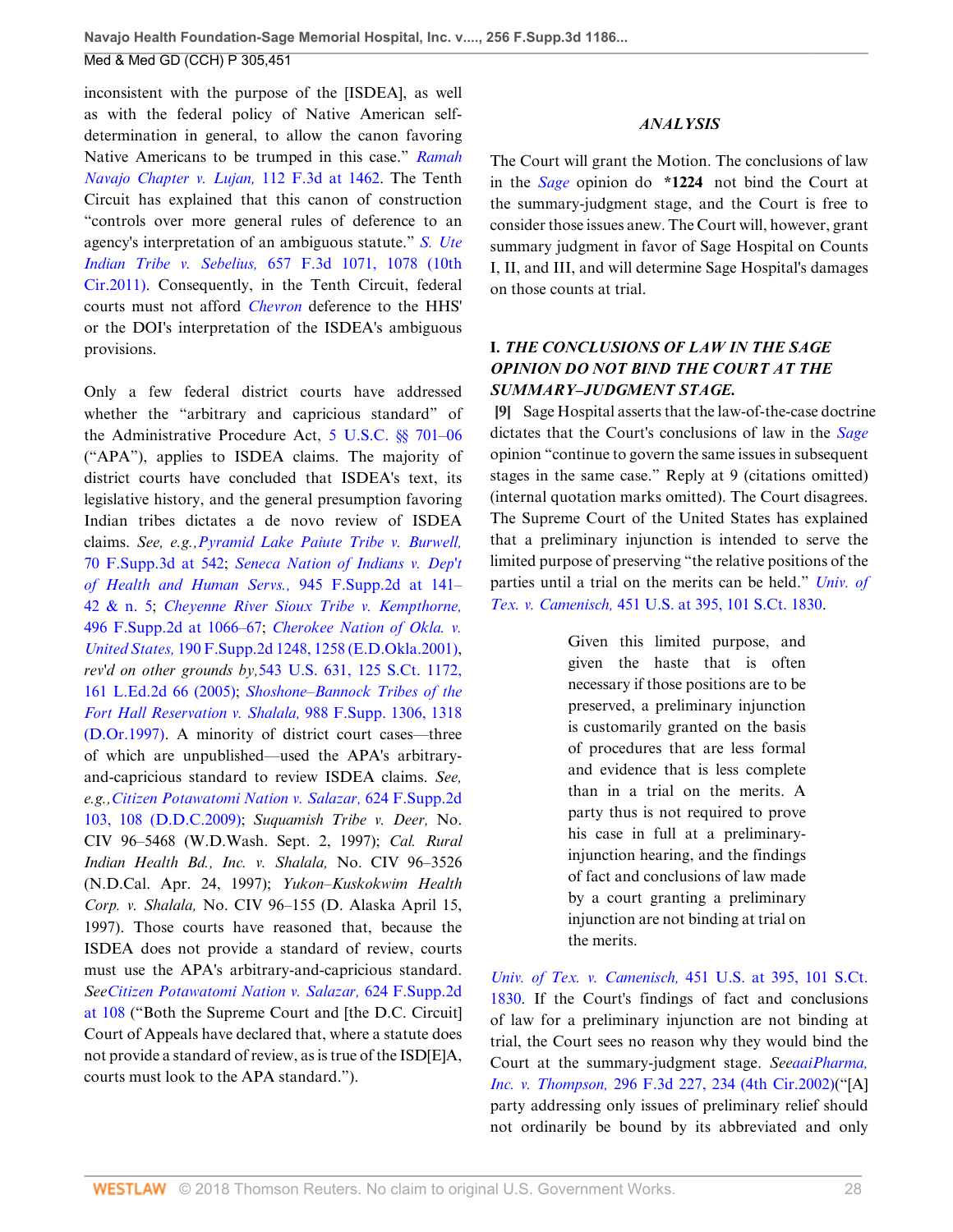partially informed presentation of the merits."); *[Hamilton](http://www.westlaw.com/Link/Document/FullText?findType=Y&serNum=1953117837&pubNum=0000350&originatingDoc=I02a50c30bb1011e5be74e186f6bc2536&refType=RP&fi=co_pp_sp_350_742&originationContext=document&vr=3.0&rs=cblt1.0&transitionType=DocumentItem&contextData=(sc.UserEnteredCitation)#co_pp_sp_350_742) [Watch Co. v. Benrus Watch Co.,](http://www.westlaw.com/Link/Document/FullText?findType=Y&serNum=1953117837&pubNum=0000350&originatingDoc=I02a50c30bb1011e5be74e186f6bc2536&refType=RP&fi=co_pp_sp_350_742&originationContext=document&vr=3.0&rs=cblt1.0&transitionType=DocumentItem&contextData=(sc.UserEnteredCitation)#co_pp_sp_350_742)* 206 F.2d 738, 742 [\(2d Cir.1953\)\(](http://www.westlaw.com/Link/Document/FullText?findType=Y&serNum=1953117837&pubNum=0000350&originatingDoc=I02a50c30bb1011e5be74e186f6bc2536&refType=RP&fi=co_pp_sp_350_742&originationContext=document&vr=3.0&rs=cblt1.0&transitionType=DocumentItem&contextData=(sc.UserEnteredCitation)#co_pp_sp_350_742)"[A] preliminary injunction ... is, by its very nature, interlocutory, tentative, provisional, ad interim, impermanent, mutable, not fixed or final or conclusive, characterized by its for-the-time-beingness."); [11A Charles Alan Wright & Arthur R. Miller,](http://www.westlaw.com/Link/Document/FullText?findType=Y&serNum=0105638988&pubNum=0102228&originatingDoc=I02a50c30bb1011e5be74e186f6bc2536&refType=TS&originationContext=document&vr=3.0&rs=cblt1.0&transitionType=DocumentItem&contextData=(sc.UserEnteredCitation)) *Federal Practice and Procedure* [§ 2950, at 270–71 \(3d ed.](http://www.westlaw.com/Link/Document/FullText?findType=Y&serNum=0105638988&pubNum=0102228&originatingDoc=I02a50c30bb1011e5be74e186f6bc2536&refType=TS&originationContext=document&vr=3.0&rs=cblt1.0&transitionType=DocumentItem&contextData=(sc.UserEnteredCitation)) [2004\)](http://www.westlaw.com/Link/Document/FullText?findType=Y&serNum=0105638988&pubNum=0102228&originatingDoc=I02a50c30bb1011e5be74e186f6bc2536&refType=TS&originationContext=document&vr=3.0&rs=cblt1.0&transitionType=DocumentItem&contextData=(sc.UserEnteredCitation))("Based, as they usually are, on incomplete evidence and a relatively hurried consideration of the issues, [a court's] provisional decisions [in issuing a preliminary injunction] should not be used outside the context in which they originally were rendered."). That the Court gave inclinations in the Sage opinion on Sage Hospital's likelihood of success on the merits of its claims therefore has no bearing on the Court's resolution of those issues in this Memorandum Opinion and Order.

# **II.** *THE COURT WILL GRANT SUMMARY JUDGMENT FOR SAGE HOSPITAL ON COUNT I.*

[Section 900.32](http://www.westlaw.com/Link/Document/FullText?findType=L&pubNum=1000547&cite=25CFRS900.32&originatingDoc=I02a50c30bb1011e5be74e186f6bc2536&refType=LQ&originationContext=document&vr=3.0&rs=cblt1.0&transitionType=DocumentItem&contextData=(sc.UserEnteredCitation)) prohibits the HHS Secretary from declining a successor AFA proposal that is "substantially the same" as its predecessor. [25 C.F.R. § 900.32](http://www.westlaw.com/Link/Document/FullText?findType=L&pubNum=1000547&cite=25CFRS900.32&originatingDoc=I02a50c30bb1011e5be74e186f6bc2536&refType=LQ&originationContext=document&vr=3.0&rs=cblt1.0&transitionType=DocumentItem&contextData=(sc.UserEnteredCitation)). The text of the 2014 AFA is substantively identical to the text of the 2013 AFA. *Compare* 2014 AFA *passim,with* 2013 AFA *passim*. [Section 900.32](http://www.westlaw.com/Link/Document/FullText?findType=L&pubNum=1000547&cite=25CFRS900.32&originatingDoc=I02a50c30bb1011e5be74e186f6bc2536&refType=LQ&originationContext=document&vr=3.0&rs=cblt1.0&transitionType=DocumentItem&contextData=(sc.UserEnteredCitation)) affords no discretion to the HHS Secretary to decline or approve such a proposal. When faced with such a proposal, the Secretary's duty is clear: he or she "shall approve and add to the contract the full amount of funds to which the contractor is entitled, and may not decline, any portion of a successor annual funding **\*1225** agreement." [25 C.F.R. § 900.32](http://www.westlaw.com/Link/Document/FullText?findType=L&pubNum=1000547&cite=25CFRS900.32&originatingDoc=I02a50c30bb1011e5be74e186f6bc2536&refType=LQ&originationContext=document&vr=3.0&rs=cblt1.0&transitionType=DocumentItem&contextData=(sc.UserEnteredCitation)). Because the 2014 AFA's contents are substantially the same as the 2013 AFA's contents, the Defendants improperly applied the ISDEA's Declination criteria to the 2014 AFA.

The Defendants do not challenge Sage Hospital's argument that the 2014 AFA's text is substantially the same as its predecessor's. Instead, they argue that the 2014 AFA is not substantially the same as the 2013 AFA, because an internal audit uncovered information about Sage Hospital's operations of which they were not previously aware. The Defendants rely only on *[Pequot](http://www.westlaw.com/Link/Document/FullText?findType=Y&serNum=0318655259&originatingDoc=I02a50c30bb1011e5be74e186f6bc2536&refType=RP&originationContext=document&vr=3.0&rs=cblt1.0&transitionType=DocumentItem&contextData=(sc.UserEnteredCitation))* an unpublished administrative decision—to support their position.

The Court provided a detailed description of the *[Pequot](http://www.westlaw.com/Link/Document/FullText?findType=Y&serNum=0318655259&pubNum=0000999&originatingDoc=I02a50c30bb1011e5be74e186f6bc2536&refType=RP&originationContext=document&vr=3.0&rs=cblt1.0&transitionType=DocumentItem&contextData=(sc.UserEnteredCitation))* decision in the *[Sage](http://www.westlaw.com/Link/Document/FullText?findType=Y&serNum=2036163936&pubNum=0000999&originatingDoc=I02a50c30bb1011e5be74e186f6bc2536&refType=RP&originationContext=document&vr=3.0&rs=cblt1.0&transitionType=DocumentItem&contextData=(sc.UserEnteredCitation))* opinion:

In that case, a tribal organization sought, as part of a proposed successor AFA with the HHS, authorization to sell pharmaceuticals to non-Indian employees of one of its casinos. *See* **\*1226** *Pequot,* [2006 WL](http://www.westlaw.com/Link/Document/FullText?findType=Y&serNum=0318655259&pubNum=0000999&originatingDoc=I02a50c30bb1011e5be74e186f6bc2536&refType=DE&originationContext=document&vr=3.0&rs=cblt1.0&transitionType=DocumentItem&contextData=(sc.UserEnteredCitation)) [1337439, at \\*1.](http://www.westlaw.com/Link/Document/FullText?findType=Y&serNum=0318655259&pubNum=0000999&originatingDoc=I02a50c30bb1011e5be74e186f6bc2536&refType=DE&originationContext=document&vr=3.0&rs=cblt1.0&transitionType=DocumentItem&contextData=(sc.UserEnteredCitation)) The AFA for the previous year included the following language: "The Nation agrees to provide all medically necessary pharmacy services for the Mashantucket Pequot Tribe, beneficiaries of the Tribe's health benefit plans, other tribe[s] that have a government to government relationship and their health benefit plans." *Pequot,* [2006 WL](http://www.westlaw.com/Link/Document/FullText?findType=Y&serNum=0318655259&pubNum=0000999&originatingDoc=I02a50c30bb1011e5be74e186f6bc2536&refType=DE&originationContext=document&vr=3.0&rs=cblt1.0&transitionType=DocumentItem&contextData=(sc.UserEnteredCitation)) [1337439, at \\*3](http://www.westlaw.com/Link/Document/FullText?findType=Y&serNum=0318655259&pubNum=0000999&originatingDoc=I02a50c30bb1011e5be74e186f6bc2536&refType=DE&originationContext=document&vr=3.0&rs=cblt1.0&transitionType=DocumentItem&contextData=(sc.UserEnteredCitation)) (citation omitted)(internal quotation marks omitted). The predecessor AFA also stated that the "Tribal Council has taken into account the health care and service needs of its membership, community and employees, and has determined that the provisions for such care and services will not result in a denial or diminution of health services to eligible Indians." *Pequot,* [2006 WL 1337439, at \\*3](http://www.westlaw.com/Link/Document/FullText?findType=Y&serNum=0318655259&pubNum=0000999&originatingDoc=I02a50c30bb1011e5be74e186f6bc2536&refType=DE&originationContext=document&vr=3.0&rs=cblt1.0&transitionType=DocumentItem&contextData=(sc.UserEnteredCitation)) (citation omitted)(internal quotation marks omitted). The tribal organization's proposed successor AFA's text was substantially similar to its predecessor's. *See[Pequot,](http://www.westlaw.com/Link/Document/FullText?findType=Y&serNum=0318655259&pubNum=0000999&originatingDoc=I02a50c30bb1011e5be74e186f6bc2536&refType=DE&originationContext=document&vr=3.0&rs=cblt1.0&transitionType=DocumentItem&contextData=(sc.UserEnteredCitation))* [2006 WL 1337439, at \\*3.](http://www.westlaw.com/Link/Document/FullText?findType=Y&serNum=0318655259&pubNum=0000999&originatingDoc=I02a50c30bb1011e5be74e186f6bc2536&refType=DE&originationContext=document&vr=3.0&rs=cblt1.0&transitionType=DocumentItem&contextData=(sc.UserEnteredCitation))

After the tribal organization submitted the proposed successor AFA, the OIG issued a report from an audit of the tribal organization's healthcare services, which uncovered that the tribal organization "had extended eligibility for federally discounted drugs to its non-Indian employees without making the required determination that reasonable alternative drug services were not available to these employees."*[Pequot,](http://www.westlaw.com/Link/Document/FullText?findType=Y&serNum=0318655259&pubNum=0000999&originatingDoc=I02a50c30bb1011e5be74e186f6bc2536&refType=DE&originationContext=document&vr=3.0&rs=cblt1.0&transitionType=DocumentItem&contextData=(sc.UserEnteredCitation))* [2006 WL 1337439, at \\*4](http://www.westlaw.com/Link/Document/FullText?findType=Y&serNum=0318655259&pubNum=0000999&originatingDoc=I02a50c30bb1011e5be74e186f6bc2536&refType=DE&originationContext=document&vr=3.0&rs=cblt1.0&transitionType=DocumentItem&contextData=(sc.UserEnteredCitation)). Donna E. Shalala, then-HHS Secretary—who was apparently unaware that the tribal organization had been providing pharmaceutical services to non-Indians—declined the proposed successor AFA on the ground that it included "activities that cannot lawfully be carried out by the contractor." *Pequot,* [2006 WL 1337439,](http://www.westlaw.com/Link/Document/FullText?findType=Y&serNum=0318655259&pubNum=0000999&originatingDoc=I02a50c30bb1011e5be74e186f6bc2536&refType=DE&originationContext=document&vr=3.0&rs=cblt1.0&transitionType=DocumentItem&contextData=(sc.UserEnteredCitation)) [at \\*1.](http://www.westlaw.com/Link/Document/FullText?findType=Y&serNum=0318655259&pubNum=0000999&originatingDoc=I02a50c30bb1011e5be74e186f6bc2536&refType=DE&originationContext=document&vr=3.0&rs=cblt1.0&transitionType=DocumentItem&contextData=(sc.UserEnteredCitation)) The tribal organization appealed the decision to an Administrative Law Judge, who found that the declination was unlawful and reversed Shalala's decision. *SeePequot,* [2006 WL 1337439, at \\*1.](http://www.westlaw.com/Link/Document/FullText?findType=Y&serNum=0318655259&pubNum=0000999&originatingDoc=I02a50c30bb1011e5be74e186f6bc2536&refType=DE&originationContext=document&vr=3.0&rs=cblt1.0&transitionType=DocumentItem&contextData=(sc.UserEnteredCitation))

Thereafter, the DAB reversed the ALJ's decision and upheld the declination for four reasons. *See[Pequot,](http://www.westlaw.com/Link/Document/FullText?findType=Y&serNum=0318655259&pubNum=0000999&originatingDoc=I02a50c30bb1011e5be74e186f6bc2536&refType=DE&originationContext=document&vr=3.0&rs=cblt1.0&transitionType=DocumentItem&contextData=(sc.UserEnteredCitation))* [2006 WL 1337439, at \\*4–17](http://www.westlaw.com/Link/Document/FullText?findType=Y&serNum=0318655259&pubNum=0000999&originatingDoc=I02a50c30bb1011e5be74e186f6bc2536&refType=DE&originationContext=document&vr=3.0&rs=cblt1.0&transitionType=DocumentItem&contextData=(sc.UserEnteredCitation)). First, the DAB concluded that Shalala could not lawfully contract with the tribal organization to provide healthcare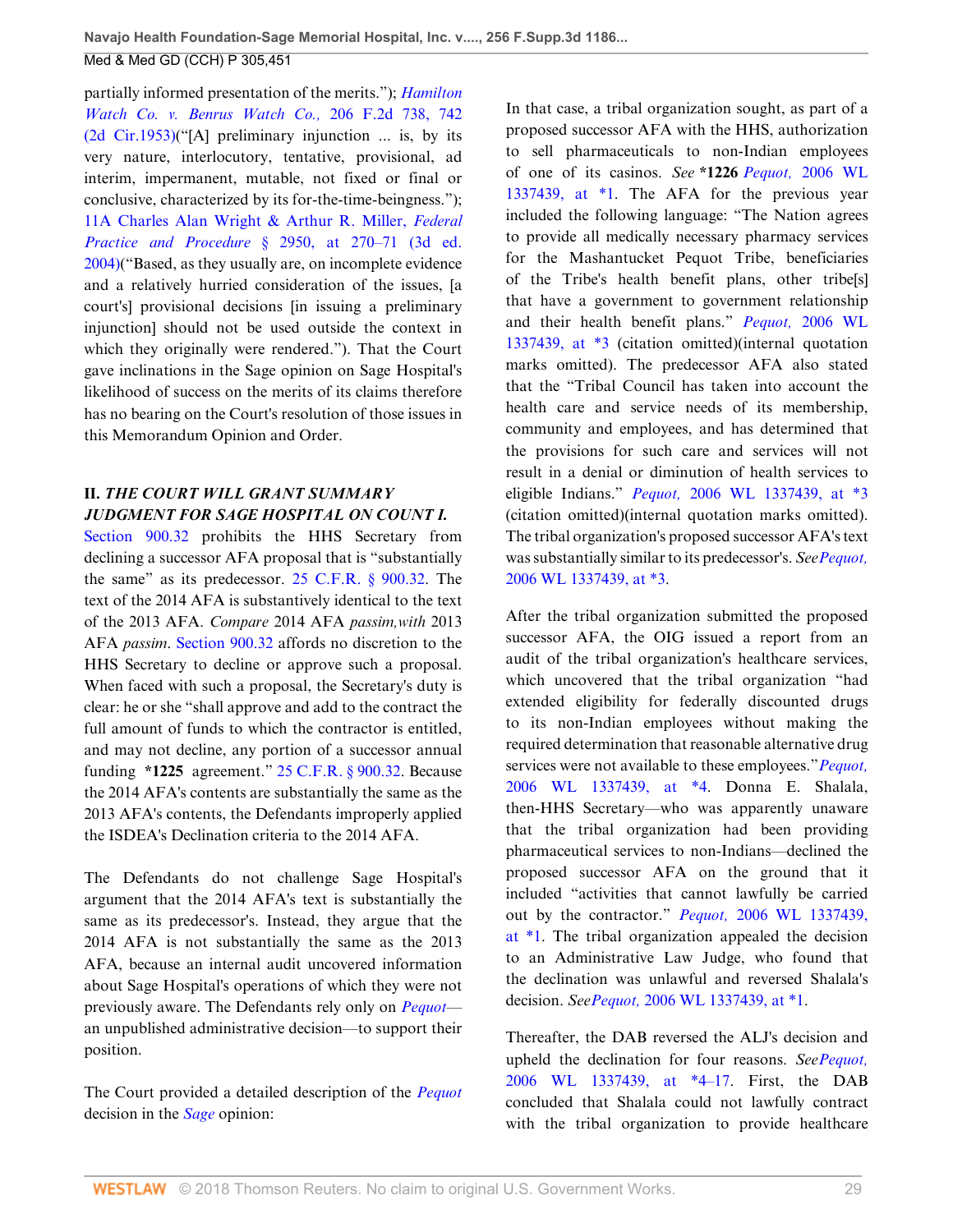services to non-Indians under the ISDEA. *See[Pequot,](http://www.westlaw.com/Link/Document/FullText?findType=Y&serNum=0318655259&pubNum=0000999&originatingDoc=I02a50c30bb1011e5be74e186f6bc2536&refType=DE&originationContext=document&vr=3.0&rs=cblt1.0&transitionType=DocumentItem&contextData=(sc.UserEnteredCitation))* [2006 WL 1337439, at \\*4–7.](http://www.westlaw.com/Link/Document/FullText?findType=Y&serNum=0318655259&pubNum=0000999&originatingDoc=I02a50c30bb1011e5be74e186f6bc2536&refType=DE&originationContext=document&vr=3.0&rs=cblt1.0&transitionType=DocumentItem&contextData=(sc.UserEnteredCitation)) Second, the DAB determined that the tribal organization failed to comply with the Indian Health Care Improvement Act, [25 U.S.C. § 1680c\(b\)\(](http://www.westlaw.com/Link/Document/FullText?findType=L&pubNum=1000546&cite=25USCAS1680C&originatingDoc=I02a50c30bb1011e5be74e186f6bc2536&refType=SP&originationContext=document&vr=3.0&rs=cblt1.0&transitionType=DocumentItem&contextData=(sc.UserEnteredCitation)#co_pp_a83b000018c76)"IHCIA"), which required the organization to determine that there were no reasonable alternative services available to meet the non-Indians pharmaceutical needs. *Se[ePequot,](http://www.westlaw.com/Link/Document/FullText?findType=Y&serNum=0318655259&pubNum=0000999&originatingDoc=I02a50c30bb1011e5be74e186f6bc2536&refType=DE&originationContext=document&vr=3.0&rs=cblt1.0&transitionType=DocumentItem&contextData=(sc.UserEnteredCitation))* 2006 [WL 1337439, at \\*8–11](http://www.westlaw.com/Link/Document/FullText?findType=Y&serNum=0318655259&pubNum=0000999&originatingDoc=I02a50c30bb1011e5be74e186f6bc2536&refType=DE&originationContext=document&vr=3.0&rs=cblt1.0&transitionType=DocumentItem&contextData=(sc.UserEnteredCitation)). Third, the DAB held that no reasonable person could have concluded that alternative services were unavailable to meet the non-Indians pharmaceutical needs. *SeePequot,* [2006 WL](http://www.westlaw.com/Link/Document/FullText?findType=Y&serNum=0318655259&pubNum=0000999&originatingDoc=I02a50c30bb1011e5be74e186f6bc2536&refType=DE&originationContext=document&vr=3.0&rs=cblt1.0&transitionType=DocumentItem&contextData=(sc.UserEnteredCitation)) [1337439, at \\*11–15.](http://www.westlaw.com/Link/Document/FullText?findType=Y&serNum=0318655259&pubNum=0000999&originatingDoc=I02a50c30bb1011e5be74e186f6bc2536&refType=DE&originationContext=document&vr=3.0&rs=cblt1.0&transitionType=DocumentItem&contextData=(sc.UserEnteredCitation)) Thus, even if the tribal organization had conducted the requisite alternative-services analysis and determined that no alternative services existed, such a conclusion would have been unreasonable. *SeePequot,* [2006 WL 1337439, at \\*11–15.](http://www.westlaw.com/Link/Document/FullText?findType=Y&serNum=0318655259&pubNum=0000999&originatingDoc=I02a50c30bb1011e5be74e186f6bc2536&refType=DE&originationContext=document&vr=3.0&rs=cblt1.0&transitionType=DocumentItem&contextData=(sc.UserEnteredCitation)) Fourth, and finally, the DAB determined that  $\S$  900.32 could not supply an independent basis for requiring Shalala to approve that portion of the proposed AFA, because that regulation is limited to programs that the HHS had previously funded. *SeePequot,* [2006 WL 1337439,](http://www.westlaw.com/Link/Document/FullText?findType=Y&serNum=0318655259&pubNum=0000999&originatingDoc=I02a50c30bb1011e5be74e186f6bc2536&refType=DE&originationContext=document&vr=3.0&rs=cblt1.0&transitionType=DocumentItem&contextData=(sc.UserEnteredCitation)) [at \\*15–17](http://www.westlaw.com/Link/Document/FullText?findType=Y&serNum=0318655259&pubNum=0000999&originatingDoc=I02a50c30bb1011e5be74e186f6bc2536&refType=DE&originationContext=document&vr=3.0&rs=cblt1.0&transitionType=DocumentItem&contextData=(sc.UserEnteredCitation)). In other words, the DAB concluded that, because the HHS had never funded the pharmaceutical program for non-Indians, [§ 900.32](http://www.westlaw.com/Link/Document/FullText?findType=L&pubNum=1000547&cite=25CFRS900.32&originatingDoc=I02a50c30bb1011e5be74e186f6bc2536&refType=LQ&originationContext=document&vr=3.0&rs=cblt1.0&transitionType=DocumentItem&contextData=(sc.UserEnteredCitation)) did not apply. *SeePequot,* [2006 WL 1337439, at \\*15–17](http://www.westlaw.com/Link/Document/FullText?findType=Y&serNum=0318655259&pubNum=0000999&originatingDoc=I02a50c30bb1011e5be74e186f6bc2536&refType=DE&originationContext=document&vr=3.0&rs=cblt1.0&transitionType=DocumentItem&contextData=(sc.UserEnteredCitation)).

At the end of the decision, the DAB noted:

[T]he successor AFA here was not "substantially the same" as the prior year AFA. As discussed earlier [the IHCIA] requires that a tribe's governing body make a contemporaneous decision that no reasonable alternative services are available. Thus, each proposal can be viewed as substantively different from the prior proposal since each is necessarily based on a different decision. Moreover, the OIG report raised legal issues concerning the proposal which might not have been apparent to IHS when it approved the FY 1999 AFA.

### *Pequot,* [2006 WL 1337439, at \\*17](http://www.westlaw.com/Link/Document/FullText?findType=Y&serNum=0318655259&pubNum=0000999&originatingDoc=I02a50c30bb1011e5be74e186f6bc2536&refType=DE&originationContext=document&vr=3.0&rs=cblt1.0&transitionType=DocumentItem&contextData=(sc.UserEnteredCitation)).

*Sage,* [100 F.Supp.3d at 1173–75](http://www.westlaw.com/Link/Document/FullText?findType=Y&serNum=2036163936&pubNum=0007903&originatingDoc=I02a50c30bb1011e5be74e186f6bc2536&refType=RP&fi=co_pp_sp_7903_1173&originationContext=document&vr=3.0&rs=cblt1.0&transitionType=DocumentItem&contextData=(sc.UserEnteredCitation)#co_pp_sp_7903_1173) (citations omitted). The Court explained that the final sentence of the blockquoted paragraph from the *[Pequot](http://www.westlaw.com/Link/Document/FullText?findType=Y&serNum=0318655259&pubNum=0000999&originatingDoc=I02a50c30bb1011e5be74e186f6bc2536&refType=RP&originationContext=document&vr=3.0&rs=cblt1.0&transitionType=DocumentItem&contextData=(sc.UserEnteredCitation))* opinion—"which states that 'the OIG report raised legal issues concerning the proposal which might not have been apparent to IHS when it approved the FY 1999 AFA'—is the only line in the decision that can be construed as supporting

the Defendants' argument." *Sage,* [100 F.Supp.3d at 1178](http://www.westlaw.com/Link/Document/FullText?findType=Y&serNum=2036163936&pubNum=0007903&originatingDoc=I02a50c30bb1011e5be74e186f6bc2536&refType=RP&fi=co_pp_sp_7903_1178&originationContext=document&vr=3.0&rs=cblt1.0&transitionType=DocumentItem&contextData=(sc.UserEnteredCitation)#co_pp_sp_7903_1178) (quoting *Pequot,* [2006 WL 1337439, at \\*17\)](http://www.westlaw.com/Link/Document/FullText?findType=Y&serNum=0318655259&pubNum=0000999&originatingDoc=I02a50c30bb1011e5be74e186f6bc2536&refType=DE&originationContext=document&vr=3.0&rs=cblt1.0&transitionType=DocumentItem&contextData=(sc.UserEnteredCitation)). The Court said that, arguably, that line "suggests that the [HHS Secretary] may consider information beyond the proposed AFA's text—like the Moss Adams Report and the NAIHS Report's findings—in determining whether the [AFA] proposal is 'substantially the same' as its predecessor." *Sage,* [100 F.Supp.3d at 1178](http://www.westlaw.com/Link/Document/FullText?findType=Y&serNum=2036163936&pubNum=0007903&originatingDoc=I02a50c30bb1011e5be74e186f6bc2536&refType=RP&fi=co_pp_sp_7903_1178&originationContext=document&vr=3.0&rs=cblt1.0&transitionType=DocumentItem&contextData=(sc.UserEnteredCitation)#co_pp_sp_7903_1178) (quoting [25 C.F.R. § 900.32\)](http://www.westlaw.com/Link/Document/FullText?findType=L&pubNum=1000547&cite=25CFRS900.32&originatingDoc=I02a50c30bb1011e5be74e186f6bc2536&refType=LQ&originationContext=document&vr=3.0&rs=cblt1.0&transitionType=DocumentItem&contextData=(sc.UserEnteredCitation)).

To the extent that  $\frac{6}{900.32}$  is ambiguous, the Court will not afford *[Auer](http://www.westlaw.com/Link/Document/FullText?findType=Y&serNum=1997053629&pubNum=0000780&originatingDoc=I02a50c30bb1011e5be74e186f6bc2536&refType=RP&originationContext=document&vr=3.0&rs=cblt1.0&transitionType=DocumentItem&contextData=(sc.UserEnteredCitation))* deference to Burwell's interpretation of § 900.32 in the *[Pequot](http://www.westlaw.com/Link/Document/FullText?findType=Y&serNum=0318655259&pubNum=0000999&originatingDoc=I02a50c30bb1011e5be74e186f6bc2536&refType=RP&originationContext=document&vr=3.0&rs=cblt1.0&transitionType=DocumentItem&contextData=(sc.UserEnteredCitation))* decision, because the Indian canon of deference trumps *[Auer](http://www.westlaw.com/Link/Document/FullText?findType=Y&serNum=1997053629&pubNum=0000780&originatingDoc=I02a50c30bb1011e5be74e186f6bc2536&refType=RP&originationContext=document&vr=3.0&rs=cblt1.0&transitionType=DocumentItem&contextData=(sc.UserEnteredCitation))* deference in this case. Even if the Court afforded Burwell's interpretation of [§](http://www.westlaw.com/Link/Document/FullText?findType=L&pubNum=1000547&cite=25CFRS900.32&originatingDoc=I02a50c30bb1011e5be74e186f6bc2536&refType=LQ&originationContext=document&vr=3.0&rs=cblt1.0&transitionType=DocumentItem&contextData=(sc.UserEnteredCitation)) [900.32](http://www.westlaw.com/Link/Document/FullText?findType=L&pubNum=1000547&cite=25CFRS900.32&originatingDoc=I02a50c30bb1011e5be74e186f6bc2536&refType=LQ&originationContext=document&vr=3.0&rs=cblt1.0&transitionType=DocumentItem&contextData=(sc.UserEnteredCitation))*[Auer](http://www.westlaw.com/Link/Document/FullText?findType=Y&serNum=1997053629&pubNum=0000780&originatingDoc=I02a50c30bb1011e5be74e186f6bc2536&refType=RP&originationContext=document&vr=3.0&rs=cblt1.0&transitionType=DocumentItem&contextData=(sc.UserEnteredCitation))* deference, that deference would not dictate a different outcome, because Burwell's interpretation is "plainly erroneous or inconsistent with the regulation." *Auer,* [519 U.S. at 461, 117 S.Ct. 905.](http://www.westlaw.com/Link/Document/FullText?findType=Y&serNum=1997053629&pubNum=0000708&originatingDoc=I02a50c30bb1011e5be74e186f6bc2536&refType=RP&originationContext=document&vr=3.0&rs=cblt1.0&transitionType=DocumentItem&contextData=(sc.UserEnteredCitation)) The Court will therefore award summary judgment in favor of Sage Hospital on Count I.

### <span id="page-29-2"></span><span id="page-29-1"></span>**A. THE INDIAN CANON OF DEFERENCE TRUMPS** *AUER* **DEFERENCE.**

<span id="page-29-3"></span><span id="page-29-0"></span>**[\[10](#page-2-3)] [\[11](#page-2-4)] [\[12](#page-2-1)]** When an agency interprets its own regulations—to, for example, adjudicate whether a regulated party was in compliance with them—courts typically afford its interpretation *[Auer](http://www.westlaw.com/Link/Document/FullText?findType=Y&serNum=1997053629&pubNum=0000780&originatingDoc=I02a50c30bb1011e5be74e186f6bc2536&refType=RP&originationContext=document&vr=3.0&rs=cblt1.0&transitionType=DocumentItem&contextData=(sc.UserEnteredCitation))* deference. Under *[Auer](http://www.westlaw.com/Link/Document/FullText?findType=Y&serNum=1997053629&pubNum=0000780&originatingDoc=I02a50c30bb1011e5be74e186f6bc2536&refType=RP&originationContext=document&vr=3.0&rs=cblt1.0&transitionType=DocumentItem&contextData=(sc.UserEnteredCitation))* deference, the Court accepts the agency's interpretation of its ambiguous regulation unless the regulation is "plainly erroneous or inconsistent with the **\*1227** regulation." *Auer,* [519 U.S. at 461, 117 S.Ct.](http://www.westlaw.com/Link/Document/FullText?findType=Y&serNum=1997053629&pubNum=0000708&originatingDoc=I02a50c30bb1011e5be74e186f6bc2536&refType=RP&originationContext=document&vr=3.0&rs=cblt1.0&transitionType=DocumentItem&contextData=(sc.UserEnteredCitation)) [905](http://www.westlaw.com/Link/Document/FullText?findType=Y&serNum=1997053629&pubNum=0000708&originatingDoc=I02a50c30bb1011e5be74e186f6bc2536&refType=RP&originationContext=document&vr=3.0&rs=cblt1.0&transitionType=DocumentItem&contextData=(sc.UserEnteredCitation)). [28](#page-47-0) In cases involving Native **\*1229** Americans, however, the Tenth Circuit has "taken a different approach to statutory interpretation, holding that normal rules of construction do not apply when Indian treaty rights, or even non-treaty matters involving Indians, are at issue." *[Ramah Navajo Chapter v. Lujan,](http://www.westlaw.com/Link/Document/FullText?findType=Y&serNum=1997106222&pubNum=0000506&originatingDoc=I02a50c30bb1011e5be74e186f6bc2536&refType=RP&fi=co_pp_sp_506_1461&originationContext=document&vr=3.0&rs=cblt1.0&transitionType=DocumentItem&contextData=(sc.UserEnteredCitation)#co_pp_sp_506_1461)* 112 F.3d at 1461 (internal quotation marks omitted). Although the Tenth Circuit has not decided whether Indian deference trumps *[Auer](http://www.westlaw.com/Link/Document/FullText?findType=Y&serNum=1997053629&pubNum=0000780&originatingDoc=I02a50c30bb1011e5be74e186f6bc2536&refType=RP&originationContext=document&vr=3.0&rs=cblt1.0&transitionType=DocumentItem&contextData=(sc.UserEnteredCitation))* deference, it has said that Indian deference trumps *[Chevron](http://www.westlaw.com/Link/Document/FullText?findType=Y&serNum=1984130736&originatingDoc=I02a50c30bb1011e5be74e186f6bc2536&refType=RP&originationContext=document&vr=3.0&rs=cblt1.0&transitionType=DocumentItem&contextData=(sc.UserEnteredCitation))* deference—at least when it comes to interpreting the ISDEA's ambiguous provisions. *Se[eRamah Navajo](http://www.westlaw.com/Link/Document/FullText?findType=Y&serNum=1997106222&pubNum=0000506&originatingDoc=I02a50c30bb1011e5be74e186f6bc2536&refType=RP&fi=co_pp_sp_506_1462&originationContext=document&vr=3.0&rs=cblt1.0&transitionType=DocumentItem&contextData=(sc.UserEnteredCitation)#co_pp_sp_506_1462) Chapter v. Lujan,* [112 F.3d at 1462](http://www.westlaw.com/Link/Document/FullText?findType=Y&serNum=1997106222&pubNum=0000506&originatingDoc=I02a50c30bb1011e5be74e186f6bc2536&refType=RP&fi=co_pp_sp_506_1462&originationContext=document&vr=3.0&rs=cblt1.0&transitionType=DocumentItem&contextData=(sc.UserEnteredCitation)#co_pp_sp_506_1462) ("[T]he canon of construction favoring Native Americans controls over the more general rule of deference to agency interpretations of ambiguous statutes."); *[id.](http://www.westlaw.com/Link/Document/FullText?findType=Y&serNum=1997106222&pubNum=0000506&originatingDoc=I02a50c30bb1011e5be74e186f6bc2536&refType=RP&originationContext=document&vr=3.0&rs=cblt1.0&transitionType=DocumentItem&contextData=(sc.UserEnteredCitation))* ("If the [ISDEA] can reasonably be construed as the Tribe would have it construed, it must be construed that way."). Relying on the ISDEA's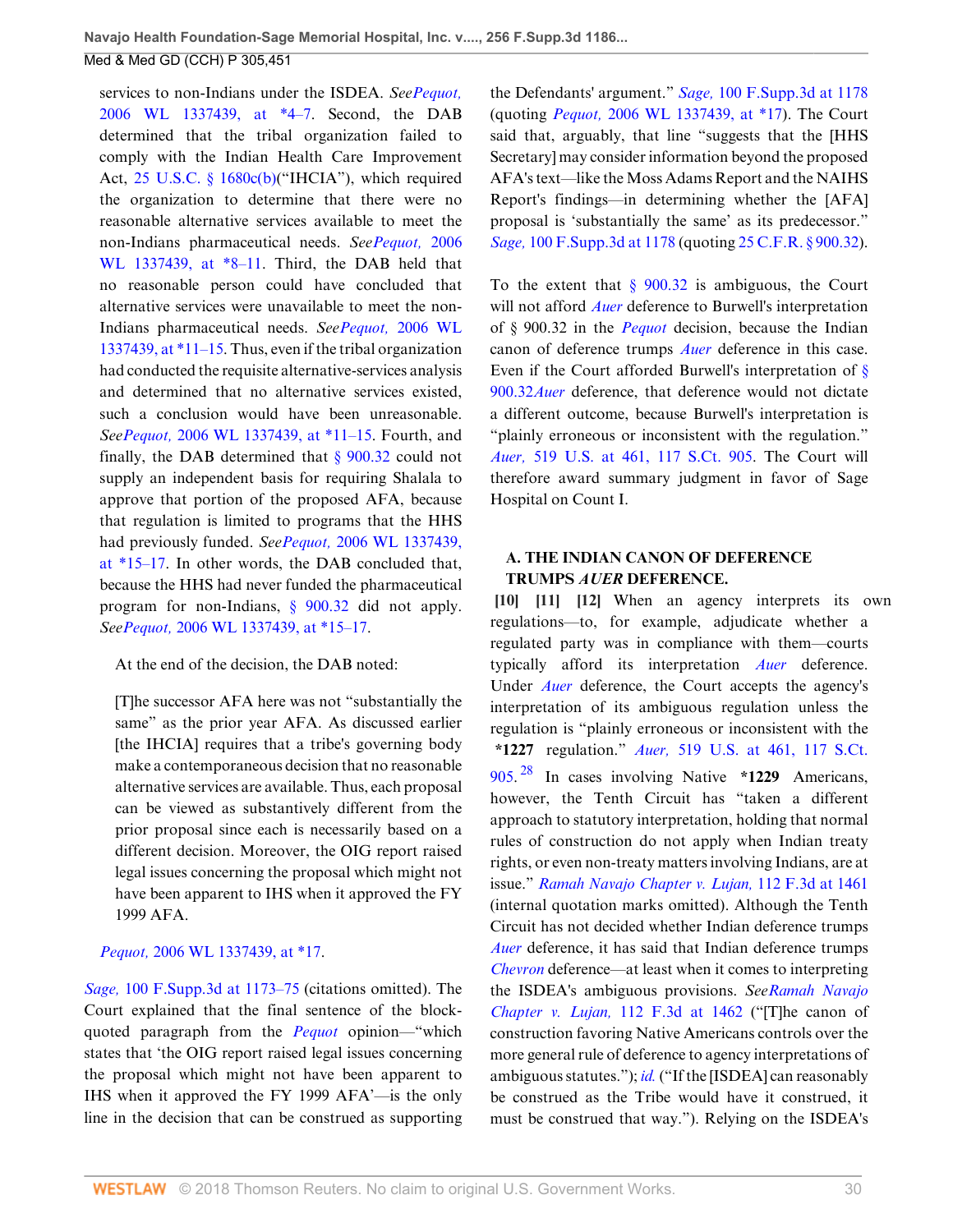legislative history, the Tenth Circuit determined that its purpose was "to assure maximum participation by Indian tribes in the planning and administration of federal services, programs and activities for [Indian communities."](http://www.westlaw.com/Link/Document/FullText?findType=Y&serNum=1997106222&pubNum=0000506&originatingDoc=I02a50c30bb1011e5be74e186f6bc2536&refType=RP&fi=co_pp_sp_506_1461&originationContext=document&vr=3.0&rs=cblt1.0&transitionType=DocumentItem&contextData=(sc.UserEnteredCitation)#co_pp_sp_506_1461) [112 F.3d at 1461](http://www.westlaw.com/Link/Document/FullText?findType=Y&serNum=1997106222&pubNum=0000506&originatingDoc=I02a50c30bb1011e5be74e186f6bc2536&refType=RP&fi=co_pp_sp_506_1461&originationContext=document&vr=3.0&rs=cblt1.0&transitionType=DocumentItem&contextData=(sc.UserEnteredCitation)#co_pp_sp_506_1461) (citations omitted)(internal quotation marks omitted). The Tenth Circuit concluded that "it would be entirely inconsistent with the purpose of the [ISDEA], as well as with the federal policy of Native American self-determination in general, to allow the canon favoring Native Americans to be trumped [by *[Chevron](http://www.westlaw.com/Link/Document/FullText?findType=Y&serNum=1984130736&originatingDoc=I02a50c30bb1011e5be74e186f6bc2536&refType=RP&originationContext=document&vr=3.0&rs=cblt1.0&transitionType=DocumentItem&contextData=(sc.UserEnteredCitation))* deference] in this case." [112 F.3d at 1462.](http://www.westlaw.com/Link/Document/FullText?findType=Y&serNum=1997106222&pubNum=0000506&originatingDoc=I02a50c30bb1011e5be74e186f6bc2536&refType=RP&fi=co_pp_sp_506_1462&originationContext=document&vr=3.0&rs=cblt1.0&transitionType=DocumentItem&contextData=(sc.UserEnteredCitation)#co_pp_sp_506_1462) Given that *[Auer](http://www.westlaw.com/Link/Document/FullText?findType=Y&serNum=1997053629&pubNum=0000780&originatingDoc=I02a50c30bb1011e5be74e186f6bc2536&refType=RP&originationContext=document&vr=3.0&rs=cblt1.0&transitionType=DocumentItem&contextData=(sc.UserEnteredCitation))* deference "is applied in the same manner as *[Chevron](http://www.westlaw.com/Link/Document/FullText?findType=Y&serNum=1984130736&originatingDoc=I02a50c30bb1011e5be74e186f6bc2536&refType=RP&originationContext=document&vr=3.0&rs=cblt1.0&transitionType=DocumentItem&contextData=(sc.UserEnteredCitation))* deference and is substantively identical," *[Jarita](http://www.westlaw.com/Link/Document/FullText?findType=Y&serNum=2036065029&pubNum=0000344&originatingDoc=I02a50c30bb1011e5be74e186f6bc2536&refType=RP&fi=co_pp_sp_344_286&originationContext=document&vr=3.0&rs=cblt1.0&transitionType=DocumentItem&contextData=(sc.UserEnteredCitation)#co_pp_sp_344_286) [Mesa Livestock Grazing Ass'n v. U.S. Forest Servs.,](http://www.westlaw.com/Link/Document/FullText?findType=Y&serNum=2036065029&pubNum=0000344&originatingDoc=I02a50c30bb1011e5be74e186f6bc2536&refType=RP&fi=co_pp_sp_344_286&originationContext=document&vr=3.0&rs=cblt1.0&transitionType=DocumentItem&contextData=(sc.UserEnteredCitation)#co_pp_sp_344_286)* 305 [F.R.D. 256, 286 \(D.N.M.2015\)\(](http://www.westlaw.com/Link/Document/FullText?findType=Y&serNum=2036065029&pubNum=0000344&originatingDoc=I02a50c30bb1011e5be74e186f6bc2536&refType=RP&fi=co_pp_sp_344_286&originationContext=document&vr=3.0&rs=cblt1.0&transitionType=DocumentItem&contextData=(sc.UserEnteredCitation)#co_pp_sp_344_286)Browning, J.), the Tenth Circuit's holding in *[Ramah Navajo Chapter v. Lujan](http://www.westlaw.com/Link/Document/FullText?findType=Y&serNum=1997106222&pubNum=0000506&originatingDoc=I02a50c30bb1011e5be74e186f6bc2536&refType=RP&originationContext=document&vr=3.0&rs=cblt1.0&transitionType=DocumentItem&contextData=(sc.UserEnteredCitation))* suggests that Indian deference trumps *[Auer](http://www.westlaw.com/Link/Document/FullText?findType=Y&serNum=1997053629&pubNum=0000780&originatingDoc=I02a50c30bb1011e5be74e186f6bc2536&refType=RP&originationContext=document&vr=3.0&rs=cblt1.0&transitionType=DocumentItem&contextData=(sc.UserEnteredCitation))* deference in this case.

The Defendants ask the Court to depart from this closely analogous authority and to instead rely on a series of cases which hold that Indian deference "is inapplicable when the competing interests at stake both involve Native Americans." Response at 8 (quoting *[Cherokee Nation of](http://www.westlaw.com/Link/Document/FullText?findType=Y&serNum=2003125140&pubNum=0004637&originatingDoc=I02a50c30bb1011e5be74e186f6bc2536&refType=RP&fi=co_pp_sp_4637_1380&originationContext=document&vr=3.0&rs=cblt1.0&transitionType=DocumentItem&contextData=(sc.UserEnteredCitation)#co_pp_sp_4637_1380) Okla. v. Norton,* [241 F.Supp.2d at 1380\)](http://www.westlaw.com/Link/Document/FullText?findType=Y&serNum=2003125140&pubNum=0004637&originatingDoc=I02a50c30bb1011e5be74e186f6bc2536&refType=RP&fi=co_pp_sp_4637_1380&originationContext=document&vr=3.0&rs=cblt1.0&transitionType=DocumentItem&contextData=(sc.UserEnteredCitation)#co_pp_sp_4637_1380)(citing *[United](http://www.westlaw.com/Link/Document/FullText?findType=Y&serNum=2025477231&pubNum=0000708&originatingDoc=I02a50c30bb1011e5be74e186f6bc2536&refType=RP&fi=co_pp_sp_708_2328&originationContext=document&vr=3.0&rs=cblt1.0&transitionType=DocumentItem&contextData=(sc.UserEnteredCitation)#co_pp_sp_708_2328) [States v. Jicarilla Apache Nation,](http://www.westlaw.com/Link/Document/FullText?findType=Y&serNum=2025477231&pubNum=0000708&originatingDoc=I02a50c30bb1011e5be74e186f6bc2536&refType=RP&fi=co_pp_sp_708_2328&originationContext=document&vr=3.0&rs=cblt1.0&transitionType=DocumentItem&contextData=(sc.UserEnteredCitation)#co_pp_sp_708_2328)* 131 S.Ct. at 2328; *[N. Cheyenne Tribe v. Hollowbreast,](http://www.westlaw.com/Link/Document/FullText?findType=Y&serNum=1976142379&pubNum=0000708&originatingDoc=I02a50c30bb1011e5be74e186f6bc2536&refType=RP&originationContext=document&vr=3.0&rs=cblt1.0&transitionType=DocumentItem&contextData=(sc.UserEnteredCitation))* 425 U.S. at 655 n. [7, 96 S.Ct. 1793](http://www.westlaw.com/Link/Document/FullText?findType=Y&serNum=1976142379&pubNum=0000708&originatingDoc=I02a50c30bb1011e5be74e186f6bc2536&refType=RP&originationContext=document&vr=3.0&rs=cblt1.0&transitionType=DocumentItem&contextData=(sc.UserEnteredCitation)); *[Chugach Alaska Corp. v. Lujan,](http://www.westlaw.com/Link/Document/FullText?findType=Y&serNum=1990136042&pubNum=0000350&originatingDoc=I02a50c30bb1011e5be74e186f6bc2536&refType=RP&fi=co_pp_sp_350_457&originationContext=document&vr=3.0&rs=cblt1.0&transitionType=DocumentItem&contextData=(sc.UserEnteredCitation)#co_pp_sp_350_457)* 915 [F.2d at 457 n. 4\)](http://www.westlaw.com/Link/Document/FullText?findType=Y&serNum=1990136042&pubNum=0000350&originatingDoc=I02a50c30bb1011e5be74e186f6bc2536&refType=RP&fi=co_pp_sp_350_457&originationContext=document&vr=3.0&rs=cblt1.0&transitionType=DocumentItem&contextData=(sc.UserEnteredCitation)#co_pp_sp_350_457)(internal quotation marks omitted). There is no evidence, however, that there are American Indian interests on both sides of this case. First, unlike in *[Northern Cheyenne Tribe v. Hollowbreast,](http://www.westlaw.com/Link/Document/FullText?findType=Y&serNum=1976142379&pubNum=0000780&originatingDoc=I02a50c30bb1011e5be74e186f6bc2536&refType=RP&originationContext=document&vr=3.0&rs=cblt1.0&transitionType=DocumentItem&contextData=(sc.UserEnteredCitation)) [Utah v.](http://www.westlaw.com/Link/Document/FullText?findType=Y&serNum=1995097478&pubNum=0000506&originatingDoc=I02a50c30bb1011e5be74e186f6bc2536&refType=RP&originationContext=document&vr=3.0&rs=cblt1.0&transitionType=DocumentItem&contextData=(sc.UserEnteredCitation)) [Babbitt,](http://www.westlaw.com/Link/Document/FullText?findType=Y&serNum=1995097478&pubNum=0000506&originatingDoc=I02a50c30bb1011e5be74e186f6bc2536&refType=RP&originationContext=document&vr=3.0&rs=cblt1.0&transitionType=DocumentItem&contextData=(sc.UserEnteredCitation))* and *[Cherokee Nation of Oklahoma v. Norton,](http://www.westlaw.com/Link/Document/FullText?findType=Y&serNum=2003125140&pubNum=0004637&originatingDoc=I02a50c30bb1011e5be74e186f6bc2536&refType=RP&originationContext=document&vr=3.0&rs=cblt1.0&transitionType=DocumentItem&contextData=(sc.UserEnteredCitation))* neither the Navajo Nation nor any individual Navajos have intervened as a defendant in this case. *See [Northern](http://www.westlaw.com/Link/Document/FullText?findType=Y&serNum=1976142370&pubNum=0000708&originatingDoc=I02a50c30bb1011e5be74e186f6bc2536&refType=RP&originationContext=document&vr=3.0&rs=cblt1.0&transitionType=DocumentItem&contextData=(sc.UserEnteredCitation)) [Cheyenne Tribe v. Hollowbreast,](http://www.westlaw.com/Link/Document/FullText?findType=Y&serNum=1976142370&pubNum=0000708&originatingDoc=I02a50c30bb1011e5be74e186f6bc2536&refType=RP&originationContext=document&vr=3.0&rs=cblt1.0&transitionType=DocumentItem&contextData=(sc.UserEnteredCitation))* 425 U.S. at 666 n. 7, [96 S.Ct. 1806](http://www.westlaw.com/Link/Document/FullText?findType=Y&serNum=1976142370&pubNum=0000708&originatingDoc=I02a50c30bb1011e5be74e186f6bc2536&refType=RP&originationContext=document&vr=3.0&rs=cblt1.0&transitionType=DocumentItem&contextData=(sc.UserEnteredCitation)) ("[T]he contesting parties [we]re an Indian tribe and a class of individuals consisting primarily of tribal members."); *Utah v. Babbitt,* [53 F.3d at 1147](http://www.westlaw.com/Link/Document/FullText?findType=Y&serNum=1995097478&pubNum=0000506&originatingDoc=I02a50c30bb1011e5be74e186f6bc2536&refType=RP&fi=co_pp_sp_506_1147&originationContext=document&vr=3.0&rs=cblt1.0&transitionType=DocumentItem&contextData=(sc.UserEnteredCitation)#co_pp_sp_506_1147) (listing the Board of Trustees of the Utah Navajo Trust Fund, among others, as Plaintiffs–Appellees; the DOI, among others, as Defendants–Appellants; and the Navajo Nation as an Intervenor–Appellant); *[Cherokee Nation of Okla.](http://www.westlaw.com/Link/Document/FullText?findType=Y&serNum=2003125140&pubNum=0004637&originatingDoc=I02a50c30bb1011e5be74e186f6bc2536&refType=RP&fi=co_pp_sp_4637_1375&originationContext=document&vr=3.0&rs=cblt1.0&transitionType=DocumentItem&contextData=(sc.UserEnteredCitation)#co_pp_sp_4637_1375) v. Norton,* [241 F.Supp.2d at 1375](http://www.westlaw.com/Link/Document/FullText?findType=Y&serNum=2003125140&pubNum=0004637&originatingDoc=I02a50c30bb1011e5be74e186f6bc2536&refType=RP&fi=co_pp_sp_4637_1375&originationContext=document&vr=3.0&rs=cblt1.0&transitionType=DocumentItem&contextData=(sc.UserEnteredCitation)#co_pp_sp_4637_1375) (listing the Cherokee Nation of **\*1230** Oklahoma as the plaintiff and the Delaware Tribe of Indians, among others, as a defendant). Second, unlike in *[Chugach Alaska Corp. v. Lujan,](http://www.westlaw.com/Link/Document/FullText?findType=Y&serNum=1990136042&pubNum=0000350&originatingDoc=I02a50c30bb1011e5be74e186f6bc2536&refType=RP&originationContext=document&vr=3.0&rs=cblt1.0&transitionType=DocumentItem&contextData=(sc.UserEnteredCitation))* there is no evidence that this case involves a finite amount of land or money, or that awarding Sage Hospital ISDEA funds

<span id="page-30-0"></span>would automatically lead to a decrease in ISDEA funding for other tribes or tribal organizations. *Se[eChugach](http://www.westlaw.com/Link/Document/FullText?findType=Y&serNum=1990136042&pubNum=0000350&originatingDoc=I02a50c30bb1011e5be74e186f6bc2536&refType=RP&fi=co_pp_sp_350_457&originationContext=document&vr=3.0&rs=cblt1.0&transitionType=DocumentItem&contextData=(sc.UserEnteredCitation)#co_pp_sp_350_457) [Alaska Corp. v. Lujan,](http://www.westlaw.com/Link/Document/FullText?findType=Y&serNum=1990136042&pubNum=0000350&originatingDoc=I02a50c30bb1011e5be74e186f6bc2536&refType=RP&fi=co_pp_sp_350_457&originationContext=document&vr=3.0&rs=cblt1.0&transitionType=DocumentItem&contextData=(sc.UserEnteredCitation)#co_pp_sp_350_457)* 915 F.2d at 457 n.4 ("Only a limited amount of land will be given away; giving land to the Grouse Creek group diminishes the land available for other Native groups. Thus, the issue is not whether Native Americans will receive land, but which Native Americans will receive it." (emphases omitted) (citation omitted)).  $29$  Even assuming that Congress appropriates a set amount for ISDEA claims, and that awarding Sage Hospital ISDEA funding would lead to a smaller pot of money for other tribes and tribal organizations, that factor is presumably present in every ISDEA case. If that factor alone were enough to establish competing Indian interests, it would render the ISDEA's instruction to defer to tribal organizations meaningless.

Third, the Defendants have presented no evidence that the American Indian interests which gave rise to their investigation of Sage Hospital are ongoing. The Defendants say that two pieces of evidence demonstrate that they are representing American Indian interests: (i) a resolution that the Ganado Chapter of the Navajo Nation passed at an October 8, 2013, meeting, which asked Sage Hospital to terminate its then-CEO, Ahmad Razaghi, on the basis of allegations that he and his staff were misusing ISDEA funds; and (ii) a letter that Jonathan Hale the Chairman of the Health, Education, Education and Human Services Committee of the Navajo Nation Council —wrote to then-HHS Secretary Kathleen Sebelius, which asked the Defendants to investigate allegations that Sage Hospital was misusing ISDEA funds. *See* Response at 8 (citing Letter from Jonathan Hale, Chairman of the Health, Education and Human Services Committee of the Navajo Nation Council, to Kathleen Sebelius, Secretary of the U.S. Department of Health and Human Services at 11 (Oct. 16, 2013), filed February 5, 2015 (Doc. 36–1) ("Oct.16, 2013, Ltr."); Arlyssa Becenti, *Ganado Officials Want Razaghi Out,* The Gallup Independent (Oct. 9, 2013), filed December 22, 2014 (Doc. 17–1)("Becenti Article")). As an initial matter, Razaghi is no longer Sage Hospital's CEO; Christi El–Meligi replaced him at some point after the declination decisions. *See* El–Meligi 2d Decl. ¶ 2, at 1. Moreover, based on the evidence in the record, it appears that neither the resolution nor the Oct. 16, 2013, Ltr. asked for the Defendants to decline Sage Hospital's ISDEA contract proposals. The Defendants have likewise presented no evidence —declarations, affidavits, or depositions from current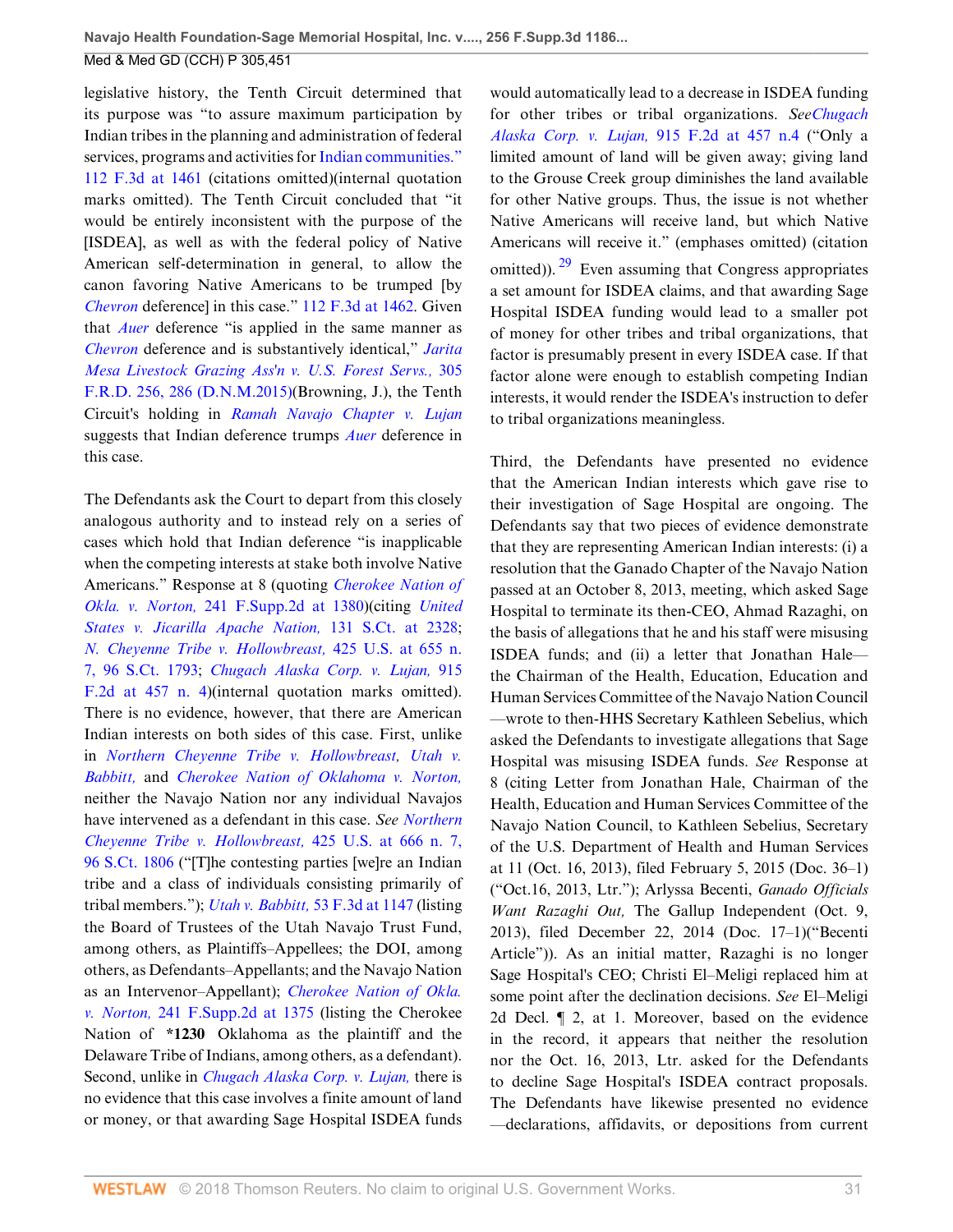or former Navajo Nation delegates—that the concerns expressed almost two years ago in the resolution and in the Oct. 16, 2013, Ltr. are ongoing. Indeed, the only evidence in the record suggests the opposite: Sage Hospital has presented the declarations of four current and one former **\*1231** Navajo Nation Council delegates which state that the Defendants' decision not to renew Sage Hospital's ISDEA contracts "is decidedly not in the best interest of the Navajo nation or the Navajo people who rely on Sage Hospital for their health care." Shepherd Decl. ¶ 7, at 21. *See* Begay Decl. ¶ 6, at 23–24 ("IHS' decision not to renew Sage's Self–Determination Act contract and not to work with Sage Hospital to address IHS' perceived problems at that hospital is decidedly not in the best interest of the Navajo nation or my constituents who rely on Sage Hospital for their healthcare."); Butler Decl. ¶ 7, at 30 ("IHS' decision not to renew Sage's Self–Determination Act contract and not to work with Sage Hospital to address IHS' perceived problems at that hospital is decidedly not in the best interest of the Navajo nation or the Navajo people."); Jack Decl. ¶ 6, at 25–26 (including a similar statement); Smith Decl. ¶ 6, at 27–28 (including a similar statement). None of these declarations note that the Navajo Nation has lingering concerns about Sage Hospital. Any potential negative ramifications for other tribes or tribal organizations from this case are thus speculative, and the Court cannot conclude that "the competing interests at stake [in this case] both involve Native Americans." Response at 8 (internal quotation marks omitted).

In essence, the Defendants ask the Court to hold that any dispute over ISDEA funding which involves a tribe or tribal organization that Indians have criticized at any point in time for misusing ISDEA funds pits Indian against Indian. If that were correct, the Indian canon of deference would be largely nullified in declination disputes with the IHS, contrary to Congress' intent and Tenth Circuit law. *See*[25 C.F.R. § 900.3\(a\)\(5\)](http://www.westlaw.com/Link/Document/FullText?findType=L&pubNum=1000547&cite=25CFRS900.3&originatingDoc=I02a50c30bb1011e5be74e186f6bc2536&refType=LQ&originationContext=document&vr=3.0&rs=cblt1.0&transitionType=DocumentItem&contextData=(sc.UserEnteredCitation)) ("Congress has further declared that each provision of the [ISDEA] and each provision of contracts entered into thereunder shall be liberally construed for the benefit of the tribes or tribal organizations...."); [25 C.F.R. §](http://www.westlaw.com/Link/Document/FullText?findType=L&pubNum=1000547&cite=25CFRS900.3&originatingDoc=I02a50c30bb1011e5be74e186f6bc2536&refType=LQ&originationContext=document&vr=3.0&rs=cblt1.0&transitionType=DocumentItem&contextData=(sc.UserEnteredCitation)) [900.3\(b\)\(11\)](http://www.westlaw.com/Link/Document/FullText?findType=L&pubNum=1000547&cite=25CFRS900.3&originatingDoc=I02a50c30bb1011e5be74e186f6bc2536&refType=LQ&originationContext=document&vr=3.0&rs=cblt1.0&transitionType=DocumentItem&contextData=(sc.UserEnteredCitation)) ("The Secretary's commitment to Indian self-determination requires that [ISDEA] regulations be liberally construed for the benefit of Indian tribes and tribal organizations...."); *[Ramah Navajo Chapter v. Lujan,](http://www.westlaw.com/Link/Document/FullText?findType=Y&serNum=1997106222&pubNum=0000506&originatingDoc=I02a50c30bb1011e5be74e186f6bc2536&refType=RP&fi=co_pp_sp_506_1462&originationContext=document&vr=3.0&rs=cblt1.0&transitionType=DocumentItem&contextData=(sc.UserEnteredCitation)#co_pp_sp_506_1462)* [112 F.3d at 1462](http://www.westlaw.com/Link/Document/FullText?findType=Y&serNum=1997106222&pubNum=0000506&originatingDoc=I02a50c30bb1011e5be74e186f6bc2536&refType=RP&fi=co_pp_sp_506_1462&originationContext=document&vr=3.0&rs=cblt1.0&transitionType=DocumentItem&contextData=(sc.UserEnteredCitation)#co_pp_sp_506_1462) ("If the [ISDEA] can reasonably be construed as the Tribe would have it construed, it must

be construed that way."). In theory, the IHS could point to some American Indian interest implicated in every case to argue that Indian deference does not apply. As the Court detailed in the *[Sage](http://www.westlaw.com/Link/Document/FullText?findType=Y&serNum=2036163936&pubNum=0000999&originatingDoc=I02a50c30bb1011e5be74e186f6bc2536&refType=RP&originationContext=document&vr=3.0&rs=cblt1.0&transitionType=DocumentItem&contextData=(sc.UserEnteredCitation))* opinion, the ISDEA's legislative history is replete with references to agency malfeasance in the ISDEA contracting process. *SeeSage,* [100 F.Supp.3d](http://www.westlaw.com/Link/Document/FullText?findType=Y&serNum=2036163936&pubNum=0007903&originatingDoc=I02a50c30bb1011e5be74e186f6bc2536&refType=RP&fi=co_pp_sp_7903_1179&originationContext=document&vr=3.0&rs=cblt1.0&transitionType=DocumentItem&contextData=(sc.UserEnteredCitation)#co_pp_sp_7903_1179) [at 1179–81.](http://www.westlaw.com/Link/Document/FullText?findType=Y&serNum=2036163936&pubNum=0007903&originatingDoc=I02a50c30bb1011e5be74e186f6bc2536&refType=RP&fi=co_pp_sp_7903_1179&originationContext=document&vr=3.0&rs=cblt1.0&transitionType=DocumentItem&contextData=(sc.UserEnteredCitation)#co_pp_sp_7903_1179) Congress has amended the ISDEA multiple times to counteract the DOI's and the HHS' institutional inclination to unlawfully withhold ISDEA funding from tribes and tribal organizations. *SeeSage,* [100 F.Supp.3d](http://www.westlaw.com/Link/Document/FullText?findType=Y&serNum=2036163936&pubNum=0007903&originatingDoc=I02a50c30bb1011e5be74e186f6bc2536&refType=RP&fi=co_pp_sp_7903_1180&originationContext=document&vr=3.0&rs=cblt1.0&transitionType=DocumentItem&contextData=(sc.UserEnteredCitation)#co_pp_sp_7903_1180) [at 1180](http://www.westlaw.com/Link/Document/FullText?findType=Y&serNum=2036163936&pubNum=0007903&originatingDoc=I02a50c30bb1011e5be74e186f6bc2536&refType=RP&fi=co_pp_sp_7903_1180&originationContext=document&vr=3.0&rs=cblt1.0&transitionType=DocumentItem&contextData=(sc.UserEnteredCitation)#co_pp_sp_7903_1180) ("[N]early every significant amendment that Congress has made to the ISDEA since its inception reflects a desire to curtail the DOI and HHS Secretaries' authority to administer ISDEA contracts, and to expand tribes and tribal organizations' authority to administer those contracts themselves."). Given this history, the Court is reluctant to simply take the Defendants at their word that they are protecting Navajo interests in this case.

<span id="page-31-0"></span>**[\[13](#page-3-0)]** A better approach is one that requires the United States to present some evidence that there are American Indian interests on both sides of a case for the Indian canon of deference to not apply. For example, American Indian tribes, organizations, or individuals can intervene as defendants, or they can present depositions, declarations, or affidavits explaining that they seek or oppose the requested **\*1232** relief. Without something more, however, the Defendants' lip service to Indian interests is insufficient for the Court to go far afield and apply a line of distinguishable precedent when *[Ramah](http://www.westlaw.com/Link/Document/FullText?findType=Y&serNum=1997106222&pubNum=0000506&originatingDoc=I02a50c30bb1011e5be74e186f6bc2536&refType=RP&originationContext=document&vr=3.0&rs=cblt1.0&transitionType=DocumentItem&contextData=(sc.UserEnteredCitation)) [Navajo Chapter v. Lujan](http://www.westlaw.com/Link/Document/FullText?findType=Y&serNum=1997106222&pubNum=0000506&originatingDoc=I02a50c30bb1011e5be74e186f6bc2536&refType=RP&originationContext=document&vr=3.0&rs=cblt1.0&transitionType=DocumentItem&contextData=(sc.UserEnteredCitation))* is so closely analogous. To the extent that the phrase "substantially the same" in  $\S 900.32$ is ambiguous, the Indian canon of deference dictates that the Court interpret it in favor of Sage Hospital. The Court thus concludes that  $\frac{6}{900.32}$  does not allow the HHS Secretary to consider information beyond a contract renewal proposal's four corners in determining whether it is "substantially the same" as its predecessor. [25 C.F.R.](http://www.westlaw.com/Link/Document/FullText?findType=L&pubNum=1000547&cite=25CFRS900.32&originatingDoc=I02a50c30bb1011e5be74e186f6bc2536&refType=LQ&originationContext=document&vr=3.0&rs=cblt1.0&transitionType=DocumentItem&contextData=(sc.UserEnteredCitation)) [§ 900.32](http://www.westlaw.com/Link/Document/FullText?findType=L&pubNum=1000547&cite=25CFRS900.32&originatingDoc=I02a50c30bb1011e5be74e186f6bc2536&refType=LQ&originationContext=document&vr=3.0&rs=cblt1.0&transitionType=DocumentItem&contextData=(sc.UserEnteredCitation)). Accordingly, the Defendants unlawfully applied the Declination criteria to the 2014 AFA.  $30$ 

### <span id="page-31-2"></span>**B. EVEN IF THE COURT APPLIED** *AUER* **DEFERENCE, BURWELL'S INTERPRETATION OF [§ 900.32](http://www.westlaw.com/Link/Document/FullText?findType=L&pubNum=1000547&cite=25CFRS900.32&originatingDoc=I02a50c30bb1011e5be74e186f6bc2536&refType=LQ&originationContext=document&vr=3.0&rs=cblt1.0&transitionType=DocumentItem&contextData=(sc.UserEnteredCitation)) IS PLAINLY ERRONEOUS OR INCONSISTENT WITH THE ISDEA.**

<span id="page-31-1"></span>**[\[14](#page-3-1)]** *[Pequot](http://www.westlaw.com/Link/Document/FullText?findType=Y&serNum=0318655259&originatingDoc=I02a50c30bb1011e5be74e186f6bc2536&refType=RP&originationContext=document&vr=3.0&rs=cblt1.0&transitionType=DocumentItem&contextData=(sc.UserEnteredCitation))* 's expansive interpretation of [§ 900.32](http://www.westlaw.com/Link/Document/FullText?findType=L&pubNum=1000547&cite=25CFRS900.32&originatingDoc=I02a50c30bb1011e5be74e186f6bc2536&refType=LQ&originationContext=document&vr=3.0&rs=cblt1.0&transitionType=DocumentItem&contextData=(sc.UserEnteredCitation)) is plainly erroneous or inconsistent with the ISDEA. [Section](http://www.westlaw.com/Link/Document/FullText?findType=L&pubNum=1000547&cite=25CFRS900.32&originatingDoc=I02a50c30bb1011e5be74e186f6bc2536&refType=LQ&originationContext=document&vr=3.0&rs=cblt1.0&transitionType=DocumentItem&contextData=(sc.UserEnteredCitation)) [900.32](http://www.westlaw.com/Link/Document/FullText?findType=L&pubNum=1000547&cite=25CFRS900.32&originatingDoc=I02a50c30bb1011e5be74e186f6bc2536&refType=LQ&originationContext=document&vr=3.0&rs=cblt1.0&transitionType=DocumentItem&contextData=(sc.UserEnteredCitation)) states: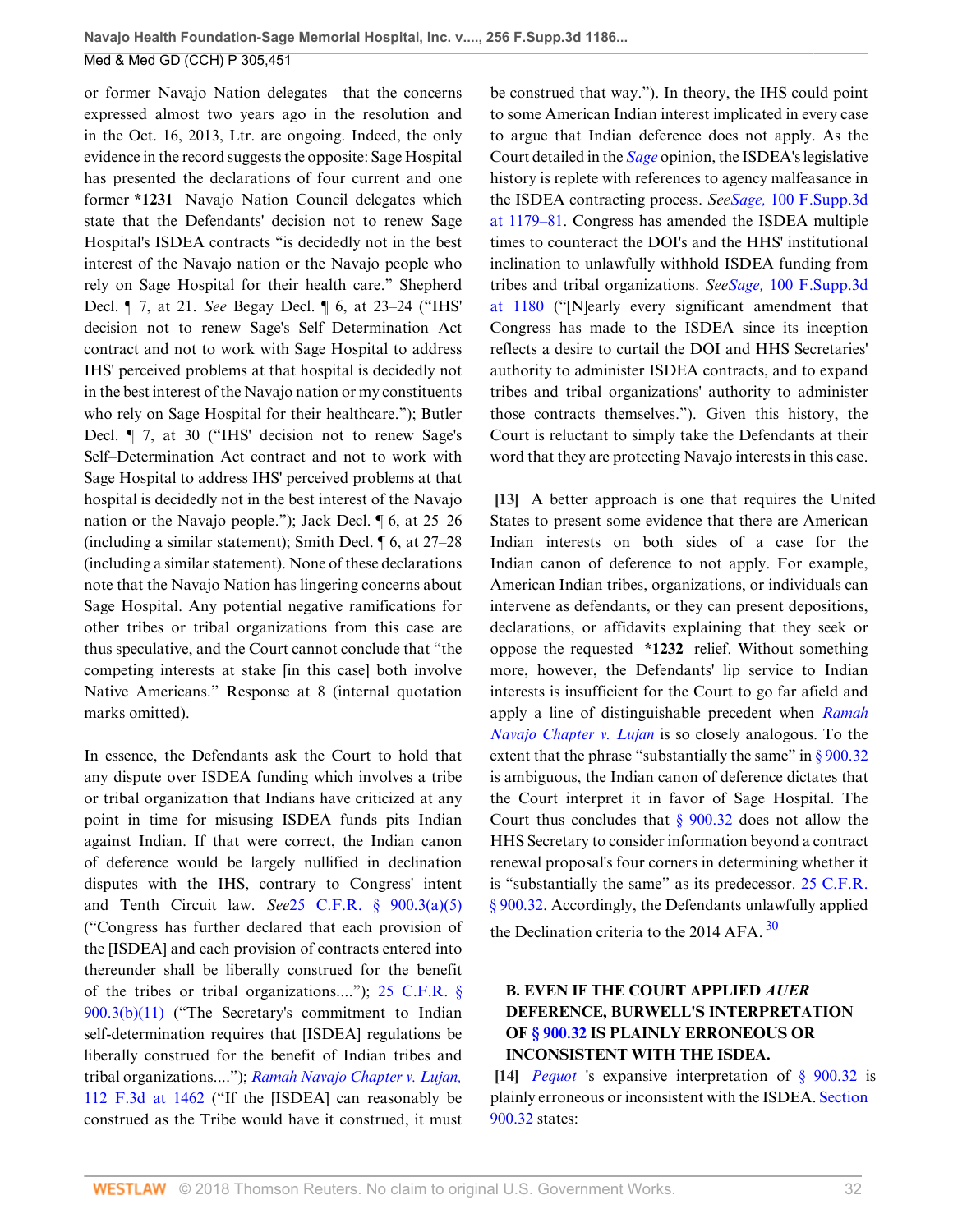# **Can the Secretary decline an Indian tribe or tribal organization's proposed successor annual funding agreement?**

No. If it is substantially the same as the prior annual funding agreement ... and the contract is with DHHS or the BIA, the Secretary shall approve and add to the contract the full amount of funds to which the contractor is entitled, and may not decline, any portion of a successor annual funding agreement. Any portion of an annual funding agreement proposal which is not substantially the same as that which was funded previously (*e.g.,* a redesign proposal; waiver proposal; different proposed funding amount; or different program, service, function, or activity), or any annual funding agreement proposal which pertains to a contract with an agency of DOI other than the BIA, is subject to the declination criteria and procedures in  $\sqrt{8}$ [450f\(a\)\(2\)](http://www.westlaw.com/Link/Document/FullText?findType=L&pubNum=1000546&cite=25USCAS450F&originatingDoc=I02a50c30bb1011e5be74e186f6bc2536&refType=LQ&originationContext=document&vr=3.0&rs=cblt1.0&transitionType=DocumentItem&contextData=(sc.UserEnteredCitation)) ].

[25 C.F.R. § 900.32](http://www.westlaw.com/Link/Document/FullText?findType=L&pubNum=1000547&cite=25CFRS900.32&originatingDoc=I02a50c30bb1011e5be74e186f6bc2536&refType=LQ&originationContext=document&vr=3.0&rs=cblt1.0&transitionType=DocumentItem&contextData=(sc.UserEnteredCitation)) (bold in original). [Section 900.32](http://www.westlaw.com/Link/Document/FullText?findType=L&pubNum=1000547&cite=25CFRS900.32&originatingDoc=I02a50c30bb1011e5be74e186f6bc2536&refType=LQ&originationContext=document&vr=3.0&rs=cblt1.0&transitionType=DocumentItem&contextData=(sc.UserEnteredCitation)) makes clear that whether the HHS Secretary may apply the Declination criteria to a proposed successor AFA turns on the proposal's contents, rather than on a holistic assessment of the tribe or tribal organization's performance of the existing AFA that incorporates information from **\*1233** outside sources. Section 900.6 underscores this interpretation by defining an AFA narrowly as "*a document* that represents the negotiated agreement of the Secretary to fund, on an annual basis, the programs, services, activities and functions transferred to an Indian tribe or tribal organization under the Act." [25](http://www.westlaw.com/Link/Document/FullText?findType=L&pubNum=1000547&cite=25CFRS900.6&originatingDoc=I02a50c30bb1011e5be74e186f6bc2536&refType=LQ&originationContext=document&vr=3.0&rs=cblt1.0&transitionType=DocumentItem&contextData=(sc.UserEnteredCitation)) [C.F.R. § 900.6](http://www.westlaw.com/Link/Document/FullText?findType=L&pubNum=1000547&cite=25CFRS900.6&originatingDoc=I02a50c30bb1011e5be74e186f6bc2536&refType=LQ&originationContext=document&vr=3.0&rs=cblt1.0&transitionType=DocumentItem&contextData=(sc.UserEnteredCitation)) (emphasis added). *See*[25 C.F.R. § 900.12](http://www.westlaw.com/Link/Document/FullText?findType=L&pubNum=1000547&cite=25CFRS900.12&originatingDoc=I02a50c30bb1011e5be74e186f6bc2536&refType=LQ&originationContext=document&vr=3.0&rs=cblt1.0&transitionType=DocumentItem&contextData=(sc.UserEnteredCitation)) (detailing the requirements for a proposed successor AFA, and stating that "[t]he *proposal* shall provide funding information in the same detail and format as the original *proposal* and may also identify any significant proposed changes" (emphasis added)). In other words, the HHS Secretary's authority to apply the Declination criteria is limited to situations in which the "document," [25](http://www.westlaw.com/Link/Document/FullText?findType=L&pubNum=1000547&cite=25CFRS900.6&originatingDoc=I02a50c30bb1011e5be74e186f6bc2536&refType=LQ&originationContext=document&vr=3.0&rs=cblt1.0&transitionType=DocumentItem&contextData=(sc.UserEnteredCitation)) [C.F.R. § 900.6—](http://www.westlaw.com/Link/Document/FullText?findType=L&pubNum=1000547&cite=25CFRS900.6&originatingDoc=I02a50c30bb1011e5be74e186f6bc2536&refType=LQ&originationContext=document&vr=3.0&rs=cblt1.0&transitionType=DocumentItem&contextData=(sc.UserEnteredCitation))*i.e.,* the proposed successor AFA—is not "substantially the same" as its predecessor,  $25$  C.F.R. § [900.30.](http://www.westlaw.com/Link/Document/FullText?findType=L&pubNum=1000547&cite=25CFRS900.30&originatingDoc=I02a50c30bb1011e5be74e186f6bc2536&refType=LQ&originationContext=document&vr=3.0&rs=cblt1.0&transitionType=DocumentItem&contextData=(sc.UserEnteredCitation)) Burwell's interpretation of  $\S 900.32$  is thus plainly erroneous and inconsistent with the regulation.

Second, the ISDEA already provides a remedy for the HHS Secretary in these situations. Where the Secretary can establish that the tribe or tribal organization is violating its patients' rights, endangering its patients' health or safety, or committing gross negligence or mismanagement in handling ISDEA funds—*i.e.,* exactly what the Defendants allege that Sage Hospital is doing it can cancel the ISDEA contract. The ISDEA authorizes the Secretary to reassume unilaterally a contract on either an emergency or a non-emergency basis. *See*[25 C.F.R. §](http://www.westlaw.com/Link/Document/FullText?findType=L&pubNum=1000547&cite=25CFRS900.246&originatingDoc=I02a50c30bb1011e5be74e186f6bc2536&refType=LQ&originationContext=document&vr=3.0&rs=cblt1.0&transitionType=DocumentItem&contextData=(sc.UserEnteredCitation)) [900.246.](http://www.westlaw.com/Link/Document/FullText?findType=L&pubNum=1000547&cite=25CFRS900.246&originatingDoc=I02a50c30bb1011e5be74e186f6bc2536&refType=LQ&originationContext=document&vr=3.0&rs=cblt1.0&transitionType=DocumentItem&contextData=(sc.UserEnteredCitation)) An emergency reassumption is permitted when a tribe or tribal organization fails to fulfill the ISDEA contract's requirements and that failure poses: (i) an immediate threat of imminent harm to any person's safety; or (ii) an imminent substantial and irreparable harm to trust funds, trust lands, or interest in such lands. *See*[25 C.F.R. § 900.247.](http://www.westlaw.com/Link/Document/FullText?findType=L&pubNum=1000547&cite=25CFRS900.247&originatingDoc=I02a50c30bb1011e5be74e186f6bc2536&refType=LQ&originationContext=document&vr=3.0&rs=cblt1.0&transitionType=DocumentItem&contextData=(sc.UserEnteredCitation)) A non-emergency reassumption is permitted when there has been: (i) a violation of the rights, or endangerment of the health, safety, or welfare, of any person; or (ii) gross negligence or mismanagement in the handling or use of contract funds, trust funds, trust lands, or interest in trust lands under the contract. *See*[25](http://www.westlaw.com/Link/Document/FullText?findType=L&pubNum=1000547&cite=25CFRS900.247&originatingDoc=I02a50c30bb1011e5be74e186f6bc2536&refType=LQ&originationContext=document&vr=3.0&rs=cblt1.0&transitionType=DocumentItem&contextData=(sc.UserEnteredCitation)) C.F.R.  $\S 900.247$ .<sup>[31](#page-49-0)</sup> That the ISDEA provides \*1234 a specific procedure for rescinding a contract where a tribe or tribal organization commits the malfeasance that the Defendants have accused Sage Hospital of committing underscores that HHS' interpretation of  $\S 900.32$  is plainly inconsistent with the ISDEA. The Court will therefore not adopt that interpretation. [32](#page-49-1)

### <span id="page-32-2"></span><span id="page-32-1"></span>**C. THE DEFENDANTS UNLAWFULLY DECLINED THE 2013 RENEWAL.**

<span id="page-32-0"></span>**[\[15](#page-3-2)]** [Section 900.33](http://www.westlaw.com/Link/Document/FullText?findType=L&pubNum=1000547&cite=25CFRS900.33&originatingDoc=I02a50c30bb1011e5be74e186f6bc2536&refType=LQ&originationContext=document&vr=3.0&rs=cblt1.0&transitionType=DocumentItem&contextData=(sc.UserEnteredCitation)) prohibited the Defendants from declining the 2013 Renewal, because the 2013 Renewal did not contain a "material and substantial change to the scope or funding" of Sage Hospital's PFSAs. [25](http://www.westlaw.com/Link/Document/FullText?findType=L&pubNum=1000547&cite=25CFRS900.33&originatingDoc=I02a50c30bb1011e5be74e186f6bc2536&refType=LQ&originationContext=document&vr=3.0&rs=cblt1.0&transitionType=DocumentItem&contextData=(sc.UserEnteredCitation)) [C.F.R. § 900.33](http://www.westlaw.com/Link/Document/FullText?findType=L&pubNum=1000547&cite=25CFRS900.33&originatingDoc=I02a50c30bb1011e5be74e186f6bc2536&refType=LQ&originationContext=document&vr=3.0&rs=cblt1.0&transitionType=DocumentItem&contextData=(sc.UserEnteredCitation)). [Section 900.33](http://www.westlaw.com/Link/Document/FullText?findType=L&pubNum=1000547&cite=25CFRS900.33&originatingDoc=I02a50c30bb1011e5be74e186f6bc2536&refType=LQ&originationContext=document&vr=3.0&rs=cblt1.0&transitionType=DocumentItem&contextData=(sc.UserEnteredCitation)) says that proposals for term contract renewals are not subject to  $\S$  450f(a)(2)'s declination criteria "where no material and substantial change to the scope or funding of a program, functions, services, or activities has been proposed by the Indian tribe or tribal organization." [25 C.F.R. § 900.33.](http://www.westlaw.com/Link/Document/FullText?findType=L&pubNum=1000547&cite=25CFRS900.33&originatingDoc=I02a50c30bb1011e5be74e186f6bc2536&refType=LQ&originationContext=document&vr=3.0&rs=cblt1.0&transitionType=DocumentItem&contextData=(sc.UserEnteredCitation)) The 2013 Renewal proposed the following amendments to the 2010 Contract—the added sections are underlined and the deleted sections are crossed out:

Article I, Section 2(B):

**(B) In General.** Each provision of the ISDA and each provision of this Contract shall be liberally construed for the benefit of Sage to transfer the funding and certain programs, functions, services, and activities (hereinafter "PFSAs"), or portions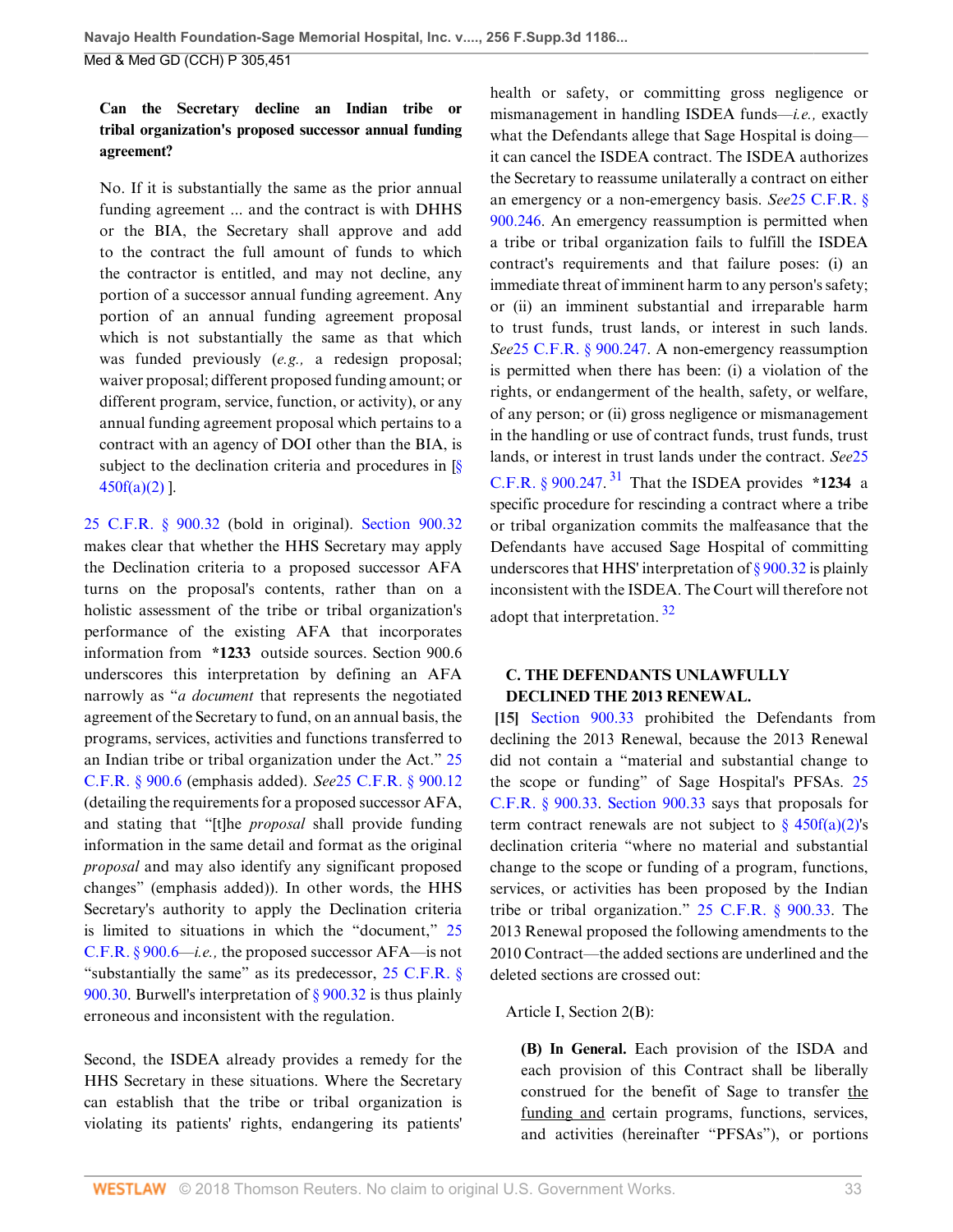thereof, and associated resources, that are otherwise contracti able under section **\*1235** 102(a) of the ISDA ([25 U.S.C. § 450f\(a\)](http://www.westlaw.com/Link/Document/FullText?findType=L&pubNum=1000546&cite=25USCAS450F&originatingDoc=I02a50c30bb1011e5be74e186f6bc2536&refType=LQ&originationContext=document&vr=3.0&rs=cblt1.0&transitionType=DocumentItem&contextData=(sc.UserEnteredCitation))), including all related administrative functions, from the Secretary to Sage.

### Article II, Section 1:

**SECTION 1—TERM.** Pursuant to section  $105(c)(1)$ of the ISDA  $(25 \text{ U.S.C.} \S 450 \text{j(c)}(1))$ , the original term of this Contract shall be 3 years, from October 1, 2010 through September 30, 2013. *Pursuant to [25 U.S.C.](http://www.westlaw.com/Link/Document/FullText?findType=L&pubNum=1000546&cite=25USCAS450F&originatingDoc=I02a50c30bb1011e5be74e186f6bc2536&refType=LQ&originationContext=document&vr=3.0&rs=cblt1.0&transitionType=DocumentItem&contextData=(sc.UserEnteredCitation)) [§§ 450f\(a\)\(2\)](http://www.westlaw.com/Link/Document/FullText?findType=L&pubNum=1000546&cite=25USCAS450F&originatingDoc=I02a50c30bb1011e5be74e186f6bc2536&refType=LQ&originationContext=document&vr=3.0&rs=cblt1.0&transitionType=DocumentItem&contextData=(sc.UserEnteredCitation)) and [450j\(c\)\(1\),](http://www.westlaw.com/Link/Document/FullText?findType=L&pubNum=1000546&cite=25USCAS450J&originatingDoc=I02a50c30bb1011e5be74e186f6bc2536&refType=LQ&originationContext=document&vr=3.0&rs=cblt1.0&transitionType=DocumentItem&contextData=(sc.UserEnteredCitation)) [25 C.F.R. §§ 900.12](http://www.westlaw.com/Link/Document/FullText?findType=L&pubNum=1000547&cite=25CFRS900.12&originatingDoc=I02a50c30bb1011e5be74e186f6bc2536&refType=LQ&originationContext=document&vr=3.0&rs=cblt1.0&transitionType=DocumentItem&contextData=(sc.UserEnteredCitation)) and [900.8\(h\)](http://www.westlaw.com/Link/Document/FullText?findType=L&pubNum=1000547&cite=25CFRS900.8&originatingDoc=I02a50c30bb1011e5be74e186f6bc2536&refType=LQ&originationContext=document&vr=3.0&rs=cblt1.0&transitionType=DocumentItem&contextData=(sc.UserEnteredCitation)), the Navajo Nation Council's Resolution CJN–35–05 passed on June 3, 2005 ("Resolution") attached as Attachment 1 to the Contract, and Article V, Section 2(A) of the Contract, the Contract is amended as stated in this Renewal and Amendment and renewed for a three-year term from October 1, 2013 through September 30, 2016.*

### Article II, Section 7(D):

**(D) Confidentiality Standards.** Sage will maintain confidentiality in accordance with applicable Federal, Arizona, Navajo Nation and *Navajo Nation* statutes and regulations, including without limitation the Health Insurance Portability and Accountability Act of 1996.

### 2013 Renewal at 5–6.

The 2013 Renewal proposes only minor amendments to update the 2013 Renewal for a new three-year term and to fix a few typographical errors. The 2013 Renewal offers no modifications to the provisions of the 2010 Contract that speak to the scope and funding of Sage Hospital's PFSAs. *Compare* 2013 Renewal at 5–6, *with* 2010 Contract *passim*. Because the 2013 Renewal did not propose a substantial and material change to Sage Hospital's PFSAs in the 2010 Contract,  $\S$  900.33 precluded the Defendants from applying §  $450f(a)(2)$ 's declination criteria to it. Accordingly, the Defendants violated [§ 900.33](http://www.westlaw.com/Link/Document/FullText?findType=L&pubNum=1000547&cite=25CFRS900.33&originatingDoc=I02a50c30bb1011e5be74e186f6bc2536&refType=LQ&originationContext=document&vr=3.0&rs=cblt1.0&transitionType=DocumentItem&contextData=(sc.UserEnteredCitation)) when it declined the 2013 Renewal.

To the extent that the Defendants argue that *[Pequot's](http://www.westlaw.com/Link/Document/FullText?findType=Y&serNum=0318655259&pubNum=0000999&originatingDoc=I02a50c30bb1011e5be74e186f6bc2536&refType=RP&originationContext=document&vr=3.0&rs=cblt1.0&transitionType=DocumentItem&contextData=(sc.UserEnteredCitation))* interpretation of the phrase "substantially the same" in [§ 900.32](http://www.westlaw.com/Link/Document/FullText?findType=L&pubNum=1000547&cite=25CFRS900.32&originatingDoc=I02a50c30bb1011e5be74e186f6bc2536&refType=LQ&originationContext=document&vr=3.0&rs=cblt1.0&transitionType=DocumentItem&contextData=(sc.UserEnteredCitation)) applies with equal force to [§ 900.33](http://www.westlaw.com/Link/Document/FullText?findType=L&pubNum=1000547&cite=25CFRS900.33&originatingDoc=I02a50c30bb1011e5be74e186f6bc2536&refType=LQ&originationContext=document&vr=3.0&rs=cblt1.0&transitionType=DocumentItem&contextData=(sc.UserEnteredCitation)), the Court rejects Burwell's interpretation of  $\S$  900.33 for the same reasons that it rejected her interpretation of [§ 900.32](http://www.westlaw.com/Link/Document/FullText?findType=L&pubNum=1000547&cite=25CFRS900.32&originatingDoc=I02a50c30bb1011e5be74e186f6bc2536&refType=LQ&originationContext=document&vr=3.0&rs=cblt1.0&transitionType=DocumentItem&contextData=(sc.UserEnteredCitation)). First, if there is any ambiguity in  $\S$  900.33's language, Indian deference trumps *[Auer](http://www.westlaw.com/Link/Document/FullText?findType=Y&serNum=1997053629&pubNum=0000780&originatingDoc=I02a50c30bb1011e5be74e186f6bc2536&refType=RP&originationContext=document&vr=3.0&rs=cblt1.0&transitionType=DocumentItem&contextData=(sc.UserEnteredCitation))* deference and the Court

must read the ambiguity in favor of Sage Hospital. Second, even if *[Auer](http://www.westlaw.com/Link/Document/FullText?findType=Y&serNum=1997053629&pubNum=0000780&originatingDoc=I02a50c30bb1011e5be74e186f6bc2536&refType=RP&originationContext=document&vr=3.0&rs=cblt1.0&transitionType=DocumentItem&contextData=(sc.UserEnteredCitation))* deference trumps Indian deference, Burwell's interpretation of  $\S$  900.33 is plainly erroneous and inconsistent with the regulation.

### [Section 900.33](http://www.westlaw.com/Link/Document/FullText?findType=L&pubNum=1000547&cite=25CFRS900.33&originatingDoc=I02a50c30bb1011e5be74e186f6bc2536&refType=LQ&originationContext=document&vr=3.0&rs=cblt1.0&transitionType=DocumentItem&contextData=(sc.UserEnteredCitation)) reads:

# **\*1236 Are all proposals to renew term contracts subject to the declination criteria?**

Department of Health and Human Services and the Bureau of Indian Affairs will not review the renewal of a term contract for declination issues where no material and substantial change to the scope or funding of a program, functions, services, or activities has been proposed by the Indian tribe or tribal organization.

[25 C.F.R. § 900.33](http://www.westlaw.com/Link/Document/FullText?findType=L&pubNum=1000547&cite=25CFRS900.33&originatingDoc=I02a50c30bb1011e5be74e186f6bc2536&refType=LQ&originationContext=document&vr=3.0&rs=cblt1.0&transitionType=DocumentItem&contextData=(sc.UserEnteredCitation)) (bold in original). By using the words "has been proposed by," [§ 900.33](http://www.westlaw.com/Link/Document/FullText?findType=L&pubNum=1000547&cite=25CFRS900.33&originatingDoc=I02a50c30bb1011e5be74e186f6bc2536&refType=LQ&originationContext=document&vr=3.0&rs=cblt1.0&transitionType=DocumentItem&contextData=(sc.UserEnteredCitation)) indicates that the Defendants' authority to decline a contract renewal proposal turns on the proposal's contents rather than on information that an outside report uncovers about the tribal organization's performance of the existing contract. [25 C.F.R. § 900.33](http://www.westlaw.com/Link/Document/FullText?findType=L&pubNum=1000547&cite=25CFRS900.33&originatingDoc=I02a50c30bb1011e5be74e186f6bc2536&refType=LQ&originationContext=document&vr=3.0&rs=cblt1.0&transitionType=DocumentItem&contextData=(sc.UserEnteredCitation)). If [§ 900.33](http://www.westlaw.com/Link/Document/FullText?findType=L&pubNum=1000547&cite=25CFRS900.33&originatingDoc=I02a50c30bb1011e5be74e186f6bc2536&refType=LQ&originationContext=document&vr=3.0&rs=cblt1.0&transitionType=DocumentItem&contextData=(sc.UserEnteredCitation)) provided the Defendants authority to consider such outside information in determining whether to apply  $\frac{8450f(a)(2)}{s}$ declination criteria, it would read as follows:

# **Are all proposals to renew term contracts subject to the declination criteria?**

Department of Health and Human Services and the Bureau of Indian Affairs will not review the renewal of a term contract for declination issues where *there is* no material and substantial change to the scope or funding of a program, functions, services, or activities has been proposed by the Indian tribe or tribal organization.

[25 C.F.R. § 900.33](http://www.westlaw.com/Link/Document/FullText?findType=L&pubNum=1000547&cite=25CFRS900.33&originatingDoc=I02a50c30bb1011e5be74e186f6bc2536&refType=LQ&originationContext=document&vr=3.0&rs=cblt1.0&transitionType=DocumentItem&contextData=(sc.UserEnteredCitation)). That [§ 900.33](http://www.westlaw.com/Link/Document/FullText?findType=L&pubNum=1000547&cite=25CFRS900.33&originatingDoc=I02a50c30bb1011e5be74e186f6bc2536&refType=LQ&originationContext=document&vr=3.0&rs=cblt1.0&transitionType=DocumentItem&contextData=(sc.UserEnteredCitation)) contains no such language or deletions shows that whether a contract proposal is "substantially the same" as its predecessor turns only on the contract renewal proposal's contents. [25](http://www.westlaw.com/Link/Document/FullText?findType=L&pubNum=1000547&cite=25CFRS900.33&originatingDoc=I02a50c30bb1011e5be74e186f6bc2536&refType=LQ&originationContext=document&vr=3.0&rs=cblt1.0&transitionType=DocumentItem&contextData=(sc.UserEnteredCitation)) [C.F.R. § 900.33](http://www.westlaw.com/Link/Document/FullText?findType=L&pubNum=1000547&cite=25CFRS900.33&originatingDoc=I02a50c30bb1011e5be74e186f6bc2536&refType=LQ&originationContext=document&vr=3.0&rs=cblt1.0&transitionType=DocumentItem&contextData=(sc.UserEnteredCitation)) The Court therefore concludes that the Defendants unlawfully declined the 2013 Renewal.

# **D. THE COURT WILL DEEM THE 2013 RENEWAL AND 2014 AFA APPROVED, AND ORDER THE DEFENDANTS TO FULLY FUND THOSE PROPOSALS.**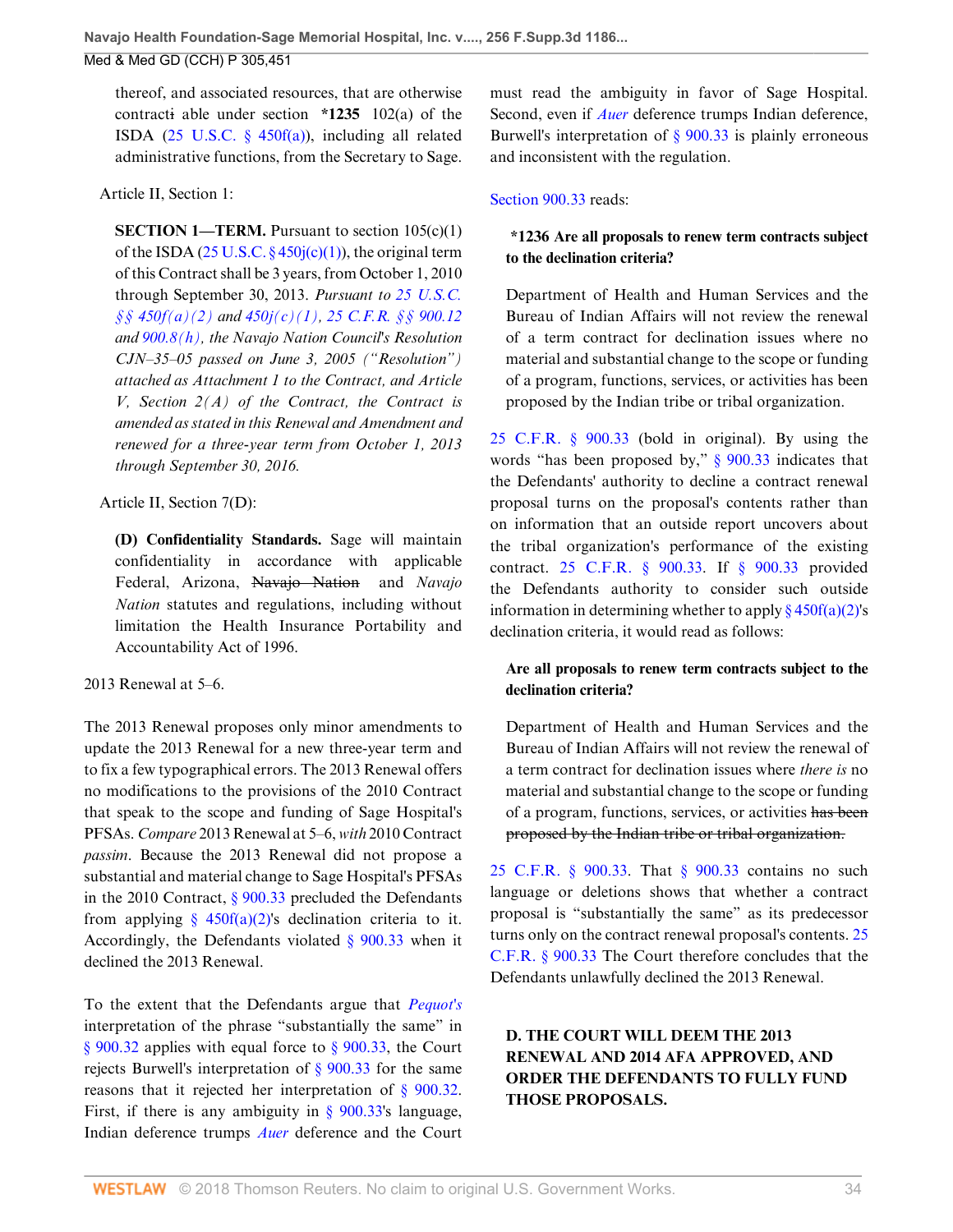<span id="page-34-0"></span>**[\[16](#page-4-0)]** The Court will deem the 2013 Renewal and the 2014 AFA approved. The Defendants argue that the Court should not deem Sage Hospital's contract proposals approved, but should instead order Burwell "to review Sage's proposals and fund them according to ISDEAA Section 106(a) within 90 days of the date of the order." Response at 12. The Defendants point out that, when a contract proposal is deemed approved under the ISDEA, the HHS Secretary must " 'add to the contract the full amount of funds pursuant to section 106(a) of the Act.' " Response at 12 (quoting  $25$  C.F.R.  $\S$  900.18). The Defendants say that § 106, in turn, provides that the amount of funds under an ISDEA contact " 'shall not be less than the appropriate Secretary otherwise would have provided for the operation of the programs or portions thereof for the period covered by the contract' "—*i.e.,* the Secretarial amount. Response at 12 (quoting 25 U.S.C. §  $450j-1(a)(1)$ . The Defendants assert that Sage Hospital's contract proposals "do not necessarily reflect that amount; the Secretary still has to review the proposal and determine the appropriate level of funding." Response at 12.

The Honorable Rosemary M. Collyer, United States District Judge for the District of Columbia, rejected similar arguments in *[Seneca Nation of Indians v.](http://www.westlaw.com/Link/Document/FullText?findType=Y&serNum=2030595298&pubNum=0004637&originatingDoc=I02a50c30bb1011e5be74e186f6bc2536&refType=RP&originationContext=document&vr=3.0&rs=cblt1.0&transitionType=DocumentItem&contextData=(sc.UserEnteredCitation)) [Department of Health and Human Services.](http://www.westlaw.com/Link/Document/FullText?findType=Y&serNum=2030595298&pubNum=0004637&originatingDoc=I02a50c30bb1011e5be74e186f6bc2536&refType=RP&originationContext=document&vr=3.0&rs=cblt1.0&transitionType=DocumentItem&contextData=(sc.UserEnteredCitation))* Seneca Nation had proposed an increase of \$3,774,392.00 over the \$7,802,211.00 that it had been awarded the year before a 48% increase. *See* [945 F.Supp.2d at 137–39](http://www.westlaw.com/Link/Document/FullText?findType=Y&serNum=2030595298&pubNum=0004637&originatingDoc=I02a50c30bb1011e5be74e186f6bc2536&refType=RP&fi=co_pp_sp_4637_137&originationContext=document&vr=3.0&rs=cblt1.0&transitionType=DocumentItem&contextData=(sc.UserEnteredCitation)#co_pp_sp_4637_137). The HHS argued—much as the Defendants argue here—that the tribe should not get a "windfall" because of a "procedural technicality," [945 F.Supp.2d at 150;](http://www.westlaw.com/Link/Document/FullText?findType=Y&serNum=2030595298&pubNum=0004637&originatingDoc=I02a50c30bb1011e5be74e186f6bc2536&refType=RP&fi=co_pp_sp_4637_150&originationContext=document&vr=3.0&rs=cblt1.0&transitionType=DocumentItem&contextData=(sc.UserEnteredCitation)#co_pp_sp_4637_150) that such "windfall" would come at the expense of other tribal organizations, [945 F.Supp.2d at 151](http://www.westlaw.com/Link/Document/FullText?findType=Y&serNum=2030595298&pubNum=0004637&originatingDoc=I02a50c30bb1011e5be74e186f6bc2536&refType=RP&fi=co_pp_sp_4637_151&originationContext=document&vr=3.0&rs=cblt1.0&transitionType=DocumentItem&contextData=(sc.UserEnteredCitation)#co_pp_sp_4637_151); that Judge Collyer should not get into the weeds on the validity of the tribe's calculations, *see*[945 F.Supp.2d at 151–52;](http://www.westlaw.com/Link/Document/FullText?findType=Y&serNum=2030595298&pubNum=0004637&originatingDoc=I02a50c30bb1011e5be74e186f6bc2536&refType=RP&fi=co_pp_sp_4637_151&originationContext=document&vr=3.0&rs=cblt1.0&transitionType=DocumentItem&contextData=(sc.UserEnteredCitation)#co_pp_sp_4637_151) and that Judge Collyer should instead "evaluate the bargain the parties have struck through their [Contract and operation of law,"](http://www.westlaw.com/Link/Document/FullText?findType=Y&serNum=2030595298&pubNum=0004637&originatingDoc=I02a50c30bb1011e5be74e186f6bc2536&refType=RP&fi=co_pp_sp_4637_151&originationContext=document&vr=3.0&rs=cblt1.0&transitionType=DocumentItem&contextData=(sc.UserEnteredCitation)#co_pp_sp_4637_151) [945 F.Supp.2d at 151–52](http://www.westlaw.com/Link/Document/FullText?findType=Y&serNum=2030595298&pubNum=0004637&originatingDoc=I02a50c30bb1011e5be74e186f6bc2536&refType=RP&fi=co_pp_sp_4637_151&originationContext=document&vr=3.0&rs=cblt1.0&transitionType=DocumentItem&contextData=(sc.UserEnteredCitation)#co_pp_sp_4637_151). Judge Collyer rejected those arguments, stating:

The Nation's proposed amendment sought the Secretary's agreement to *increase* the amount of funds it received under  $25$  U.S.C. §  $450j-1$ (a)—that is, its "Section 106(a)" or "Secretarial" amount. As noted above, the ISDEAA does not state that the Secretarial amount becomes immutable once agreed upon for a given year; instead, it explicitly contemplates that selfdetermination contract funds "may, at the request of the tribal organization, be increased by the Secretary if necessary to carry out **\*1237** [the ISDEAA]." [25](http://www.westlaw.com/Link/Document/FullText?findType=L&pubNum=1000546&cite=25USCAS450J-1&originatingDoc=I02a50c30bb1011e5be74e186f6bc2536&refType=LQ&originationContext=document&vr=3.0&rs=cblt1.0&transitionType=DocumentItem&contextData=(sc.UserEnteredCitation)) U.S.C.  $§$  450j-1(b)(5).

945 F.Supp.2d at 150 (alterations in opinion but not in quoted statute) (quoting [25 U.S.C. § 450j–1\(b\)\(5\)](http://www.westlaw.com/Link/Document/FullText?findType=L&pubNum=1000546&cite=25USCAS450J-1&originatingDoc=I02a50c30bb1011e5be74e186f6bc2536&refType=LQ&originationContext=document&vr=3.0&rs=cblt1.0&transitionType=DocumentItem&contextData=(sc.UserEnteredCitation))). Judge Collyer thus concluded that, when the HHS Secretary fails to comply with her contractual duties under the ISDEA, the tribe's or tribal organization's contract proposal "automatically becomes part of the parties' Contract." 945 F.Supp.2d at 152. *Se[eYurok Tribe v. Dep't of the Interior,](http://www.westlaw.com/Link/Document/FullText?findType=Y&serNum=2036243282&pubNum=0000506&originatingDoc=I02a50c30bb1011e5be74e186f6bc2536&refType=RP&fi=co_pp_sp_506_1408&originationContext=document&vr=3.0&rs=cblt1.0&transitionType=DocumentItem&contextData=(sc.UserEnteredCitation)#co_pp_sp_506_1408)* [785 F.3d at 1408](http://www.westlaw.com/Link/Document/FullText?findType=Y&serNum=2036243282&pubNum=0000506&originatingDoc=I02a50c30bb1011e5be74e186f6bc2536&refType=RP&fi=co_pp_sp_506_1408&originationContext=document&vr=3.0&rs=cblt1.0&transitionType=DocumentItem&contextData=(sc.UserEnteredCitation)#co_pp_sp_506_1408) ("In effect, if the Secretary does not timely respond to a[n ISDEA] proposal, the proposal is deemed approved and the Secretary is directed to award a contract *based on the terms of the proposal."* (emphasis added)); *Crownpoint,* slip op. at 25 (deeming approved three ISDEA contract proposals).

<span id="page-34-1"></span>**[\[17](#page-4-1)]** The Court agrees with and will adopt Judge Collyer's approach. The Court would add only that the policy underlying the ISDEA supports her holding. When Congress enacted the ISDEA, it recognized that "the prolonged Federal domination of Indian service programs has served to retard rather than enhance the progress of Indian people and their communities by depriving Indians of the full opportunity to develop leadership skills crucial to the realization of self-government." [25 U.S.C.](http://www.westlaw.com/Link/Document/FullText?findType=L&pubNum=1000546&cite=25USCAS450&originatingDoc=I02a50c30bb1011e5be74e186f6bc2536&refType=LQ&originationContext=document&vr=3.0&rs=cblt1.0&transitionType=DocumentItem&contextData=(sc.UserEnteredCitation))  $§$  450(a)(1). The Defendants' proposed approach would hinder tribes and tribal organizations rather than help them. Without requiring federal agencies to fully fund the tribe's or tribal organization's contract proposal, the ISDEA would have no teeth. If federal agencies knew that they could unlawfully decline or fail to timely respond to a contract proposal, and that the only repercussion would be maintaining the prior year's funding level or forcing a tribe or tribal organization back to the negotiating table yet again—there would be no reason for the agencies to ever approve a successor contract proposal. Tribes and tribal organizations would thus be forced to go through endless rounds of negotiations over the appropriate funding amounts with no way of enforcing their proposals, thus nullifying the streamlined ninetyday contract-approval process that the ISDEA sets forth. The Court will not force tribes and tribal organizations to participate in such a fruitless exercise. The ISDEA's text and its legislative history demonstrate that the Court's sole remedy when a federal agency unlawfully declines contract proposal is to order the agency to fully fund the proposal.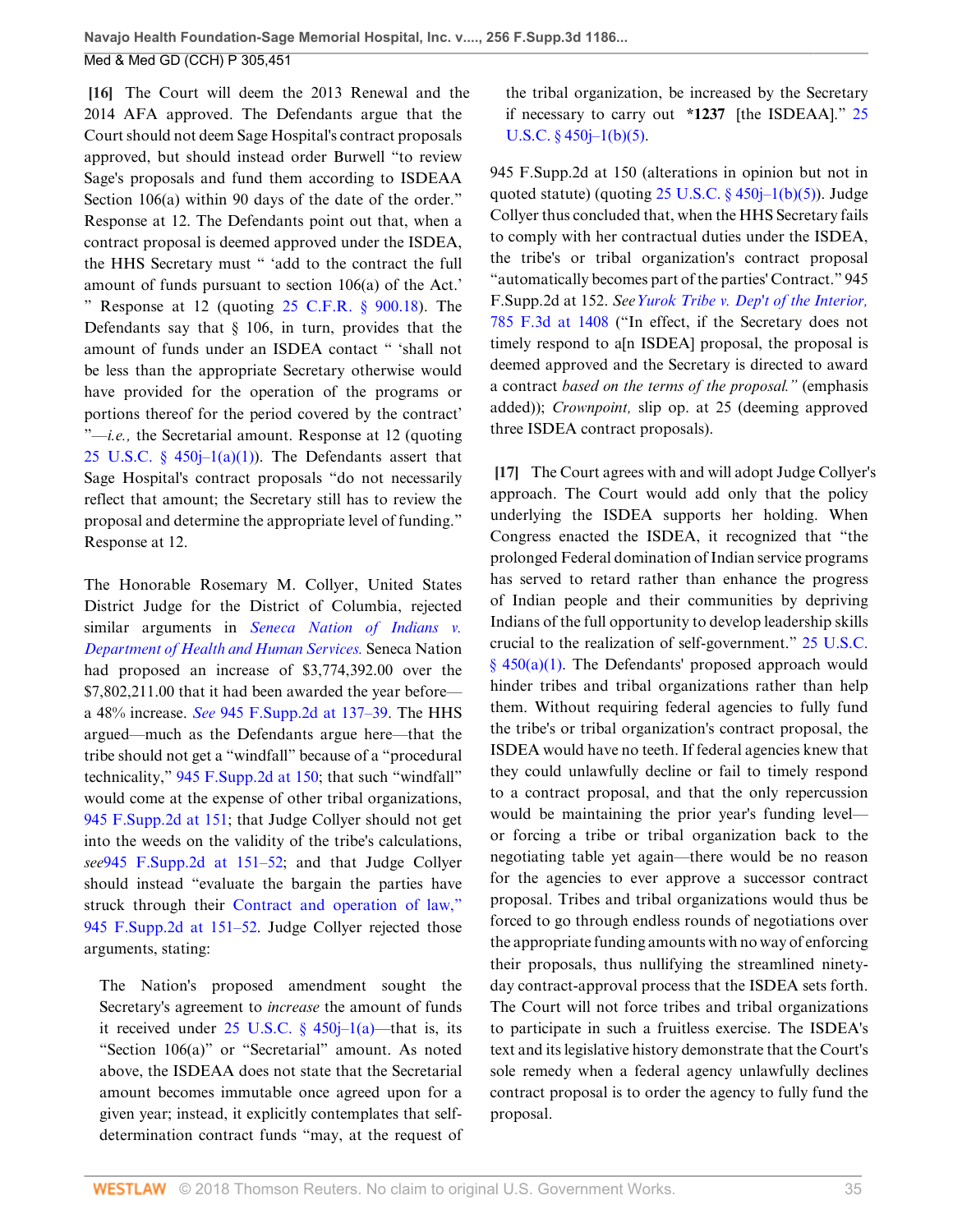# **III.** *THE COURT WILL GRANT SUMMARY JUDGMENT FOR SAGE HOSPITAL ON COUNT II.*

Granting summary judgment in Sage Hospital's favor on Count I does not moot Count II. Although the 2015 AFA is not substantially the same as the 2013 AFA, the Defendants have not presented any evidence to show a genuine dispute of material fact whether they properly applied the Declination criteria to the 2015 AFA. Moreover, the Defendants violated the ISDEA when they declined the 2014 Renewal, because it is substantially the same as the 2010 Contract. Finally, even if the Defendants properly declined the 2014 Renewal and the 2015 AFA, the Defendants violated § 900.30 of the ISDEA when they failed to offer Sage Hospital technical assistance in the 2d Declination. Accordingly, the Court will grant summary judgment in Sage Hospital's favor on Count II, and deem both the 2014 Renewal and the 2015 AFA approved.

# **A. GRANTING SUMMARY JUDGMENT IN SAGE HOSPITAL'S FAVOR ON COUNT I DOES NOT MOOT COUNT II.**

<span id="page-35-0"></span>**[\[18](#page-4-2)]** The Defendants argue that granting summary judgment in Sage Hospital's **\*1238** favor on Count I moots its claims under Count II. *See* Response at 13. The Defendants point out that the 2013 Renewal imposes a three-year contract expiring in 2016 and the 2014 Renewal imposes another three-year contract expiring in 2017 thus leaving overlapping contracts for two years. *See* Response at 13. The Defendants argue that granting both requests for relief would create confusion as to which contract governs and when another contract proposal would be needed in the future. The Court disagrees.

<span id="page-35-1"></span>**[\[19](#page-4-3)]** "When two parties execute a second contract that deals with the same subject matter as the first, the two contracts must be interpreted together; insofar as the contracts are inconsistent, the latter one prevails." *[K & V](http://www.westlaw.com/Link/Document/FullText?findType=Y&serNum=2001830037&pubNum=0004637&originatingDoc=I02a50c30bb1011e5be74e186f6bc2536&refType=RP&fi=co_pp_sp_4637_1263&originationContext=document&vr=3.0&rs=cblt1.0&transitionType=DocumentItem&contextData=(sc.UserEnteredCitation)#co_pp_sp_4637_1263) Sci. Co. v. BMW,* [164 F.Supp.2d at 1263.](http://www.westlaw.com/Link/Document/FullText?findType=Y&serNum=2001830037&pubNum=0004637&originatingDoc=I02a50c30bb1011e5be74e186f6bc2536&refType=RP&fi=co_pp_sp_4637_1263&originationContext=document&vr=3.0&rs=cblt1.0&transitionType=DocumentItem&contextData=(sc.UserEnteredCitation)#co_pp_sp_4637_1263)

> The new agreement may make no reference to the previous contract or claim; and yet it may operate as a substituted contract. If the new agreement contains terms that are clearly inconsistent with the previously existing contract or claim, the fact of inconsistency is itself a sufficient indication

of intention to abrogate the old and substitute the new. The inconsistency may exist as to the whole of the former contract or claim or only as to a part. It operates as a discharge by substitution only so far as the inconsistency extends.

*[K & V Sci. Co. v. BMW,](http://www.westlaw.com/Link/Document/FullText?findType=Y&serNum=2001830037&pubNum=0004637&originatingDoc=I02a50c30bb1011e5be74e186f6bc2536&refType=RP&fi=co_pp_sp_4637_1263&originationContext=document&vr=3.0&rs=cblt1.0&transitionType=DocumentItem&contextData=(sc.UserEnteredCitation)#co_pp_sp_4637_1263)* 164 F.Supp.2d at 1263 (quoting 6 Arthur L. Corbin, Corbin on Contracts, §§ 1293 and 1296 (1962))(internal quotation marks omitted).

Deeming both the 2013 Renewal and the 2014 Renewal approved leads to neither "overlapping contracts" nor "confusion as to which contract governs," because, if the Court approves both contract proposals, it may read the 2014 Renewal and the 2013 Renewal together. Insofar as the 2014 Renewal is inconsistent with the 2013 Renewal, the 2014 Renewal prevails. Thus, if the Court approves both proposals, the 2013 Renewal would be in place from October 1, 2013, to September 30, 2014, and the 2014 Renewal would be in place from October 1, 2014, to September 30, 2017.

# **B. A PORTION OF THE 2015 AFA IS NOT SUBSTANTIALLY THE SAME AS THE 2013 AFA, BUT THE DEFENDANTS HAVE NOT PRESENTED ANY EVIDENCE TO CREATE A GENUINE DISPUTE OF MATERIAL FACT AS TO WHETHER THEY PROPERLY APPLIED THE DECLINATION CRITERIA TO THE 2015 AFA.**

<span id="page-35-3"></span><span id="page-35-2"></span>**[\[20](#page-4-4)]** The 2d Declination explains that the Defendants declined the 2015 AFA for the same reasons that they declined the 2014 AFA. *See* 2d Declination *passim*. The text of the 2015 AFA appears substantively identical to the text of the 2013 AFA. *Compare* 2015 AFA *passim, with* 2013 AFA *passim*. The cover letter for the 2014 AFA, however, explains that the 2015 AFA requests that the IHS fund Sage Hospital at a total amount of \$32,614,916.00, with \$19,995,900.00 in base funding, and \$12,619,016.00 for direct and indirect contract support costs. [33](#page-49-2) *See* El–Meligi Ltr. at 2–3. This figure represents a fifty-five percent increase in funding from the 2013 AFA. *See* 2013 AFA at 22, 30 (providing that the IHS would fund Sage Hospital at a total amount of \$18,044,042.00, with \$11,481,661.00 in base funding and \$6,562,381.00 for contract support costs). The Court is reluctant to conclude that an AFA that provides for a **\*1239** fifty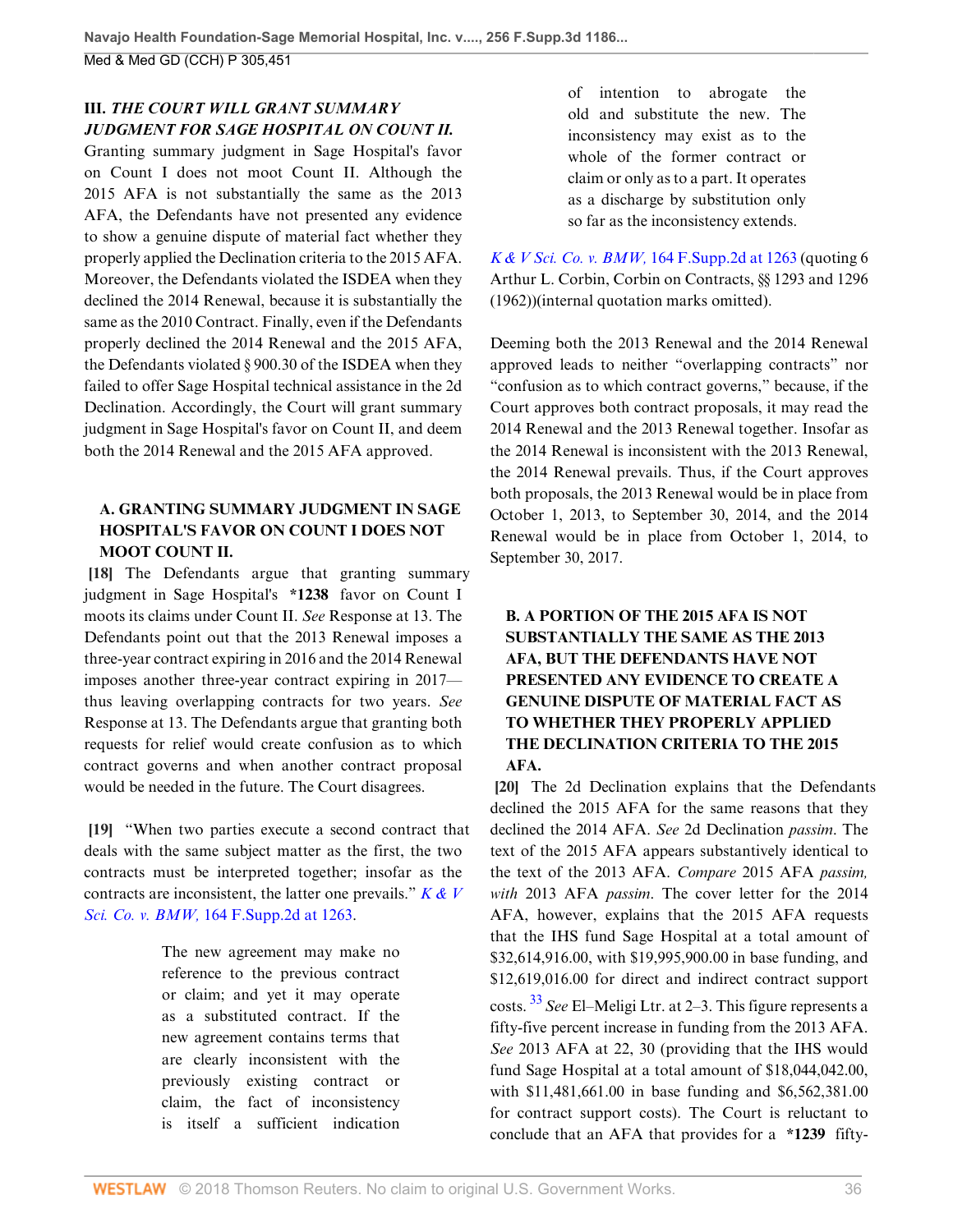five percent increase in funding is "substantially the same" as its predecessor. [25 C.F.R. § 900.32](http://www.westlaw.com/Link/Document/FullText?findType=L&pubNum=1000547&cite=25CFRS900.32&originatingDoc=I02a50c30bb1011e5be74e186f6bc2536&refType=LQ&originationContext=document&vr=3.0&rs=cblt1.0&transitionType=DocumentItem&contextData=(sc.UserEnteredCitation)). Section 900.33 of the ISDEA states that "[a]ny portion of an annual funding agreement proposal which is not substantially the same as that which was funded previously (*e.g.,* a redesign proposal; waiver proposal; different proposed funding amount; or different program, service, function, or activity), ... is subject to the declination criteria...." [25 C.F.R. § 900.33](http://www.westlaw.com/Link/Document/FullText?findType=L&pubNum=1000547&cite=25CFRS900.33&originatingDoc=I02a50c30bb1011e5be74e186f6bc2536&refType=LQ&originationContext=document&vr=3.0&rs=cblt1.0&transitionType=DocumentItem&contextData=(sc.UserEnteredCitation)). [Section 900.33](http://www.westlaw.com/Link/Document/FullText?findType=L&pubNum=1000547&cite=25CFRS900.33&originatingDoc=I02a50c30bb1011e5be74e186f6bc2536&refType=LQ&originationContext=document&vr=3.0&rs=cblt1.0&transitionType=DocumentItem&contextData=(sc.UserEnteredCitation)) thus permitted the Defendants to apply the ISDEA's Declination criteria to the portion of the 2015 AFA's funding request beyond the 2013 AFA's funding level of \$18,044,042.00—*i.e.,* \$14,570,874.00.

Upon satisfying [§ 900.33](http://www.westlaw.com/Link/Document/FullText?findType=L&pubNum=1000547&cite=25CFRS900.33&originatingDoc=I02a50c30bb1011e5be74e186f6bc2536&refType=LQ&originationContext=document&vr=3.0&rs=cblt1.0&transitionType=DocumentItem&contextData=(sc.UserEnteredCitation))'s threshold requirements, the HHS Secretary may decline a contract proposal only based on one of these five reasons:

- **(A)** the service to be rendered to the Indian beneficiaries of the particular program or function to be contracted will not be satisfactory;
- **(B)** adequate protection of trust resources is not assured;
- **(C)** the proposed project or function to be contracted for cannot be properly completed or maintained by the proposed contract;
- **(D)** the amount of funds proposed under the contract is in excess of the applicable funding level for the contract, as determined under section  $450j-1(a)$  of this title; or
- **(E)** the program, function, service, or activity (or portion thereof) that is the subject of the proposal is beyond the scope of programs, functions, services, or activities, ... because the proposal includes activities that cannot lawfully be carried out by the contractor.

[25 U.S.C. § 450f\(a\)\(2\).](http://www.westlaw.com/Link/Document/FullText?findType=L&pubNum=1000546&cite=25USCAS450F&originatingDoc=I02a50c30bb1011e5be74e186f6bc2536&refType=LQ&originationContext=document&vr=3.0&rs=cblt1.0&transitionType=DocumentItem&contextData=(sc.UserEnteredCitation)) *See*[25 C.F.R. § 900.22](http://www.westlaw.com/Link/Document/FullText?findType=L&pubNum=1000547&cite=25CFRS900.22&originatingDoc=I02a50c30bb1011e5be74e186f6bc2536&refType=LQ&originationContext=document&vr=3.0&rs=cblt1.0&transitionType=DocumentItem&contextData=(sc.UserEnteredCitation)) (setting forth the same declination criteria). The Secretary must justify his or her contract declination decision "by clearly demonstrating the validity of the grounds for declining the contract proposal (or portion thereof)."  $25$  U.S.C. § [450f\(e\)\(1\)](http://www.westlaw.com/Link/Document/FullText?findType=L&pubNum=1000546&cite=25USCAS450F&originatingDoc=I02a50c30bb1011e5be74e186f6bc2536&refType=LQ&originationContext=document&vr=3.0&rs=cblt1.0&transitionType=DocumentItem&contextData=(sc.UserEnteredCitation)).

The 2d Declination declined the 2015 AFA on two grounds: (i) "the service to be rendered to the Indian beneficiaries of the particular program or function to be contracted will not be satisfactory," [25 U.S.C. §](http://www.westlaw.com/Link/Document/FullText?findType=L&pubNum=1000546&cite=25USCAS450F&originatingDoc=I02a50c30bb1011e5be74e186f6bc2536&refType=LQ&originationContext=document&vr=3.0&rs=cblt1.0&transitionType=DocumentItem&contextData=(sc.UserEnteredCitation))  $450f(a)(2)(A)$ ; and (ii) "the proposed project or function to be contracted for cannot be properly completed or maintained by the proposed contract," [25 U.S.C. §](http://www.westlaw.com/Link/Document/FullText?findType=L&pubNum=1000546&cite=25USCAS450F&originatingDoc=I02a50c30bb1011e5be74e186f6bc2536&refType=LQ&originationContext=document&vr=3.0&rs=cblt1.0&transitionType=DocumentItem&contextData=(sc.UserEnteredCitation))  $450f(a)(2)(C)$ . The Defendants have failed to create a genuine dispute of material fact under either (i) or (ii). Consequently, the Court will grant summary judgment in favor of Sage Hospital on Count II.

<span id="page-36-1"></span><span id="page-36-0"></span>**[\[21](#page-5-0)] [\[22](#page-5-1)]** In the *[Sage](http://www.westlaw.com/Link/Document/FullText?findType=Y&serNum=2036163936&pubNum=0000999&originatingDoc=I02a50c30bb1011e5be74e186f6bc2536&refType=RP&originationContext=document&vr=3.0&rs=cblt1.0&transitionType=DocumentItem&contextData=(sc.UserEnteredCitation))* opinion, the Court explained the deficiencies with the evidence which the Defendants submitted in support of the 2d Declination and what evidence the Defendants needed to present survive summary judgment:

First, the Defendants will likely fail to "clearly demonstrat[e],"  $25$  U.S.C. § 450f(e)(1), that the quality of Sage Hospital's healthcare services "will not be satisfactory," 25 U.S.C. §  $450f(a)(2)(A)$ . Fifteen of the 1st Declination's nineteen adverse findings focus exclusively on criticisms of Sage Hospital's internal financial controls—or lack thereof—and are thus inapplicable here. *See* 1st Declination at 1–7. Another finding discusses Sage Hospital's "potential" OSHA violations, which "affect the safety of employees, visitors, and patients":

During the performance monitoring review, serious potential Occupational **\*1240** Health and Safety Administration (OSHA) violations were identified which affect the safety of employees, visitors, and patients. These potential OSHA violations involved the condition of the building housing the water system; elements of the water system including lack of backflow prevention; no safe secondary water source; disconnection of the centralized boiler system; multiple blocked electric panels; multiple unguarded electronic circuit breakers; and multiple power strips (surge protectors) which had been interconnected.

1st Declination at 8. As this paragraph mentions nothing about Sage Hospital's ability to provide satisfactory care to its patients, it is also inapplicable. Only three of the 1st Declination's nineteen adverse findings mention the quality of Sage Hospital's healthcare services:

During the course of the contract, services have been eliminated (ophthalmology, general surgery, Sanders Dental Clinic, obstetrical care, pediatrics,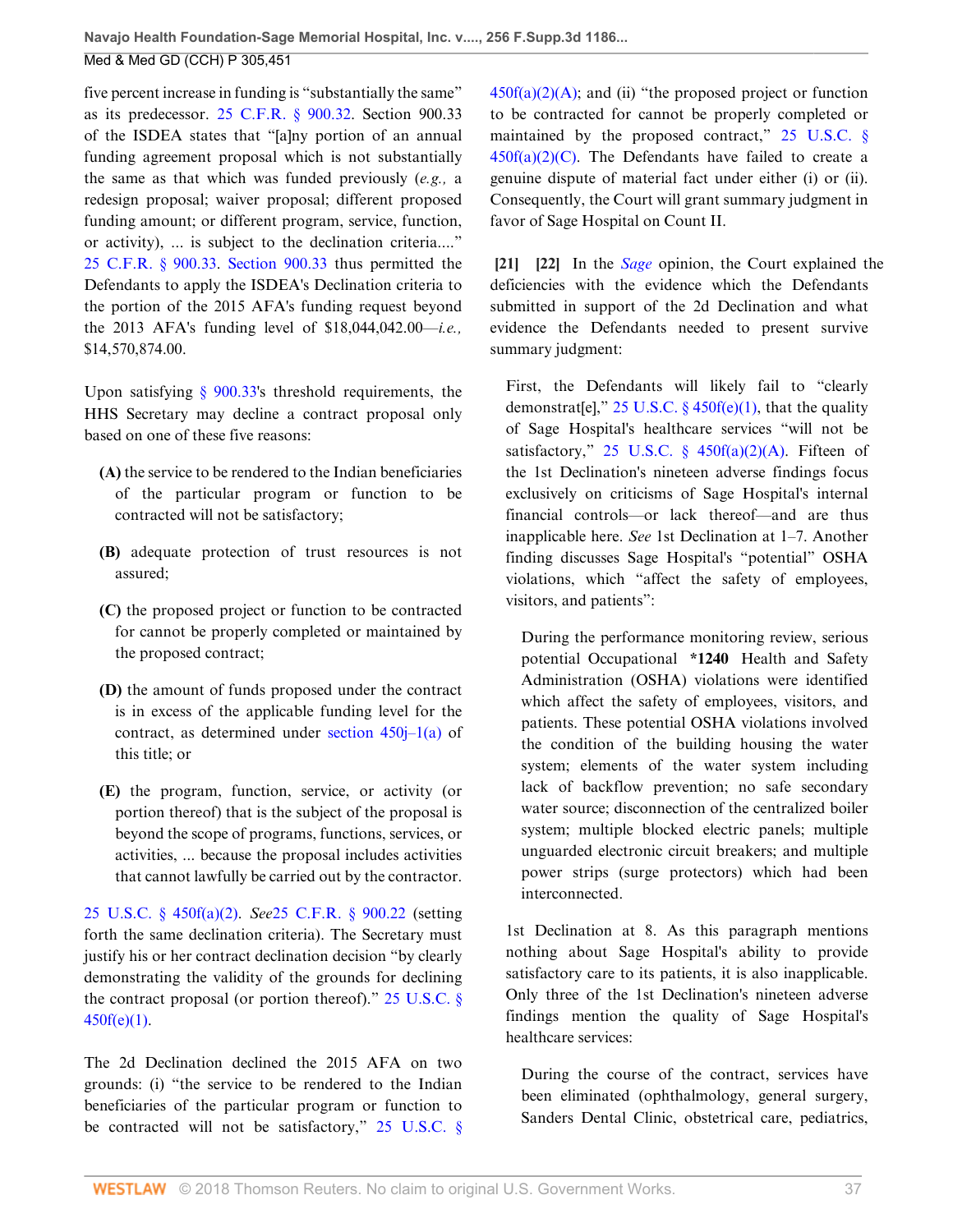and podiatry), which has negatively impacted the delivery of health care to Indian beneficiaries.

The Board has allowed the Purchased/Referred Care program to operate in violate of federally mandated regulations regarding program requirements. The failure of the program to have a plan that describes the process for accessing such care, the medical priorities, the annual budget for referred care, the appeals process, and a system for tracking deferred services disadvantages patients who seek such care.

The Board has failed to authorize sufficient funds to maintain a functional health information system for electronic health records to meet patient care information requirements. This failure contributes to the loss of potential revenue and impedes the delivery of satisfactory health care services to patients.

### 1st Declination at 8.

As an initial matter, the NAIHS has offered no evidence to support the first paragraph's implication that Sage Hospital eliminated those services during its performance of the 2010 Contract. To the contrary, the evidence suggests that Sage Hospital eliminated those services before 2007. The 1st Declination is taken almost verbatim from the NAIHS Report, but omits the NAIHS Report's qualification that Sage Hospital has eliminated those services "since the first [Sage Hospital] contract was awarded in 2003." NAIHS Report at 14. Razaghi states that, "[p]rior to January 2007, Sage was forced to terminate general surgery (including orthopedics and opthalmolology [sic] ) and obstetrical care for lack of adequate facilities and/or qualified staff." Razaghi's 2nd Decl. ¶ 7 at 23. Moreover, Razaghi explains:

As of FY 2008, Sage contracted with IHS to perform only (1) contract health services, and (2) dispensing of medical supplies. The [2010 Contract] greatly expanded the scope of services under the ISDEAA relationship, which consisted of the following programs, functions, services and activities (called "PFSAs"): Inpatient Services, General Ambulatory and Specialty Care Services, Emergency Department, Emergency Medical Transport, Optometry Clinic, ... Dental Clinic, and Podiatry Clinic. The [2010 Contract] did not include surgery, obstetrics ophthalmology, or inpatient pediatrics. The PFSAs also included podiatry, and, after Sage determined that there was insufficient demand for an on-staff podiatrist, **\*1241** Sage has satisfied that PFSA through its "contract health" dollars, as permitted under the [2010 Contract] and the ISDEAA. Finally, Sage was providing dental services for another health care organization ... at a facility at Sanders, AZ, but that facility was dilapidated and unsanitary.... Sage, with IHS' agreement, provided those dental services both at Sage's Ganado facility ... and at a satellite facility at Greasewood, AZ.

Razaghi 2nd Decl. ¶ 12 at 24–25. It appears that Sage Hospital reinstated its dental and podiatry services with the 2010 Contract, and has continued to provide those services ever since then. *See* 2013 AFA at 9 (listing podiatry and dental care among Sage Hospital's PFSAs). The Defendants have offered no evidence to the contrary.

Sage Hospital has not provided the other services general surgery, obstetric care, ophthalmology, and pediatrics—since 2007. Neither the 2013 Renewal nor the 2014 AFA, however, include those services in Sage Hospital's PFSAs. A tribe or tribal organization's elimination of services that are not a part of its ISDEA proposal can cut one of two ways. It may demonstrate that the tribe or tribal organization is falling apart and that the problems that plagued the eliminated services will likely soon spread to the proposed PFSAs. On the other hand, it may allow the tribe or tribal organization to divert more resources to the contracted PFSAs to improve patient care in those areas. The evidence in the record shows that Sage Hospital's elimination of services fell into the latter category: it was a key component of Sage Hospital's turnaround effort and allowed the hospital to stabilize and ultimately improve the quality of patient care for its contracted PFSAs. *See* Razaghi 2nd Decl. ¶ 9, at 23. In light of Sage Hospital's success in the intervening years since eliminating those services, and the lack of evidence suggesting that the elimination of those services would affect its contracted PFSAs in the 2013 Renewal and the 2014 AFA, the first paragraph does not demonstrate that "the service to be rendered to the Indian beneficiaries of the particular program or function to be contracted will not be satisfactory." [25 U.S.C. § 450f\(a\)\(2\)\(A\).](http://www.westlaw.com/Link/Document/FullText?findType=L&pubNum=1000546&cite=25USCAS450F&originatingDoc=I02a50c30bb1011e5be74e186f6bc2536&refType=LQ&originationContext=document&vr=3.0&rs=cblt1.0&transitionType=DocumentItem&contextData=(sc.UserEnteredCitation))

The second and third paragraphs suffer from a different flaw. Each pairs a fact that the NAIHS Report or Moss Adams Report supports—*e.g.,* "the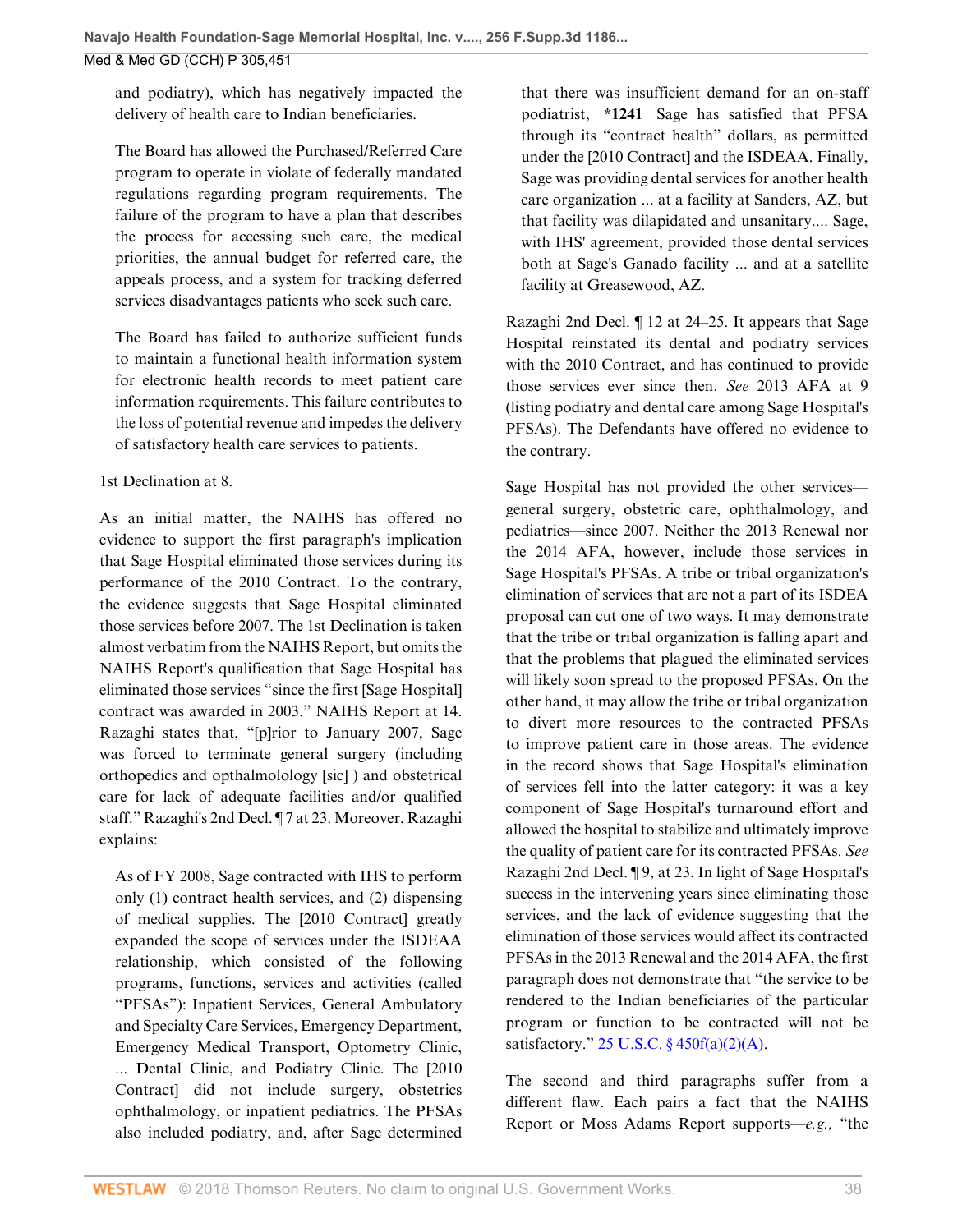Board has failed to authorize sufficient funds to maintain a functional health information system for electronic health records"—with a conclusory statement about that fact's impact on the quality of Sage Hospital's healthcare services. As far as the Court can tell, there is no evidence in the record to support these statements. The 1st Declination does not point to any evidence in support of these conclusory statements. The Moss Adams Report says nothing about the quality of Sage Hospital's patient services. Only three sentences in the forty-two-page NAIHS Report imply that Sage Hospital's healthcare services are unsatisfactory: "Several concerns were expressed regarding the delivery of patient care. Patients feel they were unable to get access to some services as in the past. There were also concerns that a lot of good doctors have left [Sage Hospital] employment." NAIHS Report at 24. The NAIHS Report states that these sentences are summaries of the NAIHS' interviews of two "community members representing the Ganado and Cornfields Chapters," who apparently **\*1242** "requested to be interviewed." NAIHS Report at 24. Aside from these three sentences, the NAIHS has not offered—and the Court has been unable to find—any other evidence to indicate that Sage Hospital provides unsatisfactory healthcare services to its patients.

These findings are insufficient to "clearly demonstrat[e],"  $25$  U.S.C. §  $450f(e)(1)$ , at the summary judgment stage or at trial that "the service to be rendered to the Indian beneficiaries of the particular program or function to be contracted will not be satisfactory," 25 U.S.C.  $\frac{6}{9}$  450f(a)(2). The Court is reluctant to rely on the NAIHS' unsworn summary of its interviews with two "community members" who are relaying third- or fourth-hand information from purported patients of Sage Hospital. At a minimum, the NAIHS should provide this information in the form of reliable evidence—*e.g.,* sworn affidavits or witness testimony—from the patients themselves. Additionally, it is hard for the Court to determine whether Sage Hospital's healthcare services "will be satisfactory," 25 U.S.C.  $\S$  450f(a)(2), without some indication of how Sage Hospital stacks up against its peers. The NAIHS should provide, for example, evidence that a state or federal agency recently refused to certify Sage Hospital for providing substandard care; testimony or sworn affidavits from expert witnesses explaining the standard for patient care in hospitals in general—or among hospitals that serve American Indian tribes in

particular—and why Sage Hospital's care falls below that standard; or testimony or sworn affidavits from patients comparing their recent experiences receiving treatment at Sage Hospital to experiences at other hospitals. Simply put, the Court would need more than bare conclusory allegations about the quality of Sage Hospital's healthcare services to uphold the NAIHS' declination decisions under  $\frac{8450f(a)(2)}{2}$ .

....

[Second,] the Defendants likely will not be able to establish that "the proposed project or function to be contracted for cannot be properly completed or maintained by the proposed contract." [25 U.S.C. §](http://www.westlaw.com/Link/Document/FullText?findType=L&pubNum=1000546&cite=25USCAS450F&originatingDoc=I02a50c30bb1011e5be74e186f6bc2536&refType=LQ&originationContext=document&vr=3.0&rs=cblt1.0&transitionType=DocumentItem&contextData=(sc.UserEnteredCitation))  $450f(a)(2)(C)$ . Although the 1st Declination is filled with allegations that Sage Hospital has allowed its programs to operate "in violation of federally mandated regulations regarding program requirements," may have committed "potential" OSHA violations, and may have violated the ISDEA's financial management system requirements, the Defendants have failed to offer any evidence to establish that Sage Hospital has actually committed any of those violations. 1st Declination at 9. The Moss Adams Report focuses exclusively on allegations that Sage Hospital has violated its own Articles of Incorporation, Code of Conduct, and Policies and Procedures. *See* Moss Adams Report *passim*. It contains no findings that Sage Hospital violated federal law. Although the NAIHS Report mentions that the Board "has allowed the Purchased Referred Care program to operate in violation of federally mandated regulations regarding program requirements," it does not point to a single regulation and offers no evidence of these alleged violations. NAIHS Report at 16. Even Thompson, who ran Moss Adams' audit of Sage Hospital did not offer any information to suggest that Sage Hospital violated any federal laws or ISDEA financial management guidelines. *See* Thompson Decl. *passim*.

As the Court has mentioned previously, the Defendants bear "the burden of proof to establish by clearly demonstrating the validity of the grounds for declining **\*1243** the contract proposal (or portion thereof)." 25 U.S.C.  $\S$  450f(e)(1). Bare conclusory allegations that Sage Hospital violated federal law will not suffice. Instead, the Defendants must come forward with evidence—in the form of witness testimony, sworn affidavits, or documents—that clearly establishes those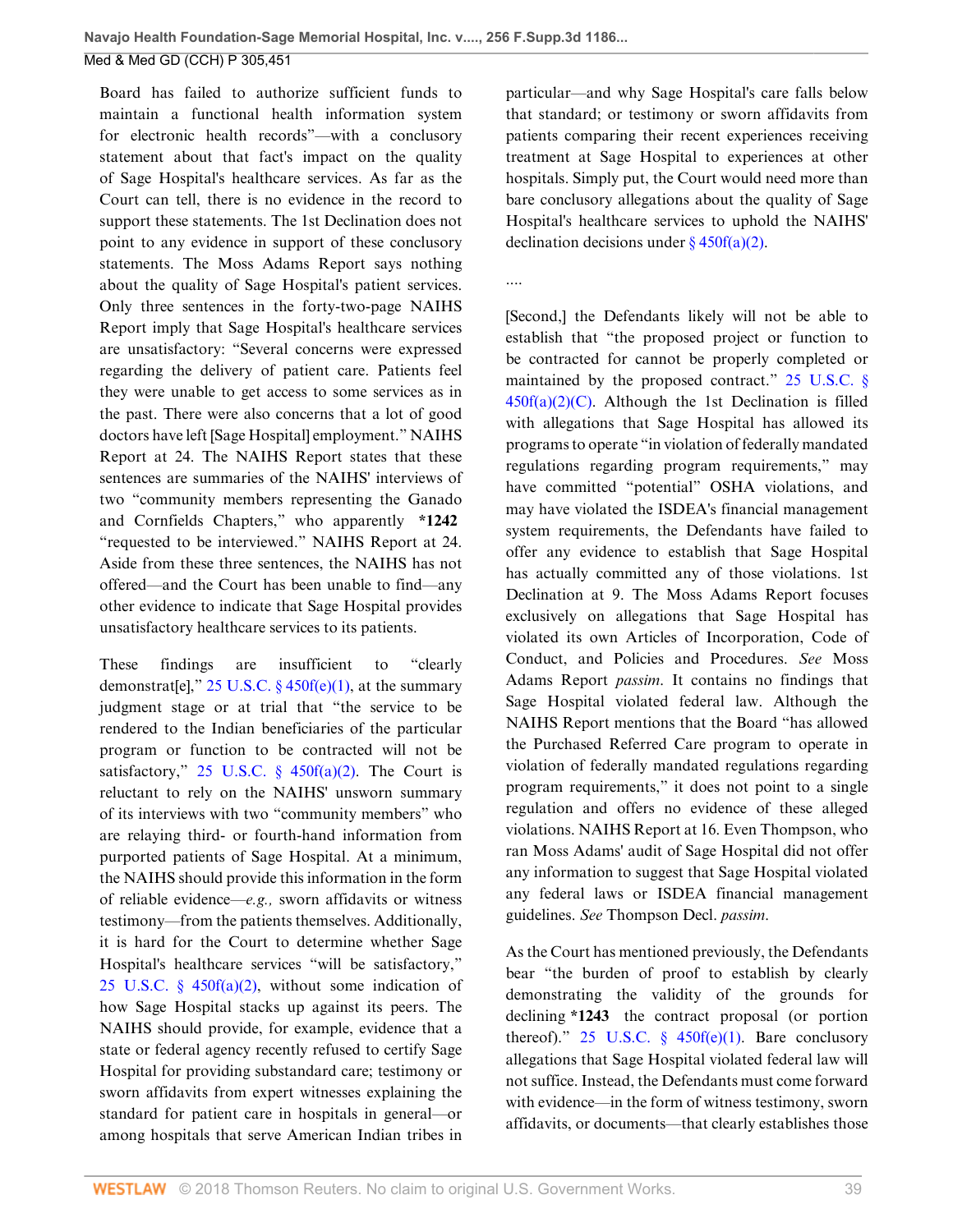violations. Without more than the bare record before the Court, the Defendants likely will not be able to establish that "the proposed project or function to be contracted for cannot be properly completed or maintained by the proposed contract." [25 U.S.C. §](http://www.westlaw.com/Link/Document/FullText?findType=L&pubNum=1000546&cite=25USCAS450F&originatingDoc=I02a50c30bb1011e5be74e186f6bc2536&refType=LQ&originationContext=document&vr=3.0&rs=cblt1.0&transitionType=DocumentItem&contextData=(sc.UserEnteredCitation)) [450f\(a\)\(2\)\(C\).](http://www.westlaw.com/Link/Document/FullText?findType=L&pubNum=1000546&cite=25USCAS450F&originatingDoc=I02a50c30bb1011e5be74e186f6bc2536&refType=LQ&originationContext=document&vr=3.0&rs=cblt1.0&transitionType=DocumentItem&contextData=(sc.UserEnteredCitation))

### *Sage,* [100 F.Supp.3d at 1184–88](http://www.westlaw.com/Link/Document/FullText?findType=Y&serNum=2036163936&pubNum=0007903&originatingDoc=I02a50c30bb1011e5be74e186f6bc2536&refType=RP&fi=co_pp_sp_7903_1184&originationContext=document&vr=3.0&rs=cblt1.0&transitionType=DocumentItem&contextData=(sc.UserEnteredCitation)#co_pp_sp_7903_1184).

<span id="page-39-0"></span>**[\[23](#page-5-2)]** The *[Sage](http://www.westlaw.com/Link/Document/FullText?findType=Y&serNum=2036163936&pubNum=0000999&originatingDoc=I02a50c30bb1011e5be74e186f6bc2536&refType=RP&originationContext=document&vr=3.0&rs=cblt1.0&transitionType=DocumentItem&contextData=(sc.UserEnteredCitation))* opinion thus spelled out the forms of proof that could help the Defendants survive summary judgment. Rather than heeding the Court's roadmap and warnings, however, the Defendants have presented no evidence—affidavits, deposition transcripts, or expert reports—to support the 2d Declination. Nor have they served any discovery requests on Sage Hospital or offered any undisputed facts to support the 2d Declination. Instead, the Defendants have said that, because they "don't have endless resources," they are "not going to do discovery on an issue [which the Court has] already made findings on." Tr. at 34:12–16 (Grohman). The Defendants have the burden of proof to "clearly demonstrat[e] the validity of the grounds for declining the contract proposal (or portion thereof)." 25 U.S.C.  $\S$  450f(e)(1). The Court agrees with the Defendants that the ISDEA imposes this burden on the HHS Secretary "in the course of subsequent litigation, not the declination process," Response at 17, but the parties are now in "subsequent litigation" and the Defendants must at least show a genuine dispute of material fact whether they properly applied the Declination criteria to the 2015 AFA to survive summary judgment. Because the Defendants have not offered any undisputed facts or competent evidence to support the 2d Declination, they have not met their burden and summary judgment is warranted on Count II.

<span id="page-39-2"></span><span id="page-39-1"></span>**[\[24](#page-6-1)] [\[25](#page-6-2)]** The Defendants reference [rule 56\(d\)](http://www.westlaw.com/Link/Document/FullText?findType=L&pubNum=1000600&cite=USFRCPR56&originatingDoc=I02a50c30bb1011e5be74e186f6bc2536&refType=LQ&originationContext=document&vr=3.0&rs=cblt1.0&transitionType=DocumentItem&contextData=(sc.UserEnteredCitation)) in passing and have submitted a declaration from Angela Belgrove, one of their attorneys. To be sure, [rule 56\(d\)](http://www.westlaw.com/Link/Document/FullText?findType=L&pubNum=1000600&cite=USFRCPR56&originatingDoc=I02a50c30bb1011e5be74e186f6bc2536&refType=LQ&originationContext=document&vr=3.0&rs=cblt1.0&transitionType=DocumentItem&contextData=(sc.UserEnteredCitation)) allows the Court to defer consideration of a motion for summary judgment, deny such a motion, or allow a party time to obtain affidavits or take other discovery. *See*[Fed.R.Civ.P.](http://www.westlaw.com/Link/Document/FullText?findType=L&pubNum=1000600&cite=USFRCPR56&originatingDoc=I02a50c30bb1011e5be74e186f6bc2536&refType=LQ&originationContext=document&vr=3.0&rs=cblt1.0&transitionType=DocumentItem&contextData=(sc.UserEnteredCitation)) [56\(d\)](http://www.westlaw.com/Link/Document/FullText?findType=L&pubNum=1000600&cite=USFRCPR56&originatingDoc=I02a50c30bb1011e5be74e186f6bc2536&refType=LQ&originationContext=document&vr=3.0&rs=cblt1.0&transitionType=DocumentItem&contextData=(sc.UserEnteredCitation)). The Belgrove Decl. fails to satisfy, however, the requirements that the Tenth Circuit has placed on [rule](http://www.westlaw.com/Link/Document/FullText?findType=L&pubNum=1000600&cite=USFRCPR56&originatingDoc=I02a50c30bb1011e5be74e186f6bc2536&refType=LQ&originationContext=document&vr=3.0&rs=cblt1.0&transitionType=DocumentItem&contextData=(sc.UserEnteredCitation)) [56\(d\)](http://www.westlaw.com/Link/Document/FullText?findType=L&pubNum=1000600&cite=USFRCPR56&originatingDoc=I02a50c30bb1011e5be74e186f6bc2536&refType=LQ&originationContext=document&vr=3.0&rs=cblt1.0&transitionType=DocumentItem&contextData=(sc.UserEnteredCitation)) affidavits. A [rule 56\(d\)](http://www.westlaw.com/Link/Document/FullText?findType=L&pubNum=1000600&cite=USFRCPR56&originatingDoc=I02a50c30bb1011e5be74e186f6bc2536&refType=LQ&originationContext=document&vr=3.0&rs=cblt1.0&transitionType=DocumentItem&contextData=(sc.UserEnteredCitation)) affidavit or declaration must "explain why facts precluding summary judgment cannot be presented," which includes: (i) "identifying the facts not available and what steps have been taken to obtain these facts"; and (ii) explaining "how additional time will enable him to rebut movant's allegations of no genuine

issue of fact." *[Price ex rel. Price v. W. Res., Inc.,](http://www.westlaw.com/Link/Document/FullText?findType=Y&serNum=2000610833&pubNum=0000506&originatingDoc=I02a50c30bb1011e5be74e186f6bc2536&refType=RP&fi=co_pp_sp_506_783&originationContext=document&vr=3.0&rs=cblt1.0&transitionType=DocumentItem&contextData=(sc.UserEnteredCitation)#co_pp_sp_506_783)* 232 F.3d [779, 783 \(10th Cir.2000\).](http://www.westlaw.com/Link/Document/FullText?findType=Y&serNum=2000610833&pubNum=0000506&originatingDoc=I02a50c30bb1011e5be74e186f6bc2536&refType=RP&fi=co_pp_sp_506_783&originationContext=document&vr=3.0&rs=cblt1.0&transitionType=DocumentItem&contextData=(sc.UserEnteredCitation)#co_pp_sp_506_783) The Defendants have neither identified unavailable facts nor explained how additional time would help them rebut the Motion.

The Belgrove Decl. contains a number of block quotations from the *[Sage](http://www.westlaw.com/Link/Document/FullText?findType=Y&serNum=2036163936&pubNum=0000999&originatingDoc=I02a50c30bb1011e5be74e186f6bc2536&refType=RP&originationContext=document&vr=3.0&rs=cblt1.0&transitionType=DocumentItem&contextData=(sc.UserEnteredCitation))* opinion without providing any explanation why the Defendants have not served any discovery requests on Sage Hospital or any additional time is necessary. The only statement in the Belgrove Decl. which purports to explain the Defendants' inability to obtain the necessary discovery is that the Defendants "have not had an opportunity to fully develop this evidence, because they have not been entitled to take any discovery in this case yet." Belgrove Decl. ¶ 12, at 5. The Belgrove Decl. says nothing, however, about any discovery requests that it has served on Sage Hospital or any information **\*1244** that it has tried—but been unable to—obtain. Moreover, the Defendants contradicted this statement at the hearing. When the Court pressed the Defendants on why they had not served any discovery requests on Sage Hospital, the Defendants said that they "don't have endless resources" and were "not going to do discovery on an issue that we recognize [the Court] has already made findings on." Tr. at 34:13–16 (Grohman). The Defendants said nothing about not having enough time to conduct the requisite discovery or what information they expected to obtain through a longer discovery period. Ultimately, it seems that the Defendants expected to lose the Motion regardless, and did not want to take the time, energy, and money to conduct the requisite discovery to get past the summaryjudgment stage. Of course, the Defendants have every right to decide how to litigate their case. The Court will not give them another bite at the apple, however, when they made the strategic decision to not present the requisite evidence to show a genuine dispute of material fact on Count II.<sup>[34](#page-49-3)</sup> The Court will thus deem the 2015 AFA approved.

### <span id="page-39-3"></span>**C. THE 2014 RENEWAL IS SUBSTANTIALLY THE SAME AS THE 2010 CONTRACT.**

The 2d Declination explains that the Defendants declined the 2014 Renewal for the same reasons that it declined the 2013 Renewal. *See* 2d Declination *passim*. The 2014 Renewal appears to offer no modifications to the provisions of the 2010 Contract that speak to the scope and funding of Sage Hospital's PFSAs. *Compare* 2014 Renewal at 7–9, *with* 2010 Contract *passim*. As the HHS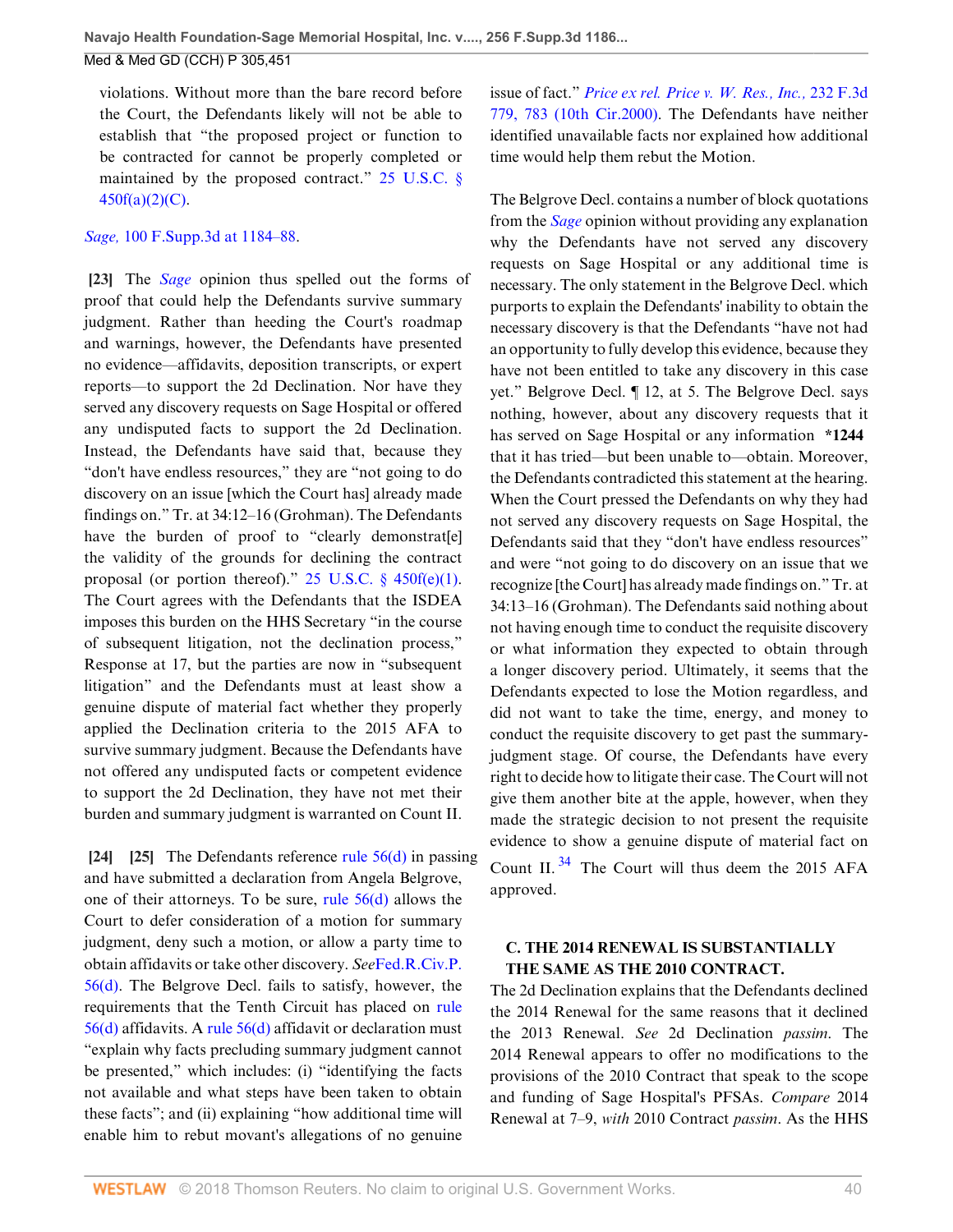Secretary cannot decline a contract renewal proposal "where no material and substantial change to the scope or funding of a program, functions, services, or activities has been proposed by the Indian tribe or tribal organization," 25 C.F.R.  $\S 900.33$ , the Defendants violated  $\S 900.33$  when it declined the 2014 Renewal. The Court will therefore deem the 2014 Renewal approved.

# **D. EVEN IF THE DEFENDANTS PROPERLY DECLINED THE 2014 RENEWAL AND THE 2015 AFA, THE DEFENDANTS VIOLATED § 900.30 OF THE ISDEA WHEN THEY FAILED TO OFFER SAGE HOSPITAL TECHNICAL ASSISTANCE IN THE 2d DECLINATION.**

<span id="page-40-0"></span>**[\[26](#page-6-0)]** The Defendants contend that the language in the 2d Declination is standard and "used by IHS in most declinations." Response at 10. The Defendants add that, although the Court faulted the IHS for putting " 'the onus on Sage Hospital to identify what assistance it needed,' the ISDEAA and its regulations in fact *do* place the onus on the tribal organization to identify what assistance is needed." Response at 10 (emphasis in original). According to the Defendants, the ISDEA required them to provide technical assistance to Sage Hospital only " 'upon the request of any tribal organization and subject to the availability of appropriations.' " Response at 10 (quoting [25 U.S.C. § 450h\(d\)\(3\)\)](http://www.westlaw.com/Link/Document/FullText?findType=L&pubNum=1000546&cite=25USCAS450H&originatingDoc=I02a50c30bb1011e5be74e186f6bc2536&refType=LQ&originationContext=document&vr=3.0&rs=cblt1.0&transitionType=DocumentItem&contextData=(sc.UserEnteredCitation))(citing [25 C.F.R. § 900.28](http://www.westlaw.com/Link/Document/FullText?findType=L&pubNum=1000547&cite=25CFRS900.28&originatingDoc=I02a50c30bb1011e5be74e186f6bc2536&refType=LQ&originationContext=document&vr=3.0&rs=cblt1.0&transitionType=DocumentItem&contextData=(sc.UserEnteredCitation)) (describing the HHS Secretary's duty as providing "any necessary **\*1245** requested technical assistance" to avoid declination);  $25$  C.F.R.  $\S$  900.30 (same)). The Court disagrees.

[Section 900.30](http://www.westlaw.com/Link/Document/FullText?findType=L&pubNum=1000547&cite=25CFRS900.30&originatingDoc=I02a50c30bb1011e5be74e186f6bc2536&refType=LQ&originationContext=document&vr=3.0&rs=cblt1.0&transitionType=DocumentItem&contextData=(sc.UserEnteredCitation))'s plain language requires the Defendants to offer technical assistance to overcome the stated objections in the 2d Declination. [Section 900.30](http://www.westlaw.com/Link/Document/FullText?findType=L&pubNum=1000547&cite=25CFRS900.30&originatingDoc=I02a50c30bb1011e5be74e186f6bc2536&refType=LQ&originationContext=document&vr=3.0&rs=cblt1.0&transitionType=DocumentItem&contextData=(sc.UserEnteredCitation)) states:

# **When the Secretary declines all or a portion of a proposal, is the Secretary required to provide an Indian tribe or tribal organization with technical assistance?**

Yes. The Secretary shall provide additional technical assistance to overcome the stated objections, in accordance with section 102(b) of the Act, *and* shall provide any necessary *requested* technical assistance to develop any modifications to overcome the Secretary's stated objections.

[25 C.F.R. § 900.30](http://www.westlaw.com/Link/Document/FullText?findType=L&pubNum=1000547&cite=25CFRS900.30&originatingDoc=I02a50c30bb1011e5be74e186f6bc2536&refType=LQ&originationContext=document&vr=3.0&rs=cblt1.0&transitionType=DocumentItem&contextData=(sc.UserEnteredCitation)) (bold in original)(emphasis added). If the Defendants only had to provide technical assistance

upon request, there would be no reason to specify in the second half of the regulation that they must also provide any "necessary requested technical assistance." [25 C.F.R.](http://www.westlaw.com/Link/Document/FullText?findType=L&pubNum=1000547&cite=25CFRS900.30&originatingDoc=I02a50c30bb1011e5be74e186f6bc2536&refType=LQ&originationContext=document&vr=3.0&rs=cblt1.0&transitionType=DocumentItem&contextData=(sc.UserEnteredCitation)) [§ 900.30.](http://www.westlaw.com/Link/Document/FullText?findType=L&pubNum=1000547&cite=25CFRS900.30&originatingDoc=I02a50c30bb1011e5be74e186f6bc2536&refType=LQ&originationContext=document&vr=3.0&rs=cblt1.0&transitionType=DocumentItem&contextData=(sc.UserEnteredCitation)) The ISDEA thus required the Defendants to offer to provide Sage Hospital technical assistance to overcome the stated objections.

<span id="page-40-1"></span>**[\[27](#page-6-3)]** The 2d Declination states, in pertinent part:

Given the nature and seriousness of IHS's concerns about [Sage Hospital]'s ability to manage ISDEAA funds properly, IHS does not believe that technical assistance could be provided at this time that would allow [Sage Hospital] to overcome the objections stated in this letter. However, if [Sage Hospital] would like to discuss assistance it believes IHS could provide that would eliminate the reasons for this declination, please call the area office.

2d Declination at 11–12. Although the second sentence in this passage could be construed as an offer to provide technical assistance, the offer is undercut by the first sentence. To pass muster under the ISDEA, an offer to provide technical assistance should be unqualified rather than making it a foregone conclusion that such assistance will be futile. Accordingly, the Defendants violated the ISDEA when they failed to provide an unqualified offer of technical assistance to Sage Hospital. *Cf.[Navajo Health](http://www.westlaw.com/Link/Document/FullText?findType=Y&serNum=2036526902&pubNum=0007903&originatingDoc=I02a50c30bb1011e5be74e186f6bc2536&refType=RP&fi=co_pp_sp_7903_1188&originationContext=document&vr=3.0&rs=cblt1.0&transitionType=DocumentItem&contextData=(sc.UserEnteredCitation)#co_pp_sp_7903_1188) [Foundation—Sage Memorial Hospital v. Burwell,](http://www.westlaw.com/Link/Document/FullText?findType=Y&serNum=2036526902&pubNum=0007903&originatingDoc=I02a50c30bb1011e5be74e186f6bc2536&refType=RP&fi=co_pp_sp_7903_1188&originationContext=document&vr=3.0&rs=cblt1.0&transitionType=DocumentItem&contextData=(sc.UserEnteredCitation)#co_pp_sp_7903_1188)* 110 [F.Supp.3d 1140, 1188–89, 2015 WL 3862952, at \\*37](http://www.westlaw.com/Link/Document/FullText?findType=Y&serNum=2036526902&pubNum=0007903&originatingDoc=I02a50c30bb1011e5be74e186f6bc2536&refType=RP&fi=co_pp_sp_7903_1188&originationContext=document&vr=3.0&rs=cblt1.0&transitionType=DocumentItem&contextData=(sc.UserEnteredCitation)#co_pp_sp_7903_1188) [\(D.N.M.2015\)](http://www.westlaw.com/Link/Document/FullText?findType=Y&serNum=2036526902&pubNum=0007903&originatingDoc=I02a50c30bb1011e5be74e186f6bc2536&refType=RP&fi=co_pp_sp_7903_1188&originationContext=document&vr=3.0&rs=cblt1.0&transitionType=DocumentItem&contextData=(sc.UserEnteredCitation)#co_pp_sp_7903_1188)(Browning, J.)("[I]n this area of the law, crisp rules with sharp corners are preferable to a roundabout doctrine of opaque standards." (internal quotation marks omitted)). The Court is reluctant to deem the 2014 Renewal and the 2015 AFA approved based solely on the Defendants' failure to offer technical assistance to Sage Hospital in the 2d Declination. If the Court had not already deemed those contract proposals approved and the issue was before the Court at an earlier stage—where allowing Sage Hospital to obtain technical assistance could overcome the Defendants objections that led to the 2d Declination—the Court would be inclined to order the Defendants to offer technical assistance. At this late stage in the case, however—and because the Court has already deemed those contract proposals approved—that order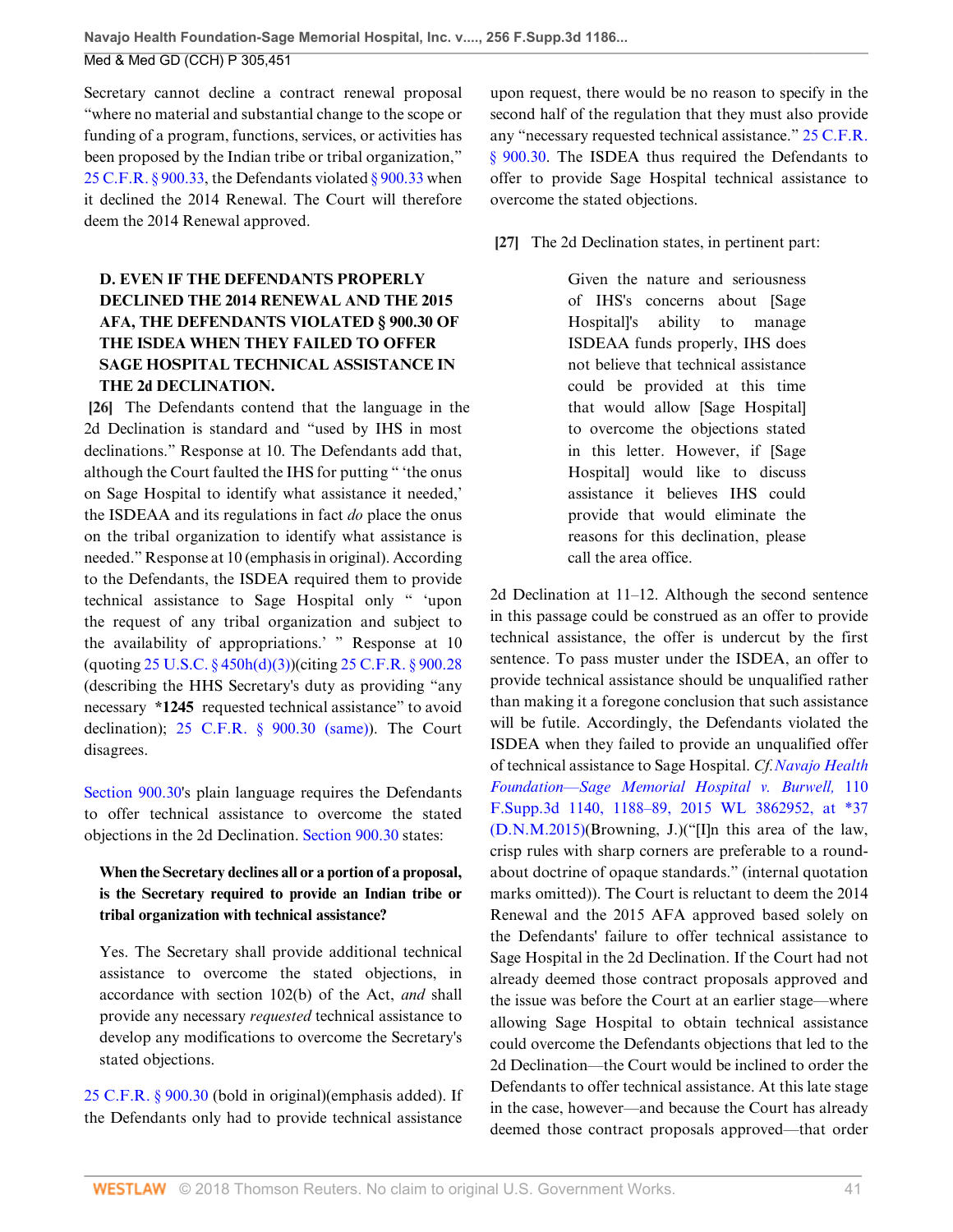**Navajo Health Foundation-Sage Memorial Hospital, Inc. v...., 256 F.Supp.3d 1186...** Med & Med GD (CCH) P 305,451

would have no effect. Accordingly, the Defendants' failure to offer technical assistance in the 2d Declination does not lead to any additional relief for Sage Hospital beyond what has already obtained.

# **IV.** *THE COURT WILL GRANT SUMMARY JUDGMENT FOR SAGE HOSPITAL ON COUNT III AND DETERMINE SAGE HOSPITAL'S DAMAGES ON COUNTS I–III AT TRIAL.*

Count III of the SAC states, in its entirety:

**\*1246** 63. Sage realleges and incorporates by reference the allegations of paragraphs 1–62 above, as if fully set forth herein.

64. Because Sage is entitled to immediate injunctive relief to reverse the Declination and to compel the Secretary to award and fund the three-year FY 2014 self-determination contract, Defendants were required to pay Sage the full amount requested in the AFA for FY 2014.

65. Defendants failed to do so, significantly underpaying Sage from October 1, 2013 to the present.

66. Pursuant to 25 U.S.C.  $\S$  450m–1(a), Sage is entitled to an accounting of funds provided by IHS from October 1, 2013 to the date of judgment.

SAC ¶¶ 63–66, at 29–30.

The Defendants do not appear to contest Count III. The Defendants do not mention Count III in their briefing and did not say anything about it at the hearing. The only mention of Count III in Sage Hospital's briefing suggests that the only relief which Sage Hospital seeks on that count is a damages hearing. *See* Motion at 6–7 ("The third claim seeks an accounting of and damages for IHS' underpayment of amounts due under the proposed 2014 AFA...."). The parties agree that Sage Hospital is entitled to a hearing on damages once discovery is complete. *See* Response at 17; Reply at 23. Both parties are entitled to request all relevant discovery pertaining to damages, but the Court is unsure what, if any, additional "accounting of funds" Sage Hospital seeks or which party would conduct an accounting of funds. Section  $450m-1(a)$  says nothing about an "accounting of funds," and neither party has defined that phrase for the Court. [25 U.S.C. § 450m–1\(a\)](http://www.westlaw.com/Link/Document/FullText?findType=L&pubNum=1000546&cite=25USCAS450M-1&originatingDoc=I02a50c30bb1011e5be74e186f6bc2536&refType=LQ&originationContext=document&vr=3.0&rs=cblt1.0&transitionType=DocumentItem&contextData=(sc.UserEnteredCitation)). Sage Hospital has asked the Court to schedule a hearing on damages for Counts I through III; the Defendants do

not dispute that request, but have requested that the Court schedule the hearing after the conclusion of discovery in January, 2016. The Court will thus receive evidence on, among other issues, Sage Hospital's damages, and any additional "accounting of funds" which Sage Hospital seeks, at trial—which is currently set for April, 2016, on the Court's trailing docket. Beyond that, the Court cannot order any additional "accounting of funds," because the Court is unsure exactly what relief Sage Hospital seeks.

### **V.** *THE COURT WILL DEEM THE 2013 RENEWAL, THE 2014 AFA, THE 2014 RENEWAL, AND THE 2015 AFA APPROVED.*

The Court will read the 2013 Renewal and the 2014 Renewal together rather than enacting two overlapping contracts. "When two parties execute a second contract that deals with the same subject matter as the first, the two contracts must be interpreted together; insofar as the contracts are inconsistent, the latter one prevails." *[K & V](http://www.westlaw.com/Link/Document/FullText?findType=Y&serNum=2001830037&pubNum=0004637&originatingDoc=I02a50c30bb1011e5be74e186f6bc2536&refType=RP&fi=co_pp_sp_4637_1263&originationContext=document&vr=3.0&rs=cblt1.0&transitionType=DocumentItem&contextData=(sc.UserEnteredCitation)#co_pp_sp_4637_1263) Sci. Co. v. BMW,* [164 F.Supp.2d at 1263](http://www.westlaw.com/Link/Document/FullText?findType=Y&serNum=2001830037&pubNum=0004637&originatingDoc=I02a50c30bb1011e5be74e186f6bc2536&refType=RP&fi=co_pp_sp_4637_1263&originationContext=document&vr=3.0&rs=cblt1.0&transitionType=DocumentItem&contextData=(sc.UserEnteredCitation)#co_pp_sp_4637_1263). It appears that the 2014 Renewal includes the following provisions that the 2013 Renewal does not have:

**Section 2.** Article II, Section 1 of the Contract is amended to read as follows, and the Contract is hereby renewed in accordance with such amendment:

**SECTION 1—TERM.** Pursuant to section 105(c)(l) of the ISDA  $(25 \text{ U.S.C.} \S 450 \text{j(c)(l)})$ , the original term of this Contract shall be 3 years, from October 1, 2010 through September 30, 2013. The parties to the Contract have previously agreed to extend the term of the Contract through September 30, 2014. Pursuant to [25](http://www.westlaw.com/Link/Document/FullText?findType=L&pubNum=1000546&cite=25USCAS25&originatingDoc=I02a50c30bb1011e5be74e186f6bc2536&refType=LQ&originationContext=document&vr=3.0&rs=cblt1.0&transitionType=DocumentItem&contextData=(sc.UserEnteredCitation)) U.S.C.  $\S$  450f(a)(2) and [450j\(c\)\(l\),](http://www.westlaw.com/Link/Document/FullText?findType=L&pubNum=1000546&cite=25USCAS450J&originatingDoc=I02a50c30bb1011e5be74e186f6bc2536&refType=LQ&originationContext=document&vr=3.0&rs=cblt1.0&transitionType=DocumentItem&contextData=(sc.UserEnteredCitation)) 25 C.P.R. [§§ 900.12](http://www.westlaw.com/Link/Document/FullText?findType=L&pubNum=1000547&cite=25CFRS900.12&originatingDoc=I02a50c30bb1011e5be74e186f6bc2536&refType=LQ&originationContext=document&vr=3.0&rs=cblt1.0&transitionType=DocumentItem&contextData=(sc.UserEnteredCitation)) and [900.8\(h\),](http://www.westlaw.com/Link/Document/FullText?findType=L&pubNum=1000547&cite=25CFRS900.8&originatingDoc=I02a50c30bb1011e5be74e186f6bc2536&refType=SP&originationContext=document&vr=3.0&rs=cblt1.0&transitionType=DocumentItem&contextData=(sc.UserEnteredCitation)#co_pp_f383000077b35) the Navajo Nation Council's Resolution CJN–35– **\*1247** 05 passed on June 3, 2005 ("Resolution") attached as Attachment 1 to the Contract, and Article V, Section 2(A) of the Contract, the Contract is amended as stated in this Renewal and Amendment and renewed for a three-year term from October 1, 2014 through September 30,2017.

**Section 3.** Article II, Section 3 of the Contract is amended to read as follows by deleting two commas in the first sentence and adding a new, final sentence:

**SECTION 3—PROGRAM STANDARDS.** Sage is committed to and will strive to provide quality health services and agrees to administer the PFSAs (or portions thereof) identified in the AFA in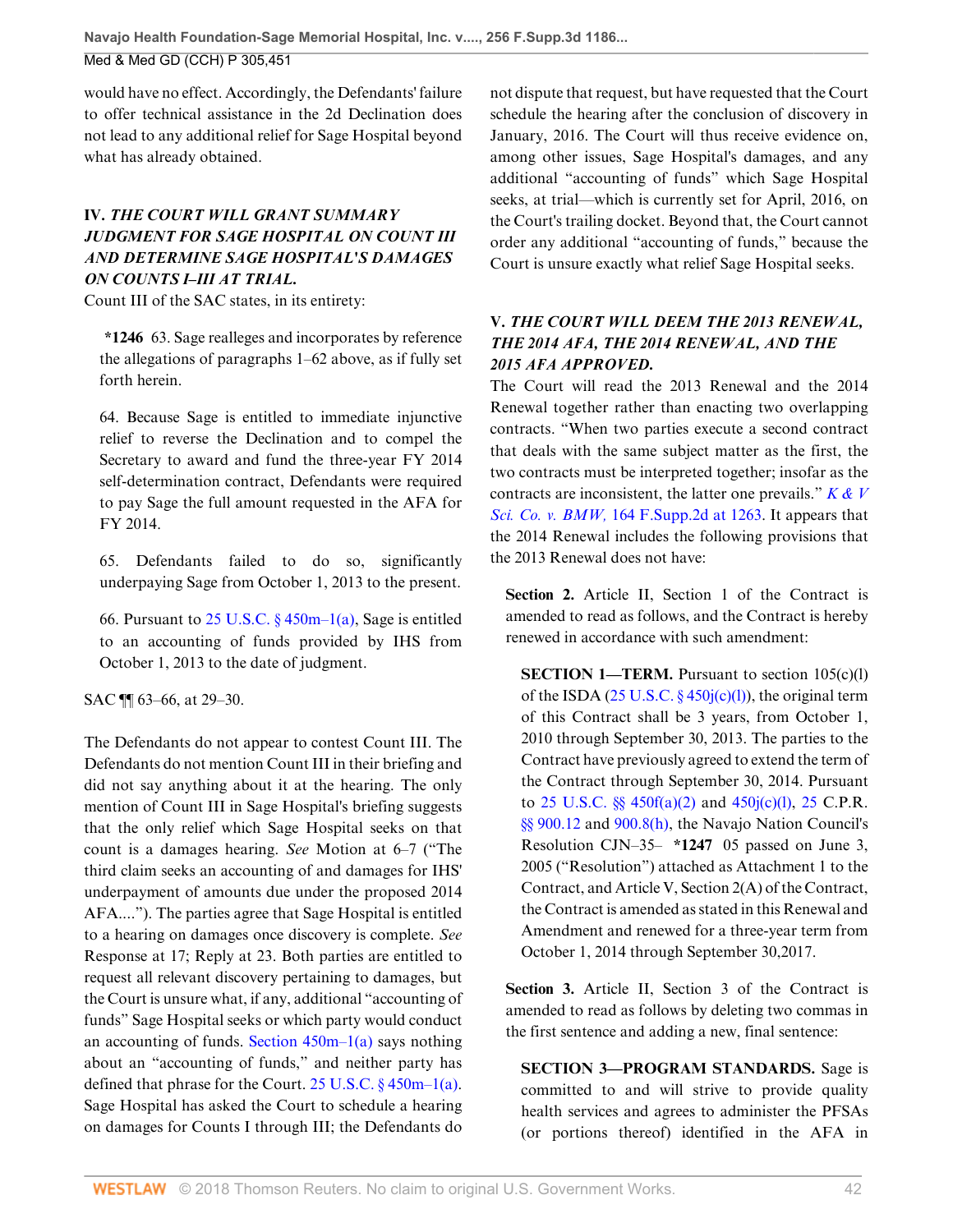conformity with applicable standards, including applicable Arizona licensing requirements and applicable Centers for Medicare and Medicaid Services Conditions for Participation. Sage is not required to seek or obtain accreditation by The Joint Commission but may do so in its own sole discretion.

**Section 4.** Article II, Section 7(C) of the Contract is amended to read in part as follows by deleting the word "annual" and tracking the language in [25 U.S.C. §](http://www.westlaw.com/Link/Document/FullText?findType=L&pubNum=1000546&cite=25USCAS450L&originatingDoc=I02a50c30bb1011e5be74e186f6bc2536&refType=LQ&originationContext=document&vr=3.0&rs=cblt1.0&transitionType=DocumentItem&contextData=(sc.UserEnteredCitation)) 450*l*[\(c\)\(b\)\(7\)\(C\)](http://www.westlaw.com/Link/Document/FullText?findType=L&pubNum=1000546&cite=25USCAS450L&originatingDoc=I02a50c30bb1011e5be74e186f6bc2536&refType=LQ&originationContext=document&vr=3.0&rs=cblt1.0&transitionType=DocumentItem&contextData=(sc.UserEnteredCitation)), which is part of the Model Agreement in the ISDA:

With respect to the monitoring activities of the Secretary, the routine monitoring visits shall be limited to not more than one performance monitoring visit for this Contract by the head of each operating division, departmental bureau, or departmental agency, or duly authorized representative of such head unless—

2014 Renewal at 7–8. Accordingly, these provisions are inconsistent with the 2013 Renewal and control Sage Hospital's contractual relationship with the Defendants after September 30, 2014. The 2013 Renewal is thus in effect from October 1, 2013, to September 30, 2014, and the 2014 Renewal is in effect from October 1, 2014, through September 30, 2017.

**IT IS ORDERED** that the Plaintiff's Motion for Summary Judgment on its First Three Claims for Relief, with Memorandum of Supporting Points and Authorities, filed

June 1, 2015 (Doc. 68), is granted. The Renewal No. 1 and Amendment No. 1 to the Indian Self–Determination Act Contract Between Navajo Health Foundation/Sage Memorial Hospital, Inc. and the Secretary of the Department of Health and Human Services, filed January 13, 2015 (Doc. 21–3), is in effect from October 1, 2013, to September 30, 2014. The Renewal No. 1 and Amendment No. 1 to the Indian Self–Determination Act Contract Between Navajo Health Foundation/Sage Memorial Hospital, Inc. and the Secretary of the Department of Health and Human Services, filed January 13, 2015 (Doc. 21–10), is in effect from October 1, 2014, through September 30, 2017. The Annual Funding Agreement Between Navajo Health Foundation—Sage Memorial Hospital, Inc., and The Secretary of the Department of Health and Human Services Fiscal Year 2014, filed January 13, 2015 (Doc. 21–3), was in effect from October 1, 2013, through September 30, 2014. The Annual Funding Agreement Between Navajo Health Foundation —Sage Memorial Hospital, Inc. and the Secretary of the Department of Health and Human Services, filed January 13, 2015 (Doc. 21–10), is in effect from October 1, 2014, through September 30, 2015. The Court will also determine Sage Hospital's damages for Counts I to III of the Second Amended Complaint, filed June 30, 2015 (Doc. 79), on the trial date.

### **All Citations**

256 F.Supp.3d 1186, Med & Med GD (CCH) P 305,451

### Footnotes

- 1 On February 10, 2015, Robert McSwain became Acting Director of Indian Health Services. He will, therefore, be substituted for Yvette Roubideaux as a defendant in this action. SeeFed.R.Civ.P.  $25(d)(1)$  (permitting such substitutions).
- <span id="page-42-0"></span>[†](#page-7-0) The Court issued a Memorandum Opinion and Order, filed August 31, 2015 (Doc. 96)("MOO"), granting the Plaintiff's Motion for Summary Judgment on its First Three Claims for Relief, with Memorandum of Supporting Points and Authorities, filed June 1, 2015 (Doc. 68)("Motion"). On September 4, 2015, Sage Hospital submitted a letter to the Court stating:

Having obtained the concurrence of Ms. Grohman, counsel for the Defendants, I am writing to suggest correction of typographical or clerical mistakes in the Memorandum Opinion and Order issued August 31, 2015. Given the significance of the Opinion and the likelihood that it will be published, I believe that the name "Bacenti" should be changed to "Becenti" on pages 63 and 64 of the slip opinion and that references to "Sage Hospital's sole response" in footnotes 16 and 20–24 be changed to "Defendants' sole response."

Letter from Paul E. Frye, Counsel for Plaintiff, to Hon. James O. Browning, filed September 4, 2015 (Doc. 97)(the "Frye Letter"). To correct the typographical mistakes identified in the Frye Letter, the Court issues this Amended Memorandum Opinion and Order ("AMOO"). As the Frye Letter suggests, the Court has changed references to "Sage Hospital's sole response" to "Defendants' sole response," as footnotes 16 and 20–24 of this AMOO reflect. The Frye Letter incorrectly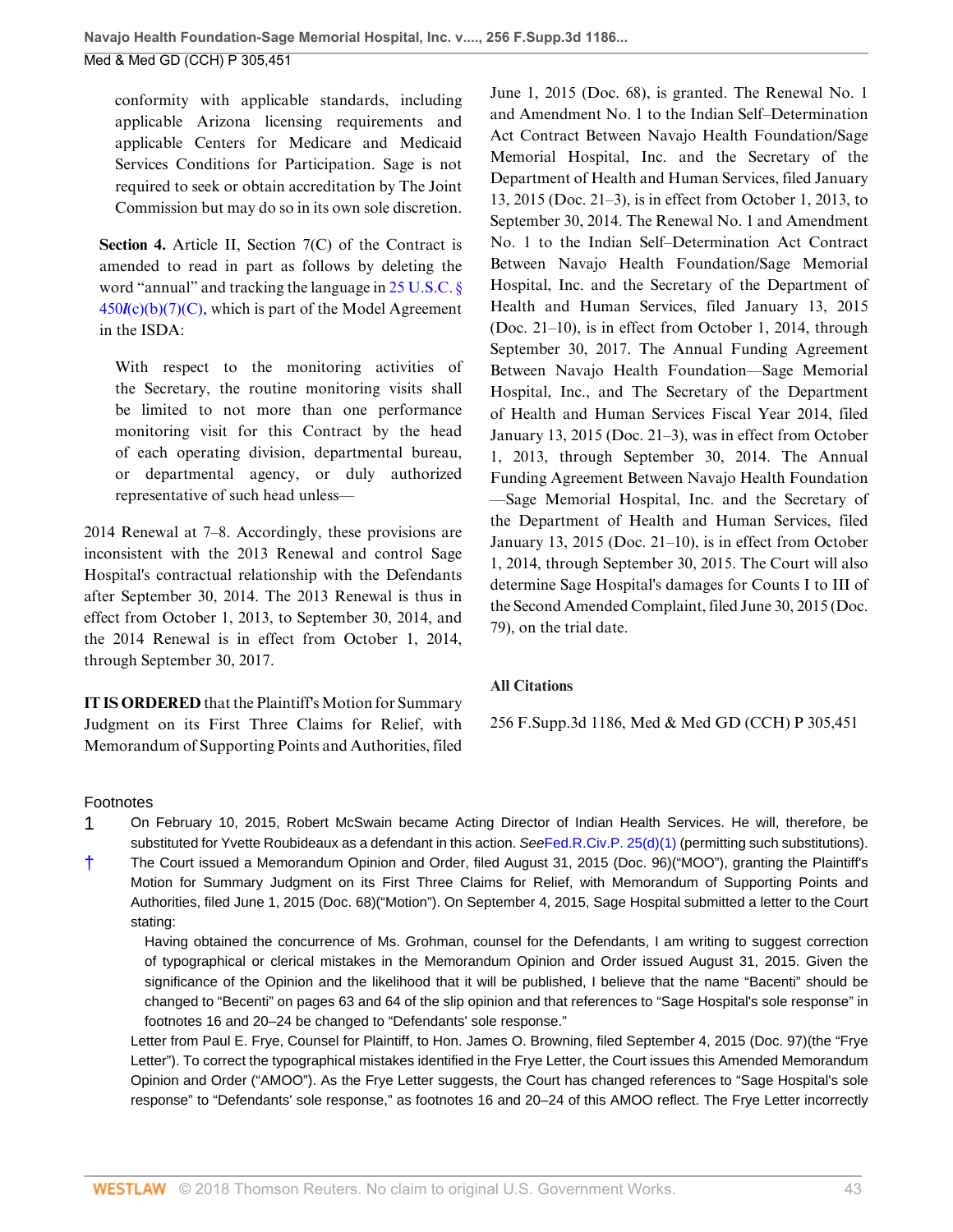states, however, that the MOO used the name "Bacenti" on pages 63 and 64; the Court used the name "Becanti" and only on page 64. The Court has therefore changed the name "Becanti" to "Becenti" on page 64, as this AMOO reflects.

- <span id="page-43-0"></span>[2](#page-7-1) In the [Sage](http://www.westlaw.com/Link/Document/FullText?findType=Y&serNum=2036163936&pubNum=0000999&originatingDoc=I02a50c30bb1011e5be74e186f6bc2536&refType=RP&originationContext=document&vr=3.0&rs=cblt1.0&transitionType=DocumentItem&contextData=(sc.UserEnteredCitation)) opinion, the Court issued a preliminary injunction which required the Defendants to fund Sage Hospital according to the terms of: (i) the Annual Funding Agreement Between Navajo Health Foundation/Sage Memorial Hospital and the Secretary of the Department of Health and Human Services Fiscal Year 2013, filed January 13, 2015 (Doc. 21–2)("2013 AFA"); and (ii) the Indian Self–Determination Contract Between Navajo Health Foundation/Sage Memorial Hospital and the Secretary of the Department of Health and Human Services, filed January 13, 2015 (Doc. 21–1) ("2010 Contract"), until this case is resolved on the merits. Sage, [100 F.Supp.3d at 1125–27](http://www.westlaw.com/Link/Document/FullText?findType=Y&serNum=2036163936&pubNum=0007903&originatingDoc=I02a50c30bb1011e5be74e186f6bc2536&refType=RP&fi=co_pp_sp_7903_1125&originationContext=document&vr=3.0&rs=cblt1.0&transitionType=DocumentItem&contextData=(sc.UserEnteredCitation)#co_pp_sp_7903_1125). The Court also ordered both parties to comply with the terms and conditions of the 2013 AFA and the 2010 Contract until this case is resolved on the merits. SeeSage, [100 F.Supp.3d at 1125–27.](http://www.westlaw.com/Link/Document/FullText?findType=Y&serNum=2036163936&pubNum=0007903&originatingDoc=I02a50c30bb1011e5be74e186f6bc2536&refType=RP&fi=co_pp_sp_7903_1125&originationContext=document&vr=3.0&rs=cblt1.0&transitionType=DocumentItem&contextData=(sc.UserEnteredCitation)#co_pp_sp_7903_1125)
- <span id="page-43-1"></span>[3](#page-7-2) Because this Memorandum Opinion and Order disposes of Counts I through III of the SAC, only Count V remains. The Court's reference to trial is not meant to suggest or imply a ruling on any future motion for summary judgment on Count V. To the extent that Count V remains after the summary-judgment stage, the Court will determine Sage Hospital's damages for Counts I through III and adjudicate Count V at trial.
- <span id="page-43-2"></span>[4](#page-7-3) A tribal organization is

the recognized governing body of any Indian tribe; any legally established organization of Indians which is controlled, sanctioned, or chartered by such governing body or which is democratically elected by the adult members of the Indian community to be served by such organization and which includes the maximum participation of Indians in all phases of its activities: Provided, That in any case where a contract is let or grant made to an organization to perform services benefiting more than one Indian tribe, the approval of each such Indian tribe shall be a prerequisite to the letting or making of such contract or grant....

[25 U.S.C. § 450b\(l\)](http://www.westlaw.com/Link/Document/FullText?findType=L&pubNum=1000546&cite=25USCAS450B&originatingDoc=I02a50c30bb1011e5be74e186f6bc2536&refType=LQ&originationContext=document&vr=3.0&rs=cblt1.0&transitionType=DocumentItem&contextData=(sc.UserEnteredCitation))(emphasis in original).

- <span id="page-43-3"></span>[5](#page-7-4) The IHS is a division of the Department of Health and Human Services that is the principal health care provider for members of federally recognized American Indian tribes. See Indian Health Service, Wikipedia.org, http:// en.wikipedia.org/wiki/Indian\_Health\_Service (last visited Feb. 3, 2015). The Navajo Area IHS Office ("NAIHS") is a regional IHS office that is "primarily responsible for healthcare to members of The Navajo Nation and Southern Band of San Juan Paiutes, but care to other Native Americans (Zuni, Hopi) is also provided." Navajo Area, Indian Health Service: The Federal Health Program for American Indians and Alaska Natives, http://www.ihs.gov/navajo/ (last visited Mar. 24, 2014). Occasionally, the parties say that the IHS declined Sage Hospital's contract proposals. The ISDEA provides that only the HHS or DOI Secretary has the authority to decline such proposals, see[25 U.S.C. § 450f\(a\)](http://www.westlaw.com/Link/Document/FullText?findType=L&pubNum=1000546&cite=25USCAS450F&originatingDoc=I02a50c30bb1011e5be74e186f6bc2536&refType=LQ&originationContext=document&vr=3.0&rs=cblt1.0&transitionType=DocumentItem&contextData=(sc.UserEnteredCitation)), but there is no evidence that Burwell was directly involved in any of the declination decisions in this case. It is therefore more accurate to say that Defendants Robert McSwain, John Hubbard, Jr., and Frank Dayish declined those proposals on behalf of Burwell. When citing or quoting the parties' briefing, the Court will use whichever entity or individual that the parties use. In the Analysis, however, the Court will use "the Defendants" to describe the group of individuals that declined Sage Hospital's ISDEA contract proposals and is legally responsible for those declination decisions, when, in fact, McSwain, Hubbard, Jr., and Dayish declined those proposals on Burwell's behalf.
- <span id="page-43-4"></span>[6](#page-7-5) The ISDEA authorizes the United States of America to enter into contracts with American Indian tribes in which the tribe agrees to supply federally funded services that a federal agency normally would provide. See[25 U.S.C. § 450f\(a\).](http://www.westlaw.com/Link/Document/FullText?findType=L&pubNum=1000546&cite=25USCAS450F&originatingDoc=I02a50c30bb1011e5be74e186f6bc2536&refType=LQ&originationContext=document&vr=3.0&rs=cblt1.0&transitionType=DocumentItem&contextData=(sc.UserEnteredCitation))
- <span id="page-43-5"></span>[7](#page-7-6) Because many of the parties' exhibits either do not have their own internal pagination, or use inconsistent pagination conventions, the Court will use CM/ECF's pagination—*i.e.*, the number in the upper-right hand corner of each document —for pincites to the parties' briefing and exhibits, unless the Court notes otherwise.
- <span id="page-43-6"></span>[8](#page-7-7) In setting forth its proposed undisputed facts, the Motion cites the FAC and the Answer. On June 30, 2015—29 days after filing the Motion—Sage Hospital filed the Notice of Filing Second Amended Complaint (Doc. 78)("SAC Notice"), and the Second Amended Complaint (Doc. 79) ("SAC"). The SAC Notice states that the Defendants "have given their written consent to the filing of the Second Amended Complaint, stating, however, that such consent does not signify that defendants concur in the new allegations." SAC Notice at 1. Seventeen days later, the Defendants filed the Answer to the Second Amended Complaint and Counterclaim (Doc. 84) ("SAC Answer"). Neither party has suggested that the Court use the SAC and the SAC Answer in resolving the Motion. For the sake of thoroughness, however, the Court has reviewed the FAC, the Answer, the SAC, and the SAC Answer, and has concluded that the allegations in the FAC upon which the Motion relies for its undisputed facts—and the corresponding admissions and denials of those facts in the Answer—are identical to those set forth in the SAC and the SAC Answer, respectively. As far as the Court can tell, there are only two substantive difference between the FAC and the SAC: (i) the SAC adds a fifth claim against the Defendants entitled "Damages for Unlawful Denial of Sage's Contract Support Cost," SAC ¶¶ 73–80, at 32–33; and (ii) the SAC adds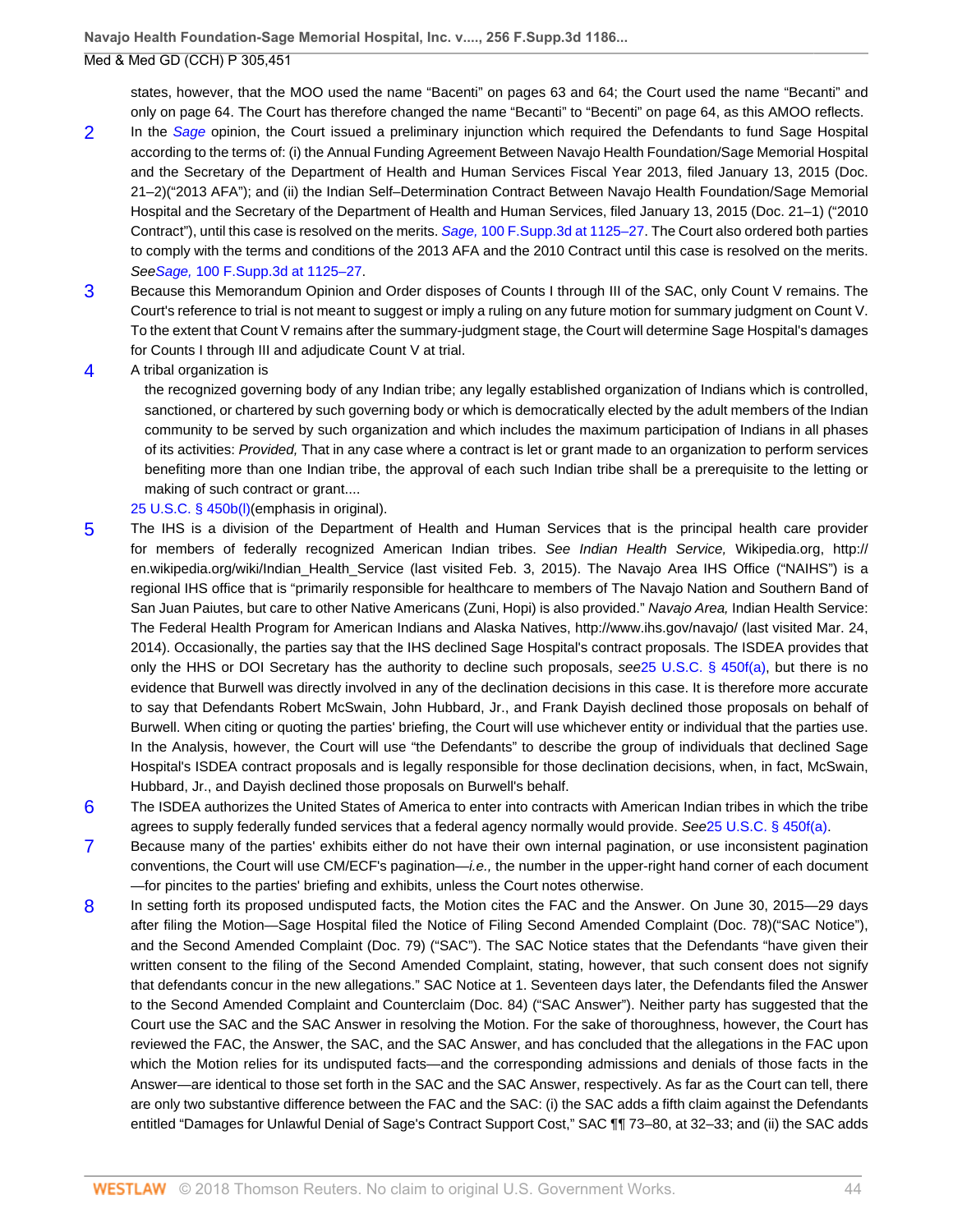an eighth prayer for relief, which asks the Court to "revers[e] the deemed denial of Sage's Contract Support Costs Claim and awarding damages and other relief based on said Claim as requested in paragraph E above," SAC ¶ G at 34–35.

<span id="page-44-0"></span>[9](#page-9-0) Sage Hospital asks the Court to find the following fact undisputed:

Sage's proposed three-year contract for the period ending September 30, 2016 is substantially the same as its immediately prior contract. Compare Lodging (Dkt. 21) at 14–24, withid. at 68–69 (noting amendments to conform agreement to ISDEAA, change the term of the agreement, and correct misspellings and typographical errors); se[eSage,](http://www.westlaw.com/Link/Document/FullText?findType=Y&serNum=2036163936&pubNum=0007903&originatingDoc=I02a50c30bb1011e5be74e186f6bc2536&refType=RP&fi=co_pp_sp_7903_1129&originationContext=document&vr=3.0&rs=cblt1.0&transitionType=DocumentItem&contextData=(sc.UserEnteredCitation)#co_pp_sp_7903_1129) [\[100 F.Supp.3d at 1129–30, 1181–82\] 2015 WL 1906107, at \\*4 ¶¶ 32–33, at \\*53](http://www.westlaw.com/Link/Document/FullText?findType=Y&serNum=2036163936&pubNum=0007903&originatingDoc=I02a50c30bb1011e5be74e186f6bc2536&refType=RP&fi=co_pp_sp_7903_1129&originationContext=document&vr=3.0&rs=cblt1.0&transitionType=DocumentItem&contextData=(sc.UserEnteredCitation)#co_pp_sp_7903_1129).

Motion ¶ 13, at 6. The Defendants respond: "Sage's Proposed Fact No. 13 is a legal, not a factual, conclusion, as evidenced by its reliance on the analysis section of this Court's April 9, 2015, opinion. On that ground, Defendants dispute it." Response ¶ 13, at 3. The Court agrees with the Defendants. Whether the Defendants properly applied [25 U.S.C. §](http://www.westlaw.com/Link/Document/FullText?findType=L&pubNum=1000546&cite=25USCAS450F&originatingDoc=I02a50c30bb1011e5be74e186f6bc2536&refType=LQ&originationContext=document&vr=3.0&rs=cblt1.0&transitionType=DocumentItem&contextData=(sc.UserEnteredCitation)) [450f\(a\)\(2\)](http://www.westlaw.com/Link/Document/FullText?findType=L&pubNum=1000546&cite=25USCAS450F&originatingDoc=I02a50c30bb1011e5be74e186f6bc2536&refType=LQ&originationContext=document&vr=3.0&rs=cblt1.0&transitionType=DocumentItem&contextData=(sc.UserEnteredCitation))'s declination criteria to the 2013 Renewal turns on whether "Sage's proposed three-year contract for the period ending September 30, 2016 is substantially the same as its immediately prior contract." Motion ¶ 13, at 6. If the 2013 Renewal was substantially the same as its predecessor, [25 C.F.R. § 900.33](http://www.westlaw.com/Link/Document/FullText?findType=L&pubNum=1000547&cite=25CFRS900.33&originatingDoc=I02a50c30bb1011e5be74e186f6bc2536&refType=LQ&originationContext=document&vr=3.0&rs=cblt1.0&transitionType=DocumentItem&contextData=(sc.UserEnteredCitation)) precluded the Defendants from applying [§](http://www.westlaw.com/Link/Document/FullText?findType=L&pubNum=1000546&cite=25USCAS450F&originatingDoc=I02a50c30bb1011e5be74e186f6bc2536&refType=LQ&originationContext=document&vr=3.0&rs=cblt1.0&transitionType=DocumentItem&contextData=(sc.UserEnteredCitation)) [450f\(a\)\(2\)](http://www.westlaw.com/Link/Document/FullText?findType=L&pubNum=1000546&cite=25USCAS450F&originatingDoc=I02a50c30bb1011e5be74e186f6bc2536&refType=LQ&originationContext=document&vr=3.0&rs=cblt1.0&transitionType=DocumentItem&contextData=(sc.UserEnteredCitation))'s declination criteria to that proposal. See[25 C.F.R. § 900.33](http://www.westlaw.com/Link/Document/FullText?findType=L&pubNum=1000547&cite=25CFRS900.33&originatingDoc=I02a50c30bb1011e5be74e186f6bc2536&refType=LQ&originationContext=document&vr=3.0&rs=cblt1.0&transitionType=DocumentItem&contextData=(sc.UserEnteredCitation)). On the other hand, if the 2013 Renewal was not substantially the same as its predecessor, [§ 900.33](http://www.westlaw.com/Link/Document/FullText?findType=L&pubNum=1000547&cite=25CFRS900.33&originatingDoc=I02a50c30bb1011e5be74e186f6bc2536&refType=LQ&originationContext=document&vr=3.0&rs=cblt1.0&transitionType=DocumentItem&contextData=(sc.UserEnteredCitation)) permitted the Defendants to apply [§ 450f\(a\)\(2\)](http://www.westlaw.com/Link/Document/FullText?findType=L&pubNum=1000546&cite=25USCAS450F&originatingDoc=I02a50c30bb1011e5be74e186f6bc2536&refType=LQ&originationContext=document&vr=3.0&rs=cblt1.0&transitionType=DocumentItem&contextData=(sc.UserEnteredCitation))'s declination criteria to that proposal. See[25 C.F.R. § 900.33.](http://www.westlaw.com/Link/Document/FullText?findType=L&pubNum=1000547&cite=25CFRS900.33&originatingDoc=I02a50c30bb1011e5be74e186f6bc2536&refType=LQ&originationContext=document&vr=3.0&rs=cblt1.0&transitionType=DocumentItem&contextData=(sc.UserEnteredCitation)) Accordingly, Sage Hospital's proposed fact is a legal conclusion and not a fact. The Court will therefore not adopt Sage Hospital's proposed fact, but will instead address the issue in its Analysis.

Sage also asks the Court to find undisputed that "[t]he funding provided to Sage by IHS for FY 2013 under the ISDEA contract was \$20,116,437, exclusive of any grant funding." Motion ¶ 14, at 6 (citing El–Meligi Decl. ¶ 6, at 2). The Defendants respond: "Defendants dispute Sage's Proposed Fact No. 14. Defendants provided Sage \$18,259,828 for FY2013, an amount slightly less than the number cited by Sage due to Congressional cuts." Response ¶ 14, at 3 (citing Declaration of Floyd Thompson ¶¶ 12–13, at 2–3 (dated July 6, 2015), filed July 6, 2015 (Doc. 80–1)("Thompson Decl.")). Both parties accurately quote their respective declarations. Accordingly, the Defendants have specifically controverted Sage Hospital's proposed fact. The Court will therefore deem that fact disputed.

<span id="page-44-1"></span>[10](#page-9-1) Sage Hospital asks the Court to find undisputed that "Sage proposed a budget for FY 2014 of \$20,738,846, Lodging (Dkt. 21) at 66, a modest increase over the prior year's, seeSage, [\[100 F.Supp.3d at 1130\] 2015 WL 1906107 at \\*5 ¶](http://www.westlaw.com/Link/Document/FullText?findType=Y&serNum=2036163936&pubNum=0007903&originatingDoc=I02a50c30bb1011e5be74e186f6bc2536&refType=RP&fi=co_pp_sp_7903_1130&originationContext=document&vr=3.0&rs=cblt1.0&transitionType=DocumentItem&contextData=(sc.UserEnteredCitation)#co_pp_sp_7903_1130) [35](http://www.westlaw.com/Link/Document/FullText?findType=Y&serNum=2036163936&pubNum=0007903&originatingDoc=I02a50c30bb1011e5be74e186f6bc2536&refType=RP&fi=co_pp_sp_7903_1130&originationContext=document&vr=3.0&rs=cblt1.0&transitionType=DocumentItem&contextData=(sc.UserEnteredCitation)#co_pp_sp_7903_1130)." Motion ¶ 15, at 6. The Defendants reply:

Defendants do not dispute that Sage requested funding for Fiscal Year 2014 in the amount of \$20,738,846. The record does not support, however, Sage's characterization of the request for funding as a "budget," or its characterization of the request as a "modest" increase from the prior year. See Doc. 21–3 at 3 (using neither the word "budget" nor "modest"). Defendants therefore dispute those characterizations.

Response ¶ 15, at 3. The Court agrees with the Defendants for two reasons. First, the Aug. 22, 2013, Ltr.—the first source upon which Sage Hospital relies for its stated assertion—does not characterize Sage Hospital's funding request as either a "budget" or "modest." Aug. 22, 2013, Ltr. at 3. Second, although the Court has previously characterized the increase in Sage Hospital's funding request from the 2013 AFA to the 2014 AFA as "modest," Sage, [100 F.Supp.3d at](http://www.westlaw.com/Link/Document/FullText?findType=Y&serNum=2036163936&pubNum=0007903&originatingDoc=I02a50c30bb1011e5be74e186f6bc2536&refType=RP&fi=co_pp_sp_7903_1130&originationContext=document&vr=3.0&rs=cblt1.0&transitionType=DocumentItem&contextData=(sc.UserEnteredCitation)#co_pp_sp_7903_1130) [1130–31](http://www.westlaw.com/Link/Document/FullText?findType=Y&serNum=2036163936&pubNum=0007903&originatingDoc=I02a50c30bb1011e5be74e186f6bc2536&refType=RP&fi=co_pp_sp_7903_1130&originationContext=document&vr=3.0&rs=cblt1.0&transitionType=DocumentItem&contextData=(sc.UserEnteredCitation)#co_pp_sp_7903_1130), that opinion made findings of fact for the purposes of issuing a preliminary injunction, which do not bind the Court at the summary judgment stage. The Honorable Shira A. Scheindlin, United States District Judge for the Southern District of New York, has explained:

the Court's findings of fact and conclusions of law made on a motion for preliminary injunction are not binding on the Court when deciding a motion for summary judgment. This is because the "parties are held to different standards of proof in preliminary injunction hearings than in motions for summary judgment and because findings of fact at the preliminary injunction stage are not as fully fleshed out as at the summary judgment stage...."

Malletier v. Dooney & Bourke, Inc., [561 F.Supp.2d 368, 382 \(S.D.N.Y.2008\)](http://www.westlaw.com/Link/Document/FullText?findType=Y&serNum=2016224570&pubNum=0004637&originatingDoc=I02a50c30bb1011e5be74e186f6bc2536&refType=RP&fi=co_pp_sp_4637_382&originationContext=document&vr=3.0&rs=cblt1.0&transitionType=DocumentItem&contextData=(sc.UserEnteredCitation)#co_pp_sp_4637_382) (quoting [DeSmeth v. Samsung Am.,](http://www.westlaw.com/Link/Document/FullText?findType=Y&serNum=1998127460&pubNum=0000999&originatingDoc=I02a50c30bb1011e5be74e186f6bc2536&refType=RP&originationContext=document&vr=3.0&rs=cblt1.0&transitionType=DocumentItem&contextData=(sc.UserEnteredCitation)) No. CIV [92–3710 SAS, 1998 WL 315469, at \\*2 \(S.D.N.Y. June 16, 1998\)](http://www.westlaw.com/Link/Document/FullText?findType=Y&serNum=1998127460&pubNum=0000999&originatingDoc=I02a50c30bb1011e5be74e186f6bc2536&refType=RP&originationContext=document&vr=3.0&rs=cblt1.0&transitionType=DocumentItem&contextData=(sc.UserEnteredCitation))). See[Univ. of Tex. v. Camenisch,](http://www.westlaw.com/Link/Document/FullText?findType=Y&serNum=1981118825&pubNum=0000708&originatingDoc=I02a50c30bb1011e5be74e186f6bc2536&refType=RP&originationContext=document&vr=3.0&rs=cblt1.0&transitionType=DocumentItem&contextData=(sc.UserEnteredCitation)) 451 U.S. 390, 395, 101 [S.Ct. 1830, 68 L.Ed.2d 175 \(1981\)\(](http://www.westlaw.com/Link/Document/FullText?findType=Y&serNum=1981118825&pubNum=0000708&originatingDoc=I02a50c30bb1011e5be74e186f6bc2536&refType=RP&originationContext=document&vr=3.0&rs=cblt1.0&transitionType=DocumentItem&contextData=(sc.UserEnteredCitation))explaining that a court's findings of fact and conclusions of law issues at preliminary injunction stage are not binding in later proceedings). Accordingly, the Court will omit Sage Hospital's characterizations of its funding request as "modest" and the word "budget" from its proposed fact and deem the remainder of Sage Hospital's proposed fact undisputed.

Sage Hospital also asks the Court to find undisputed that "Sage's proposed 2014 AFA is substantially the same as the approved 2013 AFA, having identical PFSAs." Motion ¶ 15, at 6. The Defendants respond: "The first sentence of Sage's Proposed Fact No. 15 is a legal, not a factual, conclusion." Response ¶ 15, at 3. The Court agrees with the Defendants. Whether the Defendants properly applied 25 U.S.C. §  $450f(a)(2)$ 's declination criteria to the 2014 AFA turns on whether it "is substantially the same as the approved 2013 AFA." Motion ¶ 15, at 6. If the 2014 AFA was substantially the same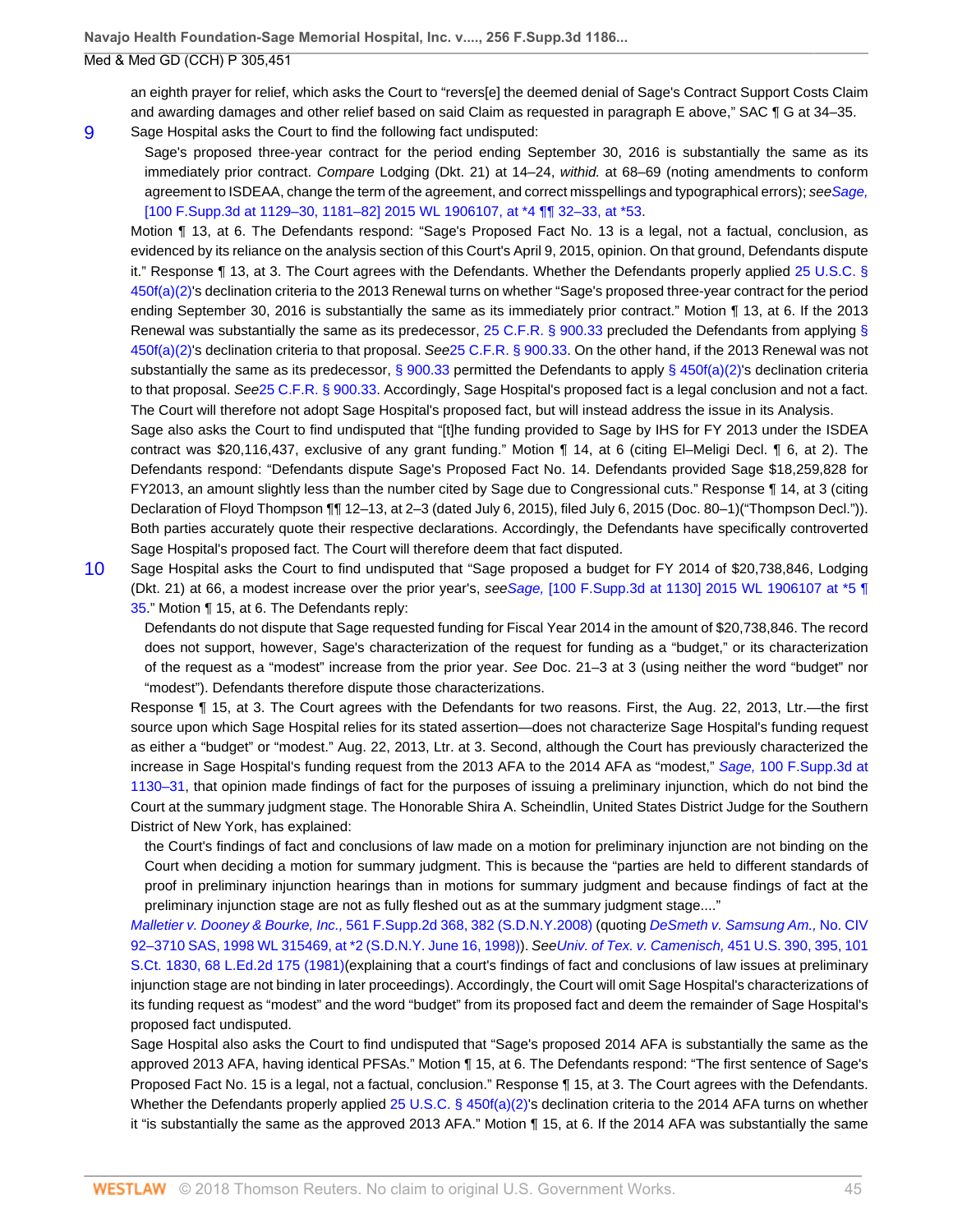as its predecessor, [25 C.F.R. § 900.32](http://www.westlaw.com/Link/Document/FullText?findType=L&pubNum=1000547&cite=25CFRS900.32&originatingDoc=I02a50c30bb1011e5be74e186f6bc2536&refType=LQ&originationContext=document&vr=3.0&rs=cblt1.0&transitionType=DocumentItem&contextData=(sc.UserEnteredCitation)) precluded the Defendants from applying [§ 450f\(a\)\(2\)](http://www.westlaw.com/Link/Document/FullText?findType=L&pubNum=1000546&cite=25USCAS450F&originatingDoc=I02a50c30bb1011e5be74e186f6bc2536&refType=LQ&originationContext=document&vr=3.0&rs=cblt1.0&transitionType=DocumentItem&contextData=(sc.UserEnteredCitation))'s declination criteria to that proposal. See[25 C.F.R. § 900.32.](http://www.westlaw.com/Link/Document/FullText?findType=L&pubNum=1000547&cite=25CFRS900.32&originatingDoc=I02a50c30bb1011e5be74e186f6bc2536&refType=LQ&originationContext=document&vr=3.0&rs=cblt1.0&transitionType=DocumentItem&contextData=(sc.UserEnteredCitation)) On the other hand, if the 2014 AFA was not substantially the same as its predecessor, [§ 900.32](http://www.westlaw.com/Link/Document/FullText?findType=L&pubNum=1000547&cite=25CFRS900.32&originatingDoc=I02a50c30bb1011e5be74e186f6bc2536&refType=LQ&originationContext=document&vr=3.0&rs=cblt1.0&transitionType=DocumentItem&contextData=(sc.UserEnteredCitation)) permitted the Defendants to apply [§ 450f\(a\)\(2\)](http://www.westlaw.com/Link/Document/FullText?findType=L&pubNum=1000546&cite=25USCAS450F&originatingDoc=I02a50c30bb1011e5be74e186f6bc2536&refType=LQ&originationContext=document&vr=3.0&rs=cblt1.0&transitionType=DocumentItem&contextData=(sc.UserEnteredCitation))'s declination criteria to it. See[25 C.F.R. § 900.32.](http://www.westlaw.com/Link/Document/FullText?findType=L&pubNum=1000547&cite=25CFRS900.32&originatingDoc=I02a50c30bb1011e5be74e186f6bc2536&refType=LQ&originationContext=document&vr=3.0&rs=cblt1.0&transitionType=DocumentItem&contextData=(sc.UserEnteredCitation)) Accordingly, Sage Hospital's proposed fact is a legal conclusion and not a fact. The Court will therefore not adopt Sage Hospital's proposed fact, but will instead address the issue in its Analysis.

#### <span id="page-45-0"></span>[11](#page-9-2) The Defendants

dispute the first sentence of Sage's Proposed Fact No. 16 because the Indian Health Service (IHS) disapproved Sage's proposed three-year contract renewal when it issued the declination letter of September 26, 2014. Doc. 62 ¶ 99. To the extent Sage's "fact" is intended to convey its position as to the legality of this disapproval under applicable law, it is a legal conclusion, not an undisputed material "fact." The second sentence of Sage's Proposed Fact No. 16 is undisputed. Response ¶ 16, at 3. Unlike the Defendants, the Court construes Sage Hospital's proposed fact as asserting that the Defendants did not approve or disapprove Sage Hospital's proposal at that time—or, put another way—the Defendants did not approve or disapprove the proposal until September 26, 2014. Moreover, Sage Hospital's proposed fact does not appear to convey its position that the disapproval was unlawful. Accordingly, the Court will adopt Sage Hospital's proposed fact, but modify it to reflect that the Defendants did not approve or disapprove the 2013 Renewal until September 26, 2014.

<span id="page-45-1"></span>[12](#page-9-3) The Defendants assert that, although they do not dispute this fact, they

disagree that it is "material." What Sage knew or did not know about "IHS's plans regarding Sage' has no bearing on the lawfulness of IHS's declination. As the Court has remarked (and Sage's counsel agreed), Sage's allegations are "colorful," but what IHS did before the declination decision "really doesn't have any legal effect."

Response ¶ 17, at 3–4 (quoting Transcript of Hearing (taken Feb. 12, 2015) at 8:24–9:12 (Court), filed February 27, 2015 (Doc. 49)).

The Court has previously explained that "[a]rguments and concerns about the materiality and relevance of a fact do not dispute [it]."Walton v. N.M. State Land Office, [49 F.Supp.3d 920, 924 n. 2 \(D.N.M.2014\)\(](http://www.westlaw.com/Link/Document/FullText?findType=Y&serNum=2034410348&pubNum=0007903&originatingDoc=I02a50c30bb1011e5be74e186f6bc2536&refType=RP&fi=co_pp_sp_7903_924&originationContext=document&vr=3.0&rs=cblt1.0&transitionType=DocumentItem&contextData=(sc.UserEnteredCitation)#co_pp_sp_7903_924)Browning, J.)(citing [O'Brien v.](http://www.westlaw.com/Link/Document/FullText?findType=Y&serNum=2028343492&pubNum=0004637&originatingDoc=I02a50c30bb1011e5be74e186f6bc2536&refType=RP&fi=co_pp_sp_4637_1058&originationContext=document&vr=3.0&rs=cblt1.0&transitionType=DocumentItem&contextData=(sc.UserEnteredCitation)#co_pp_sp_4637_1058) Mitchell, [883 F.Supp.2d 1055, 1058 n. 1 \(D.N.M.2012\)](http://www.westlaw.com/Link/Document/FullText?findType=Y&serNum=2028343492&pubNum=0004637&originatingDoc=I02a50c30bb1011e5be74e186f6bc2536&refType=RP&fi=co_pp_sp_4637_1058&originationContext=document&vr=3.0&rs=cblt1.0&transitionType=DocumentItem&contextData=(sc.UserEnteredCitation)#co_pp_sp_4637_1058)(Browning, J.)("[The defendant's] argument that the facts underlying the state criminal case are immaterial does not specifically controvert those facts, and the Court will therefore deem those facts admitted.")). Accordingly, the Court will deem the proposed fact undisputed and will address the fact's materiality, if necessary, in its Analysis.

<span id="page-45-2"></span>[13](#page-9-4) The Court disposed of the Defendants' sole response to this fact in note 9, supra. Sage Hospital also asks the Court to find the following purported fact undisputed:

Sage's proposed three-year contract renewal for the period ending September 30, 2017 is substantially the same as both the previously approved ISDEA agreement ending September 30, 2013 and Sage's proposed three-year contract renewal for the period ending September 30, 2016. Compare Lodging (Dkt. 21) at 14–24 (approved agreement through September 30, 2013) and id. at 68–69 (proposing limited edits to approved agreement) withid. at 256–57 (proposing similar limited edits).

Motion ¶ 20, at 8. The Defendants assert that "Sage's Proposed Fact No. 20 is a legal, not a factual, conclusion. Defendants therefore dispute it." Response ¶ 20, at 4.

The Court agrees with the Defendants. Whether the Defendants properly applied [25 U.S.C. § 450f\(a\)\(2\)](http://www.westlaw.com/Link/Document/FullText?findType=L&pubNum=1000546&cite=25USCAS450F&originatingDoc=I02a50c30bb1011e5be74e186f6bc2536&refType=LQ&originationContext=document&vr=3.0&rs=cblt1.0&transitionType=DocumentItem&contextData=(sc.UserEnteredCitation))'s declination criteria to the 2014 Renewal turns on whether the 2014 Renewal is "substantially the same" as the 2010 Contract. Motion ¶ 20, at 8. If the 2014 Renewal was substantially the same as the 2010 Contract, [25 C.F.R. § 900.33](http://www.westlaw.com/Link/Document/FullText?findType=L&pubNum=1000547&cite=25CFRS900.33&originatingDoc=I02a50c30bb1011e5be74e186f6bc2536&refType=LQ&originationContext=document&vr=3.0&rs=cblt1.0&transitionType=DocumentItem&contextData=(sc.UserEnteredCitation)) precluded the Defendants from applying §  $450f(a)(2)$ 's declination criteria to that proposal. See[25 C.F.R. § 900.33](http://www.westlaw.com/Link/Document/FullText?findType=L&pubNum=1000547&cite=25CFRS900.33&originatingDoc=I02a50c30bb1011e5be74e186f6bc2536&refType=LQ&originationContext=document&vr=3.0&rs=cblt1.0&transitionType=DocumentItem&contextData=(sc.UserEnteredCitation)). On the other hand, if the 2014 Renewal was not substantially the same as the 2010 Contract,  $\S$  900.33 permitted the Defendants to apply [§ 450f\(a\)\(2\)](http://www.westlaw.com/Link/Document/FullText?findType=L&pubNum=1000546&cite=25USCAS450F&originatingDoc=I02a50c30bb1011e5be74e186f6bc2536&refType=LQ&originationContext=document&vr=3.0&rs=cblt1.0&transitionType=DocumentItem&contextData=(sc.UserEnteredCitation))'s declination criteria to that proposal. Accordingly, Sage Hospital's proposed fact is a legal conclusion and not a fact. See[25 C.F.R. § 900.33.](http://www.westlaw.com/Link/Document/FullText?findType=L&pubNum=1000547&cite=25CFRS900.33&originatingDoc=I02a50c30bb1011e5be74e186f6bc2536&refType=LQ&originationContext=document&vr=3.0&rs=cblt1.0&transitionType=DocumentItem&contextData=(sc.UserEnteredCitation)) The Court will therefore not adopt Sage Hospital's proposed fact, but will instead address the issue in its Analysis.

Sage Hospital asks the Court to find it undisputed that "Sage's proposed 2015 AFA is substantially the same as the approved 2013 AFA and the proposed 2014 AFA, having identical PFSAs." Motion ¶ 21, at 8. The Defendants respond: "Sage's Proposed Fact No. 21 is a legal, not a factual, conclusion. Defendants therefore dispute it." Response ¶ 21, at 4. The Court agrees with the Defendants. Whether the Defendants properly applied [25 U.S.C. § 450f\(a\)\(2\)](http://www.westlaw.com/Link/Document/FullText?findType=L&pubNum=1000546&cite=25USCAS450F&originatingDoc=I02a50c30bb1011e5be74e186f6bc2536&refType=LQ&originationContext=document&vr=3.0&rs=cblt1.0&transitionType=DocumentItem&contextData=(sc.UserEnteredCitation))'s declination criteria to the 2015 AFA turns on whether it is "substantially the same as the approved 2013 AFA and the proposed 2014 AFA." Motion ¶ 21, at 8.

Accordingly, Sage Hospital's proposed fact is a legal conclusion and not a fact. The Court will therefore not adopt Sage Hospital's proposed fact, but will instead address the issue in its Analysis.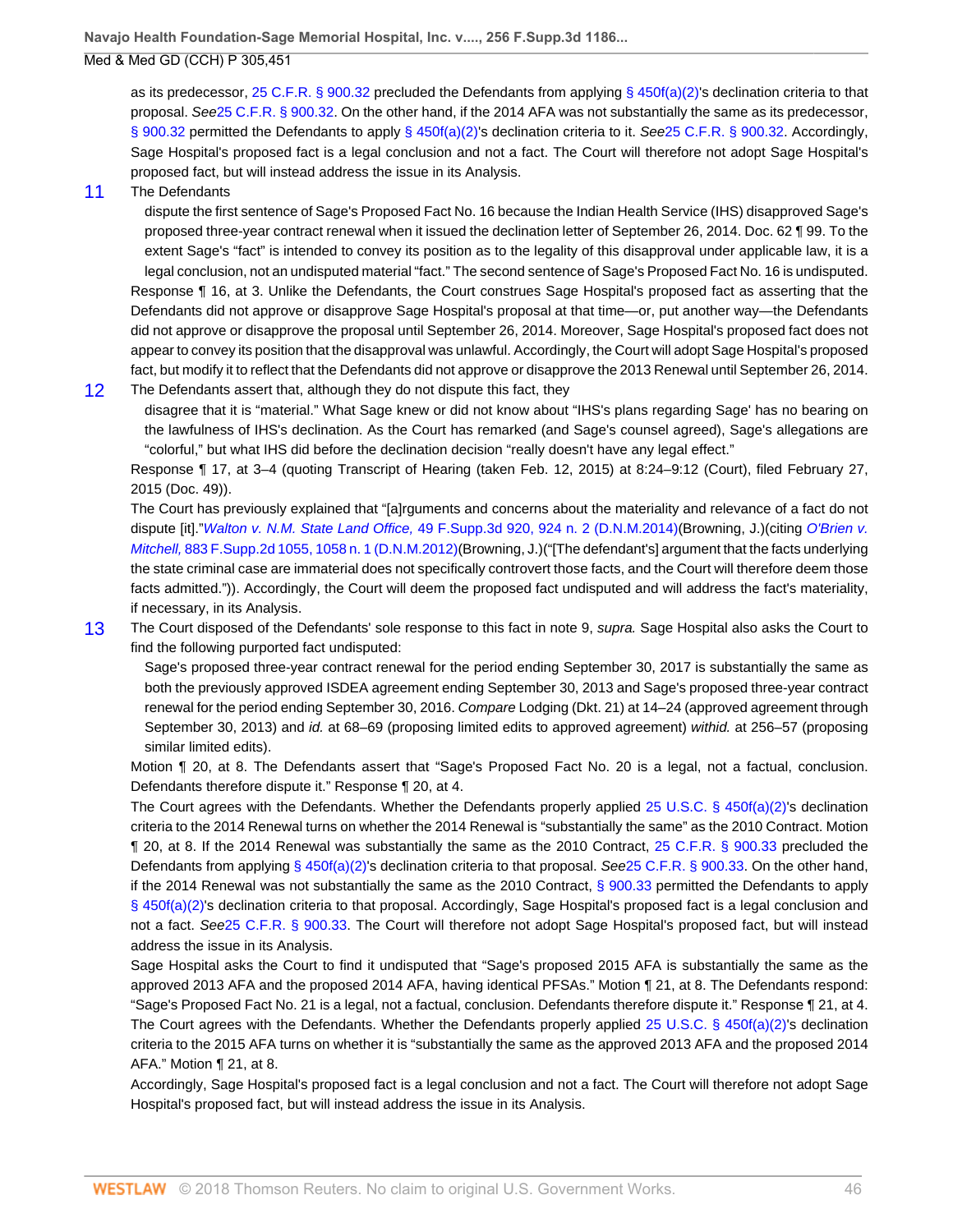<span id="page-46-0"></span>[14](#page-9-5) Sage Hospital asks the Court to find undisputed that "Sage proposed an increase in funding for FY 2015 from \$20,116,437 (provided by IHS under the approved FY 2013 AFA), seesupra ¶ 14, and \$20,738,846 (in the proposed FY 2014 AFA) to \$32,614,916 for FY 2015." Motion ¶ 22, at 8 (footnote omitted)(citing 2015 AFA at 252–53). The Defendants dispute a portion of this fact, stating that they "did not provide Sage with \$20,116,437 in actual funding in Fiscal Year 2013." Response ¶ 22, at 4 (citing Thompson Decl. ¶¶ 12–13, at 3–4). They do not dispute, however, "that Sage requested \$20,738,846 in Fiscal Year 2014 and \$32,614,916 for Fiscal Year 2015." Response ¶ 22, at 4. Sage Hospital has provided no support for its assertion that Sage Hospital received \$20,738,846 in funding from the IHS for FY 2013. The portion of the Thompson Decl. that the Defendants cite specifically controverts Sage Hospital's proposed

fact. See Thompson Decl. ¶ 13, at 3 ("As a result, the actual total disbursed [to Sage Hospital] was \$18,259,828."). Accordingly, the Court will deem that portion disputed, deem the remainder of Sage Hospital's proposed fact undisputed, and modify the proposed fact accordingly.

<span id="page-46-1"></span>[15](#page-9-6) The Defendants purport to dispute this fact, stating: "Sage's letter of September 19, 2014, is a record document that speaks for itself." Response ¶ 23, at 4. The Defendants' fail to comply with the local rules, which state:

The Response must contain a concise statement of the material facts cited by the movant as to which the non-movant contends a genuine issue does exist. Each fact in dispute must be numbered, must refer with particularity to those portions of the record upon which the non-movant relies, and must state the number of the movant's fact that is disputed. All material facts set forth in the Memorandum will be deemed undisputed unless specifically controverted.

D.N.M.LR–Civ. 56.1(b). Because the Response does not specifically controvert the proposed fact, the Court will deem it undisputed.

- <span id="page-46-2"></span>[16](#page-9-7) The Court disposed of the Defendants' sole response to this fact in note 12, supra.
- <span id="page-46-3"></span>[17](#page-9-8) Because the Declination spans numerous document numbers on CM/ECF, the Court will use the Declination's internal pagination—i.e., the higher set of black numbers in the center of the bottom of each page—rather than CM/ECF's—i.e., the blue numbers in the upper right-hand corner of each page—or Sage Hospital's—i.e., the lower set of black numbers in the center of the bottom of each page.
- <span id="page-46-4"></span>[18](#page-10-0) The Court will use CM/ECF's pagination—i.e., the blue numbers in the upper right-hand corner of each page—to cite the 2d Declination.
- <span id="page-46-5"></span>[19](#page-10-1) The Defendants state that "[t]he declination letter is a record document that speaks for itself" and then quote the relevant portion of the 1st Declination without mentioning the 2d Declination. Response ¶ 28, at 4–5. The portion of the 1st Declination which the Defendants cite does not, however, controvert Sage Hospital's proposed fact. Because the Defendants' response does not specifically controvert the proposed fact, the Court will deem it undisputed.
- <span id="page-46-6"></span>[20](#page-10-2) The Court disposed of the Defendants' sole response to this fact in note 12, supra.
- <span id="page-46-7"></span>[21](#page-10-3) The Court disposed of the Defendants' sole response to this fact in note 12, supra.
- <span id="page-46-8"></span>[22](#page-10-4) The Court disposed of the Defendants' sole response to this fact in note 12, supra.
- <span id="page-46-9"></span>[23](#page-10-5) The Court disposed of the Defendants' sole response to this fact in note 12, supra.
- <span id="page-46-10"></span>[24](#page-10-6) The Court disposed of the Defendants' sole response to this fact in note 12, supra.
- <span id="page-46-11"></span>[25](#page-21-0) Although the Honorable William J. Brennan, Jr., Associate Justice of the Supreme Court of the United States, dissented in [Celotex Corp. v. Catrett,](http://www.westlaw.com/Link/Document/FullText?findType=Y&serNum=1986132677&pubNum=0000780&originatingDoc=I02a50c30bb1011e5be74e186f6bc2536&refType=RP&originationContext=document&vr=3.0&rs=cblt1.0&transitionType=DocumentItem&contextData=(sc.UserEnteredCitation)) this sentence is widely understood to be an accurate statement of the law. See 10A Charles Allen Wright & Arthur R. Miller, [Federal Practice and Procedure](http://www.westlaw.com/Link/Document/FullText?findType=Y&serNum=0108902524&pubNum=0102228&originatingDoc=I02a50c30bb1011e5be74e186f6bc2536&refType=TS&originationContext=document&vr=3.0&rs=cblt1.0&transitionType=DocumentItem&contextData=(sc.UserEnteredCitation)) § 2727, at 470 (3d ed. 1998)("Although the Court issued a five-to-four decision, the majority and dissent both agreed as to how the summary-judgment burden of proof operates; they disagreed as to how the standard was applied to the facts of the case.").
- <span id="page-46-12"></span>[26](#page-23-1) [Rhoads v. Miller](http://www.westlaw.com/Link/Document/FullText?findType=Y&serNum=2020306542&pubNum=0006538&originatingDoc=I02a50c30bb1011e5be74e186f6bc2536&refType=RP&originationContext=document&vr=3.0&rs=cblt1.0&transitionType=DocumentItem&contextData=(sc.UserEnteredCitation)) is an unpublished opinion, but the Court can rely on an unpublished opinion to the extent its reasoned analysis is persuasive in the case before it. See10th Cir. R.  $32.1(A)$  ("Unpublished opinions are not precedential, but may be cited for their persuasive value."). The Tenth Circuit has stated:

In this circuit, unpublished orders are not binding precedent, ... and we have generally determined that citation to unpublished opinions is not favored. However, if an unpublished opinion or order and judgment has persuasive value with respect to a material issue in a case and would assist the court in its disposition, we allow a citation to that decision. United States v. Austin, [426 F.3d 1266, 1274 \(10th Cir.2005\)](http://www.westlaw.com/Link/Document/FullText?findType=Y&serNum=2007510134&pubNum=0000506&originatingDoc=I02a50c30bb1011e5be74e186f6bc2536&refType=RP&fi=co_pp_sp_506_1274&originationContext=document&vr=3.0&rs=cblt1.0&transitionType=DocumentItem&contextData=(sc.UserEnteredCitation)#co_pp_sp_506_1274) (citations omitted). The Court finds that [Rhoads v. Miller](http://www.westlaw.com/Link/Document/FullText?findType=Y&serNum=2020306542&pubNum=0006538&originatingDoc=I02a50c30bb1011e5be74e186f6bc2536&refType=RP&originationContext=document&vr=3.0&rs=cblt1.0&transitionType=DocumentItem&contextData=(sc.UserEnteredCitation)) has persuasive value with respect to material issues, and will assist the Court in its preparation of this Memorandum Opinion and Order.

<span id="page-46-13"></span>[27](#page-24-0) The ISDEA defines "the Secretary" throughout [25 U.S.C. § 450](http://www.westlaw.com/Link/Document/FullText?findType=L&pubNum=1000546&cite=25USCAS450&originatingDoc=I02a50c30bb1011e5be74e186f6bc2536&refType=LQ&originationContext=document&vr=3.0&rs=cblt1.0&transitionType=DocumentItem&contextData=(sc.UserEnteredCitation)), without specifying the specific department that the Secretary supervises. [25 U.S.C. § 450.](http://www.westlaw.com/Link/Document/FullText?findType=L&pubNum=1000546&cite=25USCAS450&originatingDoc=I02a50c30bb1011e5be74e186f6bc2536&refType=LQ&originationContext=document&vr=3.0&rs=cblt1.0&transitionType=DocumentItem&contextData=(sc.UserEnteredCitation)) In the ISDEA's "definition" provision, it defines "the Secretary" as "either the Secretary of Health and Human Services or the Secretary of the Interior or both." [25 U.S.C. § 450b\(i\)](http://www.westlaw.com/Link/Document/FullText?findType=L&pubNum=1000546&cite=25USCAS450B&originatingDoc=I02a50c30bb1011e5be74e186f6bc2536&refType=LQ&originationContext=document&vr=3.0&rs=cblt1.0&transitionType=DocumentItem&contextData=(sc.UserEnteredCitation)). Accordingly, in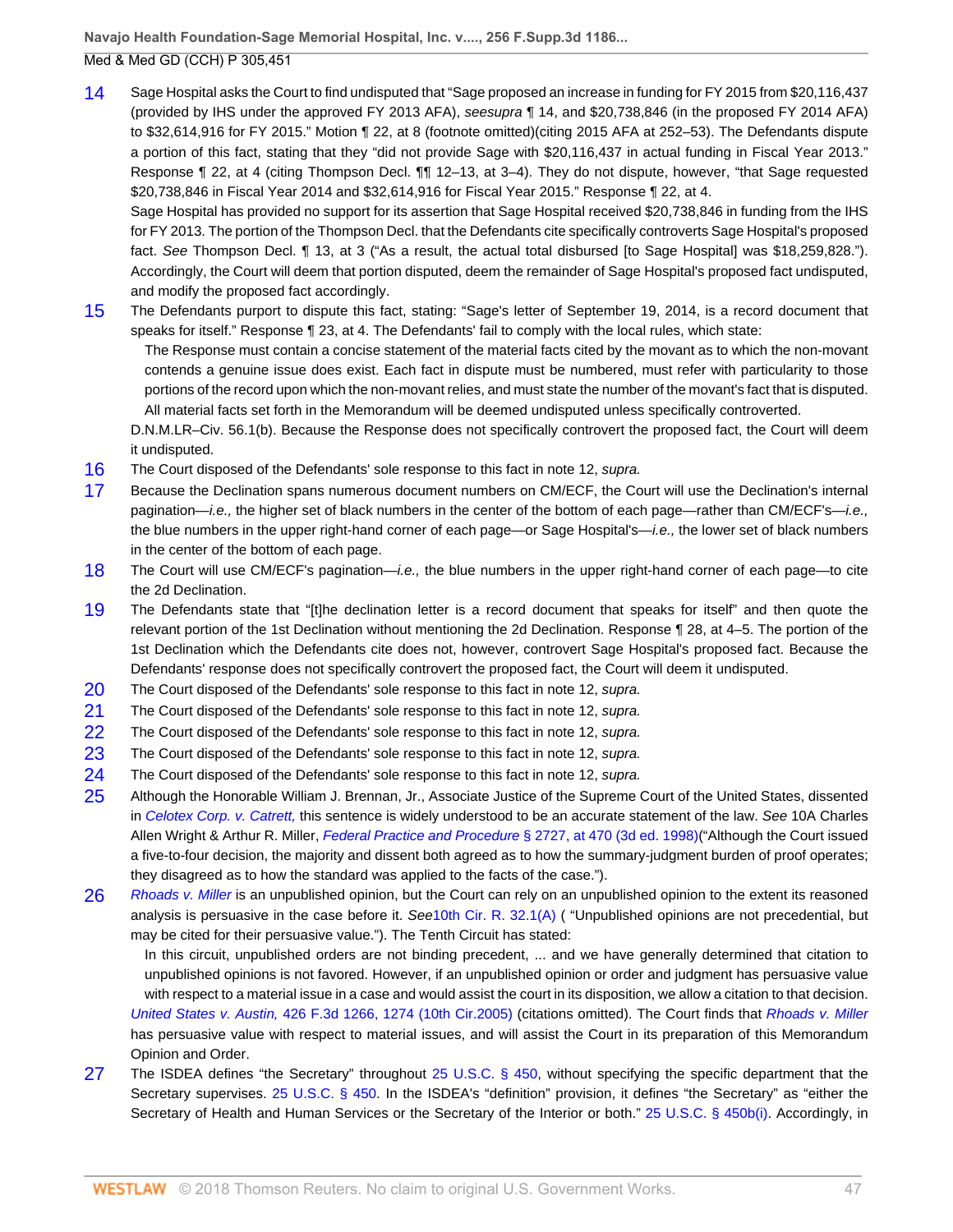this Law Regarding the ISDEA section, when the Court refers to "the Secretary" it means "either the DOI or the HHS Secretary." [25 U.S.C. § 450b\(i\).](http://www.westlaw.com/Link/Document/FullText?findType=L&pubNum=1000546&cite=25USCAS450B&originatingDoc=I02a50c30bb1011e5be74e186f6bc2536&refType=LQ&originationContext=document&vr=3.0&rs=cblt1.0&transitionType=DocumentItem&contextData=(sc.UserEnteredCitation))

<span id="page-47-0"></span>[28](#page-29-3) A number of the current Justices on the Supreme Court have challenged [Auer's](http://www.westlaw.com/Link/Document/FullText?findType=Y&serNum=1997053629&pubNum=0000780&originatingDoc=I02a50c30bb1011e5be74e186f6bc2536&refType=RP&originationContext=document&vr=3.0&rs=cblt1.0&transitionType=DocumentItem&contextData=(sc.UserEnteredCitation)) logical underpinnings as being on much shakier grounds than those of [Chevron](http://www.westlaw.com/Link/Document/FullText?findType=Y&serNum=1984130736&originatingDoc=I02a50c30bb1011e5be74e186f6bc2536&refType=RP&originationContext=document&vr=3.0&rs=cblt1.0&transitionType=DocumentItem&contextData=(sc.UserEnteredCitation)) deference. Justice Scalia, after years of applying the doctrine followed by years of gradually beginning to question its soundness, finally denounced [Auer](http://www.westlaw.com/Link/Document/FullText?findType=Y&serNum=1997053629&pubNum=0000780&originatingDoc=I02a50c30bb1011e5be74e186f6bc2536&refType=RP&originationContext=document&vr=3.0&rs=cblt1.0&transitionType=DocumentItem&contextData=(sc.UserEnteredCitation)) deference in his dissent in [Decker v. Northwest](http://www.westlaw.com/Link/Document/FullText?findType=Y&serNum=2030174670&pubNum=0000708&originatingDoc=I02a50c30bb1011e5be74e186f6bc2536&refType=RP&originationContext=document&vr=3.0&rs=cblt1.0&transitionType=DocumentItem&contextData=(sc.UserEnteredCitation)) Environmental Defense Center, [568 U.S. 597, 133 S.Ct. 1326, 185 L.Ed.2d 447 \(2013\)](http://www.westlaw.com/Link/Document/FullText?findType=Y&serNum=2030174670&pubNum=0000708&originatingDoc=I02a50c30bb1011e5be74e186f6bc2536&refType=RP&originationContext=document&vr=3.0&rs=cblt1.0&transitionType=DocumentItem&contextData=(sc.UserEnteredCitation)). The Court cannot describe the reasons for Justice Scalia's abandonment of the doctrine better than the Justice did:

For decades, and for no good reason, we have been giving agencies the authority to say what their rules mean, under the harmless-sounding banner of "defer[ring] to an agency's interpretation of its own regulations." [Talk America, Inc.](http://www.westlaw.com/Link/Document/FullText?findType=Y&serNum=2025432403&pubNum=0000708&originatingDoc=I02a50c30bb1011e5be74e186f6bc2536&refType=RP&fi=co_pp_sp_708_2265&originationContext=document&vr=3.0&rs=cblt1.0&transitionType=DocumentItem&contextData=(sc.UserEnteredCitation)#co_pp_sp_708_2265) v. Michigan Bell Telephone Co., [\[564 U.S. 50\] 131 S.Ct. 2254, 2265, 180 L.Ed.2d 96 \(2011\)\(](http://www.westlaw.com/Link/Document/FullText?findType=Y&serNum=2025432403&pubNum=0000708&originatingDoc=I02a50c30bb1011e5be74e186f6bc2536&refType=RP&fi=co_pp_sp_708_2265&originationContext=document&vr=3.0&rs=cblt1.0&transitionType=DocumentItem&contextData=(sc.UserEnteredCitation)#co_pp_sp_708_2265)Scalia, J., concurring). This is generally called Seminole Rock or [Auer](http://www.westlaw.com/Link/Document/FullText?findType=Y&serNum=1997053629&pubNum=0000780&originatingDoc=I02a50c30bb1011e5be74e186f6bc2536&refType=RP&originationContext=document&vr=3.0&rs=cblt1.0&transitionType=DocumentItem&contextData=(sc.UserEnteredCitation)) deference.

The canonical formulation of [Auer](http://www.westlaw.com/Link/Document/FullText?findType=Y&serNum=1997053629&pubNum=0000780&originatingDoc=I02a50c30bb1011e5be74e186f6bc2536&refType=RP&originationContext=document&vr=3.0&rs=cblt1.0&transitionType=DocumentItem&contextData=(sc.UserEnteredCitation)) deference is that we will enforce an agency's interpretation of its own rules unless that interpretation is "plainly erroneous or inconsistent with the regulation." But of course whenever the agency's interpretation of the regulation is different from the fairest reading, it is in that sense "inconsistent" with the regulation. Obviously, that is not enough, or there would be nothing for [Auer](http://www.westlaw.com/Link/Document/FullText?findType=Y&serNum=1997053629&pubNum=0000780&originatingDoc=I02a50c30bb1011e5be74e186f6bc2536&refType=RP&originationContext=document&vr=3.0&rs=cblt1.0&transitionType=DocumentItem&contextData=(sc.UserEnteredCitation)) to do. In practice, Auer deference is [Chevron](http://www.westlaw.com/Link/Document/FullText?findType=Y&serNum=1984130736&originatingDoc=I02a50c30bb1011e5be74e186f6bc2536&refType=RP&originationContext=document&vr=3.0&rs=cblt1.0&transitionType=DocumentItem&contextData=(sc.UserEnteredCitation)) deference applied to regulations rather than statutes. The agency's interpretation will be accepted if, though not the fairest reading of the regulation, it is a plausible reading—within the scope of the ambiguity that the regulation contains.

Our cases have not put forward a persuasive justification for [Auer](http://www.westlaw.com/Link/Document/FullText?findType=Y&serNum=1997053629&pubNum=0000780&originatingDoc=I02a50c30bb1011e5be74e186f6bc2536&refType=RP&originationContext=document&vr=3.0&rs=cblt1.0&transitionType=DocumentItem&contextData=(sc.UserEnteredCitation)) deference. The first case to apply it, Seminole Rock, offered no justification whatever—just the *ipse dixit* that "the administrative interpretation ... becomes of controlling weight unless it is plainly erroneous or inconsistent with the regulation." Our later cases provide two principal explanations, neither of which has much to be said for it. First, some cases say that the agency, as the drafter of the rule, will have some special insight into its intent when enacting it. The implied premise of this argument—that what we are looking for is the agency's intent in adopting the rule—is false. There is true of regulations what is true of statutes. As Justice Holmes put it: "[w]e do not inquire what the legislature meant; we ask only what the statute means." Whether governing rules are made by the national legislature or an administrative agency, we are bound by what they say, not by the unexpressed intention of those who made them.

The other rationale our cases provide is that the agency possesses special expertise in administering its " 'complex and highly technical regulatory program.' " That is true enough, and it leads to the conclusion that agencies and not courts should make regulations. But it has nothing to do with who should interpret regulations—unless one believes that the purpose of interpretation is to make the regulatory program work in a fashion that the current leadership of the agency deems effective. Making regulatory programs effective is the purpose of rulemaking, in which the agency uses its "special expertise" to formulate the best rule. But the purpose of interpretation is to determine the fair meaning of the rule—to "say what the law is." Not to make policy, but to determine what policy has been made and promulgated by the agency, to which the public owes obedience. Indeed, since the leadership of agencies (and hence the policy preferences of agencies) changes with Presidential administrations, an agency head can only be sure that the application of his "special expertise" to the issue addressed by a regulation will be given effect if we adhere to predictable principles of textual interpretation rather than defer to the "special expertise" of his successors. If we take agency enactments as written, the Executive has a stable background against which to write its rules and achieve the policy ends it thinks best.

Another conceivable justification for [Auer](http://www.westlaw.com/Link/Document/FullText?findType=Y&serNum=1997053629&pubNum=0000780&originatingDoc=I02a50c30bb1011e5be74e186f6bc2536&refType=RP&originationContext=document&vr=3.0&rs=cblt1.0&transitionType=DocumentItem&contextData=(sc.UserEnteredCitation)) deference, though not one that is to be found in our cases, is this: If it is reasonable to defer to agencies regarding the meaning of statutes that Congress enacted, as we do per *Chevron*, it is a fortiori reasonable to defer to them regarding the meaning of regulations that they themselves crafted. To give an agency less control over the meaning of its own regulations than it has over the meaning of a congressionally enacted statute seems quite odd.

But it is not odd at all. The theory of *[Chevron](http://www.westlaw.com/Link/Document/FullText?findType=Y&serNum=1984130736&originatingDoc=I02a50c30bb1011e5be74e186f6bc2536&refType=RP&originationContext=document&vr=3.0&rs=cblt1.0&transitionType=DocumentItem&contextData=(sc.UserEnteredCitation))* (take it or leave it) is that when Congress gives an agency authority to administer a statute, including authority to issue interpretive regulations, it implicitly accords the agency a degree of discretion, which the courts must respect, regarding the meaning of the statute. While the implication of an agency power to clarify the statute is reasonable enough, there is surely no congressional implication that the agency can resolve ambiguities in its own regulations. For that would violate a fundamental principle of separation of powers that the power to write a law and the power to interpret it cannot rest in the same hands. "When the legislative and executive powers are united in the same person ... there can be no liberty; because apprehensions may arise, lest the same monarch or senate should enact tyrannical laws, to execute them in a tyrannical manner." Montesquieu, Spirit of the Laws bk. XI, at 151–152 (O. Piest ed., T. Nugent transl.1949). Congress cannot enlarge its own power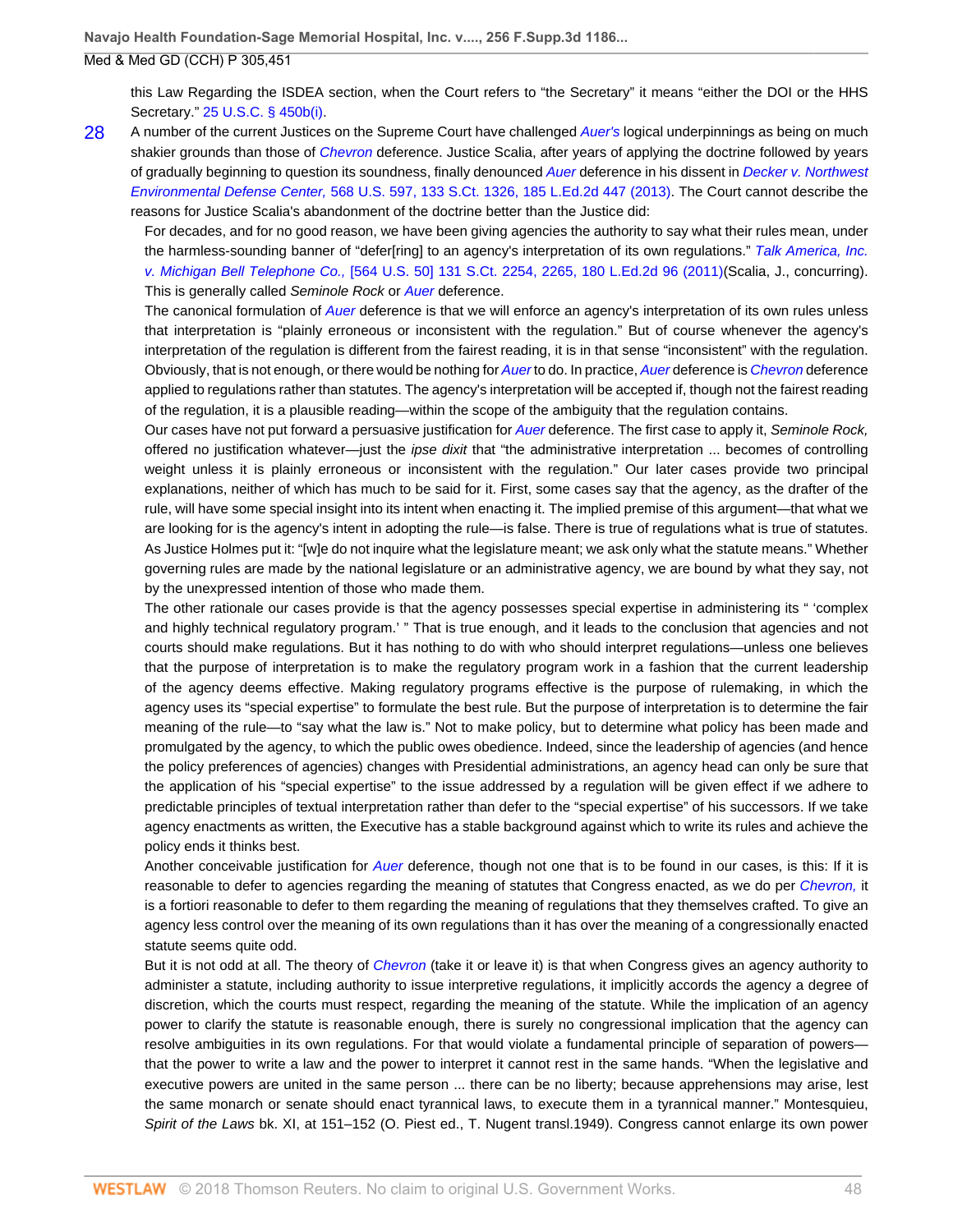through [Chevron](http://www.westlaw.com/Link/Document/FullText?findType=Y&serNum=1984130736&originatingDoc=I02a50c30bb1011e5be74e186f6bc2536&refType=RP&originationContext=document&vr=3.0&rs=cblt1.0&transitionType=DocumentItem&contextData=(sc.UserEnteredCitation))—whatever it leaves vague in the statute will be worked out by someone else. Chevron represents a presumption about who, as between the Executive and the Judiciary, that someone else will be. (The Executive, by the way—the competing political branch—is the less congenial repository of the power as far as Congress is concerned.) So Congress's incentive is to speak as clearly as possible on the matters it regards as important.

But when an agency interprets its own rules—that is something else. Then the power to prescribe is augmented by the power to interpret; and the incentive is to speak vaguely and broadly, so as to retain a "flexibility" that will enable "clarification" with retroactive effect. "It is perfectly understandable" for an agency to "issue vague regulations" if doing so will "maximiz[e] agency power." Combining the power to prescribe with the power to interpret is not a new evil: Blackstone condemned the practice of resolving doubts about "the construction of the Roman laws" by "stat[ing] the case to the emperor in writing, and tak[ing] his opinion upon it." 1 Wm. Blackstone, Commentaries on the Laws of England 58 (1765). And our Constitution did not mirror the British practice of using the House of Lords as a court of last resort, due in part to the fear that he who has "agency in passing bad laws" might operate in the "same spirit" in their interpretation. The Federalist No. 81, at 543–544 (Alexander Hamilton)(J. Cooke ed.1961). [Auer](http://www.westlaw.com/Link/Document/FullText?findType=Y&serNum=1997053629&pubNum=0000780&originatingDoc=I02a50c30bb1011e5be74e186f6bc2536&refType=RP&originationContext=document&vr=3.0&rs=cblt1.0&transitionType=DocumentItem&contextData=(sc.UserEnteredCitation)) deference encourages agencies to be "vague in framing regulations, with the plan of issuing 'interpretations' to create the intended new law without observance of notice and comment procedures." [Auer](http://www.westlaw.com/Link/Document/FullText?findType=Y&serNum=1997053629&pubNum=0000780&originatingDoc=I02a50c30bb1011e5be74e186f6bc2536&refType=RP&originationContext=document&vr=3.0&rs=cblt1.0&transitionType=DocumentItem&contextData=(sc.UserEnteredCitation)) is not a logical corollary to [Chevron](http://www.westlaw.com/Link/Document/FullText?findType=Y&serNum=1984130736&originatingDoc=I02a50c30bb1011e5be74e186f6bc2536&refType=RP&originationContext=document&vr=3.0&rs=cblt1.0&transitionType=DocumentItem&contextData=(sc.UserEnteredCitation)) but a dangerous permission slip for the arrogation of power.

It is true enough that [Auer](http://www.westlaw.com/Link/Document/FullText?findType=Y&serNum=1997053629&pubNum=0000780&originatingDoc=I02a50c30bb1011e5be74e186f6bc2536&refType=RP&originationContext=document&vr=3.0&rs=cblt1.0&transitionType=DocumentItem&contextData=(sc.UserEnteredCitation)) deference has the same beneficial pragmatic effect as [Chevron](http://www.westlaw.com/Link/Document/FullText?findType=Y&serNum=1984130736&originatingDoc=I02a50c30bb1011e5be74e186f6bc2536&refType=RP&originationContext=document&vr=3.0&rs=cblt1.0&transitionType=DocumentItem&contextData=(sc.UserEnteredCitation)) deference: The country need not endure the uncertainty produced by divergent views of numerous district courts and courts of appeals as to what is the fairest reading of the regulation, until a definitive answer is finally provided, years later, by this Court. The agency's view can be relied upon, unless it is, so to speak, beyond the pale. But the duration of the uncertainty produced by a vague regulation need not be as long as the uncertainty produced by a vague statute. For as soon as an interpretation uncongenial to the agency is pronounced by a district court, the agency can begin the process of amending the regulation to make its meaning entirely clear. The circumstances of this case demonstrate the point. While these cases were being briefed before us, EPA issued a rule designed to respond to the Court of Appeals judgment we are reviewing. It did so (by the standards of such things) relatively quickly: The decision below was handed down in May 2011, and in December 2012 the EPA published an amended rule setting forth in unmistakable terms the position it argues here. And there is another respect in which a lack of [Chevron](http://www.westlaw.com/Link/Document/FullText?findType=Y&serNum=1984130736&originatingDoc=I02a50c30bb1011e5be74e186f6bc2536&refType=RP&originationContext=document&vr=3.0&rs=cblt1.0&transitionType=DocumentItem&contextData=(sc.UserEnteredCitation))-type deference has less severe pragmatic consequences for rules than for statutes. In many cases, when an agency believes that its rule permits conduct that the text arguably forbids, it can simply exercise its discretion not to prosecute. That is not possible, of course, when, as here, a party harmed by the violation has standing to compel enforcement.

In any case, however great may be the efficiency gains derived from [Auer](http://www.westlaw.com/Link/Document/FullText?findType=Y&serNum=1997053629&pubNum=0000780&originatingDoc=I02a50c30bb1011e5be74e186f6bc2536&refType=RP&originationContext=document&vr=3.0&rs=cblt1.0&transitionType=DocumentItem&contextData=(sc.UserEnteredCitation)) deference, beneficial effect cannot justify a rule that not only has no principled basis but contravenes one of the great rules of separation of powers: He who writes a law must not adjudge its violation.

[Decker v. Nw. Envtl. Def. Ctr.,](http://www.westlaw.com/Link/Document/FullText?findType=Y&serNum=2030174670&pubNum=0000708&originatingDoc=I02a50c30bb1011e5be74e186f6bc2536&refType=RP&fi=co_pp_sp_708_1339&originationContext=document&vr=3.0&rs=cblt1.0&transitionType=DocumentItem&contextData=(sc.UserEnteredCitation)#co_pp_sp_708_1339) 133 S.Ct. at 1339–42 (Scalia, J., dissenting). Justice Scalia's attack on [Auer](http://www.westlaw.com/Link/Document/FullText?findType=Y&serNum=1997053629&pubNum=0000780&originatingDoc=I02a50c30bb1011e5be74e186f6bc2536&refType=RP&originationContext=document&vr=3.0&rs=cblt1.0&transitionType=DocumentItem&contextData=(sc.UserEnteredCitation)) was in a dissent, but two other Justices, the Honorable John G. Roberts and Samuel A. Alito, joined in a concurring opinion stating that "[i]t may be appropriate to reconsider [[Auer](http://www.westlaw.com/Link/Document/FullText?findType=Y&serNum=1997053629&pubNum=0000708&originatingDoc=I02a50c30bb1011e5be74e186f6bc2536&refType=RP&originationContext=document&vr=3.0&rs=cblt1.0&transitionType=DocumentItem&contextData=(sc.UserEnteredCitation)) deference] in an appropriate case. But this is not that case." [133 S.Ct.](http://www.westlaw.com/Link/Document/FullText?findType=Y&serNum=2030174670&pubNum=0000708&originatingDoc=I02a50c30bb1011e5be74e186f6bc2536&refType=RP&fi=co_pp_sp_708_1338&originationContext=document&vr=3.0&rs=cblt1.0&transitionType=DocumentItem&contextData=(sc.UserEnteredCitation)#co_pp_sp_708_1338) [at 1338](http://www.westlaw.com/Link/Document/FullText?findType=Y&serNum=2030174670&pubNum=0000708&originatingDoc=I02a50c30bb1011e5be74e186f6bc2536&refType=RP&fi=co_pp_sp_708_1338&originationContext=document&vr=3.0&rs=cblt1.0&transitionType=DocumentItem&contextData=(sc.UserEnteredCitation)#co_pp_sp_708_1338) (Roberts, C.J., concurring). Although the Court shares Justice Scalia's concerns about [Auer](http://www.westlaw.com/Link/Document/FullText?findType=Y&serNum=1997053629&pubNum=0000780&originatingDoc=I02a50c30bb1011e5be74e186f6bc2536&refType=RP&originationContext=document&vr=3.0&rs=cblt1.0&transitionType=DocumentItem&contextData=(sc.UserEnteredCitation)) deference, it is, for the time being, the law of the land, and, as a federal district court, the Court must apply it. Accordingly, were this case brought under another statute rather than the ISDEA, the Court would have to accord [Auer](http://www.westlaw.com/Link/Document/FullText?findType=Y&serNum=1997053629&pubNum=0000780&originatingDoc=I02a50c30bb1011e5be74e186f6bc2536&refType=RP&originationContext=document&vr=3.0&rs=cblt1.0&transitionType=DocumentItem&contextData=(sc.UserEnteredCitation)) deference to the HHS Secretary's interpretation of [§ 900.32](http://www.westlaw.com/Link/Document/FullText?findType=L&pubNum=1000547&cite=25CFRS900.32&originatingDoc=I02a50c30bb1011e5be74e186f6bc2536&refType=LQ&originationContext=document&vr=3.0&rs=cblt1.0&transitionType=DocumentItem&contextData=(sc.UserEnteredCitation)).

- <span id="page-48-0"></span>[29](#page-30-0) The Defendants also quote a single line from [United States v. Jicarilla Apache Nation](http://www.westlaw.com/Link/Document/FullText?findType=Y&serNum=2025477231&pubNum=0000708&originatingDoc=I02a50c30bb1011e5be74e186f6bc2536&refType=RP&originationContext=document&vr=3.0&rs=cblt1.0&transitionType=DocumentItem&contextData=(sc.UserEnteredCitation)) in support of their argument. See Response at 8 (quoting [United States v. Jicarilla Apache Nation,](http://www.westlaw.com/Link/Document/FullText?findType=Y&serNum=2025477231&pubNum=0000708&originatingDoc=I02a50c30bb1011e5be74e186f6bc2536&refType=RP&fi=co_pp_sp_708_2318&originationContext=document&vr=3.0&rs=cblt1.0&transitionType=DocumentItem&contextData=(sc.UserEnteredCitation)#co_pp_sp_708_2318) 131 S.Ct. at 2318 ("The Government may also face conflicting obligations to different tribes or individual Indians.")). Although the Defendants' quotation is accurate, the case from which it is taken says nothing about [Chevron,](http://www.westlaw.com/Link/Document/FullText?findType=Y&serNum=1984130736&originatingDoc=I02a50c30bb1011e5be74e186f6bc2536&refType=RP&originationContext=document&vr=3.0&rs=cblt1.0&transitionType=DocumentItem&contextData=(sc.UserEnteredCitation)) [Auer](http://www.westlaw.com/Link/Document/FullText?findType=Y&serNum=1997053629&pubNum=0000708&originatingDoc=I02a50c30bb1011e5be74e186f6bc2536&refType=RP&originationContext=document&vr=3.0&rs=cblt1.0&transitionType=DocumentItem&contextData=(sc.UserEnteredCitation)), or Indian deference, and says nothing about interpreting ambiguous statutes or regulations. Accordingly, the Defendants' cherry-picked quotation from [United States v. Jicarilla](http://www.westlaw.com/Link/Document/FullText?findType=Y&serNum=2025477231&pubNum=0000708&originatingDoc=I02a50c30bb1011e5be74e186f6bc2536&refType=RP&originationContext=document&vr=3.0&rs=cblt1.0&transitionType=DocumentItem&contextData=(sc.UserEnteredCitation)) [Apache Nation](http://www.westlaw.com/Link/Document/FullText?findType=Y&serNum=2025477231&pubNum=0000708&originatingDoc=I02a50c30bb1011e5be74e186f6bc2536&refType=RP&originationContext=document&vr=3.0&rs=cblt1.0&transitionType=DocumentItem&contextData=(sc.UserEnteredCitation)) does not lead to a different result in this case.
- <span id="page-48-1"></span>[30](#page-31-2) The Supreme Court has also said that [Auer](http://www.westlaw.com/Link/Document/FullText?findType=Y&serNum=1997053629&pubNum=0000780&originatingDoc=I02a50c30bb1011e5be74e186f6bc2536&refType=RP&originationContext=document&vr=3.0&rs=cblt1.0&transitionType=DocumentItem&contextData=(sc.UserEnteredCitation)) deference is "unwarranted when there is reason to suspect that the agency's interpretation does not reflect the agency's fair and considered judgment on the matter in question." [Christopher v.](http://www.westlaw.com/Link/Document/FullText?findType=Y&serNum=2027916172&pubNum=0000708&originatingDoc=I02a50c30bb1011e5be74e186f6bc2536&refType=RP&fi=co_pp_sp_708_2166&originationContext=document&vr=3.0&rs=cblt1.0&transitionType=DocumentItem&contextData=(sc.UserEnteredCitation)#co_pp_sp_708_2166) SmithKline Beecham Corp., [567 U.S. 142, 132 S.Ct. 2156, 2166, 183 L.Ed.2d 153 \(2012\)](http://www.westlaw.com/Link/Document/FullText?findType=Y&serNum=2027916172&pubNum=0000708&originatingDoc=I02a50c30bb1011e5be74e186f6bc2536&refType=RP&fi=co_pp_sp_708_2166&originationContext=document&vr=3.0&rs=cblt1.0&transitionType=DocumentItem&contextData=(sc.UserEnteredCitation)#co_pp_sp_708_2166) (citation omitted)(internal quotation marks omitted). The Secretary's interpretation of  $\S$  900.32 was set forth at the end of an administrative hearing decision:

[T]he successor AFA here was not "substantially the same" as the prior year AFA. As discussed earlier [the IHCIA] requires that a tribe's governing body make a contemporaneous decision that no reasonable alternative services are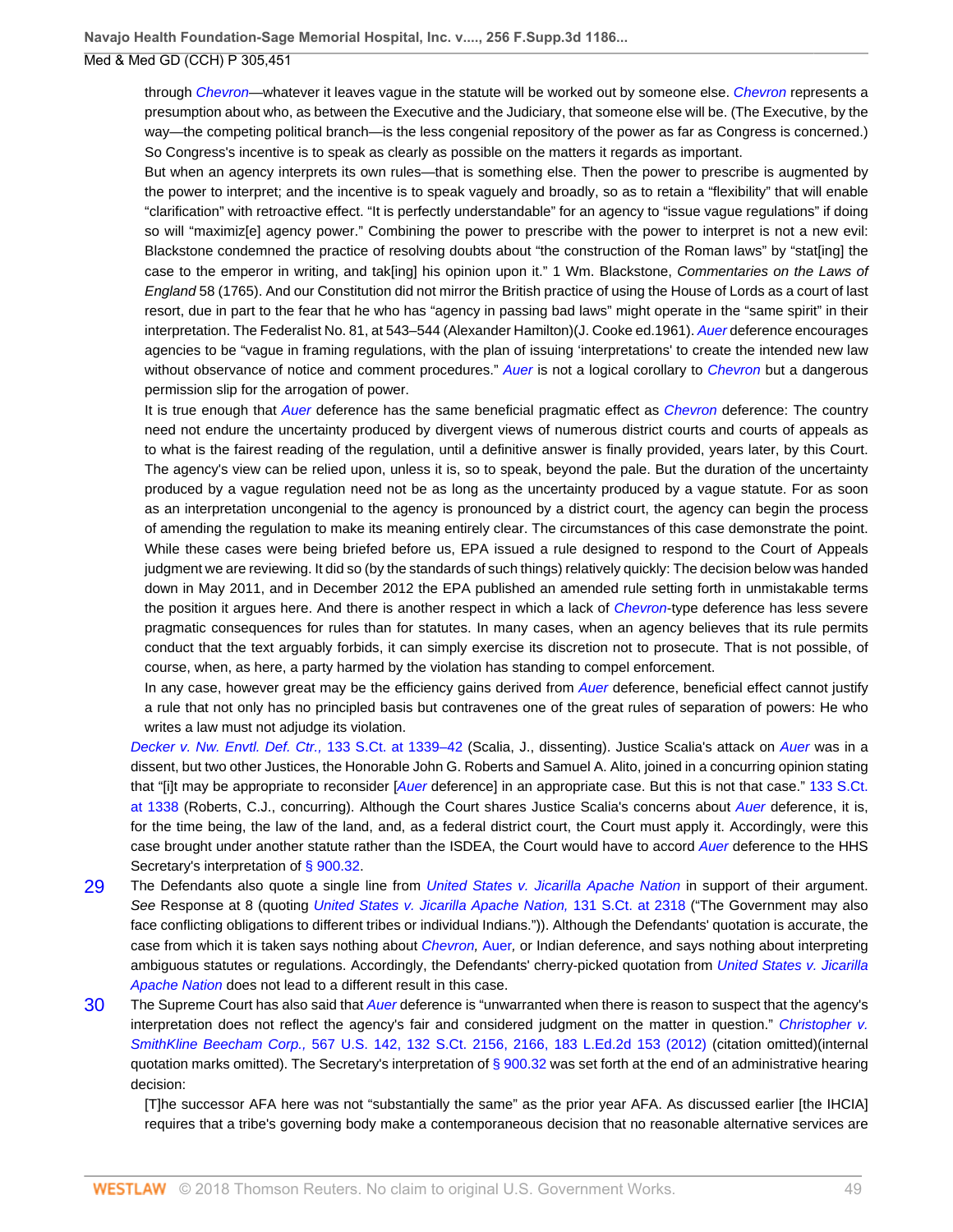available. Thus, each proposal can be viewed as substantively different from the prior proposal since each is necessarily based on a different decision. Moreover, the OIG report raised legal issues concerning the proposal which might not have been apparent to IHS when it approved the FY 1999 AFA.

Pequot, [2006 WL 1337439, at \\*17](http://www.westlaw.com/Link/Document/FullText?findType=Y&serNum=0318655259&pubNum=0000999&originatingDoc=I02a50c30bb1011e5be74e186f6bc2536&refType=DE&originationContext=document&vr=3.0&rs=cblt1.0&transitionType=DocumentItem&contextData=(sc.UserEnteredCitation)) (emphasis added). Given that the purported interpretation of [§ 900.32](http://www.westlaw.com/Link/Document/FullText?findType=L&pubNum=1000547&cite=25CFRS900.32&originatingDoc=I02a50c30bb1011e5be74e186f6bc2536&refType=LQ&originationContext=document&vr=3.0&rs=cblt1.0&transitionType=DocumentItem&contextData=(sc.UserEnteredCitation)) is set forth in a single sentence which cites no authority and does not expressly state that the HHS can look beyond a successor AFA's four corners in determining whether it is substantially the same as its predecessor, the Court is reluctant to conclude that it "reflect[s] the [HHS'] fair and considered judgment on the matter in question." [Christopher v. SmithKline Beecham](http://www.westlaw.com/Link/Document/FullText?findType=Y&serNum=2027916172&pubNum=0000708&originatingDoc=I02a50c30bb1011e5be74e186f6bc2536&refType=RP&fi=co_pp_sp_708_2166&originationContext=document&vr=3.0&rs=cblt1.0&transitionType=DocumentItem&contextData=(sc.UserEnteredCitation)#co_pp_sp_708_2166) Corp., [132 S.Ct. at 2166](http://www.westlaw.com/Link/Document/FullText?findType=Y&serNum=2027916172&pubNum=0000708&originatingDoc=I02a50c30bb1011e5be74e186f6bc2536&refType=RP&fi=co_pp_sp_708_2166&originationContext=document&vr=3.0&rs=cblt1.0&transitionType=DocumentItem&contextData=(sc.UserEnteredCitation)#co_pp_sp_708_2166).

<span id="page-49-0"></span>[31](#page-32-1) The Defendants have also argued that the Court's interpretation of [§ 900.32](http://www.westlaw.com/Link/Document/FullText?findType=L&pubNum=1000547&cite=25CFRS900.32&originatingDoc=I02a50c30bb1011e5be74e186f6bc2536&refType=LQ&originationContext=document&vr=3.0&rs=cblt1.0&transitionType=DocumentItem&contextData=(sc.UserEnteredCitation)) would prevent them from applying the Declination criteria's "enforcement mechanism for violations of the financial-management, procurement-management, and property-management requirements set forth at [25 C.F.R. §§ 900.33](http://www.westlaw.com/Link/Document/FullText?findType=L&pubNum=1000547&cite=25CFRS900.33&originatingDoc=I02a50c30bb1011e5be74e186f6bc2536&refType=LQ&originationContext=document&vr=3.0&rs=cblt1.0&transitionType=DocumentItem&contextData=(sc.UserEnteredCitation))[–60](http://www.westlaw.com/Link/Document/FullText?findType=L&pubNum=1000547&cite=25CFRS900.60&originatingDoc=I02a50c30bb1011e5be74e186f6bc2536&refType=LQ&originationContext=document&vr=3.0&rs=cblt1.0&transitionType=DocumentItem&contextData=(sc.UserEnteredCitation))." Response at 9 n.2. The Court disagrees. The Court's interpretation of [§ 900.32](http://www.westlaw.com/Link/Document/FullText?findType=L&pubNum=1000547&cite=25CFRS900.32&originatingDoc=I02a50c30bb1011e5be74e186f6bc2536&refType=LQ&originationContext=document&vr=3.0&rs=cblt1.0&transitionType=DocumentItem&contextData=(sc.UserEnteredCitation)) would prevent the application of the Declination criteria only where the proposed successor AFA's contents are substantially the same as its predecessor's; the Defendants are free to apply that "enforcement mechanism" whenever a tribe or tribal organization has proposed a material change in funding or PFSAs. That the contract rescission process allows the Defendants to cancel an ISDEA contract in more extreme situations even when the contract proposal is "substantially the same" as its predecessor—suggests that the Declination criteria is limited to situations when the proposal's contents are not substantially the same as its predecessor's. Otherwise, there would be no reason for the ISDEA's Reassumption and Rescission process, because the ISDEA's Declination criteria sets forth a lower threshold for declining a contract.

Defendants assert the Court's interpretation of [§ 900.32](http://www.westlaw.com/Link/Document/FullText?findType=L&pubNum=1000547&cite=25CFRS900.32&originatingDoc=I02a50c30bb1011e5be74e186f6bc2536&refType=LQ&originationContext=document&vr=3.0&rs=cblt1.0&transitionType=DocumentItem&contextData=(sc.UserEnteredCitation)) would "lead to absurd results in other contexts as well." Response at 10 n.2. The Defendants state:

For example, suppose IHS awarded a contract to a tribal organization to operate a hospital, and IHS learns that the tribal program is not operating three of the four programs for which it had been funded. Under Sage's reasoning, the IHS would be precluded from issuing a partial declination as long as, in the subsequent year, the tribal organization submitted a renewal proposal that was substantially the same on its face.

Response at 10 n.2. The Defendants' concern is unfounded, because such a situation would likely implicate the ISDEA's non-emergency reassumption provision—which allows the Defendants to cancel the ISDEA contract if the tribe or tribal organization commits gross negligence or mismanagement in the handling or use of contract funds, trust funds, trust lands, or interest in trust lands under the contract. See[25 C.F.R. § 900.47](http://www.westlaw.com/Link/Document/FullText?findType=L&pubNum=1000547&cite=25CFRS900.47&originatingDoc=I02a50c30bb1011e5be74e186f6bc2536&refType=LQ&originationContext=document&vr=3.0&rs=cblt1.0&transitionType=DocumentItem&contextData=(sc.UserEnteredCitation)). That the ISDEA sets forth a separate procedure for canceling contracts in such circumstances underscores that whether a proposed AFA is "substantially the same" as its predecessor under [§ 900.32](http://www.westlaw.com/Link/Document/FullText?findType=L&pubNum=1000547&cite=25CFRS900.32&originatingDoc=I02a50c30bb1011e5be74e186f6bc2536&refType=LQ&originationContext=document&vr=3.0&rs=cblt1.0&transitionType=DocumentItem&contextData=(sc.UserEnteredCitation)) turns on the proposal's contents rather than a holistic assessment of the tribal organization's performance of the ISDEA contract.

- <span id="page-49-1"></span>[32](#page-32-2) The Supreme Court has instructed that, when [Auer](http://www.westlaw.com/Link/Document/FullText?findType=Y&serNum=1997053629&pubNum=0000780&originatingDoc=I02a50c30bb1011e5be74e186f6bc2536&refType=RP&originationContext=document&vr=3.0&rs=cblt1.0&transitionType=DocumentItem&contextData=(sc.UserEnteredCitation)) deference is unwarranted, Court's should instead apply [Skidmore](http://www.westlaw.com/Link/Document/FullText?findType=Y&serNum=1944117044&pubNum=0000708&originatingDoc=I02a50c30bb1011e5be74e186f6bc2536&refType=RP&originationContext=document&vr=3.0&rs=cblt1.0&transitionType=DocumentItem&contextData=(sc.UserEnteredCitation)) v. Swift & Co., [323 U.S. 134, 65 S.Ct. 161, 89 L.Ed. 124 \(1944\)](http://www.westlaw.com/Link/Document/FullText?findType=Y&serNum=1944117044&pubNum=0000708&originatingDoc=I02a50c30bb1011e5be74e186f6bc2536&refType=RP&originationContext=document&vr=3.0&rs=cblt1.0&transitionType=DocumentItem&contextData=(sc.UserEnteredCitation))("[Skidmore](http://www.westlaw.com/Link/Document/FullText?findType=Y&serNum=1944117044&originatingDoc=I02a50c30bb1011e5be74e186f6bc2536&refType=RP&originationContext=document&vr=3.0&rs=cblt1.0&transitionType=DocumentItem&contextData=(sc.UserEnteredCitation)) "), deference. Se[eChristopher v. SmithKline](http://www.westlaw.com/Link/Document/FullText?findType=Y&serNum=2027916172&pubNum=0000708&originatingDoc=I02a50c30bb1011e5be74e186f6bc2536&refType=RP&fi=co_pp_sp_708_2169&originationContext=document&vr=3.0&rs=cblt1.0&transitionType=DocumentItem&contextData=(sc.UserEnteredCitation)#co_pp_sp_708_2169) Beecham Corp., [132 S.Ct. at 2169](http://www.westlaw.com/Link/Document/FullText?findType=Y&serNum=2027916172&pubNum=0000708&originatingDoc=I02a50c30bb1011e5be74e186f6bc2536&refType=RP&fi=co_pp_sp_708_2169&originationContext=document&vr=3.0&rs=cblt1.0&transitionType=DocumentItem&contextData=(sc.UserEnteredCitation)#co_pp_sp_708_2169). Under [Skidmore](http://www.westlaw.com/Link/Document/FullText?findType=Y&serNum=1944117044&pubNum=0000780&originatingDoc=I02a50c30bb1011e5be74e186f6bc2536&refType=RP&originationContext=document&vr=3.0&rs=cblt1.0&transitionType=DocumentItem&contextData=(sc.UserEnteredCitation)) deference, the Court must give Burwell's interpretation a measure of deference proportional to the " 'thoroughness evident in its consideration, the validity of its reasoning, its consistency with earlier and later pronouncements, and all those factors which give it power to persuade.'" [United States v. Mead](http://www.westlaw.com/Link/Document/FullText?findType=Y&serNum=2001518724&pubNum=0000708&originatingDoc=I02a50c30bb1011e5be74e186f6bc2536&refType=RP&originationContext=document&vr=3.0&rs=cblt1.0&transitionType=DocumentItem&contextData=(sc.UserEnteredCitation)) Corp., [533 U.S. 218, 228, 121 S.Ct. 2164, 150 L.Ed.2d 292 \(2001\)](http://www.westlaw.com/Link/Document/FullText?findType=Y&serNum=2001518724&pubNum=0000708&originatingDoc=I02a50c30bb1011e5be74e186f6bc2536&refType=RP&originationContext=document&vr=3.0&rs=cblt1.0&transitionType=DocumentItem&contextData=(sc.UserEnteredCitation))(quoting Skidmore, [323 U.S. at 140, 65 S.Ct. 161\)](http://www.westlaw.com/Link/Document/FullText?findType=Y&serNum=1944117044&pubNum=0000708&originatingDoc=I02a50c30bb1011e5be74e186f6bc2536&refType=RP&originationContext=document&vr=3.0&rs=cblt1.0&transitionType=DocumentItem&contextData=(sc.UserEnteredCitation)). The concerns which led the Court to conclude that Burwell's interpretation of [§ 900.32](http://www.westlaw.com/Link/Document/FullText?findType=L&pubNum=1000547&cite=25CFRS900.32&originatingDoc=I02a50c30bb1011e5be74e186f6bc2536&refType=LQ&originationContext=document&vr=3.0&rs=cblt1.0&transitionType=DocumentItem&contextData=(sc.UserEnteredCitation)) is plainly erroneous and inconsistent with the regulation apply with equal force under Skidmore deference. Moreover, the interpretation does not appear to be thoroughly considered. It was set forth in one sentence—which does not cite any authority—in a fourth alternative holding in an administrative hearing decision. The decision itself also does not explicitly say that the IHS can consider information beyond a proposal's four corners in determining whether it is "substantially the same" as its predecessor, [25 C.F.R. § 900.32.](http://www.westlaw.com/Link/Document/FullText?findType=L&pubNum=1000547&cite=25CFRS900.32&originatingDoc=I02a50c30bb1011e5be74e186f6bc2536&refType=LQ&originationContext=document&vr=3.0&rs=cblt1.0&transitionType=DocumentItem&contextData=(sc.UserEnteredCitation)) Instead, it merely implies that interpretation by suggesting that the OIG report made the proposal not substantially the same. Although the HHS Secretary has advanced her interpretation in the legal briefs in this case, she has not offered any arguments suggesting that the interpretation of § 900.32 in the [Pequot](http://www.westlaw.com/Link/Document/FullText?findType=Y&serNum=0318655259&pubNum=0000999&originatingDoc=I02a50c30bb1011e5be74e186f6bc2536&refType=RP&originationContext=document&vr=3.0&rs=cblt1.0&transitionType=DocumentItem&contextData=(sc.UserEnteredCitation)) decision was thoroughly considered. There are also no other factors which "give [that interpretation] the power to persuade." [United States v.](http://www.westlaw.com/Link/Document/FullText?findType=Y&serNum=2001518724&pubNum=0000708&originatingDoc=I02a50c30bb1011e5be74e186f6bc2536&refType=RP&originationContext=document&vr=3.0&rs=cblt1.0&transitionType=DocumentItem&contextData=(sc.UserEnteredCitation)) Mead Corp., [533 U.S. at 228, 121 S.Ct. 2164](http://www.westlaw.com/Link/Document/FullText?findType=Y&serNum=2001518724&pubNum=0000708&originatingDoc=I02a50c30bb1011e5be74e186f6bc2536&refType=RP&originationContext=document&vr=3.0&rs=cblt1.0&transitionType=DocumentItem&contextData=(sc.UserEnteredCitation)) (internal quotation marks omitted) (citation omitted).
- <span id="page-49-2"></span>[33](#page-35-3) The funding amounts in the 2015 AFA appear to be provided in detail in Attachment B to the 2015 AFA, which neither party has provided the Court.
- <span id="page-49-3"></span>[34](#page-39-3) The Defendants' argument that the 2015 AFA "cannot be accepted because it was not proposed under a governing [self-determination] contract," Response at 13, is similarly unpersuasive. In the July 11, 2014, Ltr., Floyd Thompson, the NAIHS' Executive Officer, and Wauneka agreed to extend Sage Hospital's "current contract term" through September